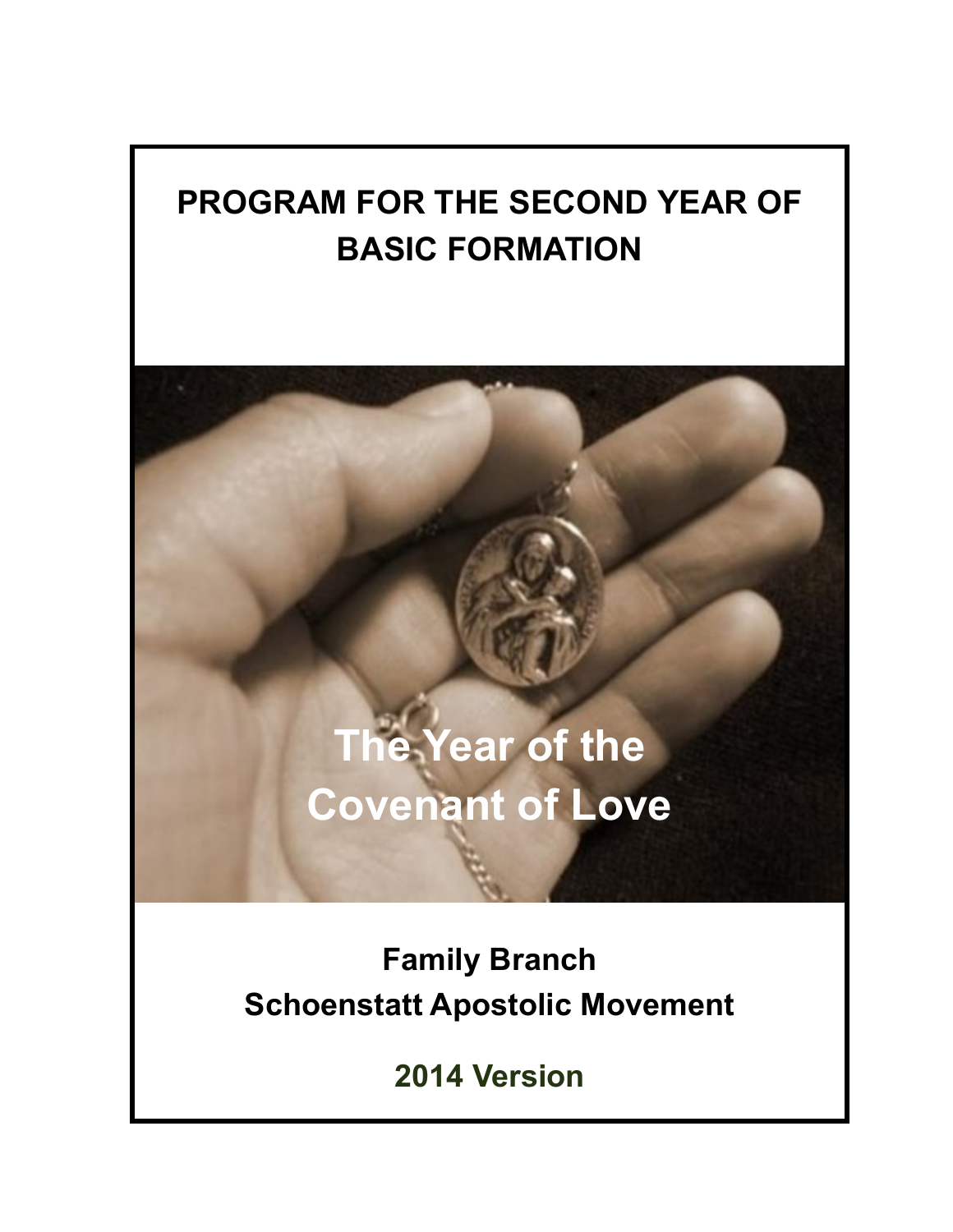© Materials Prepared by the Advisors of the Family Branch of the Apostolic Movement of Chile and revised by the moderators and leaders in Texas.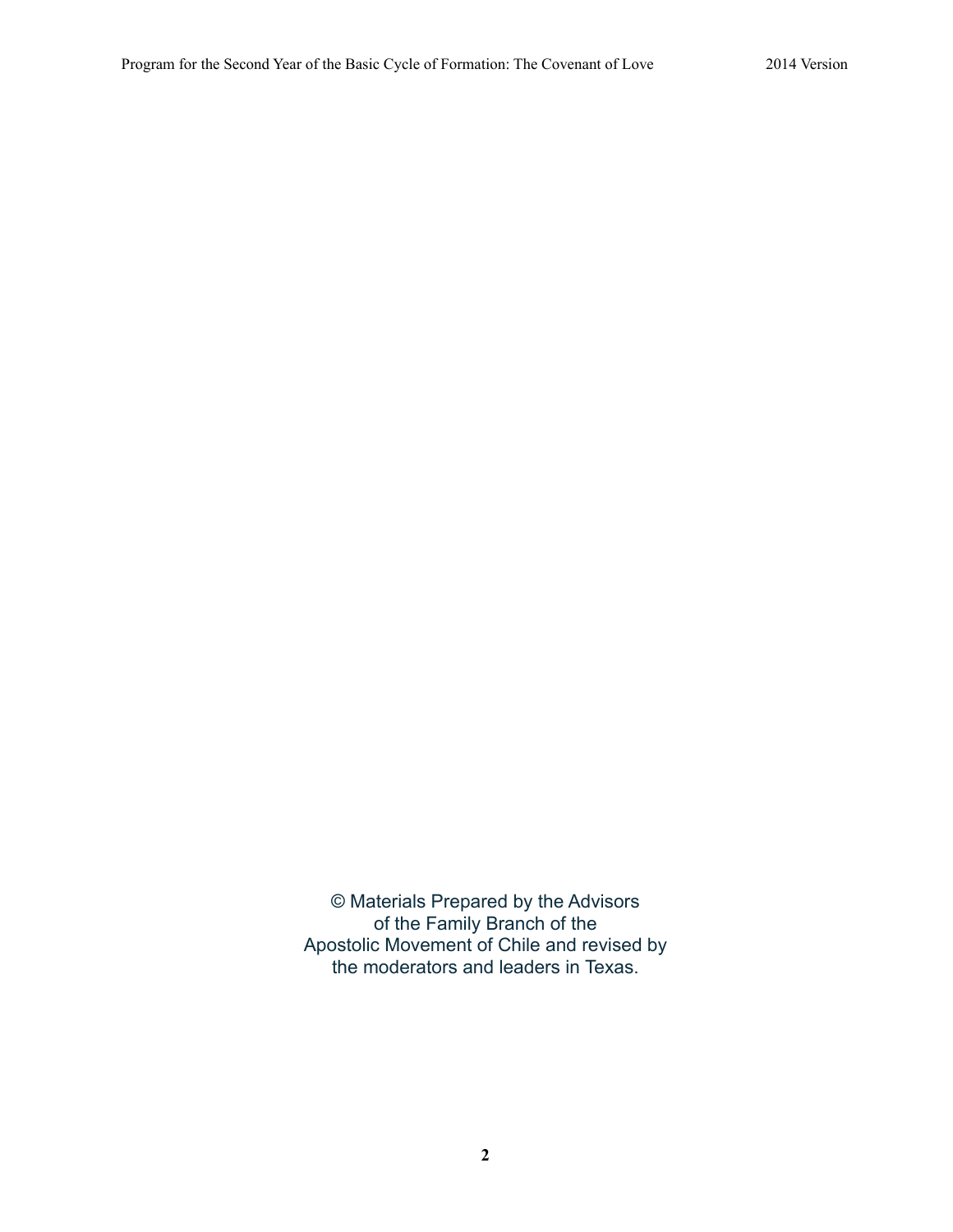#### **PROGRAM FOR THE SECOND YEAR OF BASIC FORMATION THE YEAR OF THE COVENANT OF LOVE**

#### **GENERAL INTRODUCTION**

**It is essential that group leaders understand the process and objectives of this year of the Basic Formation Cycle. We call it "The Year Of The Covenant Of Love".**

#### **I. GENERAL SENSE OF THE SECOND YEAR OF THE BASIC FORMATION CYCLE**

WE SEEK TO LEARN TO LIVE THE SACRAMENT OF MATRIMONY AS A COVENANT OF MUTUAL LOVE, IN CLOSE LOVING UNITY WITH MARY IN HER SHRINE.

There is a double sense to the second year of the Basic Formation Cycle:

In the first place, this year is about helping to discover one's own marriage as a Covenant of Love.

The second objective is to journey, in the light of the marital Covenant of Love, **toward the Covenant of Love with God, through Mary.** 

During this year, the goal is for married couples to discover and internalize the very core of their marriage: that mutual love that unites them for their entire lives, by which they have given each other a resounding "yes," which leads them to become "one body" and to form a "lifelong consortium" (Familiaris Consortio). The essence of their marriage, of their marital happiness, is this covenant of mutual love. It is a covenant that requires constant renewal, that must grow, solidify, and be fruitful in every stage of life, and must apostolically go forth through their marital holiness.

#### **This marital Covenant of Love was elevated to the sacramental level by the Lord. It is an efficacious sign of the Covenant of Love that God has made with humanity, the beginnings of which are found in the Old Testament, and which was sealed for eternity in its perfect form in Jesus Christ.**

The spousal Covenant of Love is raised up by the Sacrament of Matrimony to be an efficacious sign of the New Covenant, that of the loving union of Christ with His Church. In this way, all spouses who have received the Sacrament of Matrimony are called, and qualified by the grace inherent in the sacrament, to be the image, pathway, and protectors of the union of Christ and the Church.

Spouses also receive from that divine reality their most solid foundation, and their deepest well of vitality and permanence.

This "Year of the Covenant of Love", through group meetings and conferences, seeks to immerse married couples into the world of the natural and divine Covenant of Love.

There is a reason that this year is not solely dedicated to discover the marital Covenant of Love, leaving for later the Covenant of Love with Mary. This is because this covenant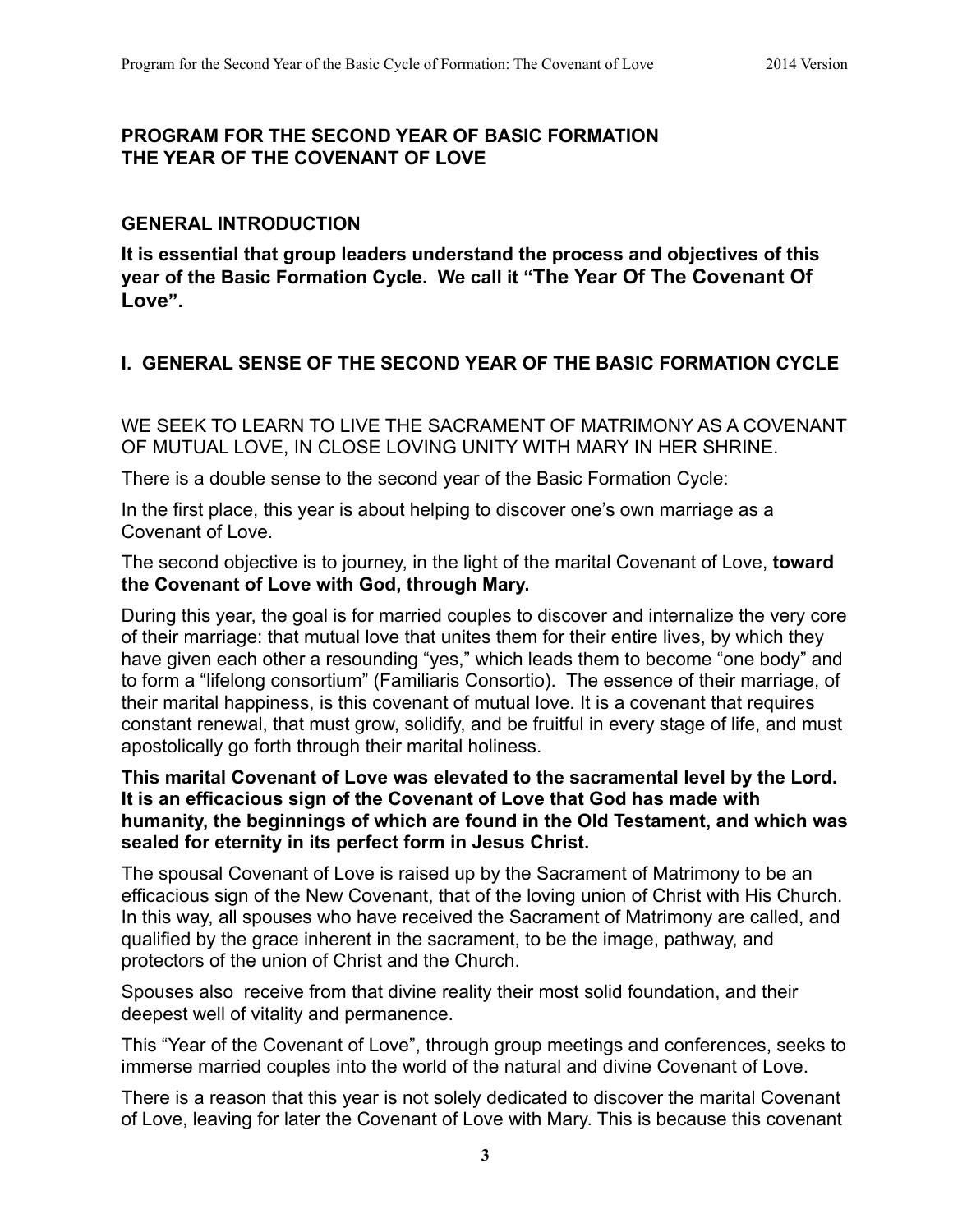with the Blessed Mother is the fundamental force that drives the spirituality and teachings of Schoenstatt. Ignoring, even for a moment, the covenant with Mary is to postpone the grace and task that God has given us. As previously stated, the covenant with Mary is not only our goal, but also our path. There are no special obstacles to introducing the Covenant of Love with Mary at the beginning of the Basic Formation Cycle, as we recall that the Marian element of our faith is one of the most precious treasures of the Catholic Church.

During the present year we specifically mean for every group member and every marriage, through their spousal covenant, to **deeply immerse themselves in the image of Mary**, and to establish a **Covenant of Love with her.**

As we move closer to the Covenant of Love with Mary, we should be gradually visiting the history of Schoenstatt graces, into the Covenant of Love undertaken by Fr. Kentenich with our Mother and Queen of Schoenstatt in the Shrine. In other words, we want every married couple to internalize and enter into the **"Mystery of Schoenstatt,"**  that they experience the Sanctuary as "home," as a place of grace. We want them to have life experiences there, as groups, as couples, and as families.

This second year of our Basic Cycle of Formation climaxes with the Covenant of Love, sealed with our Mother and Queen of Schoenstatt in her Shrine. If certain people have reservations or feel inhibited by the invitation to seal a Covenant of Love with Mary, we have an opportunity to explain its sense and to make it more understandable (it is not necessary to be "perfect" to seal the covenant; on the contrary, it is because of our imperfection that we need to unite ourselves to her through the Covenant). If, in spite of this, people do not wish to undertake the Covenant at this time, it is not a problem: if people have a vocation for Schoenstatt, the time will eventually come for their Covenant. On the other hand, we will doubtlessly encounter other communities in the Church where the Marian movement is not as central as it is in Schoenstatt.

At the end of the year, by using group feedback, the group moderators will select a married couple to serve as group leaders.

#### **II. FORMATION PROGRAM**

**The formative dimension of this year's program encompasses:** 

- • **A conference at the year's beginning (See Appendix 1, p. 88)**
- • **Night with Mary, a Marian encounter;**
- • **A conference close to the Covenant date. (See Appendix 2, p. 93)**
- • **Group meetings**

#### **1. Conference at Year's Beginning**

This conference addresses the larger picture of God's Covenant with mankind as the central theme of the history of salvation, and how that covenant, in which Christian fulfillment is found, is reborn and remade in every Christian marriage. During the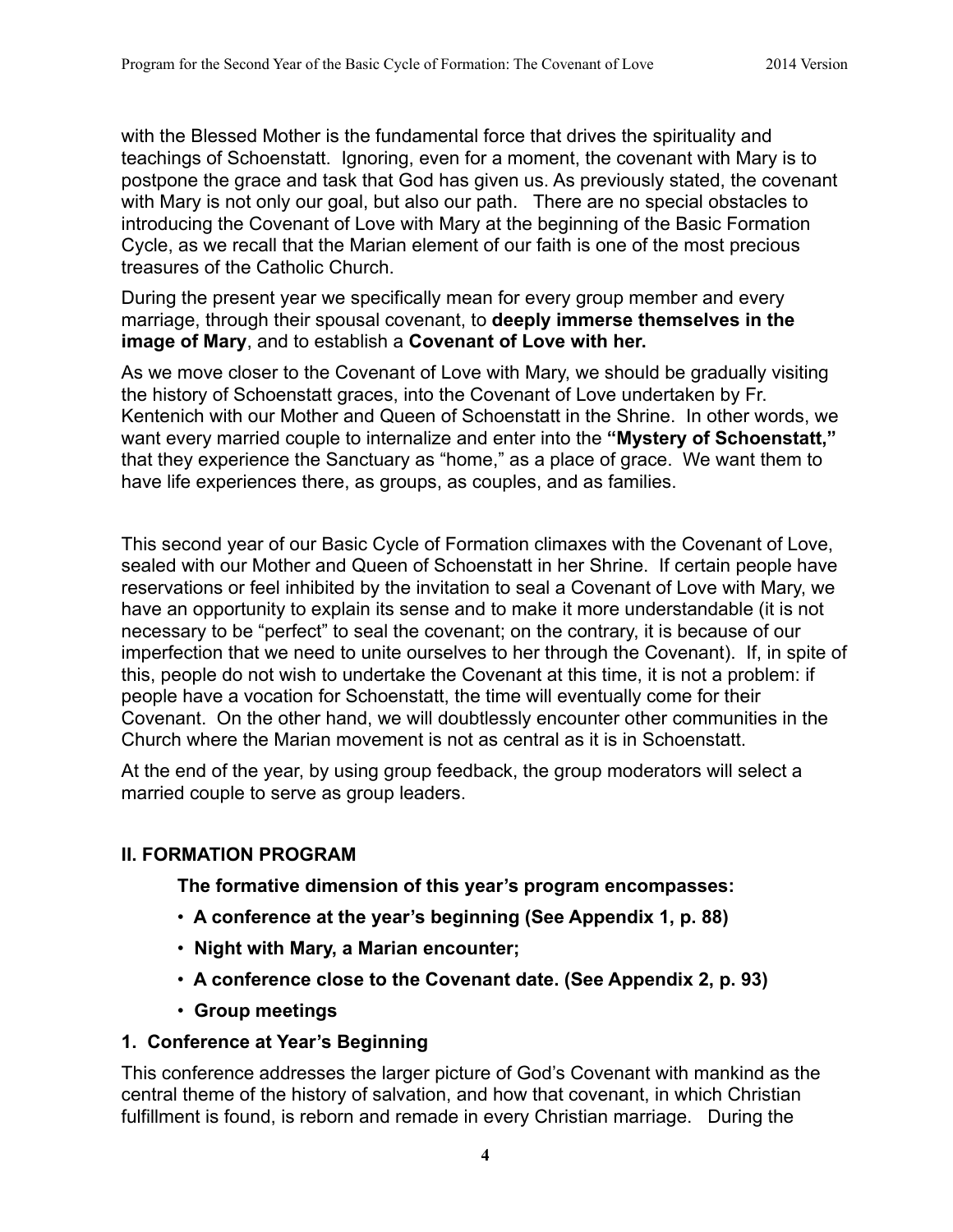conference, we are aware that, generally speaking, a couple's knowledge of the Sacrament of Matrimony is quite deficient. It is therefore necessary to help couples to discover that the sacrament that they have received is the foundation of the matrimonial and family sanctity to which they are called.

At this same conference, we explain how the Covenant of Love with Mary (who personifies the Church), as Schoenstatt lives it, is the shortest and most sure path to living the Covenant of Love with Christ and the Holy Trinity.

The Covenant of Love with Mary is the great gift of Schoenstatt, which feeds and grows the Marital Covenant.

With this foundation established, we reveal the path to what the rest of the Year of Covenant will be in the **group meetings.**

The purpose of the group meetings is for the married couples, having rediscovered their intimate nature in the Covenant of Love, to commit to deepen it and to grow in it.

As an example for the development of the conferences and the course of preparation for the covenant, we have added an appendix containing a possible outline for the same. (See Appendix 1, p. 87)

**2.** Our Night with Mary is an invitation to communally experience an encounter with Our Lady.

**3.** Conference before the group covenants. Retreat to help couples prepare the Prayer of Covenant, and to savor the step they are about to take.

## **4. Group Meetings.**

#### **4.1. Previous Observations**

This entire year focuses on the Spousal Covenant of Love and the Covenant of Love with Mary in her Shrine.

Group meetings are a central part of our formation. While not being the only expression of group life, they remain extremely important. We should clearly highlight the **"workshop" aspect of the meetings.**

This means that we highlight **the active participation of all group members.** The life of the group should not become a rigid protocol concerned mainly with the coverage and discussion of a pre-determined topic; rather, it should become a group in which ideals are discovered and applied to life in an organic fashion, and in which its members, particularly married couples, are brought to an authentic transformation and growth.

Married couples are required, in relation to topics, to **internalize the topic in their hearts and apply it honestly to their lives,** and to **really "work" the proposed topic** during and between meetings by sharing real life experiences of people, couples, families, and life environments, and to arrive at a concrete experience of life conversion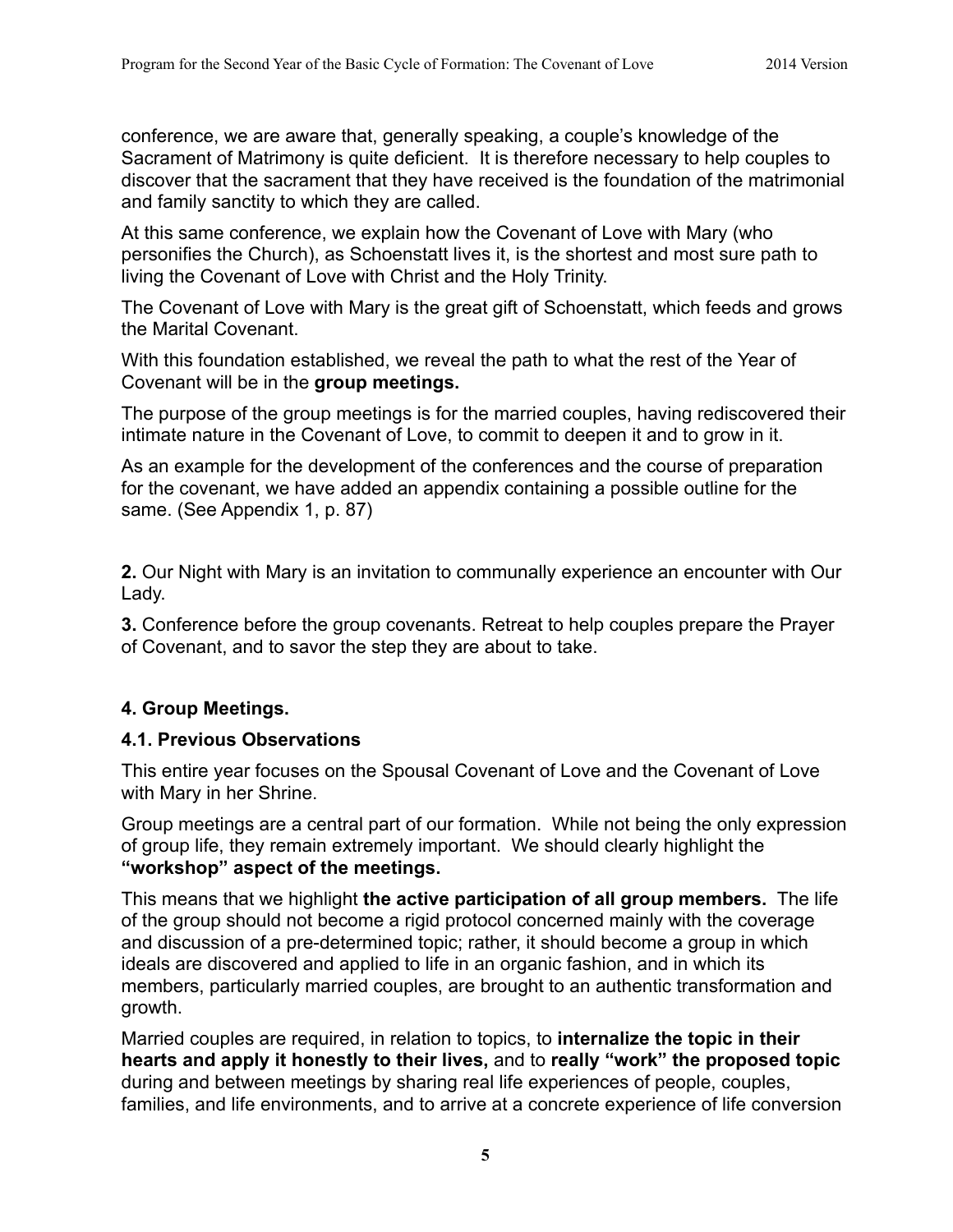and commitment. This is normally achieved through the group commitment adopted at the end of each meeting.

We are aware that this pedagogical approach demands much of the moderators and of the group: it is easier to exchange ideas and opinions than it is to grow in our transformation and life commitment. However, this is indispensable to carry out our mission: to become the "soul of the world" as seeds of a new culture.

#### **4.2. Program of Group Meetings**

The **Director's Manual** contains a detailed explanation of the preparation and facilitation of the group meeting. Therefore, we will not refer in detail to the Manual here (yet we suggest reviewing it). However, we should remind ourselves of a few things:

- Do not forget to have a long, peaceful **Opening Prayer**. (App. D, p 81)
- Do not conclude a meeting without formulating a **Group Commitment** (including a commitment review following the Opening Prayer of the next meeting).
- Explain the agenda of the **following meeting**, including who will deliver the introduction, and who will facilitate the group discussion (it could be the same person).

It is important to have, for basic reading and as a complement for meeting topics, the books *Schoenstatt Covenant of Love with Mary*, by the Schoenstatt Sisters of Mary, and *Message and Mission of Schoenstatt,* by Edith Raidt. It is especially needed at those times when supplemental group activities are not possible during meetings, and to guide reading according to what the group is working on. It is recommended that each person read through this book. During many meetings we will also assign specific chapters or excerpts, so it is necessary that each couple have a copy.

**The meeting plan** is conceived from the perspective of the Covenant of Love.

The first meetings address the meaning of a Covenant of Love and the ways in which this covenant can grow and strengthen.

It is presumed that, during the conference at the year's beginning, the couples have been encouraged to see their marriage as a Covenant of Love, and that this covenant is in harmony with the Covenant of Love revealed in Sacred Scripture.

These Covenants of Love, both natural and supernatural, grow (or weaken and die) to the degree by which the covenant participants:

- first, **increase the knowledge they have of each other;**
- · second, **enrich their communication;** and
- · third, **provide each other with proofs that demonstrate and deepen their mutual love.**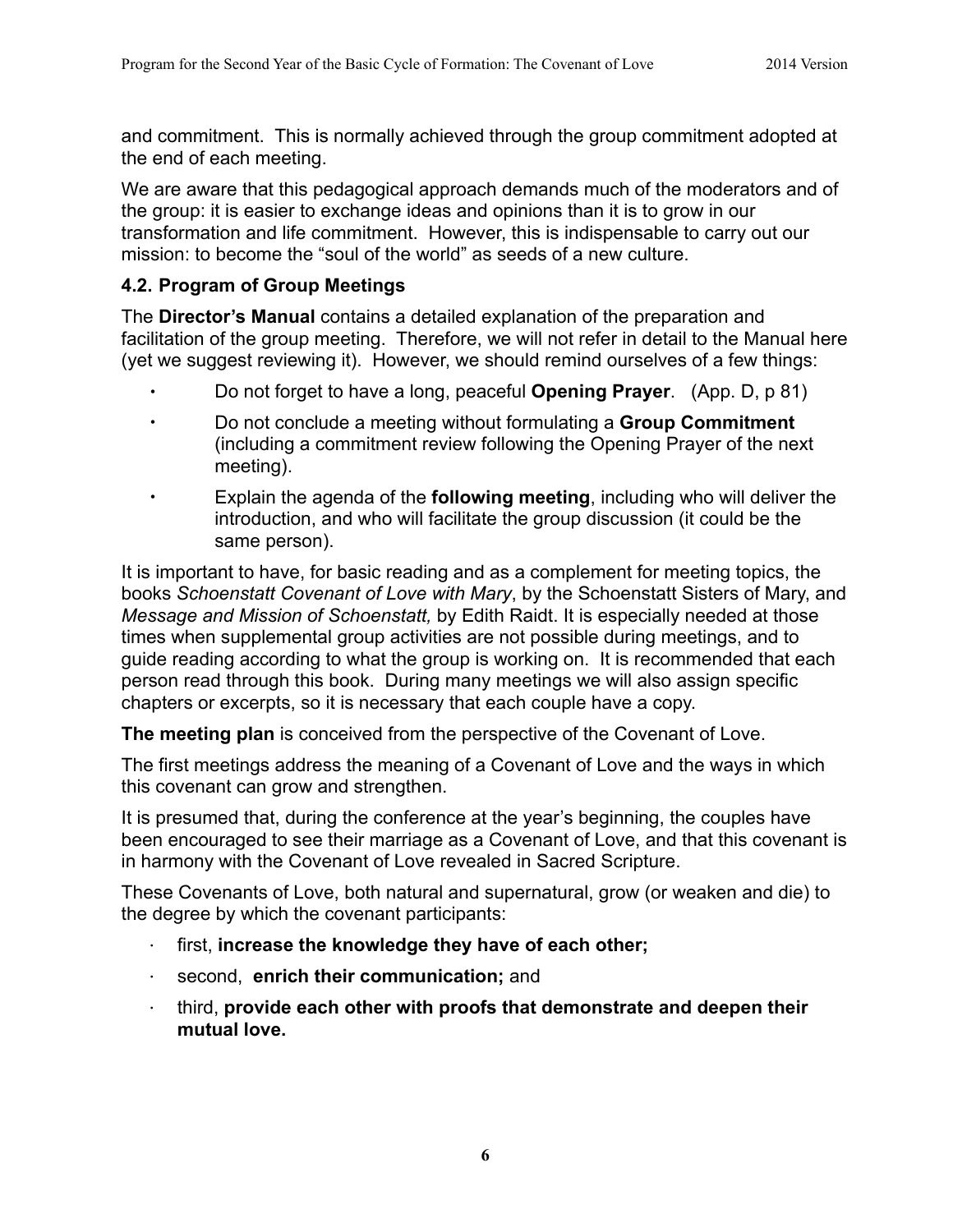| Meetings           | <b>Topics</b>                                                | Page |
|--------------------|--------------------------------------------------------------|------|
| Meeting 1          | An Invitation to Live a                                      | 8    |
|                    | YEAR OF COVENANT                                             |      |
| Meeting 2          | What is a Covenant?                                          | 11   |
| Meeting 3          | Who is the YOU?                                              | 18   |
| Meeting 4          | How do we see Mary?                                          | 22   |
| Meeting 5          | What is Father Kentenich's vision of Mary<br>his Great Ally? | 28   |
| Meeting 6          | The Importance of Communication                              | 30   |
| Meeting 7          | Our Communication with Mary                                  | 33   |
| Meeting 8          | Praying the Holy Rosary                                      | 36   |
| Meeting 9          | The "Proof" of Love                                          | 40   |
| Meeting 10         | Our Concrete Love for Mary                                   | 42   |
| Meeting 11         | The Capital of Grace                                         | 45   |
| Meeting 12         | Our Covenant, the Journey to Our Goal                        | 49   |
| Meeting 13         | The Covenant of Love: A Living Exchange<br>that Gives Life   | 53   |
| <b>Attachments</b> | A: Mary in the New Testament (Meeting 4)                     | 56   |
|                    | B: Interpersonal Communication (Meeting 6)                   | 62   |
|                    | C: Biblical Texts about Covenant (Meeting<br>12)             | 67   |
|                    | D: Opening Prayer Guidelines                                 | 71   |
| <b>Appendices</b>  |                                                              | 76   |

## **TABLE OF CONTENTS**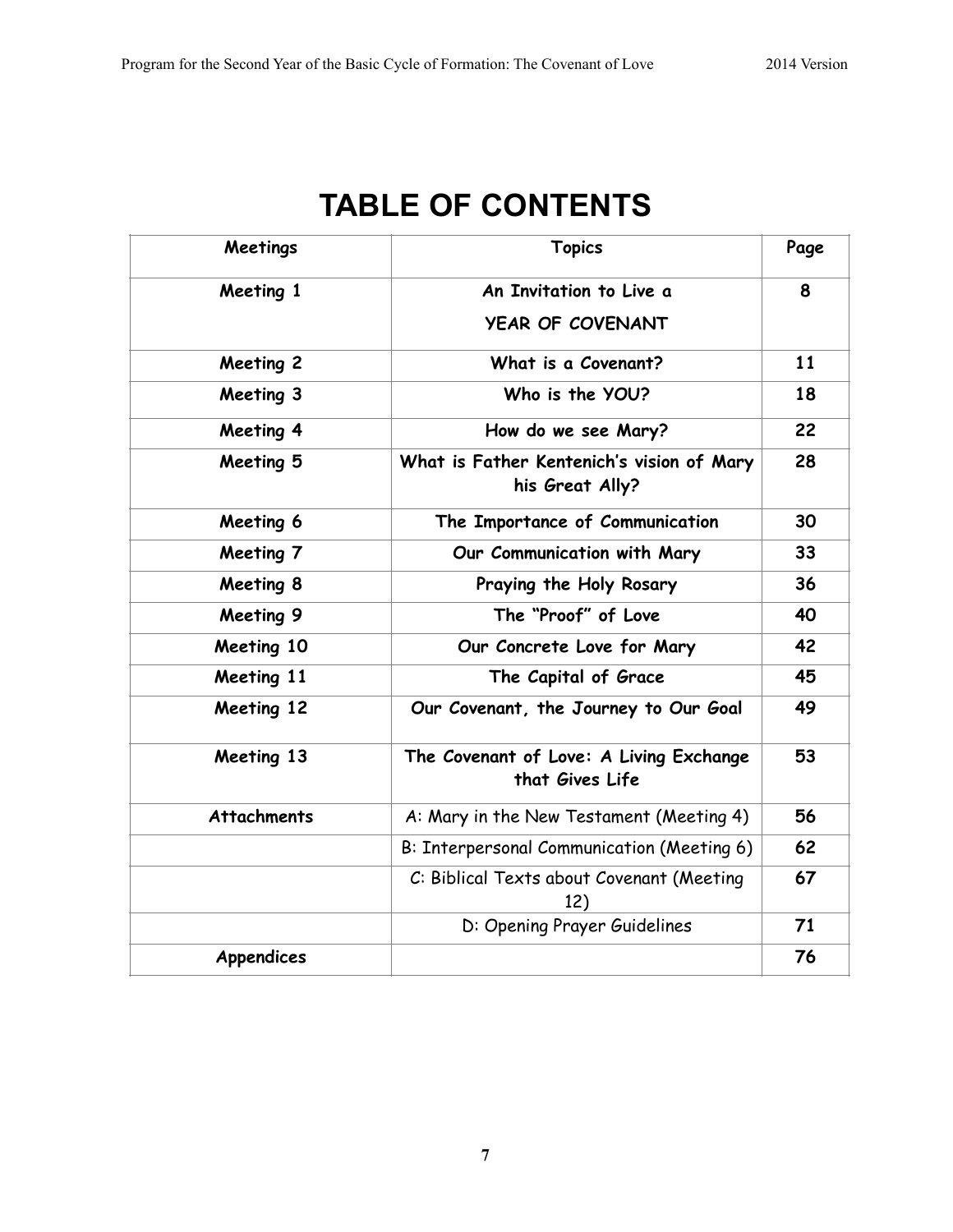#### **Meeting 1:** An Invitation to Live a Year of Covenant

**Objective:** Present an overview of the Year of the Covenant of Love (detailed in the Introduction to the Second Year), and plan the year according to the moderator's outline.

#### **1. Opening Prayer**

#### **2. Content**

It is assumed that the couples have already acquired a general knowledge of Schoenstatt:

> • That they have formed groups, that they have discussed some general topics about matrimony, deepening their understanding of the previous general encounters.

 • That a more personal attachment has been established between the group and the moderators, and that they are all concerned about the conduct of the group and of every marriage that comprises it.

In this context, they explain **the sense of this year as "The Year of Covenant,"** both as a married couple and with Mary, and thus transform themselves into instruments in her hands, as apostles and builders of God's Kingdom on Earth.

After this, they present a general outline about the **Program of Meetings:** 

The first meeting shall be devoted to discovering the types of covenants that exist, and what makes a covenant. That the covenant is the deepest mystery or reality of a matrimony is deeply explored.

How to grow and internalize this covenant, how to grow in **mutual love,** is the question that will guide and challenge us this year.

#### **Growing in love is the great task of our lives.**

We recall that Jesus' new commandment puts love in the center: "This is my commandment: love one another, as I have loved you." (John 15:12) This commandment includes a concrete task: **radiate love,** that others may grow in the fullness of the Sacrament of Matrimony.

Fr. Kentenich gives us a simple and practical formula. He states that to grow in love:

I must **know** the **you**;

I must **communicate** with the **you**; and

I must show you **concrete proofs** of my love.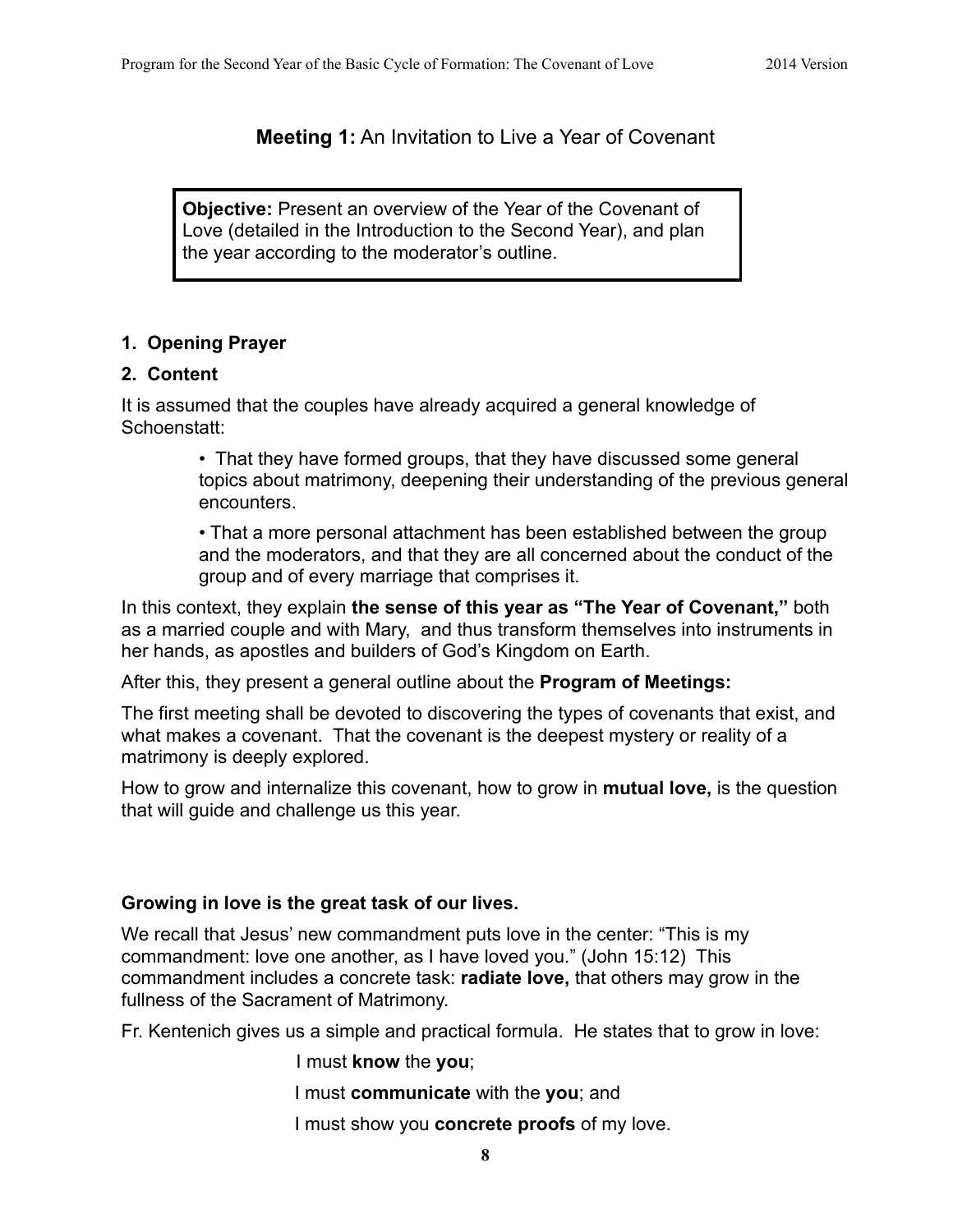This will be the general framework of our meetings:

Truthfully, all love grows to the degree in which we know the **you**, to which we communicate with the **you**, and to which we show, with loving deeds, that we believe in this love.

#### **Knowledge precedes, accompanies, and feeds love.**

**This love grows through communication** between the me and the **you**.

Communication enables a closeness and sharing of interests and affections that are an essential component of love. Communication is more than a simple conversation or exchange of ideas. It is the giving of self to the **you**, a mutual giving of all that we are, of our hopes and dreams. It consists of a give and take. Communication requires humility and respect in order to become deep and stable. It enriches us and creates attachments that transcend words and time.

Another aspect crowns and, at the same time, brings an authentic loving dimension to the established relationship: **the capacity to show and prove love through sacrifice.** Saint John says: "Children, our love must be not just words or mere talk, but something active and genuine." (1 John 3:18). He thus echoes the words of Our Lord: "It is not anyone who says to me, "Lord, Lord," who will enter the kingdom of Heaven, but the person who does the will of my Father in heaven." (Mt 7:21).

We know, from experience, that we believe most in the love and friendship of those who have proven it with deeds. **We can be sure of our love for a person when we are willing to forgo things that we value for them.** Another experience is added to this: the **Covenant of Love** becomes deeper and is **purified in shared pain and trials**. Pain is like a seal of authentic love. So it was for the Lord: "No one can have greater love than to lay down his life for his friends." (John 15:13). He gives His life and calls us to share His cross: "If anyone wants to be a follower of mine, let him renounce himself and take up his cross and follow me." (Mk 8:34) Thus is true love tested and strengthened.

These three aspects – mutual knowledge, communication, and proofs of love, which are natural determiners for the growth and consolidation of natural love – are also determiners in the supernatural plane, as in our Covenant of Love with Mary and relationship with the Trinity.

Therefore, we should, in one or more meetings, examine how and how much we know each other, what are the things that allow us to know each other better, etc, so that, in a later meeting, we can ask how we can know Mary better, and how we can deepen our knowledge of her. Later on, after deepening communication between spouses, we will examine our communication (prayer) with Mary. We can then examine the proofs of love that we offer to the person we love, and also the proofs that we offer to Mary in our Covenant with her.

And so, in our journey towards a Covenant of Love with Mary, the cultivation of these three aspects will allow us, in a simple yet practical way, to immerse ourselves into a life of Covenant. "By walking we learn to walk. By loving, to love." The best way to love those of the supernatural world with all our hearts is to grow in love in the natural world: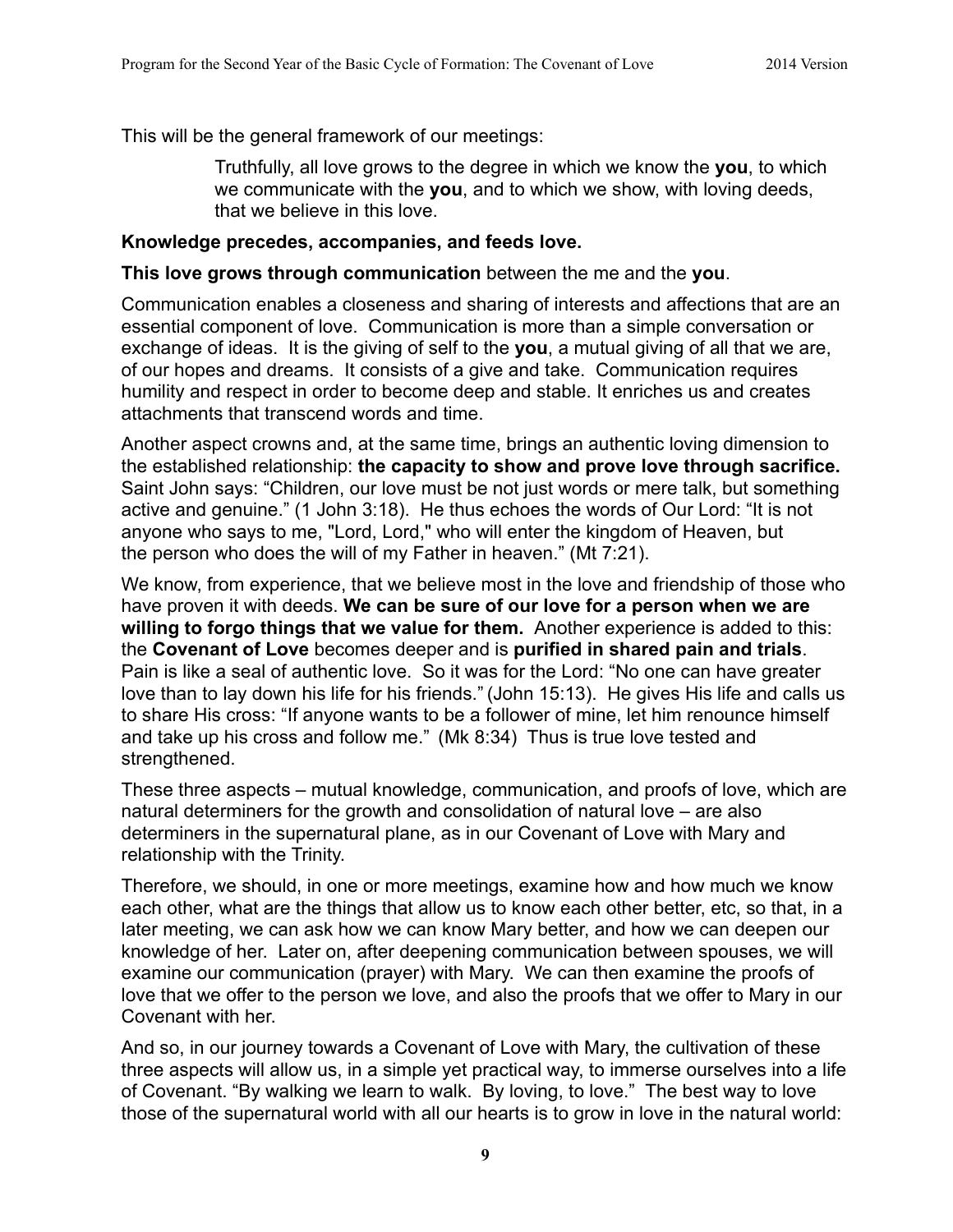love of our neighbor (in this case, love of our spouse) is the expression, journey, and proof of our love for God and Mary.

After finishing this introduction (and having answered any questions), **speak of the year's Program.** It is important that the entire program be clear, including: retreat, conferences and the course of study, and the meetings.

#### **3. Commitment**.

It is important to end each meeting, starting with the first one, to end with a group commitment that addresses the topic and its concrete reality in the lives of group members.

#### **4. Post meeting homework:**

Each couple should begin reading *Schoenstatt Covenant of Love*, by the Schoenstatt Sisters of Mary, and *Message and Mission of Schoenstatt,* by Edith Raidt.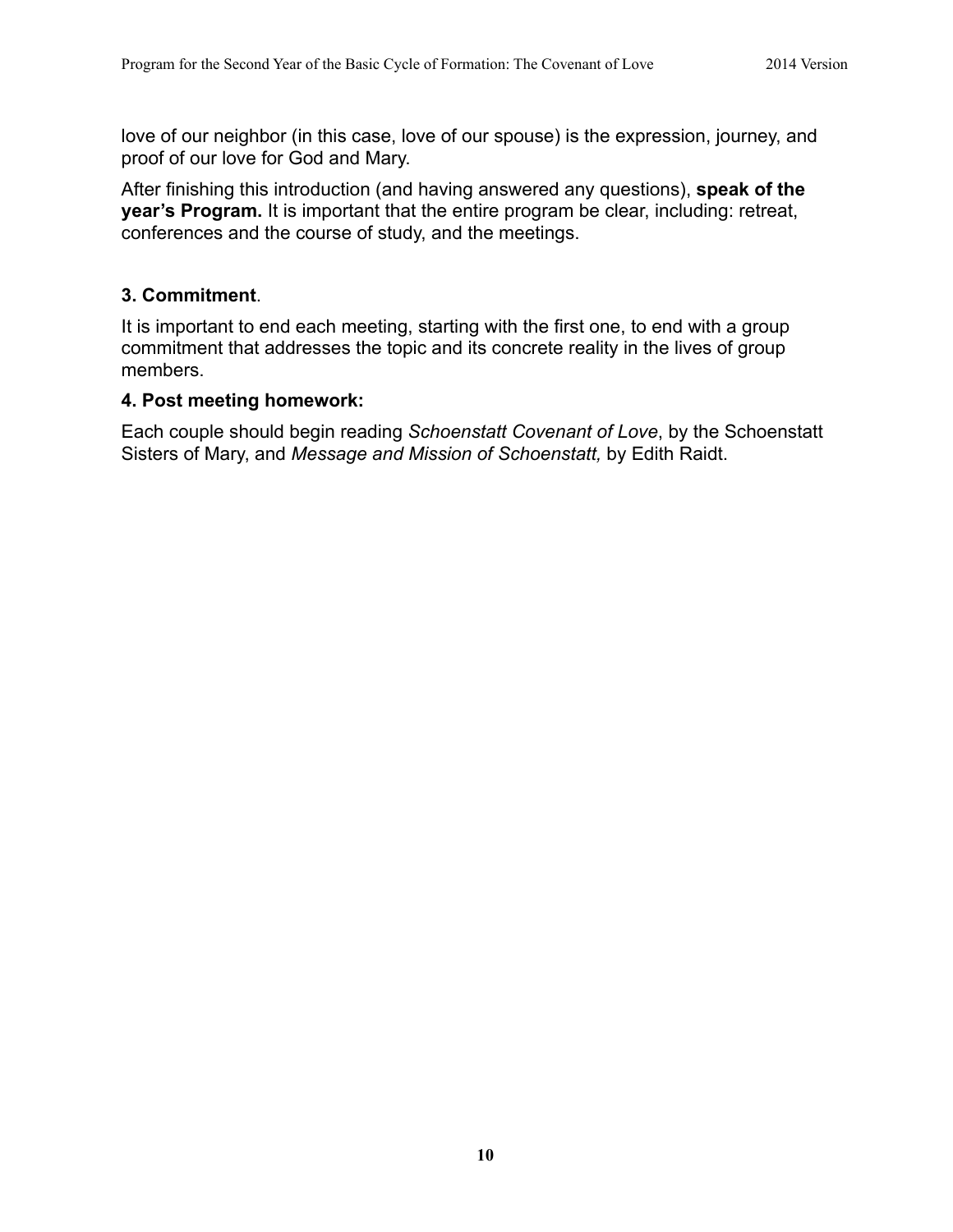**Meeting 2:** What is a Covenant?

**Objective**: Deepen our understanding of a Covenant of Love, as in the types of covenant that our experience reveals to us, to help us deepen our mutual love.

#### **1. Opening Prayer**

#### **2. Review Assigned Reading**

#### **3. Content (summarize)**

The meaning of the term "Covenant"

(Remember that this introduction should last about 10 minutes. What follows is basic material for the moderator to use for general context. It is vital that this material become engrained in the group's life and environment. It is not intended for rote repetition, and even less to be read. Rather, it is meant to be background for group discussions.)

Entering a covenant means to join forces, to unite, in order to undertake a task or obtain some benefit. A covenant is a promise established between two or more people who unite their forces and interests with a common goal in mind. The allies establish a kind of confederation. The word covenant comes from the latin "foedus," hence our words confederation or federal.

| I take thee for me      | I give myself to thee.            |  |
|-------------------------|-----------------------------------|--|
| You are required to do  | How may I serve you?              |  |
| What do I get from you? | What can I give to you?           |  |
| I'll meet you halfway.  | I give you all of me.             |  |
| I have to               | I want to                         |  |
| Exit clauses            | Designed by God to Be<br>lifelong |  |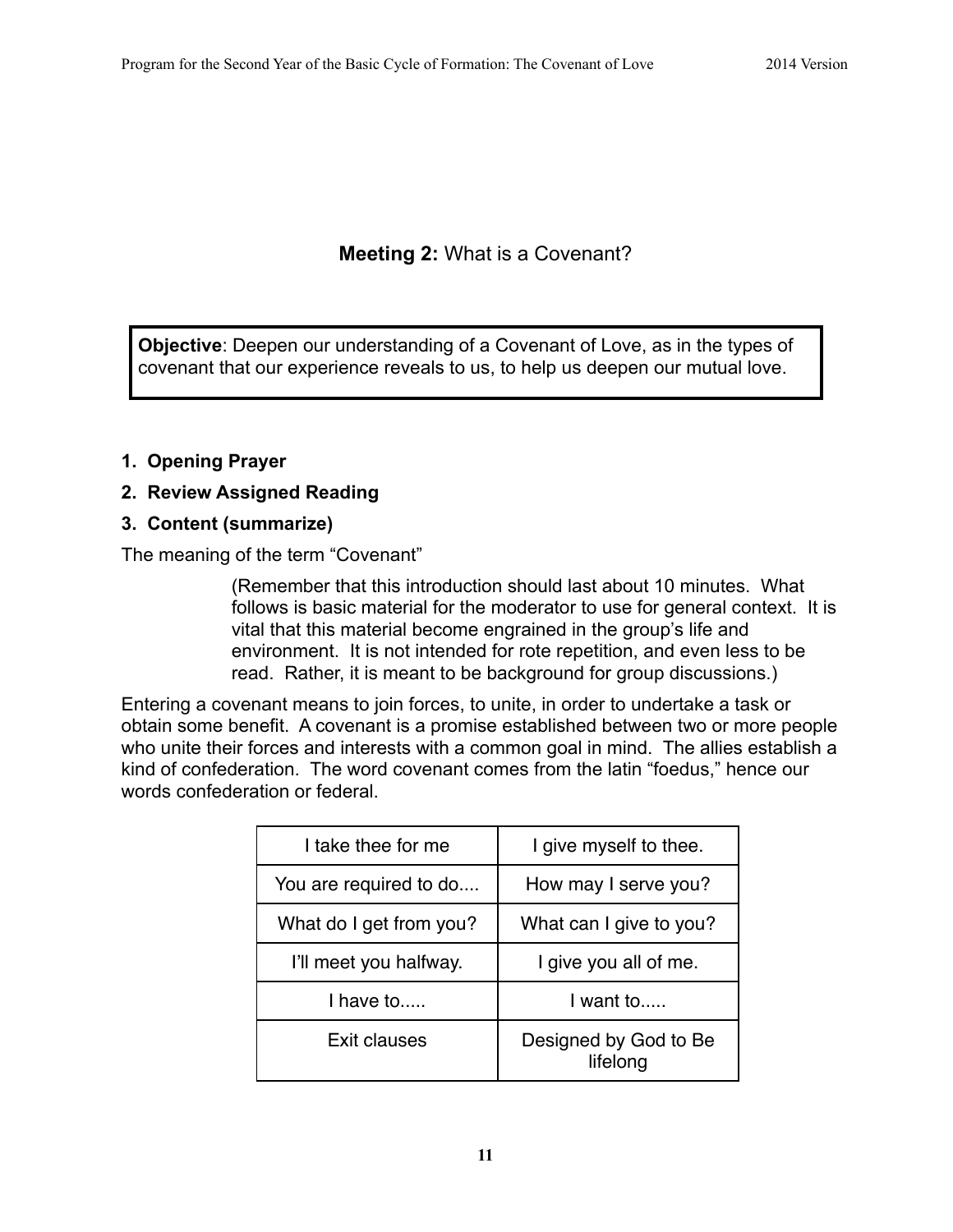A Covenant is not a "Contract," which is defined as an agreement between two or more parties, especially one that is written and enforceable by law. Contracts are based on the desire for protection and mistrust. They allow the parties involved to look for loopholes and exist clauses, and are centered on your rights and protection. The Bible doesn't say anything about "contracts" anywhere in scripture, but uses the Hebrew word for covenant over 300 times!

Contractual vs Covenant Marriage

Our more specific definition refers to our second term: the Covenant of Love. This does not refer to a mere treaty or association, in which forces join to accomplish a specific goal, benefit, or profit. When we speak of a Covenant of Love, we are referring to something much deeper, personal, and life-affirming. We are speaking of a commitment that essentially is a commitment of the heart. Other types of agreements or alliances seek an extrinsic benefit, but this is not about something impersonal or outside of ourselves. The Covenant of Love involves our entire being; it is a commitment that stems from freely giving to another. Every mutually loving relationship is a covenant. Whenever a friendship is sealed, it is a covenant that is sealed. If a matrimonial commitment is made, what is being sealed is a Covenant of Love. The Schoenstatt Covenant of Love is most fundamentally an **exchange of hearts** with the Blessed Mother, a beautiful and powerful truth that will be explained more in depth in a later meeting.

#### **Different types of Covenants of Love**

To better understand the meaning, we should start from our natural experiences. We should therefore ask ourselves how we have experienced Covenants of Love.

We will focus on two central covenant experiences: the relationships of friendship and of matrimony.

#### **Friendship**

Each of us has experienced friendship. It has been said that the greatest treasure is a true friend, and this is so very true! There is nothing better than finding someone who we can call friend, on whom we can always count, who is always willing to help us and who can also count on us in every circumstance. It is simply wonderful to have someone who will always be loyal and faithful to us.

Laín Entralgo, a great Spanish philosopher, defines friendship in a beautiful way. He says: "friendship is a kind of benevolence, of beneficence, and of confidence. It consists of allowing the other to be as he is and of helping him to be what he should be."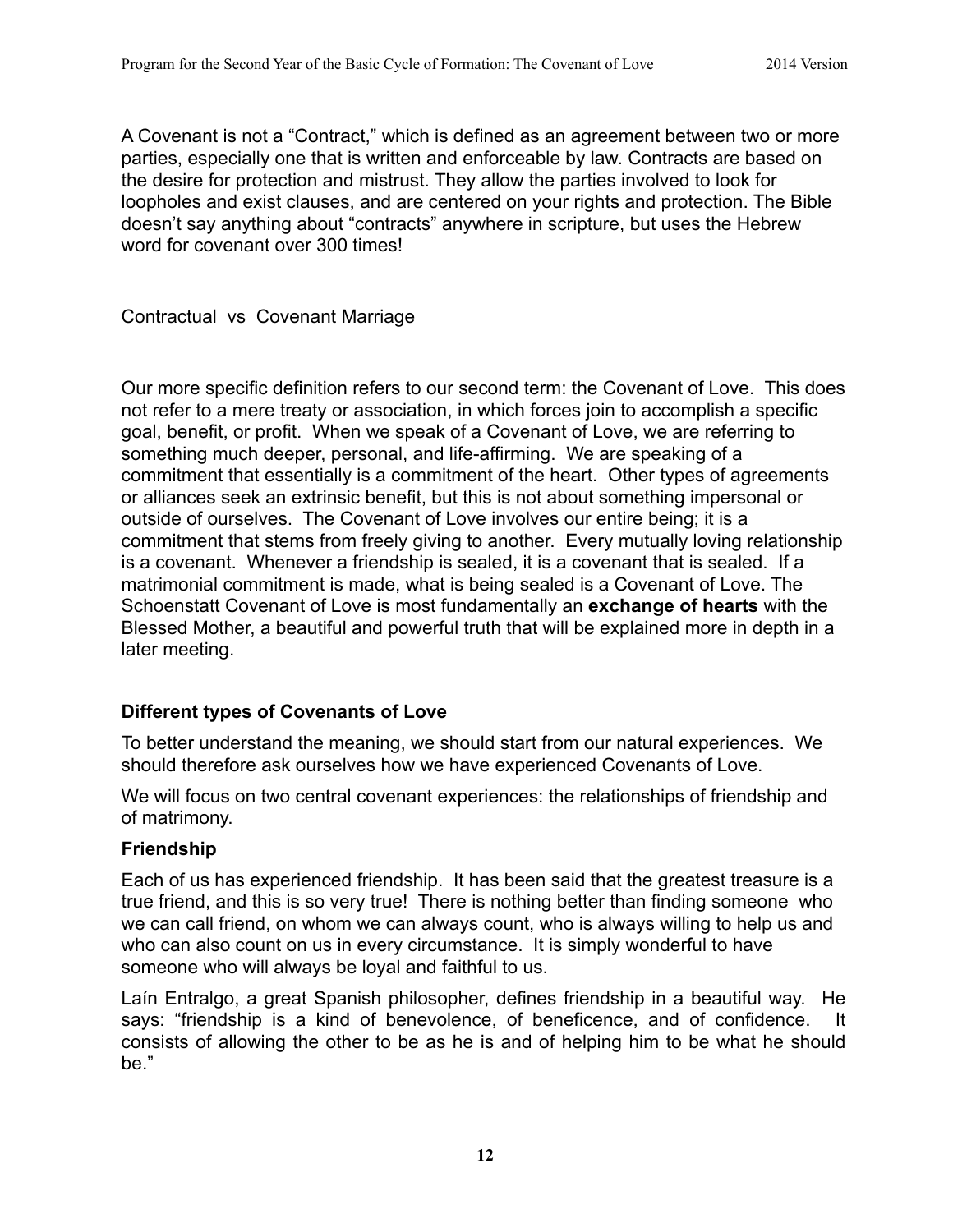Friendship is a kind of mystery that is first and foremost comprised of benevolence, that type of empathy felt for someone else: wanting the best for the other, harmony with the heart of the **you.**

In addition, friendship does not belong in the heart's interior. It is expressed by beneficence, shows itself in service, and by acceding to and pleasing the desires of the other.

Friendship implies a manner of "complicity" between people. There is an interior communication and a disposition to share sorrow and joy with the friend. It is so comforting to be able to count on someone to whom we do not have to explain ourselves or be cautious with; with whom we can be transparent, because we know that they love us just as we are, and understand us beyond words!

Laín Entralgo continues his definition by stating, "Friendship consists in allowing the other to be who he is, and to help him carefully and respectfully to become who he should be." In other words, friendship means allowing the other to exist just as he is, to love him for who he is. In true friendship, there is no desire or intention to manipulate the other, to change the other. However, there is clear sightedness. This means that we do see the other realistically, and that we are aware that, in their reality, things exist that are bad and that need to change, to correct, or to develop. Friendship has the quality of helping the other grow, develop and change, but it is done respectfully, with care, without hurting.

How does friendship grow? It grows through contact, through communication. If two friends were to never speak, they would drift apart, and their relationship would cool. Friends must maintain contact, in one way or another, to cultivate communication. Their communication takes many forms: with many words and sometimes with few words, or simply with gestures. A certain language that always maintains communication between friends exists.

However, there is something else that makes a friendship grow: the sacrifice, or the proof or test. When one has not shown, one way or another, that he is capable of denying himself, his tastes, his own profit, for a friend, we cannot know yet whether friendship truly exists.

Friendship grows in trials or tests. This is when we know if someone is truly a friend. Friendship is offered for better or worse, but is tested especially in bad times. This is when one learns who his true friends are, and normally, they are few.

True friendship does not monopolize a person. Perhaps this happens sometimes during the early stages of friendships, which is natural. But when two people cultivate a friendship in which friends of the friend are rejected, this is not friendship; rather, it is self-centered. The desire to monopolize the other, to have them always with you and for you is simple selfishness. It is not benevolence, beneficence, or confidence. This is not self-giving. Friendship should be focused on the other, and involves giving of one's interior richness to the other. True friendship is happy with who the other is, accepts the other for him or herself and for his or her relationships.

It should be noted that, as we attend these meetings and reflect on our experiences, that the Covenant of Love becomes more alive. We are so fortunate that our homes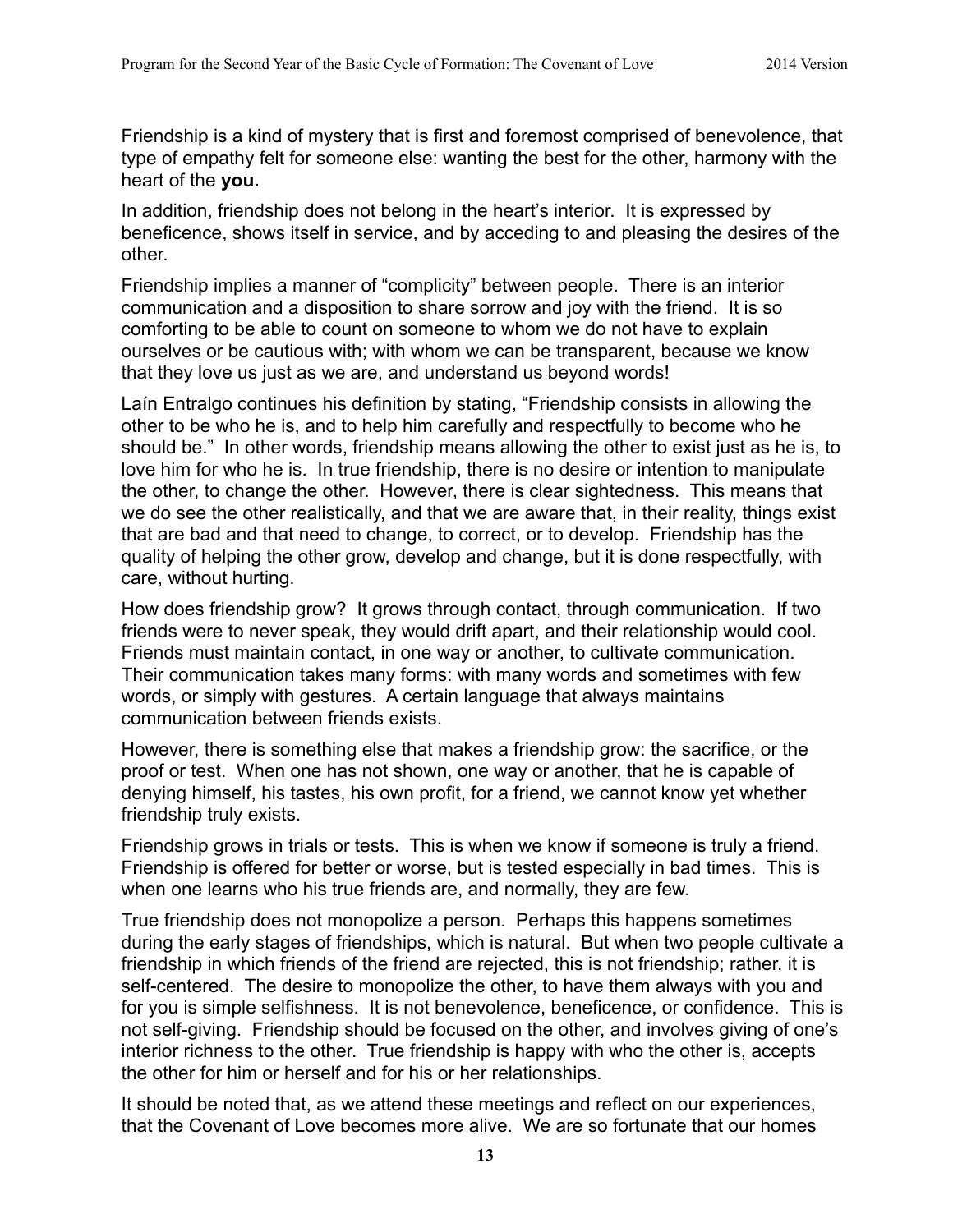and our lives are held in Mary's heart; we find that we are living in her and she is living in us. We are blessed to have her as a confidante, who will always listen, never reject us no matter what we've done or how we've failed. She will always be, in one way or another, on our side. We are blessed in that she is someone who understands us, yet also expects much of us. She does not merely spoil us with love, but also requires much of us, because she loves us.

Our Covenant of Love grows to the degree to which we remain in personal contact with Mary, to which we learn to communicate with her, to which we develop a mutual language with her. In our Covenant of Love with Mary, each of us will cultivate a personal language for understanding and communicating with her.

It is when we are put to the test, in the moment of surrender, of carrying our cross, that our love will grow and be sanctified.

Friendship knows no ages, genders, nationalities or conditions. It overcomes all prejudice and breaks down all barriers, even the most overwhelming ones. It is under these harsh conditions that it flowers most surprisingly.

Because of friendship, one person is united with another without asking or demanding anything. Friends know that their friendship will be reciprocated. We have confidence in the other simply because he is our friend. We respect and love him.

Friendship is like a snare that makes us feel attached to the other from within. "Tame me," said the fox to the Little Prince. "What does taming mean?" asked the Little Prince. "Taming is ensnaring. If you tame me, I no longer will be just one fox among the thousands of foxes in existence."

Friendship is personal. It is an attachment characterized by affection, and also by gratitude and freedom. "I accept you as a friend, just as you are, because that's how I want it." A friend does not impose conditions, a friend respects originality, a friend hopes for the best for the other and is faithful. I will not betray, nor will I allow others to betray. I care about who my friend is and about his future.

Seneca asks, "Why do you acquire a friend?" He answers himself, "In order to have someone to die for, to have someone to follow into exile, to save someone from death as they oppose mine."

Friendship requires that we go outside of ourselves and direct ourselves to the other. It opens us to other realities, to sharing our treasures with our friend, and to receive theirs. Because of my love for a friend, I begin to love what had not previously attracted me: my friend's world and interests. Friendship produces a true exchange of hearts and deep communication. Remember Plato's definition of friendship: "This is true friendship, loving and rejecting the same things." (id est vera amicitia: idem velle idem nolle).

Aristotle stated "Love properly consists of loving rather than being loved, and since, to our eyes, those who love their friends are worthy of praise, it seems that love must be the great virtue of friends." Jesus Christ said, "No one can have greater love than to lay down his life for his friends." (John 15: 13).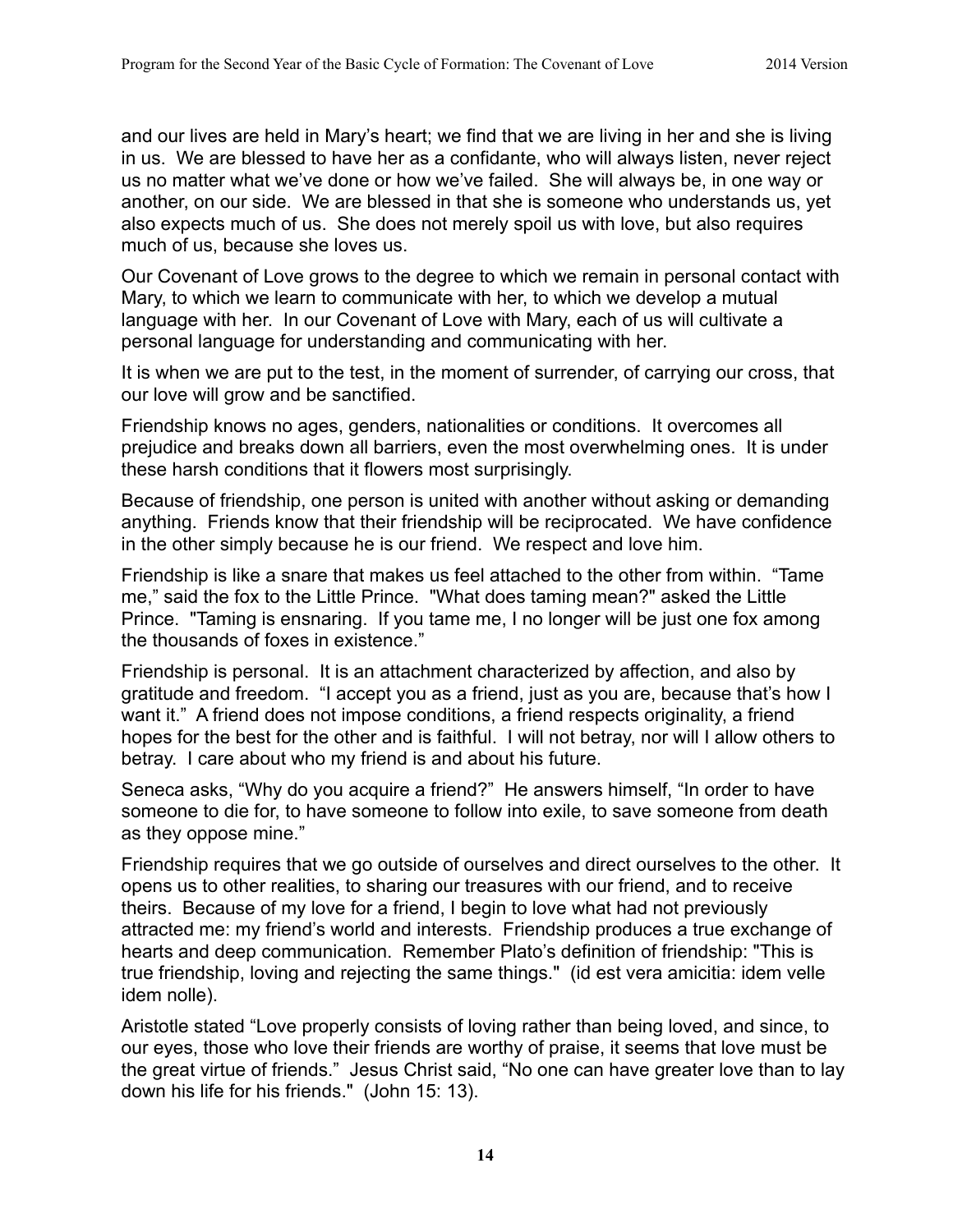There is no doubt that friendship is a Covenant of Love. It is a free commitment of love. Although it can exist between people of different ages, it normally develops among peers. Friendship is a commitment of love that is tested in all circumstances of life, but especially during hard times. It is essentially faithful, and immune to time and distance. It needs to be expressed, lest it slowly dim and extinguish.

#### **The Spousal Relationship**

The spousal relationship between married people is also a Covenant of Love. Marital love is characterized by a total belonging of body and soul. Those who love in this way give themselves to each other with total freedom, to the point that they are no longer two, but one being, as an ineffable mutual identification. They have one heart, one soul, one same yearning, one same pain, one same joy, and one same fruit of love that perpetuates their unity in their children.

Spousal or marital love consists of a mutual giving or surrender. It is total, indivisible, free, and for as long as they both shall live. Its aim is mutual enrichment. The fullness of this loving relationship is expressed in the way the couple becomes one, fusing their bodies and souls. This mutual loves leads to the couple becoming fruitful by producing children.

Spousal love is a unique communion of love, life, futures, sufferings, and of joys. It is a community that is forged and maintained in faithfulness, and it is the fruit of a free choice of love, exclusively and forever.

We should not be surprised that our Sacred Scripture constantly uses the analogy of spousal love to describe the Covenant of Love between God and his people. For example, from the prophet Hosea:

"But look, I am going to seduce her and lead her into the desert and speak to her heart.

There I shall give her back her vineyards, and make the Vale of Achor a gateway of hope. There she will respond as when she was young, as on the day when she came up from Egypt.

When that day comes- declares Yahweh- you will call me, 'My husband', no more will you call me, 'My Baal'.

I shall banish the names of the Baals from her lips and their name will be mentioned no more." (Hosea 2: 16-19)

"I shall betroth you to myself forever, I shall betroth you in uprightness and justice, and faithful love and tenderness. Yes, I shall betroth you to myself in loyalty and in the knowledge of Yahweh." (Hosea 2: 21-220)

God seems to say, "Because I am joined to you as a husband to his wife, because I choose you and marry you in faithfulness and tenderness, you will come to know who I am, because only love is capable of a deep and personal knowing."

Sacred Scripture contains many mentions of God's union with Israel using the analogy of spousal love. Thus the breach of the covenant is equivalent to the prostitution of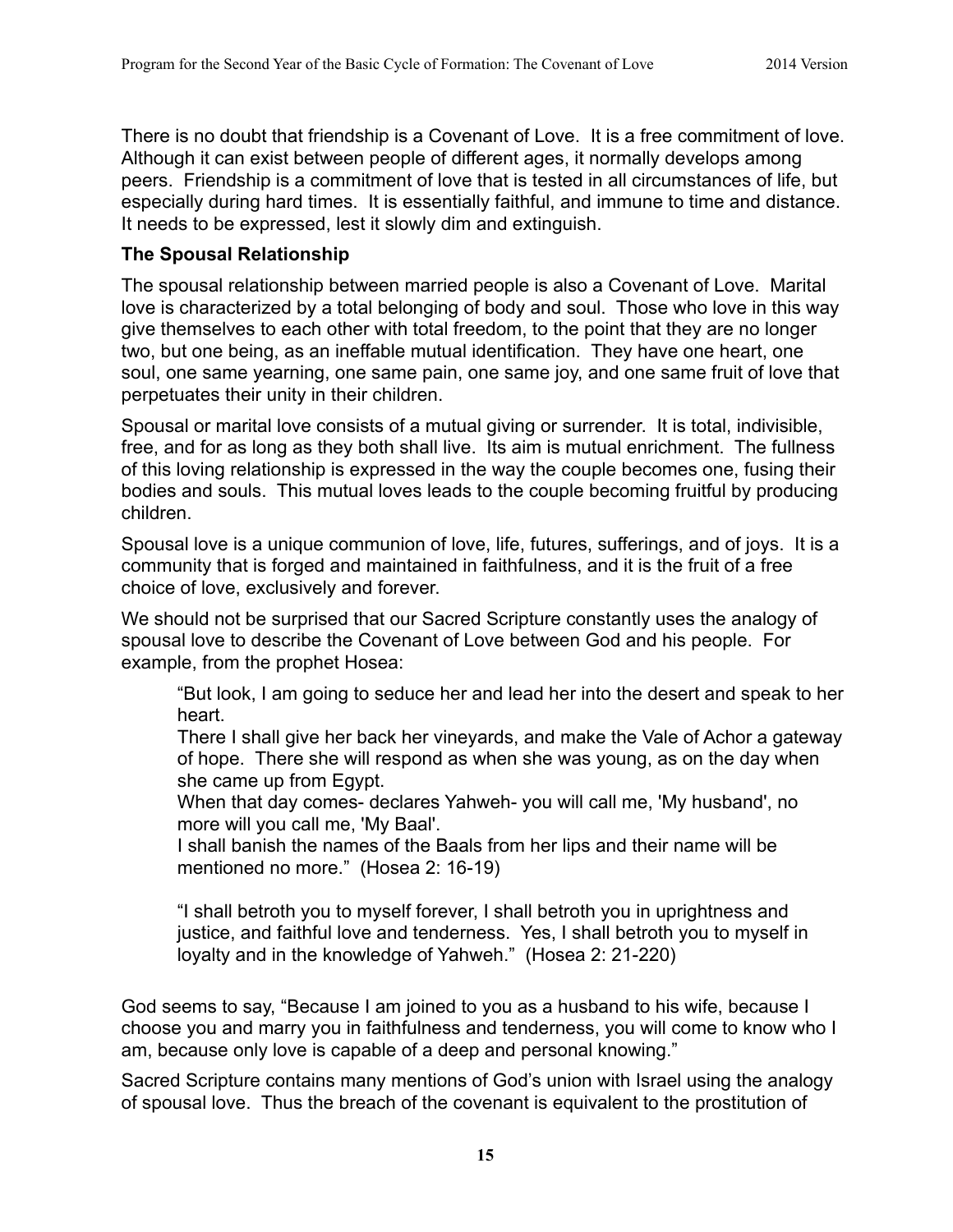Israel's virgin, the daughter of Zion, who turns her back on Yahweh in search of the Baals, or idols:

"Ephraim have I known, Israel is not hidden from me; and yet, Ephraim, you have played the whore, Israel is befouled. Their deeds do not allow them to return to their God, since an urge to play the whore possesses them and they no longer know Yahweh." (Hosea 5: 3-4)

It is significant that Saint Paul, in his Epistle to the Ephesians (Ch. 5), links the union of spouses to the union of Christ with the Church. How should a husband love his wife? He should love her as Christ loves His Church. How does Christ love His Church? As a husband loves his wife. The mystery of the Sacrament of Matrimony consists of being sign and image of the spousal union of Christ with His Church, His bride.

#### **Using this analogy, we can then say that the Covenant of Love consists of a loving promise between two people who given themselves to each other freely and forever, whose richness is precisely that mutual belonging and consecration of one to the other. In this union, spouses are fruitful, and together forge a family.**

The marital covenant helps us to understand our covenant with God and Mary in a more existential and vital way. Our covenant, sealed with the divine, reflects the reality that exists between spouses: that of free choice and intimate giving that is mutual and personal, and results in a singular communion of life, task, and future. So based on this analogy, we can say that our covenant with Mary is a Covenant of Love by which we give ourselves entirely to her, and she gives herself to us.

The marital covenant is a deeper commitment than that which is found between friends. It requires a commitment of the entire self to the other. In this covenant, nobody thinks of himself in isolation, but always in, with, and for the other. There is an exclusive and private mutual belonging between both. It supersedes and excludes any love that is "parallel" to the spousal relationship. All other types of love are either subordinate or dependent on spousal love, since everything in life is faced together. As a married couple together form a new kingdom, as they face life's challenges together, so also do they unite their lives inextricably with Christ and the Blessed Mother.

When we analyze how the Covenant of Love grows and deepens, we find, as mentioned before, that there are three factors that bring this about: the knowledge we have of the other, the type of communication we have with the other, and the proofs that we offer of our love.

#### **4. Group Discussion:**

After the group leader (or another group member) offers the introduction based on the above topic, we move on to the **active part** of the meeting.

The idea is for members to "bring the topic down to where we live," or address the topic in a very personal way.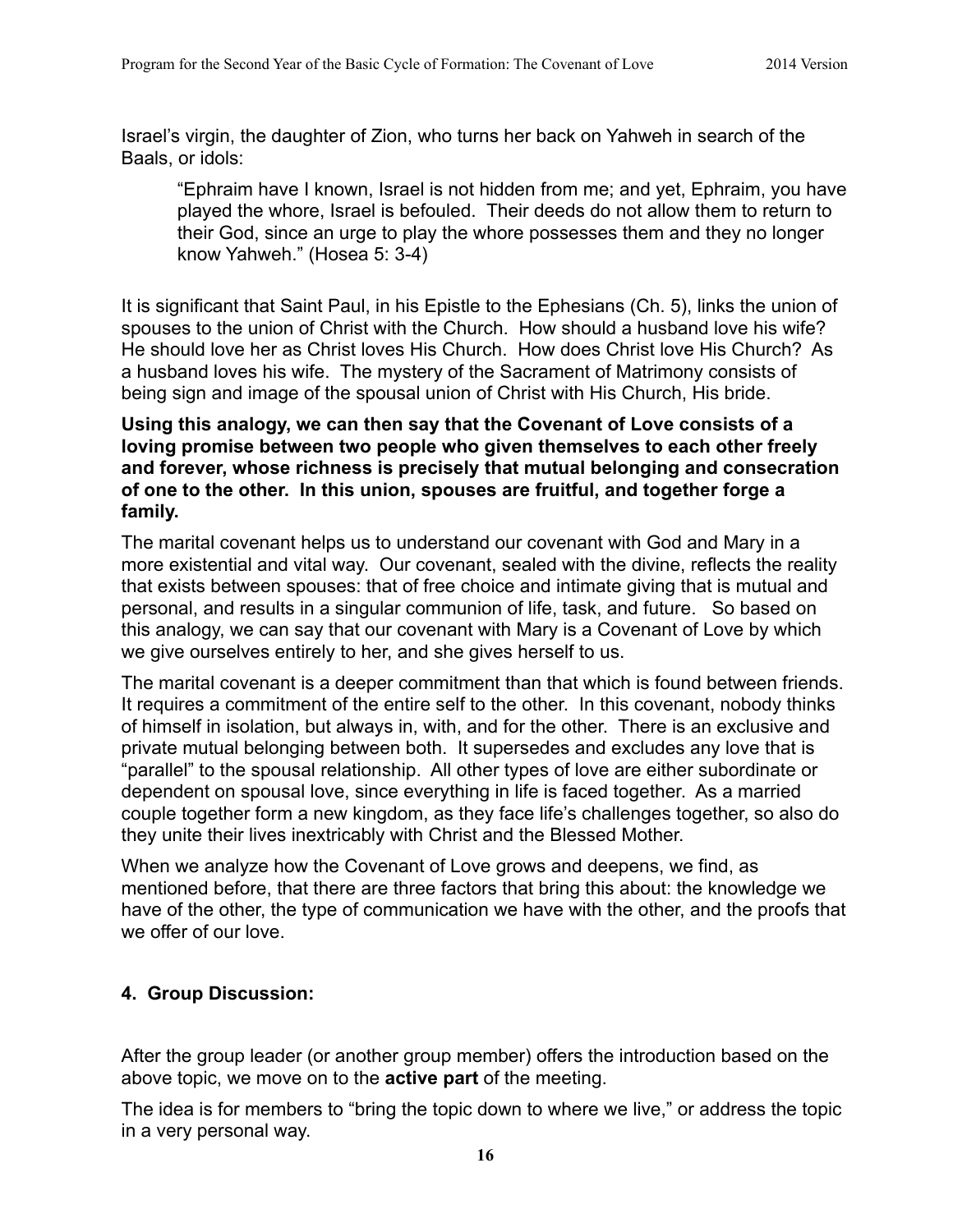It is suggested to divide into groups consisting of 2 couples (4 people). Each small group should share (after 5 minutes of personal reflection on paper) about their experience of mutual knowledge, communication, and proofs of love.

After the small group exercise, the larger group meets and each small group shares their most important points.

The **group commitment** should be made from the results of the sharing.

#### **5. Post meeting homework:**

Continue reading *Schoenstatt Covenant of Love*, by the Schoenstatt Sisters of Mary, *Message and Mission of Schoenstatt*, by Edith Raidt. *Covenant in Salvation History*, chapters 1-2, and chapter one of *Men, Women and the Mystery of Love*, by Edward Sri.

## **ATTACHMENT**

## **ARISTOTLE'S BASIC FORMS OF FRIENDSHIP**

It may be helpful here to quickly review Aristotle's description of three different kinds of friendship. The first, a *friendship of utility*, is an affection based on the benefit or use that the friends derive from the relationship. Business relationships are are often good examples, in that each person gets something out of the relationship to his good or advantage, and the mutual benefit is what unites the people as friends. Their feelings for each other can be quite cordial and warm. In the second category, a *pleasant friendship*, the affection is based on the pleasure one gets out of the relationship. The friendship is primarily about having fun together in areas of mutual interest, such as music, sports, exercise. The individuals may sincerely care for each other, but it is the good times they have together that unites them.

For Aristotle, these two are the more basic forms of friendship, not representative of friendship in the fullest sense and marked by an element of fragility. When the mutual benefits, shared activities, or fun times no longer exist, there is little left to unite the two people. If one person moves, changes jobs, or tires of the shared activity, the friendship may change or begin to dissolve. This helps us to understand why friendships among younger people can shift so often, with the transitions from high school to college to postgraduate programs and then to the world of employment. Interests, values, and addresses may change. Moral convictions meet the pressures of conformity and moral relativism. If friendships in these important years are not based on something more profound than living in the same dorm or playing the same sports, they are not likely to survive the long term.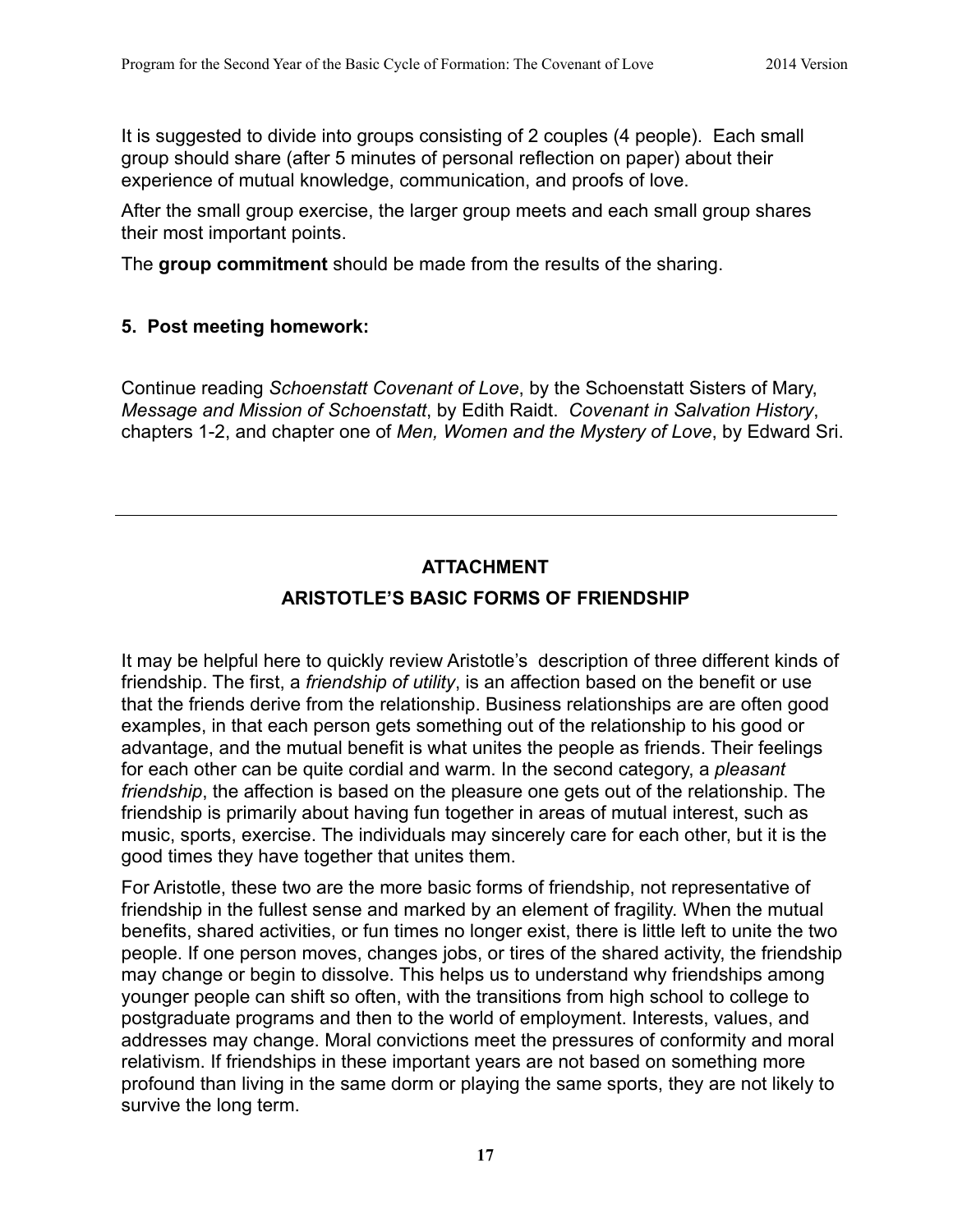Aristotle's third category, virtuous friendship, embodies friendship in its fullest sensethe two friends are united not in self-interest, but in the shared pursuit of a common goal outside of themselves: the good, moral life that is found through virtue. They are committed to striving side-by-side toward the higher good, concerned primarily with what is best for the friend and pursuing the virtuous life with that person.

With this background, we can better understand John Paul II's foundational **personalist principle** of relationships, that "...a person must not be **merely** the means to an end for another person," - that we should not treat the people in our lives as mere instruments for our own purposes. JP II gives us the key to prevent our relationships from falling into the dark, self-centered waters of utilitarianism. In Love and Responsibility, John Paul II said that the only way two persons can avoid using each other is to share the pursuit of the common good together. If the other sees what is good for me and adopts that aim or good for himself, "...a special bond is established between me and this other person: the bond of a common good and of a common aim." This sharing bond unites people internally, making it less likely for the other person to be treated as a means to an end, such as pleasure or gratification.

Friendship is born of a certain equality and inequality. People who are entirely different cannot be friends, but somehow, there must be a bridge between them, a similarity. However, there almost always exists an inequality that is expressed as a mutual attraction, which is an opportunity and willingness to be complemented by the other, the **you.**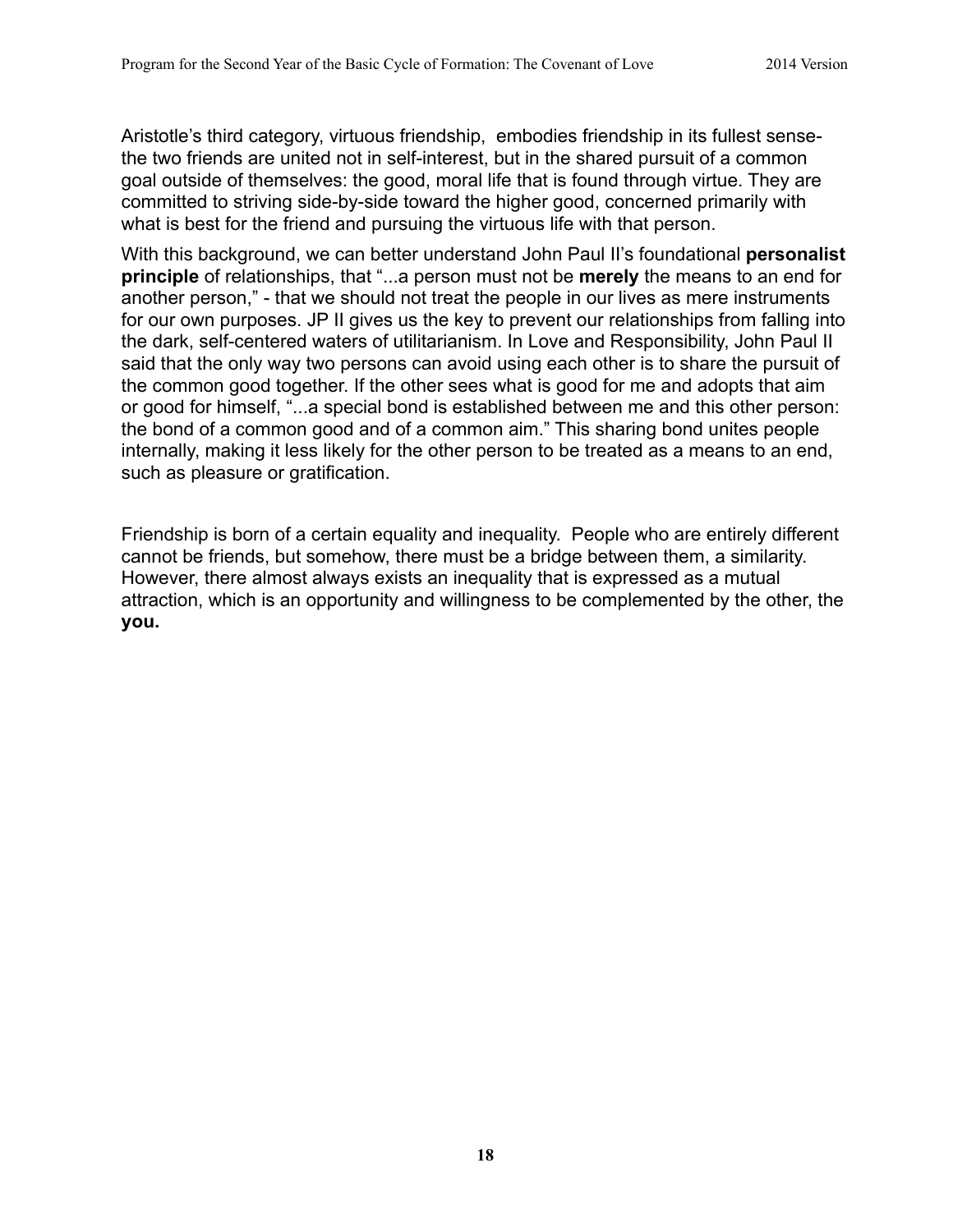## **Meeting 3:** Who is the YOU?

**Objective:** Evaluate the Covenant of Love that was sealed in matrimony as a means to a fountain of permanent grace, that enables us to deepen our knowledge and appreciation of each other.

#### **1. Opening Prayer**

**2. Review past commitment:** Review as an evaluation, not a mere checking that people did it.

**It is suggested that there be commentary regarding the reading assigned at the past meeting,** asking a couple to comment on what caught their attention, or give a brief summary.



#### **3. Content: The Knowledge We Have of the You**

**(***Note: Remember that the job of the meeting moderator is to present the introduction, which is not a talk. Therefore, the introduction should not exceed 10 minutes. The individual moderators decide on how to present the introduction, taking care to do so in an engaging way. Be sure not to simply supply the material to the group.*)

**To love someone, it is imperative to know them,** and when knowing them we open ourselves to their experience, their values, and discover their kindness and their quality.

**Knowledge of the other's values gives birth to our attraction and interest in them.**  We initially feel attraction because we are "in tune" with the other: we find that we have similar interests and lifestyles, and, secondly, we are attracted by their qualities and values which complement us. We find that this person has some qualities and traits which we lack, and is, as we say, our "better half." **We find joy in the similarities that we discover in the you.** We feel attracted by our differences, by what the other has and we don't. We are attracted by that richness that complements us.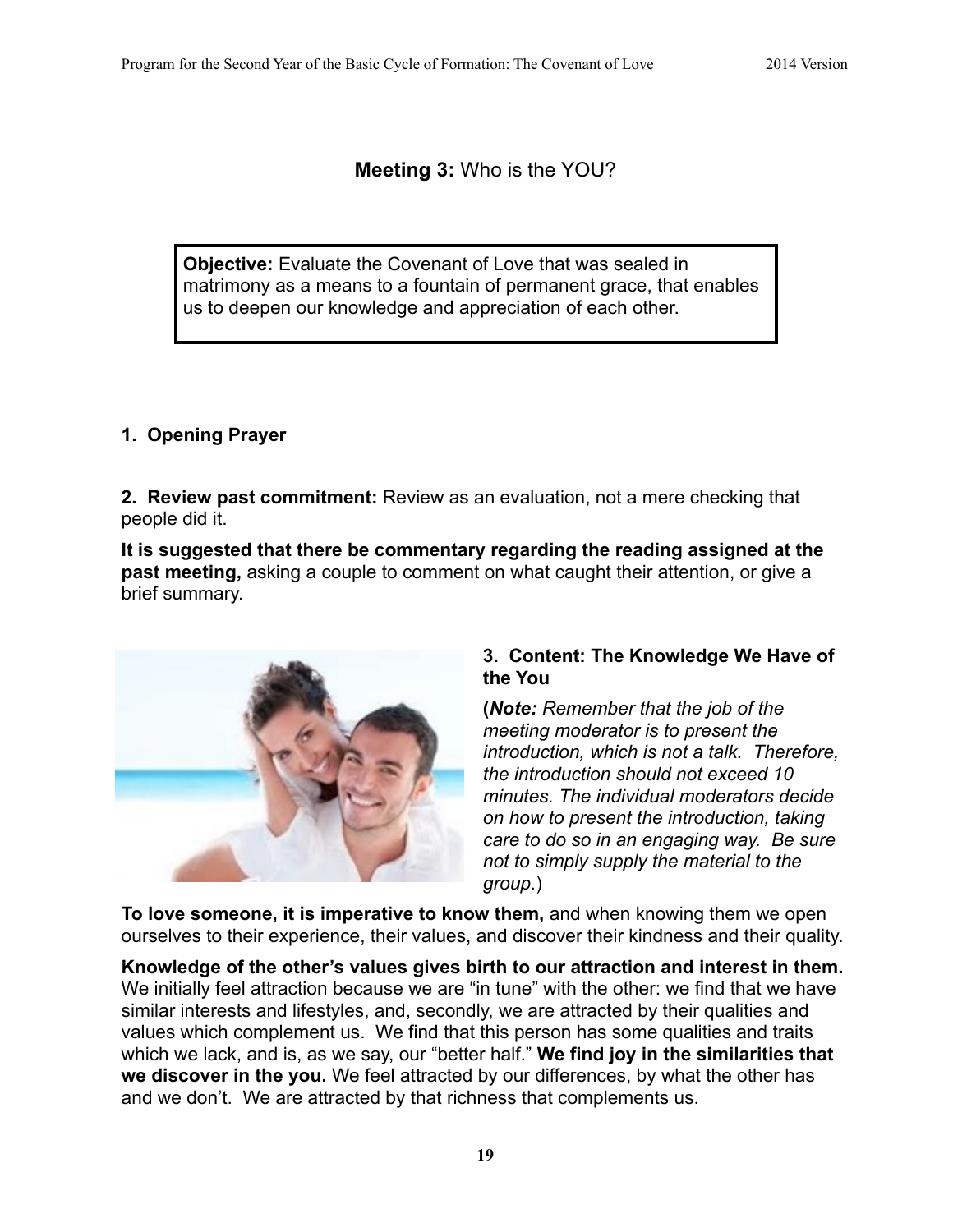As a relationship is established where admiration for the **you,** the desire for closeness with and attraction to that person, in other words, when **a personal love relationship is established, that same love brings us to more perfect knowledge of the other.**  From that point on, when we love someone we say "I know this person," and so discover our deep relationship with them. Love then, is much more than "blind;" it is lucid and clear. Love leads us to discover in the other all their richness, brings joy in their companionship, and brings us to express our admiration and gratitude for being the person they are.

Love presupposes personal knowledge. The more we contemplate the person we love, the more we fall in love. And the more we love, the more we know them.

If we examine our spousal relationship retrospectively, we can examine how this process occurred spontaneously and naturally. When did we meet? What attracted us? Why did we fall in love? How were we "in tune?" How did we feel that we complemented or completed each other?

During the initial infatuation stage, and later on, during the engagement period, this knowledge became deeper. The other deeply held our interest, and we longed to know more about them: their history, their dreams, their family, and about their sorrows and joys. Everything about this person we love kept our interest above all else. We could spend endless hours in conversation, and every chat was a new discovery. At times we felt that we could not immerse ourselves completely in their soul, that communication was difficult, and that this person had some feelings and reactions that we could not completely understand. Our joy became even greater when we could again encounter their soul deeply. However, we came to understand that the **you**, at their deepest, **is a mystery: more than we can perceive, and more than words can express.** And this drove us deeper into love.

Does this mystery between us still exist? Do we still have that interest in, and admiration for our first love? Do we still rediscover each other every day? Are we still captivated by the **you** to whom we've joined our life?

We have doubtlessly, in our long journey together, experienced disappointments: the **you** (we must painfully admit) possesses elements of darkness as well as light**;** there are shadows, deficiencies, and faults. Do we allow this reality to overwhelm the image of the one we fell in love with? Or do we continue to admire him, searching intently for the interior treasure of that person? Do we care to know what happens in depths of the other's soul? What are his deepest sorrows? What are his joys?

What kind of mutual knowledge do we currently enjoy? Can we say that we know know each other "too much?" Is the **you** no longer mysterious to us?

**If we were to say that our spouse is no longer a mystery to us, that would mean that our closeness and intimacy has weakened considerably.** The **you** will always contain a mystery: there is always something new in their soul: new treasures to unearth and previously known treasures to rediscover.

**The knowledge we speak of is always full of admiration and gratitude; it is a knowledge that is grateful for the gift of the other.** This knowledge does not dwell on the weaknesses, limitations and defects of the **you** (after all, who is immune from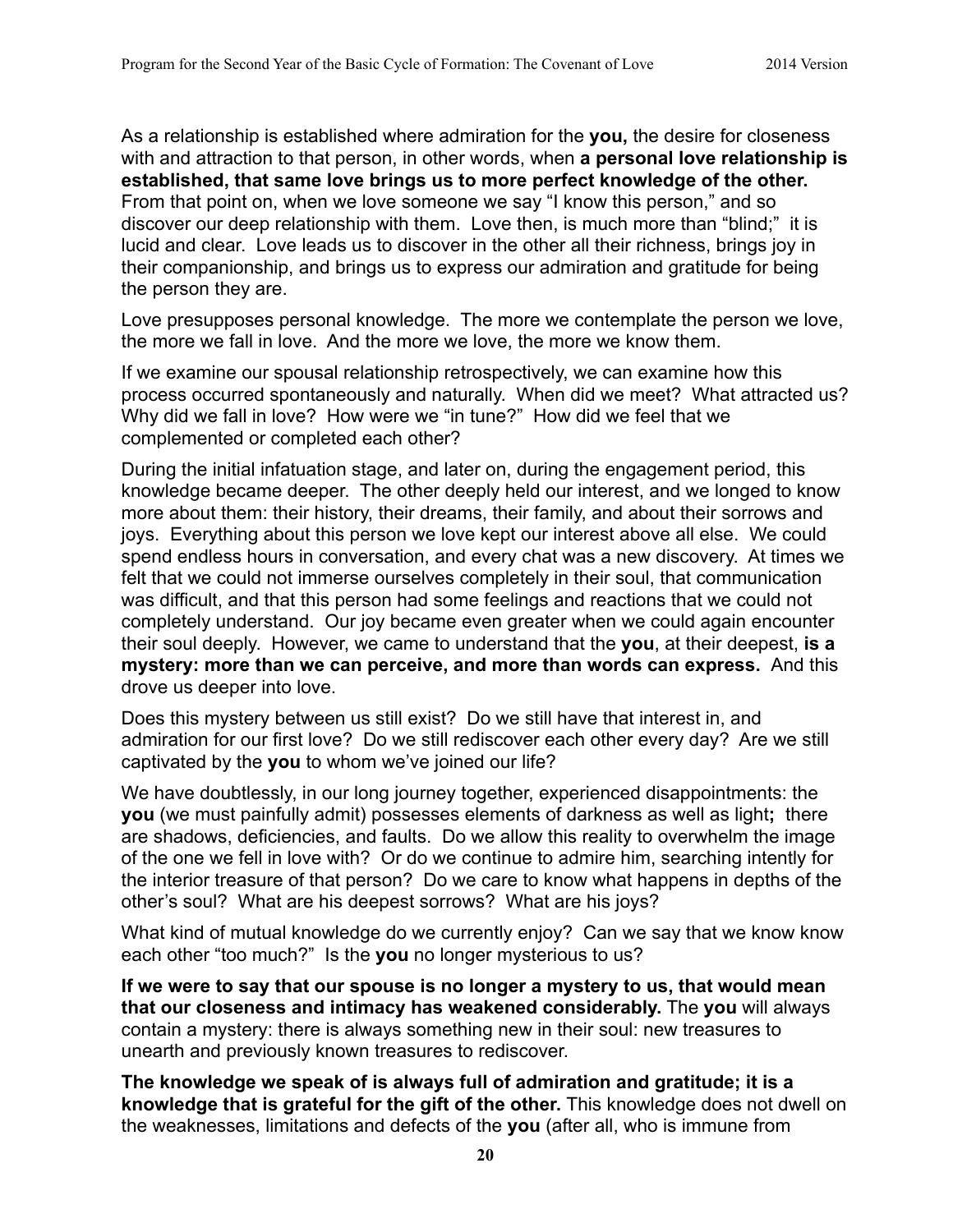them?), but rather this is the knowledge that, above all else, sees the value and greatness of the other.

Finally, there is another dimension to our mutual knowledge. It is one thing to know each other using the light of reason, but it is another thing to know beyond reason, by the light of faith. What eyes do we use to gaze on the **you?** Do we merely see the other as most people do? Do we see them by the light of faith, seeing the deep reality demonstrated in their faith? Do we see them from God's perspective, as the living image of Christ and Mary? Have we uncovered all of their gifts – not merely those natural gifts, but also the divine gifts that live within?

#### **4. Group Discussion:**

After the group leader (or another group member) offers the introduction based on the above topic, we move on to the **active part** of the meeting.

The idea is for members to "bring the topic down to where we live," or address the topic in a very personal way.

Everything that we accomplish in the gaining of our knowledge of the **you** in the natural world will help, later, to analyze our knowledge of Mary. We first study **the realities of the natural world, of our daily lives. This will facilitate our later foray into the supernatural, divine order: divine grace clarifies the natural.** We do not have a dual paradigm, one for dealing with God, and another for dealing with each other.

For the moment, we will dig deeply into the type and degree of mutual knowledge that exists between us as spouses.

The following formats are suggestions, or others may be used. **The important thing is to use some type of discussion format.** 

#### **4.1. First Format:**

Divide into two groups: one group of women and another group of men.

Each group member responds in writing to the following questions (approximately 5 minutes). It is preferable to have them printed beforehand for distribution.

> What kind of things do we feel that our spouses don't really know about us? (We are not speaking of particular spouses, by name, but in general, from what we have seen in our own marriage and in those of others) In other words, what things do our spouses normally not perceive in us?

Given that it is not easy to maintain our admiration for the other, what helps us to maintain it? Are there any habits or actions that help?

Is our knowledge of our partner "comprehensive," or is it so incomplete as to take us to judgement, or even to complain about the other's faults in front of other people?

Each group shares their answers with each other for 30 minutes.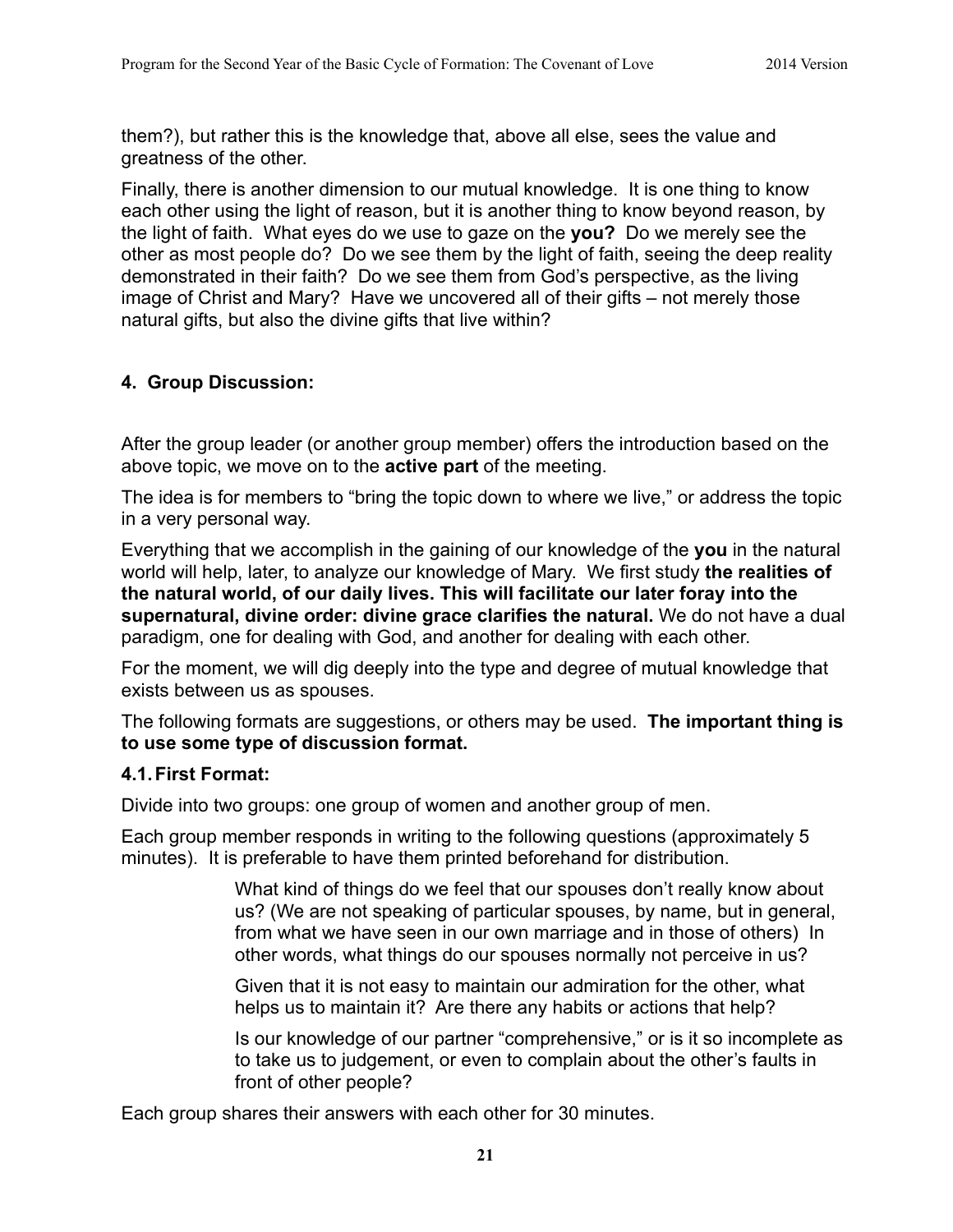Following this discussion, both groups come together and a member from each group reports on their discussion, leading to a larger group discussion.

#### **4.2. Second Format**

The following questions are asked of the whole group:

 What things do we do to help us get to know each other better? (for example: making time for conversation, etc.)

 What gets in the way of our mutual knowledge? (for example, addiction to television, etc.)

Each member responds in writing to the questions (approximately 5 minutes, in silence). After this, the group leader, or another group member, leads a discussion.

In either format, after the discussion, **the results and conclusions of the sharing should be summarized and posted in writing.** 

The **group commitment** should be made from the results of the sharing.

#### **5. Post meeting homework:**

Continue reading *Schoenstatt Covenant of Love*, by the Schoenstatt Sisters of Mary, *Message and Mission of Schoenstatt*, by Edith Raidt, and chapter six of *Men, Women and the Mystery of Love*, by Edward Sri.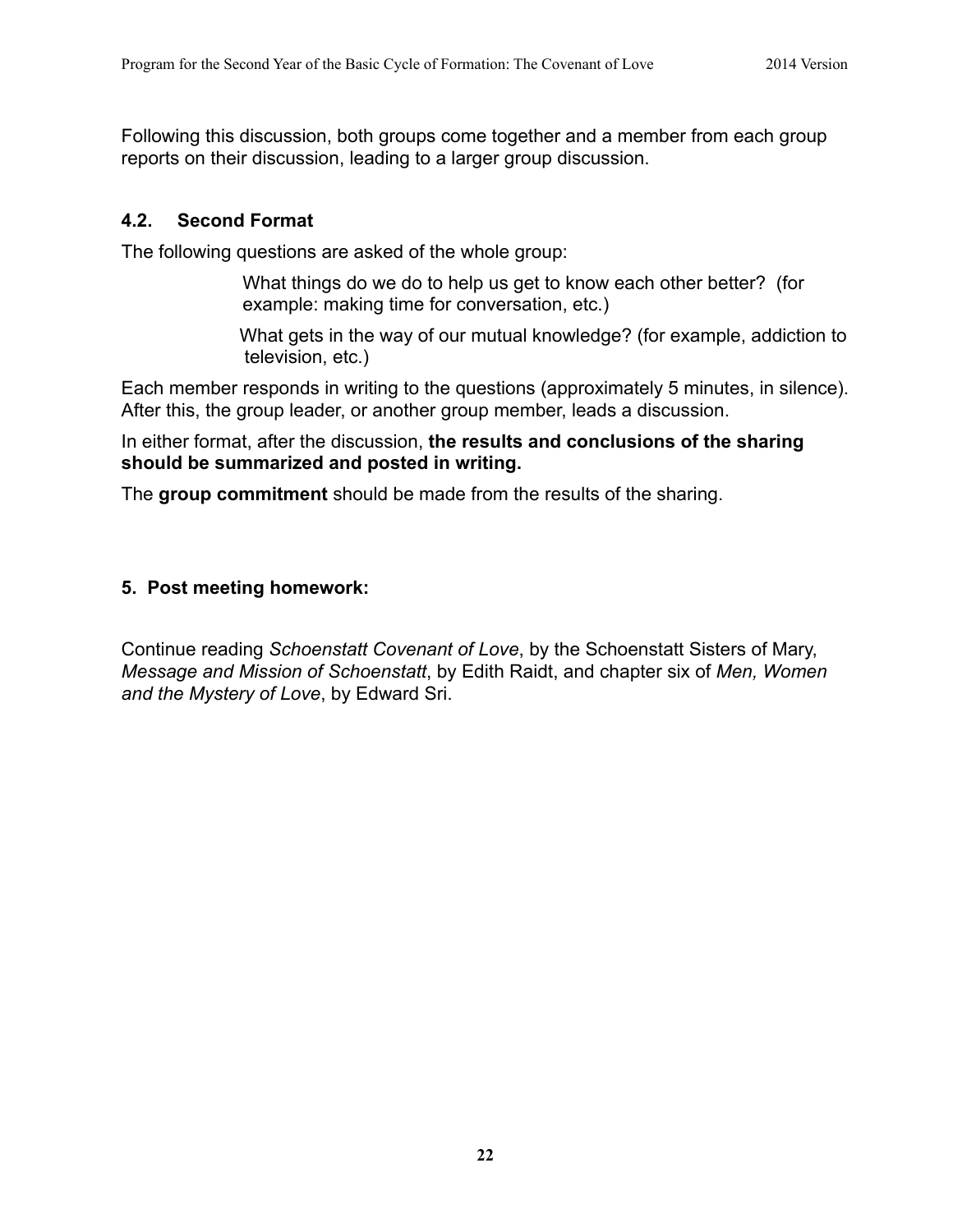#### **Meeting 4: How do we see Mary?**

**Objective**: To know Mary better, ant to invite people to immerse themselves into her image.

#### **1. Opening Prayer**

#### **2. Review past commitment and the assigned readings from the last meeting**

The meeting begins by evaluating our commitment, and with a brief discussion of the assigned reading.

#### **3. Content: Our Knowledge of Mary**

(Remember to keep the introduction under 10 minutes, and to be creative in the presentation)

Our knowledge of Mary can vary. Certainly, we each know who the Blessed Mother is: the Mother of our Lord, and our mother. We each surely have a relationship with her, whether it be deep or more superficial. Whatever the case, **the aim of Schoenstatt is to uncover all of the riches that the Virgin Mary has for us.** To do so, we do not need to have experienced apparitions or miracles. It suffices us rely on the Word of the Gospel, and our church dogma regarding Mary.

Who is Mary? What is her role in our redemption? Why do we focus especially on her – isn't Christ the most important? How is the person of Mary important in these modern times?

These, and other questions, come to mind when we think of Mary. While in our meetings we could not possibly cover all there is to know about Mary (remember that we always have the opportunity to pursue our own study of Mary outside of our meetings), we can at least immerse ourselves into some of the most important facets of the person of Mary.

What do we know of Mary? A love for Mary flows from coming to know her. And she, as affirmed by theologians, is a living compendium of our faith. In Mary we find all the truths of our faith in a real, familiar, and living way. Gazing upon her, in her, we discover Christ, the mystery of the Incarnate Word and of our redemption. She is the "Gateway to Heaven." She opens our perspective of our God, One and in Three Persons, and she also opens the door of our Church. She is the Mother of God, and Mother of the Church – of the Church's people.

These truths reveal that **the truth of Mary is no accident,** and not a peripheral figure in our faith: **She is, without being the center, at the center of Christianity.** Christ is the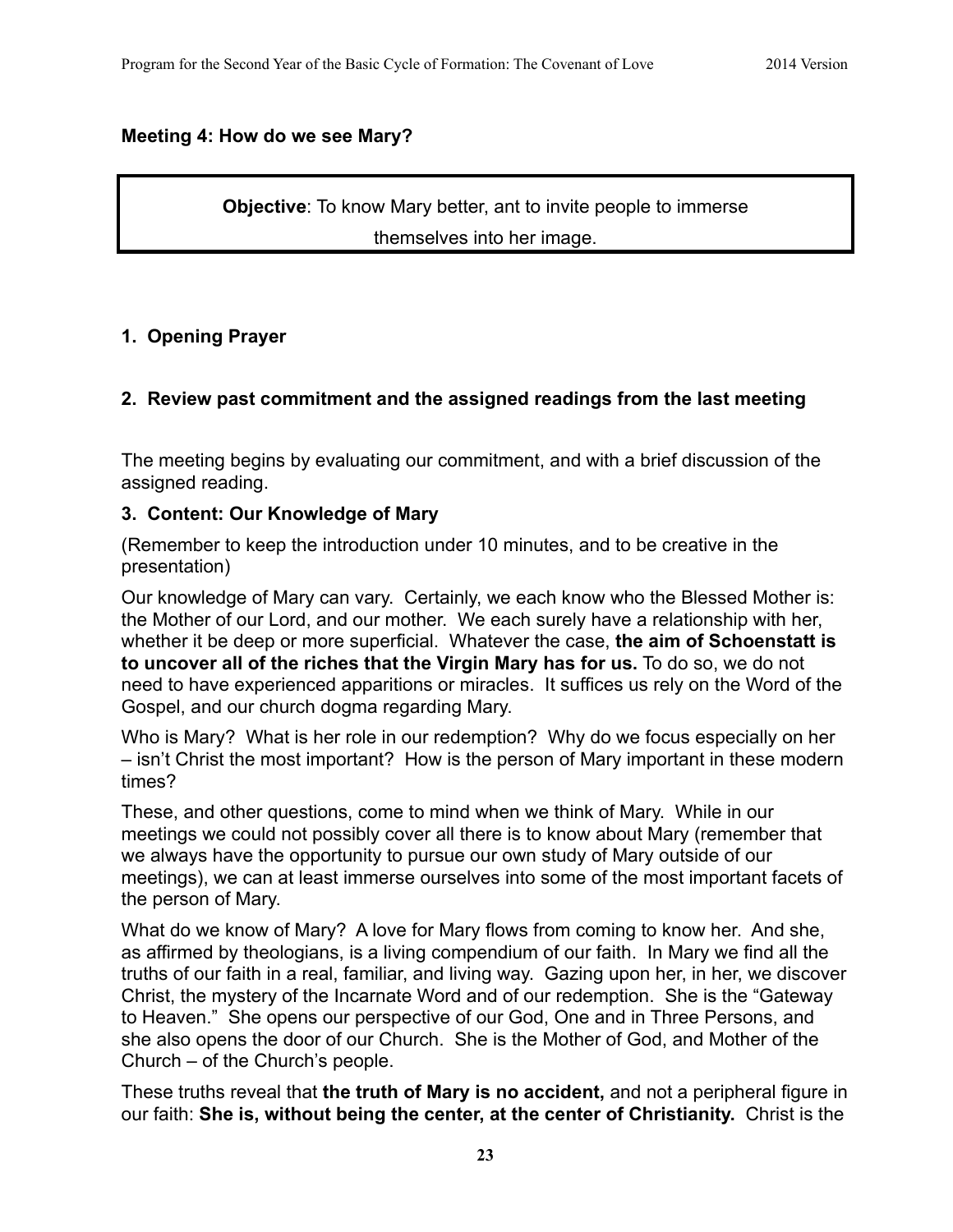center, but Mary is the one who is closest to Christ – so close that we cannot know Christ without knowing Mary. The Word was made flesh in her womb. She was the one who brought Light to the world. She was the one who accompanied Christ and offered herself with him to the Father at the foot of the cross. She, relying on Christ Redeemer, is the Co-Redeemer. She, united with and relying on Christ the Mediator, is the mediator of all graces. She, at the side of Christ the King and for His glory, is the Queen of the Church, Queen of Angels, Queen of the Universe.

**Schoenstatt makes no false claims about Mary.** We do not embody or cultivate a Marianism built on fantasies. **The truths of our faith suffice for us. However we do wish to unravel the consequences of those truths. If she is Mother of God, Mother of our Lord, Mother of the Church,then we must recognize her as such**, and love her as our own true mother. We must take it to heart that she loves us and knows us as our real mother; we matter to her (how could her children not matter to a mother), she understands us (how could a mother not understand her children?), and she wants to, and is able to help us (how could a mother not want to help her children?).

**She is the Co-Redeemer.** While this expression may seem strange, it is nevertheless true. Each of us is called to co-redeem; the Church co-redeems with the Lord, and we are the Church. Our baptism infuses us with Christ Redeemer, and he, while redeeming us, makes us participants in his redeeming work. It is in this sense that Fr. Kentenich defines Mary thus: "**Mary is the Companion and permanent Collaborator of the Lord in all His redeeming works."**

What does this mean to us? It means that she aided the Lord in our redemption, and beyond that, it means that **Mary wants to keep helping Him to redeem**, to make his redemption prolific in our times. **Mary requires our help in this task.** She asks us to be her instruments, she wants us to work in the Lord's vineyard, with her and relying on her. To discover that she is Co-Redeemer and mediator of all graces binds us: it calls us to assume a new attitude about her. We are her children, but also her instruments, her apostles. Like her, we wish to be bearers of Christ for our times.

Mary's riches are inexhaustible: we could not empty her in our entire lives; over and over we marvel at the things the Lord accomplished in her – remember the Magnificat: with good reason "all generations" shall call her blessed.

How deeply have we entered Mary's mystery? Once again, you can not love the one you do not know. As we come to know her treasures, we fall in love with her image. From this admiration, attraction, praise and love sprout. We should not worry that God could be jealous of Mary. What pleases an artist more than recognition of his work? **Mary is God's masterpiece, the peak of His creation, and the Pearl of the Universe,** "his greatest creation."

As we seek and find the truth about Mary, that truth brings us to a personal love connection with her, constantly growing in intimacy and ardor. This is why Fr. Kentenich recommends that we **"contemplate her often,"** that we gaze upon her **"with our heart's eyes,"** in order to discover the rays of light that radiate from her person.

**Each one of us perceives Mary's treasures in a different way.** Some are attracted by her maternity, others by the image of Mary traveling over the mountain to serve her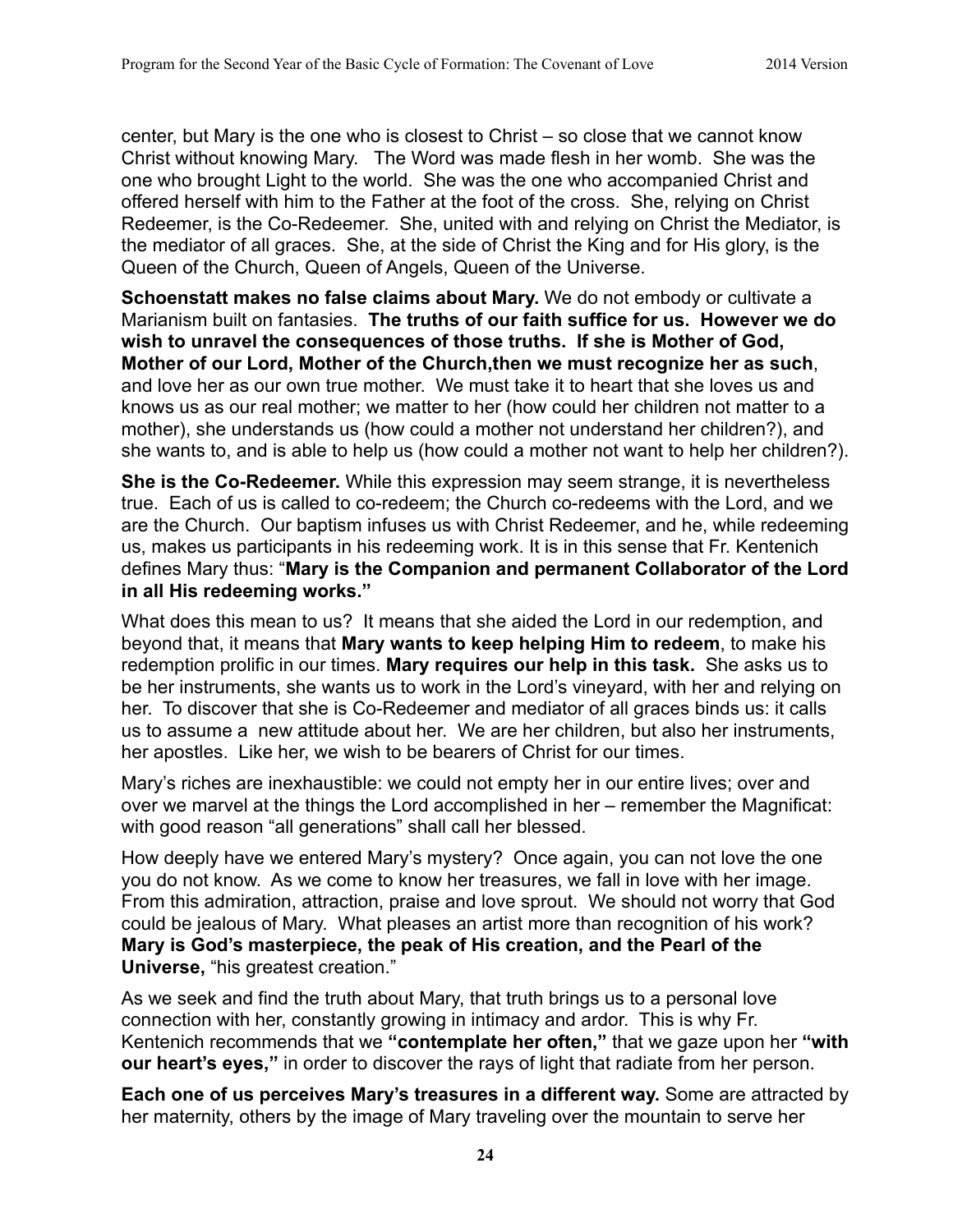cousin Elizabeth, and others by her purity, her faith and unconditional fealty to the Lord, or her filial surrender to God the Father's will. We must, from whatever our personal perspective may be, gaze upon Mary's greatness. We contemplate her and praise God. We make her ours. We love her.

**Coming to know Mary is not solely the result of our dedication and effort.** It is a gift from God, a gift of His grace. Mary, above all creatures, is a mystery – a supernatural mystery beyond the capacity of our reason. We know her by faith. That is why we should ask the Lord to reveal her to us, that he show us his "masterpiece;" that the Holy Spirit enable us to discover all of her richness. We also must ask that the same Spirit lead us to love her as the Lord loved her on earth and continues to love her in Heaven.

#### **4. Group Discussion:**

We offer two formats:

#### **4.1. First Format**

If there are many couples, divide them into three small group, and distribute **three biblical passages that refer to Mary. (Adapt the discussion to the conditions of the group)** 

Ask them to carefully read the passage and discuss what it speaks to them, which of Mary's qualities jumped out at them.

Afterwards, the entire group gathers, and someone from each small group reports the important points of their discussion.

**4.2. Second Format** (If this option is not used, we recommend that each couple receive a copy of this text to read on their own.)

Use the same method described above, but all groups will read the following text, taken from the Puebla Document (read carefully in each small group):

> (no.292) According to God's plan, in Mary "everything refers to Christ and everything depends on Him." Her entire being is in full communion with her Son. She gave her "yes" to that loving plan. She freely accepted it at the Annunciation, and was faithful to her word even through the martyrdom at Golgotha. She was the faithful companion of the Lord on all his pathways. Divine maternity brought her to full surrender. Hers was a generous, lucid and permanent gift. Hers was a holy and unique story of love for Christ, culminating in glory.

(no. 293) Mary, brought to the maximum sharing with Christ, is the intimate collaborator in His work. She was "totally distinct from a passively remissive woman, and from alienating religiosity" (MC 37). She is not merely the admirable fruit of redemption; she is also its active agent. In Mary is clearly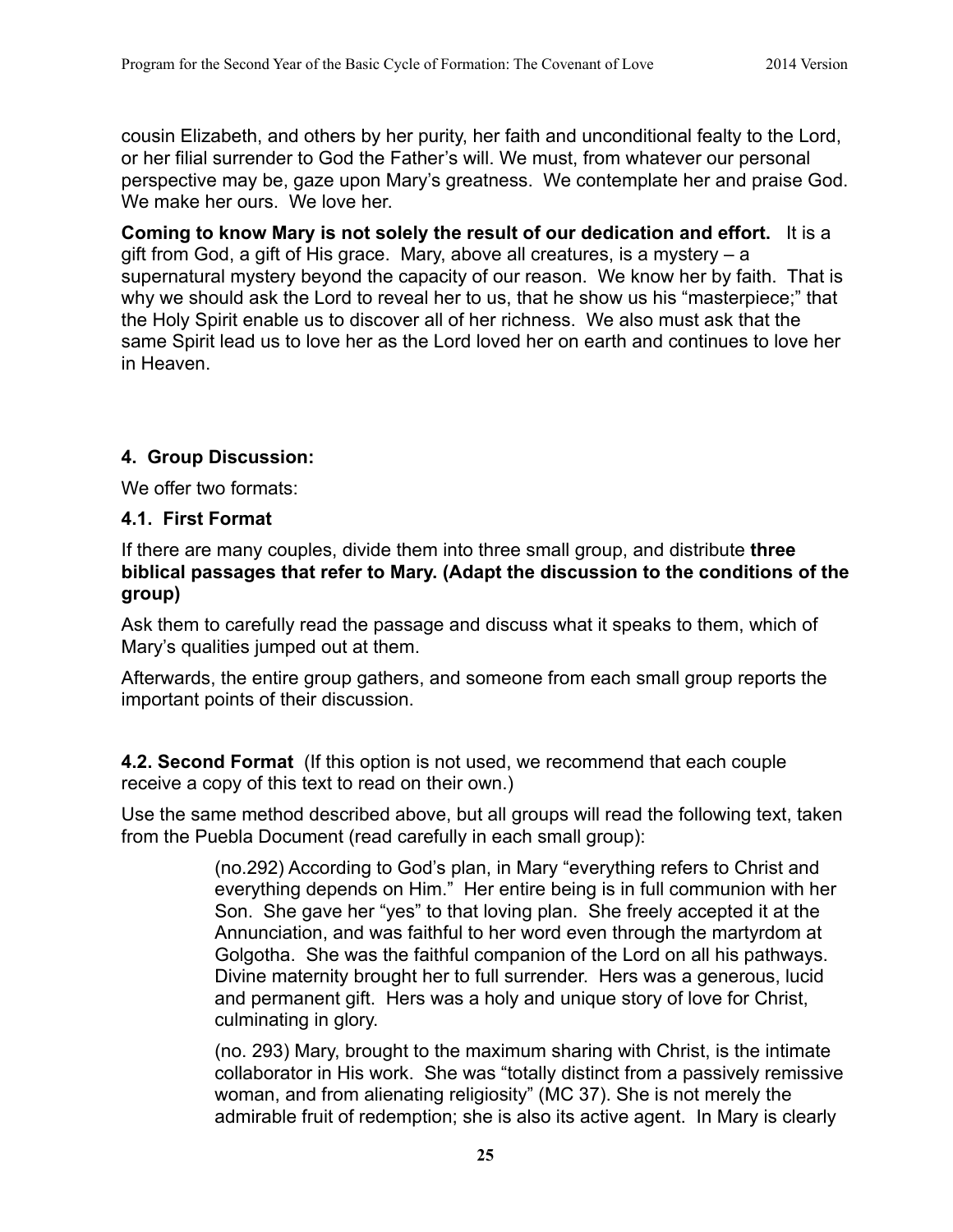found that Christ does not stifle creativity in those who follow Him. She, united with Christ, develops all of her human capabilities and responsibilities, becoming the new Eve at the side of the new Adam. By her free cooperation in history, by her communion and participation, the Immaculate Virgin lives now immersed in the mystery of the Trinity, praising God's glory and interceding for all humanity.

(n.294) Today, when the Latin American Church seeks to take a new step in fidelity towards her Lord, we seek the living figure of Mary. She teaches us that virginity is an exclusive gift to Jesus Christ, in which faith, poverty and obedience to the Lord become fruitful through the action of the Spirit. So also the Church seeks to be mother to all humanity, not at the expense of our love for Christ, distracting from or minimizing Him, but through total and intimate communion with Him. Mary's maternal virginity joins two realities in the mystery of the Church: all of Christ and all with Him, as mankind's servant. Silence, contemplation and adoration are origins of the most generous response to our commission, the most fruitful evangelization of the world.

(no. 295) Mother Mary awakens the brotherly heart that sleeps in every man. In this way, we are drawn to develop the baptismal life by which we were made His children. At the same time, that maternal charism makes our brotherhood grow. This is how Mary makes the Church feel like a family. (DP, 2:292-295)

After the discussion the leader should summarize the most important points, and the group should then **adopt a commitment**. This could be to read a book about Mary, or to visit her in the Shrine.

The **final prayer** could be a this prayer by Michel Quoist, with copies for each couple.

#### **Michel Quoist from his book "Prayers to Pray in the Street"**

My best invention, says God, is my mother.

I lacked a mother, and I made her for myself.

I made my mother before she made me. So it was assured.

Now I am a man like all men.

I no longer need to be jealous of them, because I have a mother, a real mother.

Yes, I needed that.

My mother is named Mary, says God.

Her soul is absolutely pure and full of grace.

So virginal was her body, and in her dwelt a light so splendid, that while I was in the world I never tired of seeing her, of hearing her, of admiring her.

How lovely is my mother! So much so, that even leaving the marvel of heaven, I never felt exiled while I was beside her.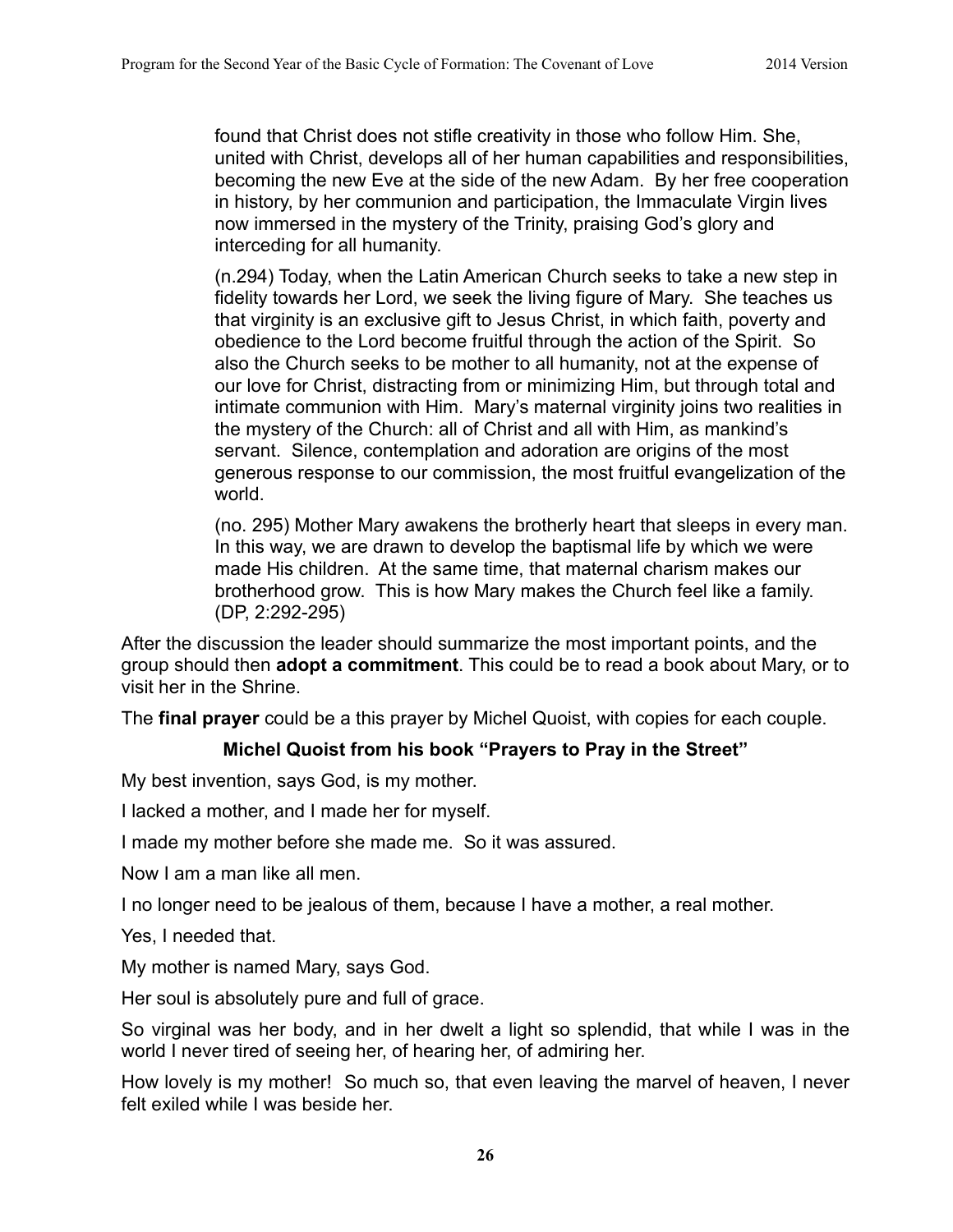And know that I know what it is to be carried by the angels…, and well, believe me, it is nothing compared to the arms of a mother.

My mother has died, says God. When I went to heaven, I missed her. And she missed Me.

I have brought her home to Me, her soul, her body, fully whole.

I could not do otherwise. I had to do it thus. It was the logical thing.

How could the fingers that had touched God wither?

How could the eyes that had seen Him close?

And the lips that had kissed Him, do you think they could dry up?

No, that most pure body, that gave body to God, could not rot in the earth.

I could not do it. How could I? It would have been horrible for Me.

Am I not the One in charge? If not, what good is it to be God?

Besides, says God, I did it also for my brethren mankind:

That they may have a mother in heaven, a true mother, like their own, in body and soul. My mother.

Fine. It is done. I have her here, with me, since the day of her death. Her assumption, as men say.

The mother has returned to find her Son, and the Son His mother, in body and soul, one next to the other, for all eternity.

Oh, if only men could guess at the beauty of this mystery…

They have finally recognized it officially. My representative on earth, the pope, has solemnly proclaimed it.

How pleasing, says God, to see that the gifts that one gives are appreciated!

Although the truth is that the good Christian people had already sensed this mystery of the Son and Brother's love…

And now, says God, take advantage of it.

In heaven you now have a mother who follows you with her eyes, with her eyes of flesh.

In heaven you now have a mother who loves you with all her heart, her heart of flesh.

And that mother is mine. She looks at Me with the same eyes with which she sees them, she loves Me with the same heart.

Oh, if men were scoundrels, they would surely take advantage.

How could they not notice that I cannot deny her anything?

What do you expect? She is my mother! I wished it so.

And well… I do not regret it.

One next to the other, body and soul, eternally Mother and Son…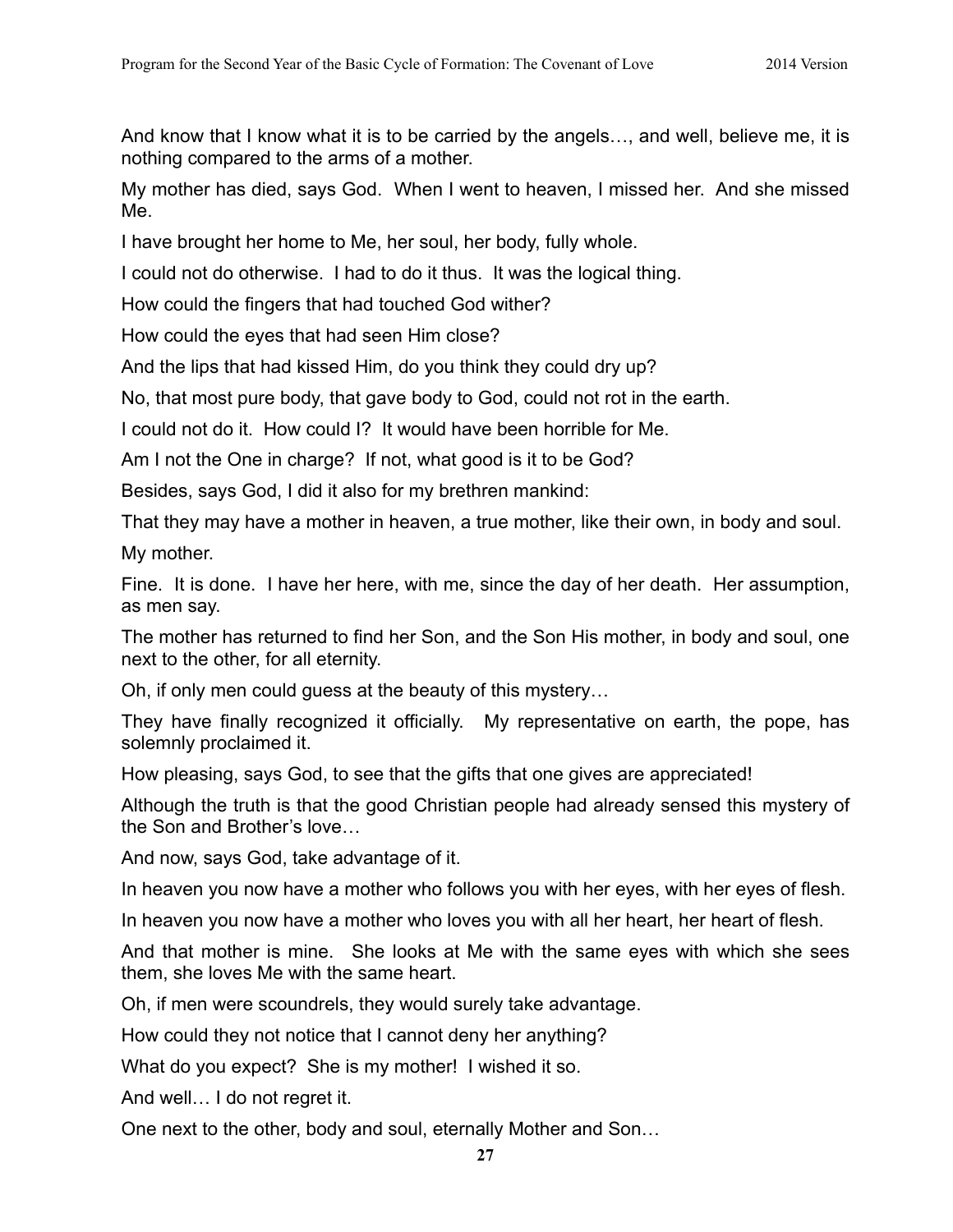#### **5. Post Meeting Homework:**

- Read *Message and Mission of Schoenstatt*, by Edith Raidt, Outline VIII, p 73-88.
- Read Attachment A. **Mary in the New Testament** (p. 65)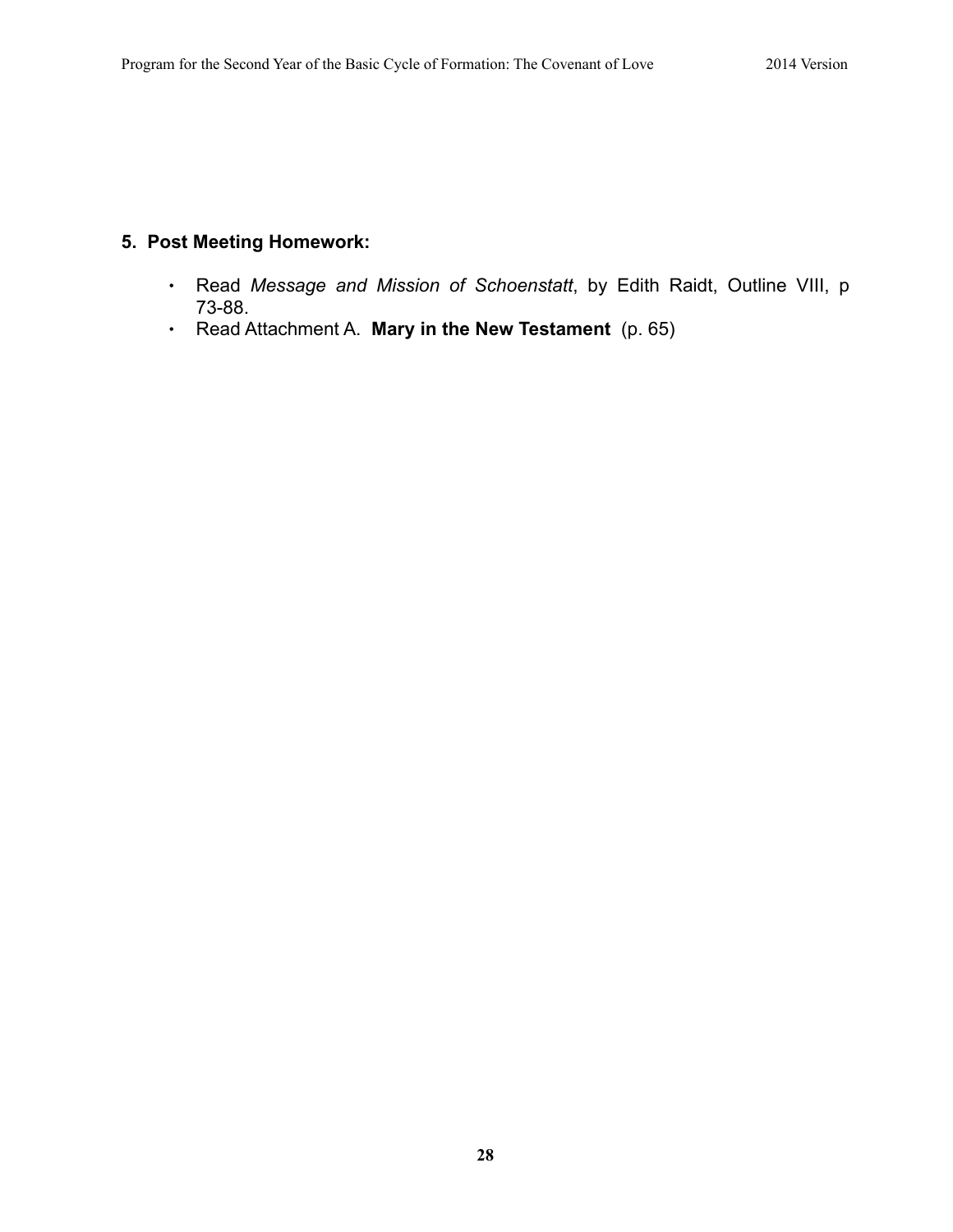**Meeting 5**: What is Father Kentenich's vision of Mary, his Great Ally?

**Objective**: Deeply explore, through various citations, Fr. Kentenich's vision of Mary.

## **1. Opening Prayer**

## **2. Review past commitment and assigned reading**

## **3. Introduction**

**Video of Fr. Gerold Langsch: What is the Covenant of Love:**

**http://www.youtube.com/watch?v=usWyqSEwz0&feature=share&list=PL98D2C7FDCA65037E**

## **4. Content:**

#### **A**. **The experience of Mary in Father Kentenich's life**

Father Kentenich himself makes an impressive comment regarding his consecration to Mary as a child: "… The event that the essay calls 'Consecration to the Blessed Mother,' ignited the life of a nine year old boy and developed over the years. I do not yet wish to draw the curtain that envelops this mystery If it is to be called 'Consecration to the Blessed Mother,' it should be noted that it made a special impression. Future historians will easily show that the entire Work of Schoenstatt could be found seminally in that consecration."

#### **B. Mother Mary, Companion, Collaborator with Jesus in His Redemptive Work**

Rather than present a theological discourse, we want to cite the words that our founding Father said in Argentina, bound for exile, that show Mary's fundamental activity as companion of and collaborator with Jesus in his Redemptive Work. This has been the Church's experience of her throughout history.

"She is also a lifeline sent by God, 'Ecce Mater Tua' (Behold your Mother). In other words, this means that we must seal a Covenant of Love with the Mother of God. Sadly, these things have been forgotten, therefore leading to a certain mediocrity. Religiosity no longer teaches us, mere ideas no longer teach us. Ultimately, man is only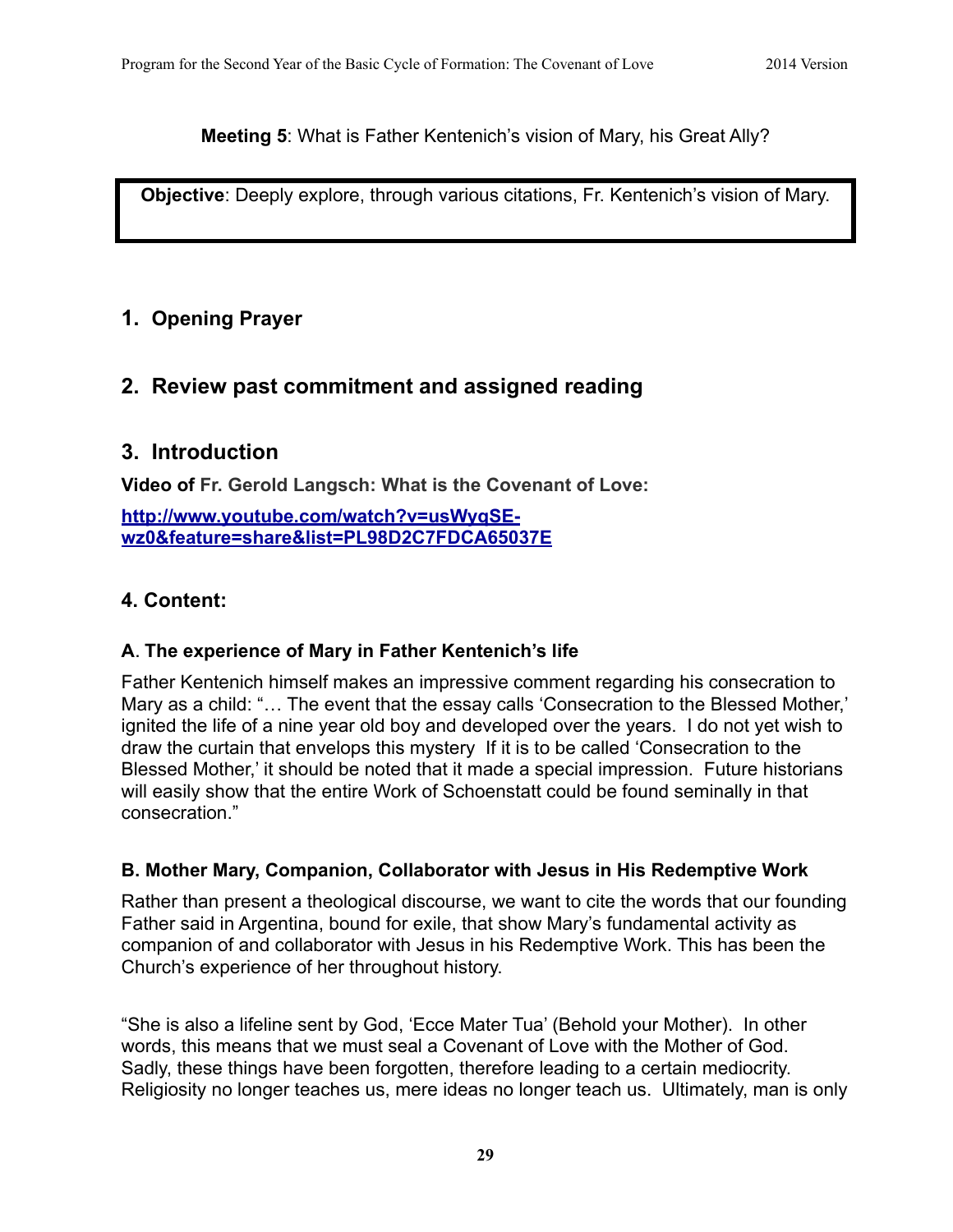formed and perfected by surrender to one person: only through surrender to the person of God will we be transformed.

Who is the Mother of God? She remains totally available to the most selfless surrender, and to the person and work of the Savior. And what does she desire? She wishes for me to be linked to her person, she desires the Covenant of Love with me.

Consider this image… whether one knows how to swim or not, if one falls into the water and is trapped by a whirlpool, how could one escape it? I give my heart to the Mother of God, but no longer consider it organically. Yet I know that God, intentionally and through secondary methods, wishes to bring me to Him. I can then say that the Mother of God's love, Mary's heart, is a whirlpool. What kind of whirlpool? A whirlpool of Christ, a whirlpool of the Father. If I am trapped by the whirlpool, I will arrive at God in a faster and deeper way than if I had not fallen into it. It is no longer possible to leave the Father, I am simply caught up in the whirlpool. This is Schoenstatt's message, these are the graces of our pilgrimage."

#### **C- Schoenstatt's Marian Mission**

When Father Kentenich turned 73 years old, he said something very significant: referring to St. Paul and his mission, he said that "it was to announce the mystery of Christ." Father then asked himself: "what was the mission entrusted to me 73 years ago? My mission was and is to announce to the world the mystery of the Blessed Virgin. My work is to proclaim the Holy Mother, to make her known in our times as Christ's permanent Collaborator in all of His Work of Redemption, as the Co-Redeemer and Mediator of grace; the Most Holy Virgin united deeply with Christ, and whose specific mission that she, from her Shrine, has for our times."

In 1933, referring to our reasons for linking ourselves to the Shrine, he said: "What shall our response be? I believe! I believe in the great Mystery of Schoenstatt. I believe that in our times the Blessed Virgin has established herself here, to bring the hearts of men to herself, in order to conform them to her Divine Son."

#### **5. Discussion**

What is new about Fr. Kentenich's vision of the Covenant of Love with Mary? What do you think about the role the Blessed Mother has in the american Church?

## **6. Closing Prayer**

## **7. Post meeting Homework**

Read from "200 Questions about Schoenstatt": questions 67-69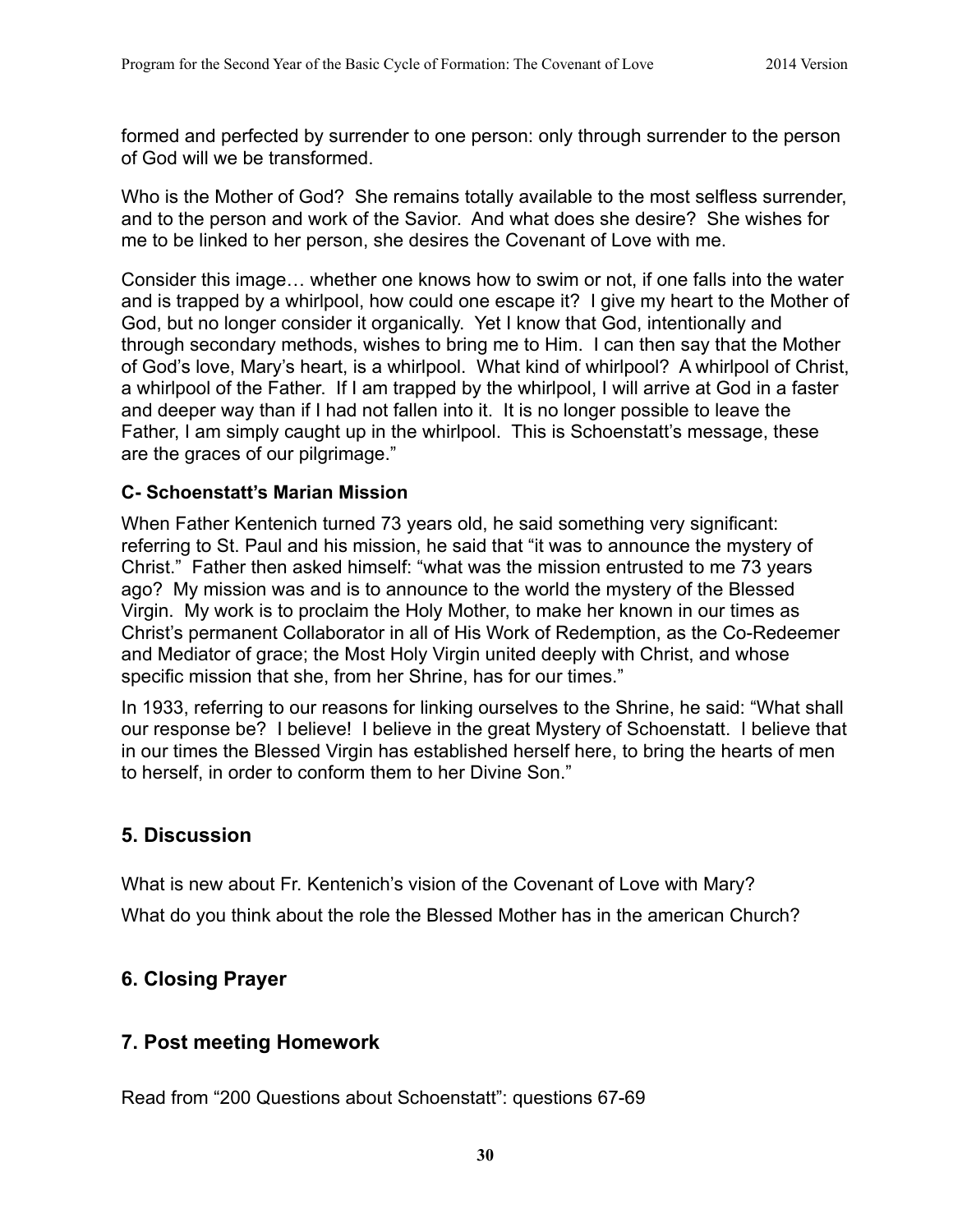## **Meeting 6:** The Importance of Communication

**Objective:** To understand the importance of communication, in order to grow in love.

## **1. Opening Prayer.**

**2. Review past commitment and assigned reading.**

### **3. Introduction: (Group leaders summarize)**

After deepening our knowledge of the **you** and of the person of Mary, we now **examine another means to growing love: communication.** Love is maintained and fed to the degree in which we cultivate a deep communication. We first will concentrate on communication between spouses, and later we will later examine our communication with Mary.

Experience shows that **the quality of married life greatly depends on communication between spouses.** We feel that our marriage is going well when we feel that we are communicating, when we have moments of deep communion.

**All love grows in sharing and communication.** If it is absent or merely superficial, then love slowly cools; that "interior tuning" that existed before and made us happy gets lost.

In our times **deep communication between people** (the communion of hearts) **is a rare gift.** It clear that, as never before, today there exists an abundance of communication media: the telephone (not only the household landline, but the cellular phone is with us everywhere), the fax machine, beepers, e-mail, the internet, etc. We surely cannot complain about this, but deep communication, the communion of hearts, becomes more rare every day.

**We are submitting the excesses of our times all too often**. The hustle and bustle of daily life, stress, multiple jobs and responsibilities, and constant media bombardment impede our deep contemplation. Contemporary man is solitary: a solitary man in the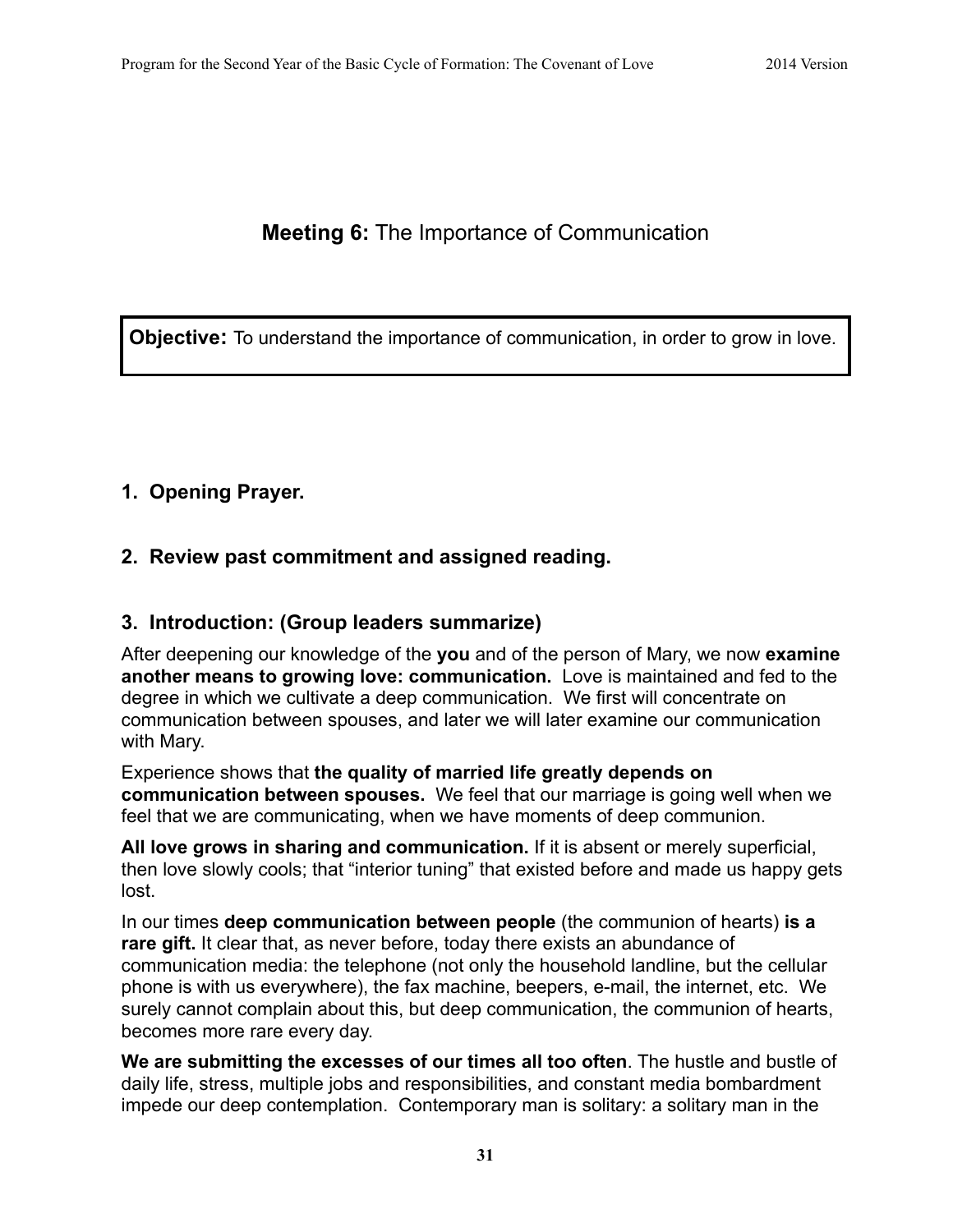midst of the masses and chaos; a solitary man captivated by the television or computer screen.

**Our usual excuse is "we have no time."** What we really are saying that we have no time for the most important thing, but plenty of time for a wide variety of other things. We have time to ingest television ads, we have time for sporting events, for soap operas, for so many things.

We do not communicate. We do, however, talk, although there are marriages that barely speak, but they are the exception. The vast majority of couples speak quite a lot: about the children, about vacations, about shopping, about what happened to so and so, etc. We speak much, but barely communicate.

When we speak of a lack of communication, we are referring to a lack of knowing how to listen to each other, trying to understand (putting oneself in the other's shoes) what the other is trying to say, receptively welcoming what the other is trying to communicate, the comprehension of what words can not say.

Communication is also trying to understand, respond, adding of ourselves, **constructively contributing** to our life exchanges, building that **"our world"** that is the best expression of our living love.

We know that **communication is not limited to mere words**. We also communicate with looks, gestures, with our entire beings. Even the way we are seated in front of each other is a manifestation of our communicative (or incommunicative) attitude. We know also that, in married life, the conjugal relationship is a form of communication. It should be: because the simple physical act, if it does not spring from the soul, is inauthentic, empty, and draining.

The lack of contact, stated Fr. Kentenich, is the great chasm of our culture. Will we overcome this evil? Will we create a culture of true personal communication, ruled by the communion of hearts, that "being one in the other" that our Lord so desires? Will we overcome the "mechanism of separation" in which people live in mere juxtaposition, without interior communication – even living one against the other, or even doing without the other?

**If we wish to reach a state of real contact with the divine reality,** if we hope to achieve communication with the people of the supernatural world, then **the natural order must be healed.** It is not possible to "jump" from the natural to the divine. There must be a harmony between both worlds, an "organic" union, according to Fr. Kentenich. However, we will address this later. During this meeting, we will concentrate on improving the quality of our matrimonial communication.

## **4. Group Discussion:**

## **4.1. First Format**

**"Brainstorm"** about the different types of communication that exist. For example, "informal," communication, "spontaneous" communication," "flirting," "caressing," or the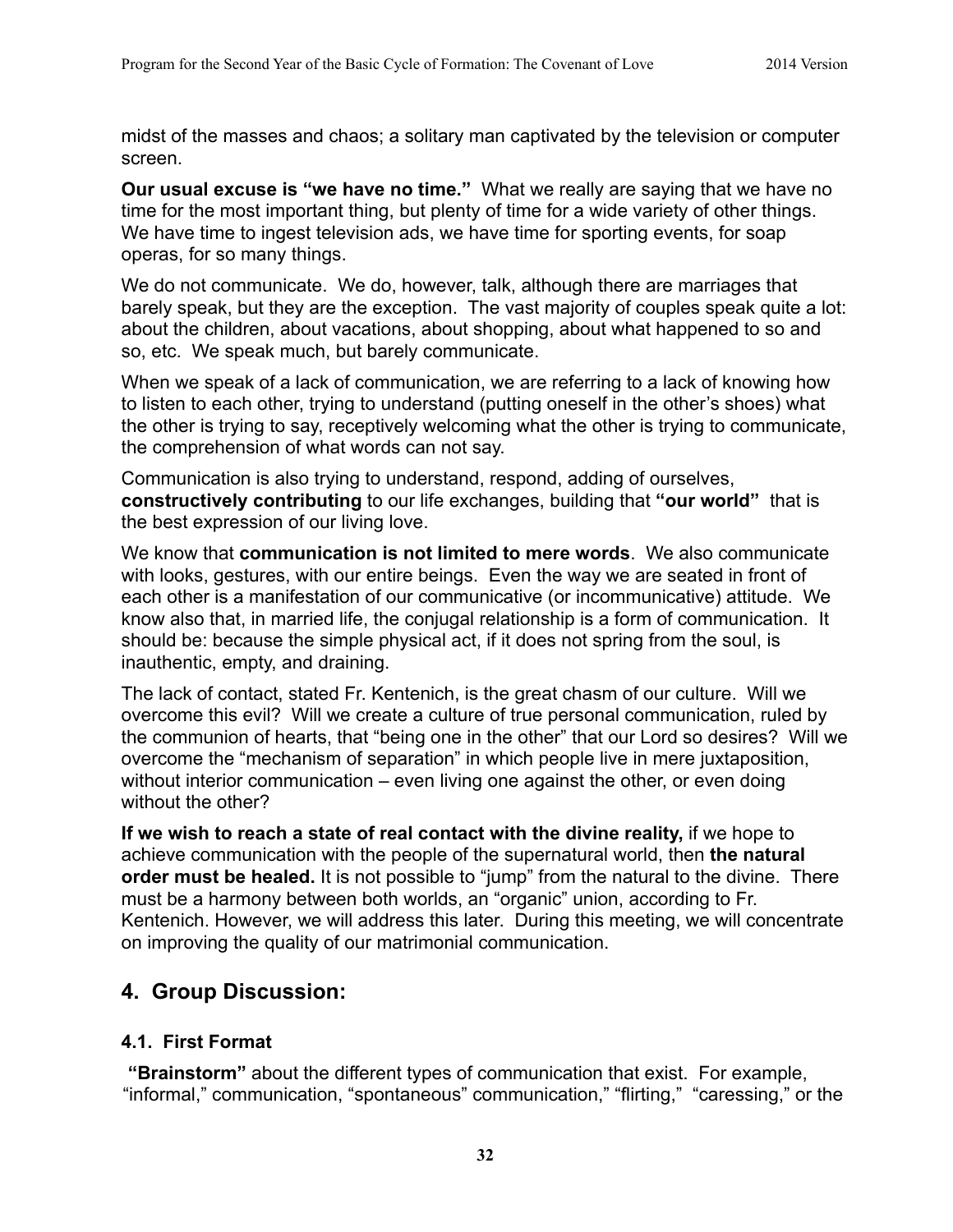"deepest" kind of communication where we feel comfortable in talking about ourselves, about our feelings, joys and frustrations, etc.

As different types are mentioned, they are recorded on a paper chart.

After recording, the group votes on which two seem to be the most important, and follows with a discussion about what makes each type of communication easy or difficult.

#### **4.2. Second Format**

Following the introduction, the group is divided in two. Each group develops and presents a short skit demonstrating the types of communication that are found in marriage.

After the discussion, as in each meeting, the group adopts a **commitment.** The commitment ensures that we do not simply remain stuck in our good intentions, but rather that we work on creating a new way of life. This is not accomplished, especially in our realm, without concrete work of self formation.

## **5. Post meeting homework:**

- Read Attachment B: Interpersonal Communication, p. 72.
- Read **and Reflect on** Father Nicolás Schwizer's brief vignettes on Marital Dialog (No. 85-86)

http://www.schoenstatt.org/en/resources/periodicals/virtual-retreat.htm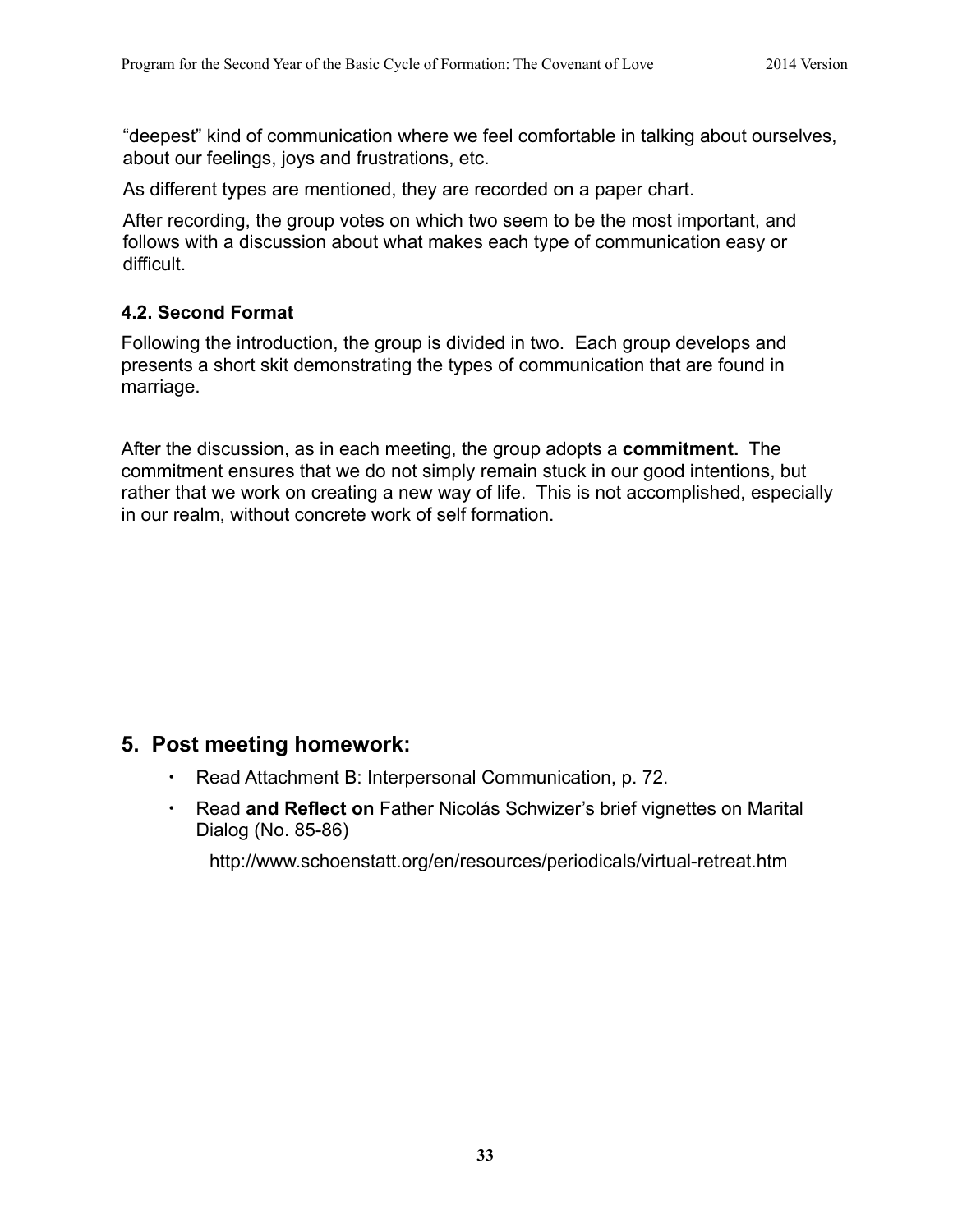## **Seventh Meeting:** Our Communication with Mary

**Objective:** Increase our awareness that prayer is communication **with SOMEONE (God the Father, Jesus, Holy Spirit, and Mary)**.

## **1. Opening Prayer**

**2. Review past commitment and brief discussion** about previously assigned reading.

#### **3. Introduction**

Watch the following video about Mary, our Blessed Mother: http://youtu.be/IFZSwOg84YQ

## **4. Content:**

We may begin with a simple question as our introduction. For example, how would I characterize my communication with God or with the Blessed Mother?

Do not exceed 10 to 15 minutes.

Just as **communication has a central role in the growth of love** in a couple's relationship, we similarly **grow in our contact with the divine world to the extent in which we "speak" with God.** Just as there are many types of communication in the natural world, it is the same with God and the Blessed Virgin.

If we wish to grow closer to God, it is not enough to simply know Him better, or to read about Him, etc. We must, at the same time, find a way to establish a personal relationship with God, to communicate through prayer, meditation, adoration, etc.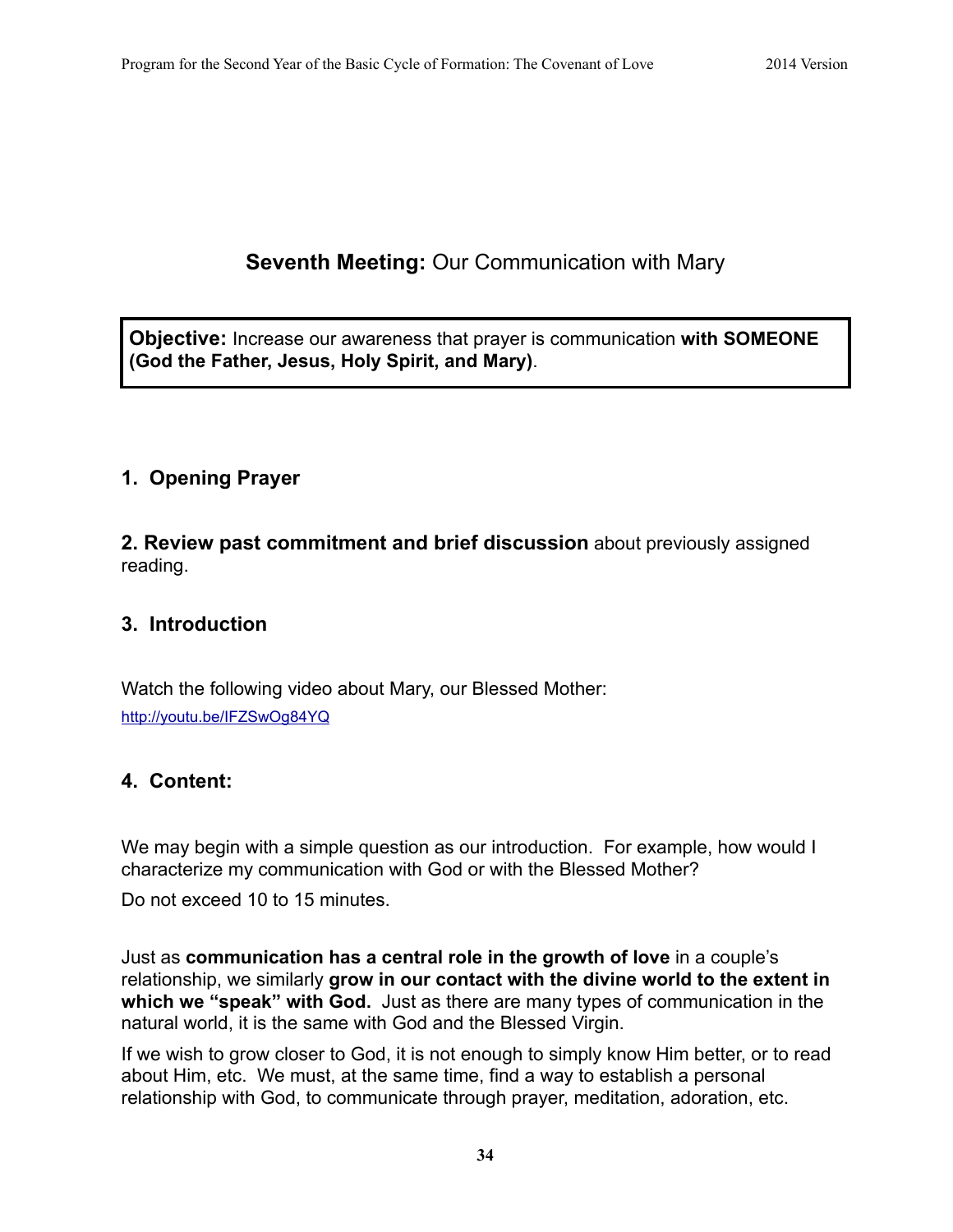It is critical that we highlight the **importance of physical environment to prayer,** the importance of the place and time in which we pray. The environment, our attitude and posture all facilitate or hinder our communication with God. For example, it is difficult to pray if the television is on, or if I am "dead tired." If one is not in the habit of meditation, this must be approached a step at a time. We should begin, for example, by setting aside 10 minutes every day, and increasing this time slowly until we reach a daily dose of half an hour (or more) of meditation.

Many find that an encounter with God and with the Blessed Mother becomes easier when they have **a small Mary** corner, or Home Shrine, in their room or workplace, where they place an image of her, a crucifix, and other symbols that create an environment conducive to their encounter with God.

Beyond a daily "check in" regarding our day with Mary, one should cultivate a habit of spontaneous prayer expressed as **a simple chat with her during the day with a short phrase** of praise, petition, gratitude, or a petition for forgiveness. If we are doing something, we may, for example, call on her to say, "Mother, help me," "I offer this up to you," "thank you for your kindness," "forgive me, My Queen," or whatever comes from the heart. At times we do not even need words, but a simple loving glance at her image, or a gesture of salutation, etc. Our prayer might also be a gesture: lighting a candle, or placing a flower in front of her image, etc. This is how we cultivate the language of love.

During this meeting we will delve into the different types of prayer, which ones we know best, and the ways to use them better.

**What types of prayer exist?** There are many ways to converse with God. We remember some of the most important ways:

- **Read or recited prayer.** For example, the Rosary, the Salve, "Heavenwards" prayers, etc.;
- **Meditative prayer:** when we pause to reflect upon and contemplate a mystery of the Lord or of Mary;
- **Spontaneous prayer:** "lifting one's soul to God", making contact and speaking the words that spring from our heart with Him, perhaps sporadically, or mid-day, or simply relaxing with God.
- **Prayer of "stillness":** simply being in contact with the Lord or Mary in a "heart to heart" fashion, without the use of words or thought.
- **Gestural prayer:** many times our prayer is most eloquent when we simply use gestures instead of words. For example: kneeling, or placing hands in a prayerful posture, etc. Our gesture reinforces, promotes, or simply expresses our interior attitude of prayer.

We might practice some or all of these types of prayer, or others. The important thing is for each of us to discover our personal way to relate to the Blessed Virgin. We should take advantage of the Shrine, our privileged place for increasing our communication with Mary.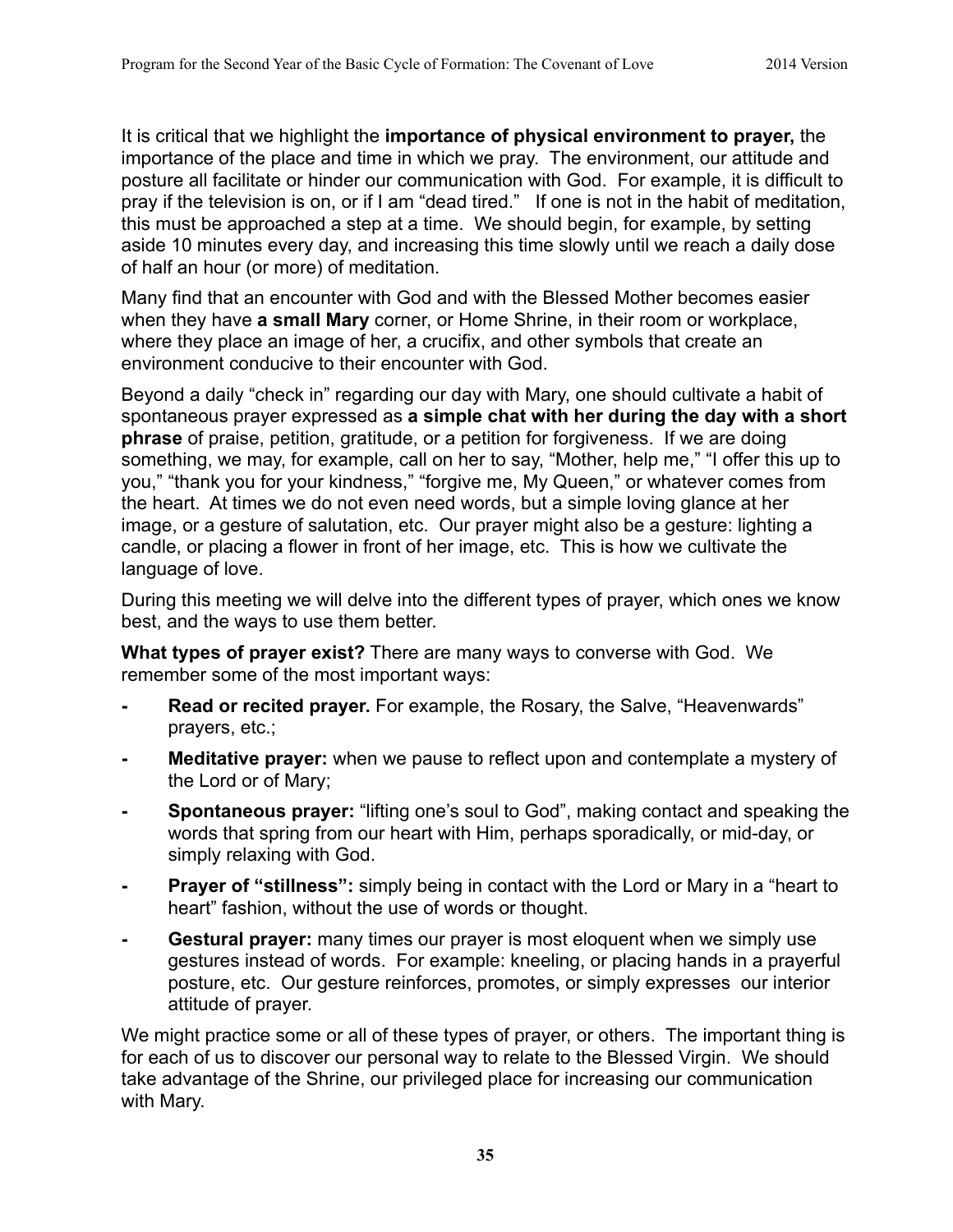## **5. Group discussion:**

We suggest that the couples do a small "exercise" of meditative prayer known as Lectio Divina, which is not widely known and practiced. To do this, you may read a Gospel text, and then discuss it using the following guidelines:

-Re-tell the text: what does it specifically say?

-What are the fundamental truths in the text?

-How does the text speak to me?

-How do I respond to the Lord?

You might also choose to meditate upon an important life event, etc

To prepare for this prayer exercise, look through the following sources of information:

http://ocarm.org/en/content/lectio/what-lectio-divina

http://www.valyermo.com/ld-art.html

http://www.qvdays.org/pdf/lectio\_divina.pdf

**Commitment:** The group should make a definite commitment to a form of prayer.

## **6. Post meeting homework:**

- Read article **"**Ever Ancient, Ever New: The Art and Practice of Lectio Divina" from USCCB, in Appendix 3, or from website

 http://www.usccb.org/beliefs-and-teachings/how-we-teach/catechesis/ catechetical-sunday/word-of-god/upload/lectio-divina.pdf

- Read "Prayer in the Domestic Church," and consider the reflection questions. (Appendix 3)

 - Read "Short, Spontaneous Prayers That Really Work," by Father Robert Spitzer, S.J. (Appendix 3)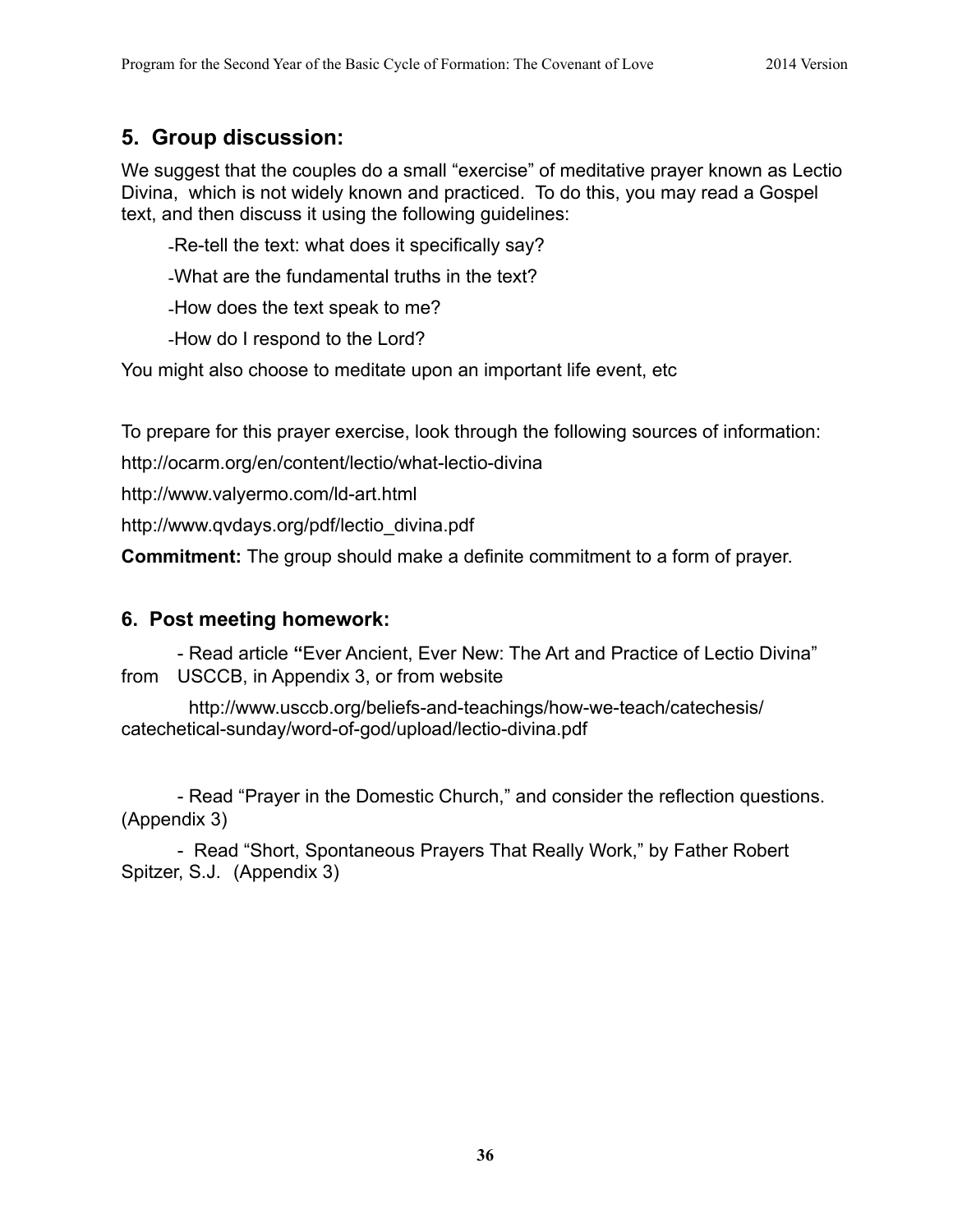#### **Meeting 8: Praying the Holy Rosary**

An excellent method to grow in your communication with God

**Objective:** Deepen our communication with the Blessed Mother and teach how to pray the Holy Rosary

#### **Hold a group Rosary workshop**

**1. Opening Prayer**

**2. Review past commitment and brief discussion** about previously assigned reading.



## **3. Content (summarize)**

Continuing the topic of communication with the Blessed Mother, we should highlight the importance of acquiring the habit of increasing the amount of time spent daily to review our day with her.

This Marian **"life review" or "life meditation"** is quite

simple and similar to the previous meeting's exercise:

We elect, in accordance with our nature and the pace of our life, a particularly adequate moment: normally at the beginning or end of each day. We should find a place where we will not be disturbed (if we can not do this in our own home); we might go to the Shrine, or a nearby church or chapel.

**We invoke the Holy Spirit's guidance and illumination,** asking to see our life through the eyes of God. We turn to Mary, asking that she be with us as we go over our life experience with her.

Next, we **briefly retell the most important events of our day,** both positive and negative. From these, we elect something that has particularly touched us. We ask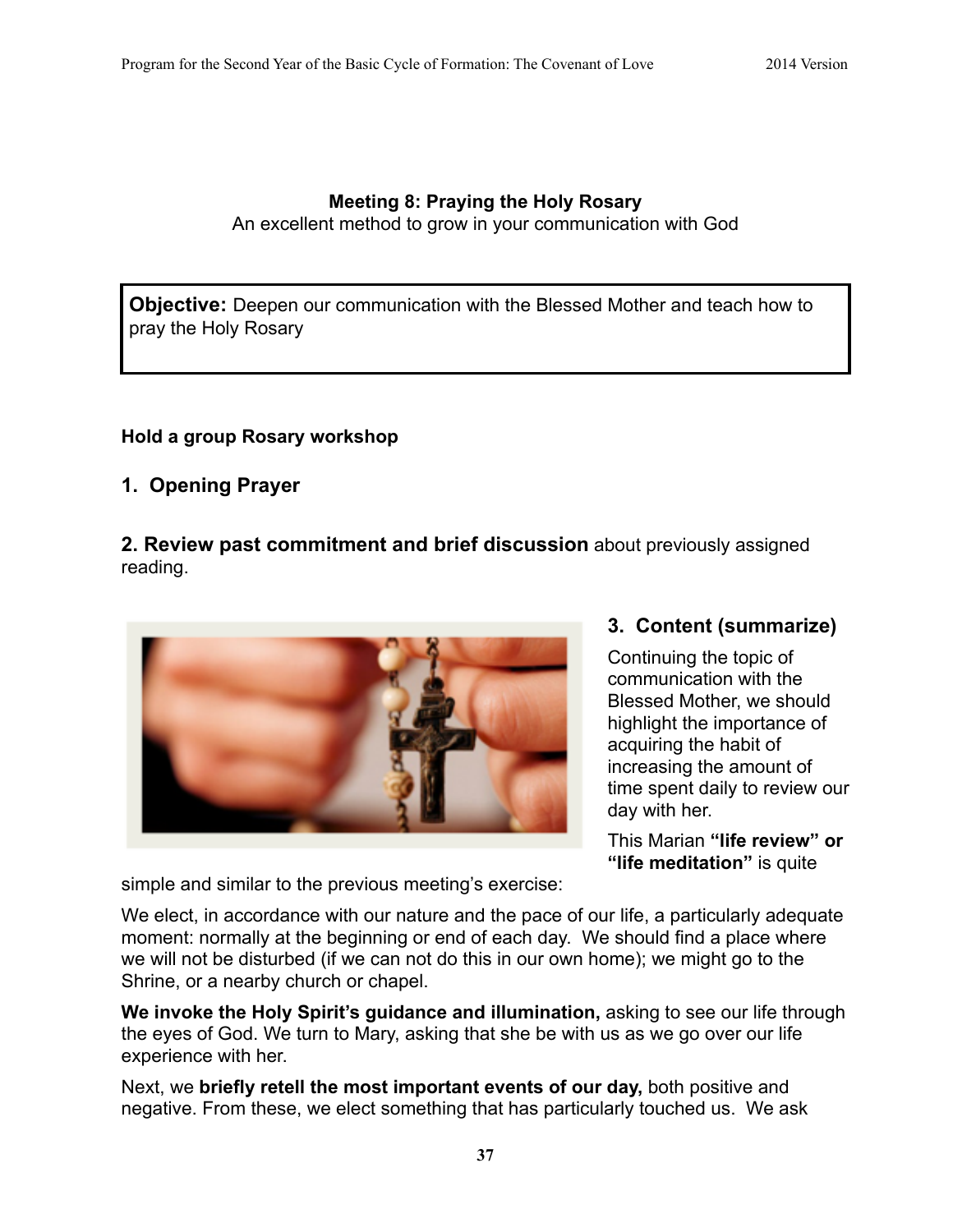ourselves what God means to tell us, recalling how Mary "treasured all these things and pondered them in her heart**."** (Luke 2: 19).

Depending on the event we are meditating about, deeper reflection may be necessary at times: others may simply require a continued deep focus, attitude of gratitude, a petition for forgiveness, etc.

Should it be hard to concentrate, we may **resort to a written meditation,** directed at Mary as if we were writing a her a letter.

At the end of the meditation, **we briefly restate our meditation** and seek to draw a concrete life application or purpose from it that we can use the following day.

We should not fret about whether our prayer is directed to God the Father, to Christ, or to Mary. I can speak to God with Mary, I can speak to her directly, or speak to the Lord through her. This will vary according to my current spiritual state or according to what the Holy Spirit breathes into my soul. It is normal to go through stages where a different person of the Holy Trinity or the person of Mary is predominant in our prayer, while the others remain implicit in our intention.

**We should not be surprised if this is a slow process.** It also is so in our human communication. As stated before, this is more difficult if we have not previously made much progress on this level. It is important to start the journey. **We must undertake the journey and beg God for the grace of a personal and intimate encounter with the Blessed Virgin Mary.** Our faith must become more lively, since we only "see" her through the eyes of faith. That faith tells us that she is present, at our sides, always willing to listen and to show us the way of the Lord; as in Cana, when she told the servants "Do whatever he tells you**."** (John 2: 5)

Doubtlessly, when the group discussed communication in a marriage, we arrived at the conclusion that "giving ourselves time" is an essential condition. The same applies here: **we must give time to Mary; we must make time to spend with her:** time to listen and to answer, time to ponder in our hearts her messages and signs given throughout our lives. We must give of our time to her to incorporate her into our thoughts, our family life, and work.

Friendship grows through discussion and communication. Without this, friendship slowly cools and we lose that interior "tuning" that characterizes those who love each other.

If this is true in our natural world, so it is also in our relationship with God and the Blessed Mother. Mary wishes to grow close to us, but it is our responsibility to pay attention to her. We must learn to know her language and respond to her.

In Schoenstatt we have a home: the Shrine, where Mary always awaits us to give us all that we need. We must cultivate the experience of meeting her, as children, in the Shrine in order to have a communicative experience with Mary.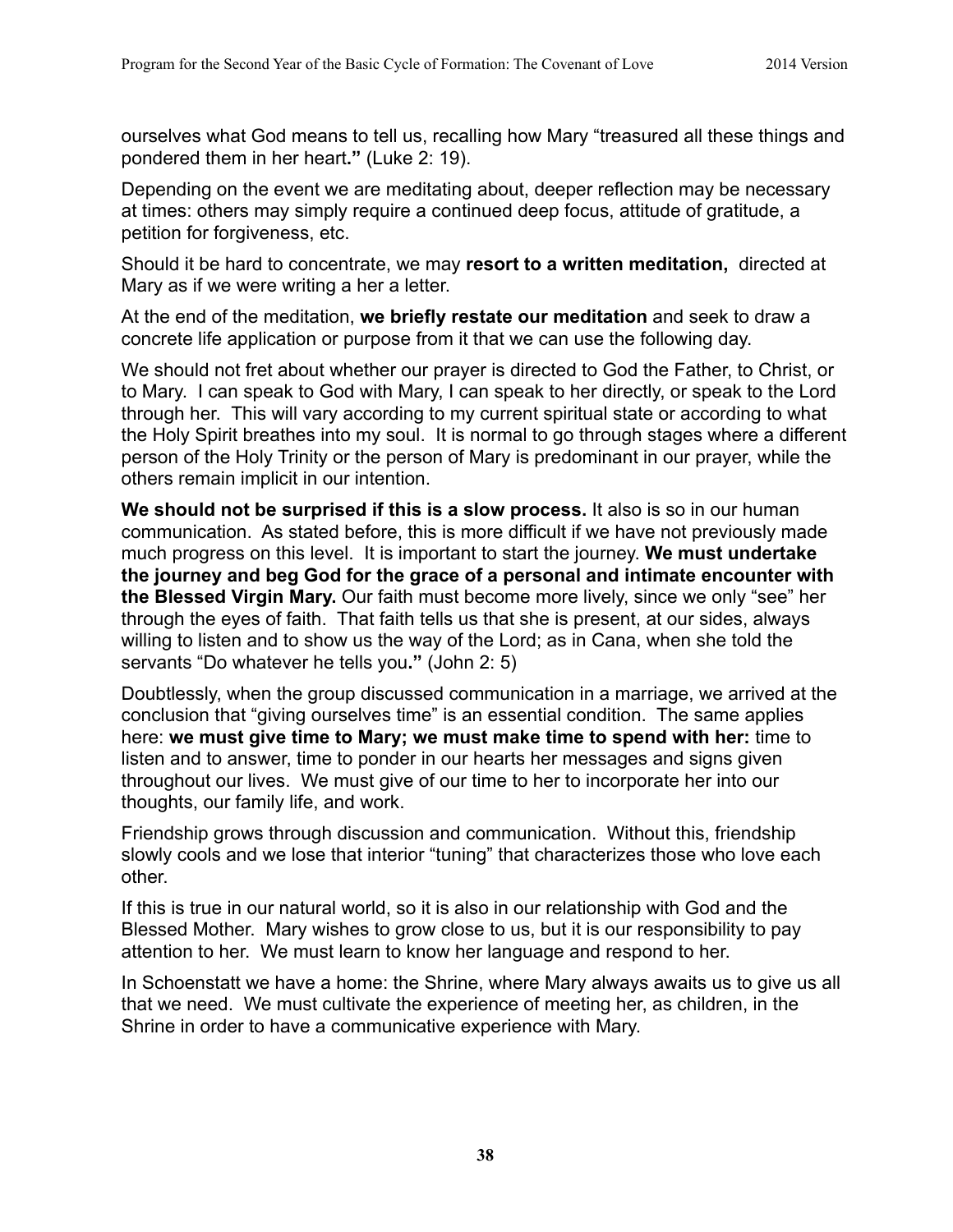# **4. Post Meeting Homework and Commitment:**

• Many wonderful meditations can be found in the following book, available in pdf, book form, or from the internet: *Preparation for Total Consecration to Jesus through Mary for Families.* 

http://www.sjtheworker.org/consecrationtojesus/

PreparationTotalConsecration.pdf

- Read a book about Mary:
	- o The Catholic Companion to Mary, by Mary Glavich, 2007
	- o Marian Thoughts. Pope Benedict XVI, 2007.
	- o Meet Mary- Getting to Know the Mother of God, by Mark Miravalle, 2007.
- Reflect on the following text by the Holy Father from his Letter "Rosarium Virginis Mariae," and pray, with the family, one Mystery of the Rosary at least once before the next meeting.
- From Apostolic Letter *Rosarium Virginis Mariae,* by Pope John Paul II

#### **The family: Parents.**

41. Besides being a prayer for peace, the Rosary is always, and has always been, a family prayer, and for the family. In the past, this prayer was particularly treasured by Christian families, and it certainly upheld their communion. It is best to not take this precious heirloom for granted. It is necessary to return to family prayer, and to pray for families, using this form of prayer.

If in the Apostolic Letter **Novo Millennio Ineunte** I have encouraged the celebration of the Liturgy of the Hours by the laity in the normal life of parish communities and Christian groups, so also I desire to do the same with the Rosary. These are two paths that are not alternatives, but complements in Christian contemplation. I ask, therefore, that those who are dedicated to the shepherding of families to recommend with conviction the praying of the Rosary.

The family that prays together stays together. The Holy Rosary, by tradition, is a prayer that lends itself to uniting the family. Contemplating Jesus, each family member reacquires the capacity to look into each other's eyes, to communicate, to grow in solidarity, to mutually forgive, and to start again in a Covenant of Love renewed by the Holy Spirit.

Many of the problems of contemporary families, especially in economically developed societies, have their roots in a growing difficulty in communication. It is increasingly difficult to spend time together, and during those rare moments of togetherness, the television claims our attention. To return to praying the Rosary as a family means to introduce very different images from the Salvation mystery into daily life: the image of the Redeemer, the image of his Most Holy Mother. The family that prays the Rosary together partly replicates the setting of the Nazarene house: Jesus is in the center, and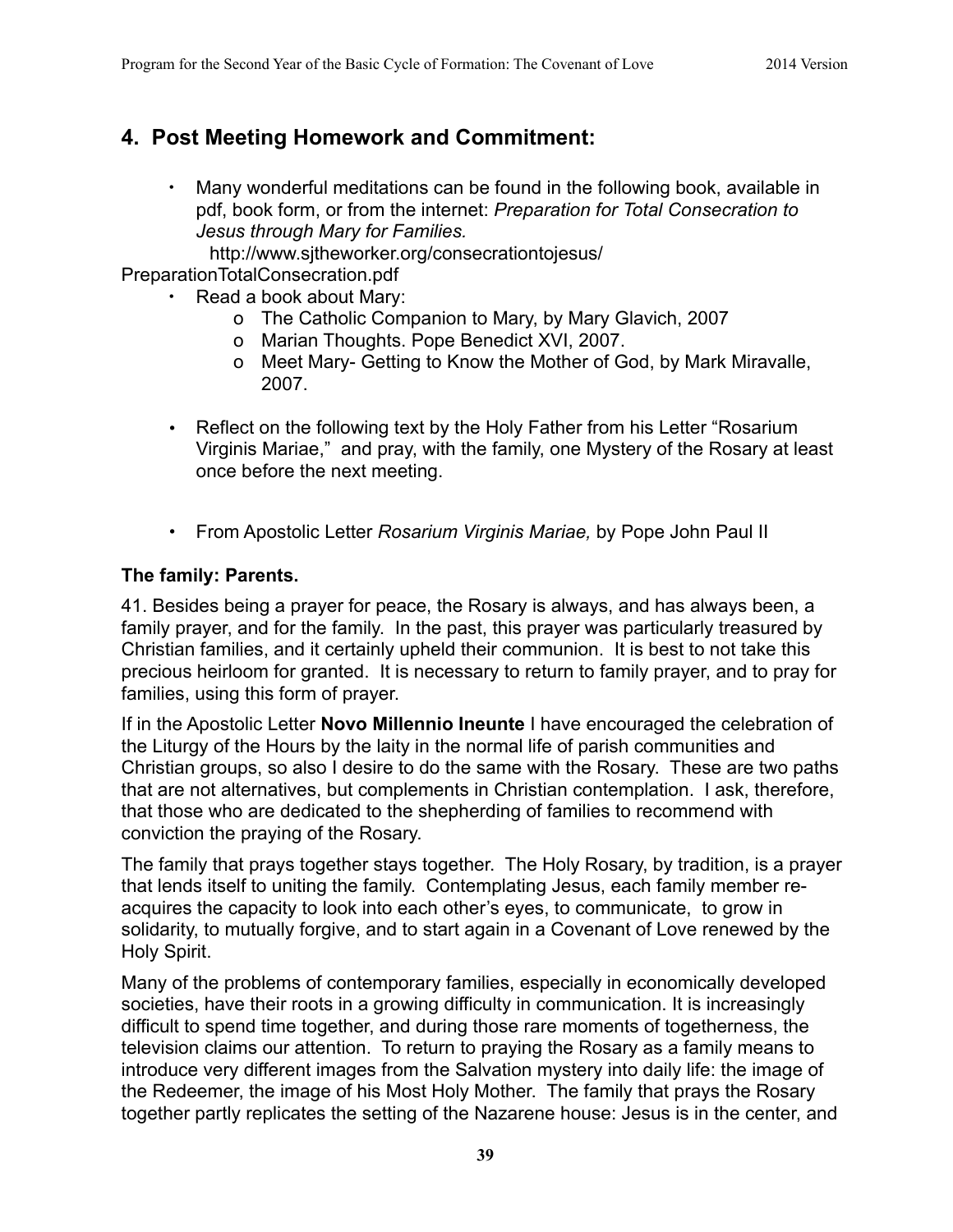we share our joys and sufferings with Him. We place our needs and chores in His hands, and we receive hope and strength for the journey from Him.

#### **And the children**

42. How beautiful and fruitful to also entrust the development of our children to this prayer. Is not the Rosary the itinerary of the life of Christ, from His birth, to His death, to His resurrection and glory? These days it is increasingly difficult for parents to keep track of their children as they pass through different stages in life. In today's society with its advanced technology, social networking and globalization, everything has accelerated, and every day the generational gap widens even more. All kinds of messages and the most unpredictable experiences can create fissures in the lives of children and adolescents, causing much anguish for parents as they confront the dangers facing their children. Parents must frequently confront strong disappointments, witnessing the failures of their children in the face of drugs, unabashed hedonism, temptations of violence, and in other ways that are senseless and desperate

Praying the Rosary for our children, and better yet with our children – teaching them from a young age to take the daily family "prayer interval" – is not the certain solution to all problems, but it is a spiritual aid, the importance of which can not be minimized. One might object that the Rosary is an inadequate prayer, given the tastes of children and youth today, but this objection might be based in a careless approach to praying it.

While sticking to the Rosary's fundamental structure, there is nothing to keep our youth from praying it –both in family and in groups – in a richer way, adding symbols and practices that enrich the experience. Why not try? A passionate, creative and optimistic Youth Minister – World Youth Days have provided ample examples of them – is capable of adding, with God's help, truly helpful and significant steps to Rosary prayer that the youths themselves will surprise adults more every day by making this prayer their own and reciting it with youthful enthusiasm.

**It is suggested that during the next meeting, before proceeding with the topic (Showing Love through Action), that couples be given more of the history of Schoenstatt, perhaps adding another meeting.**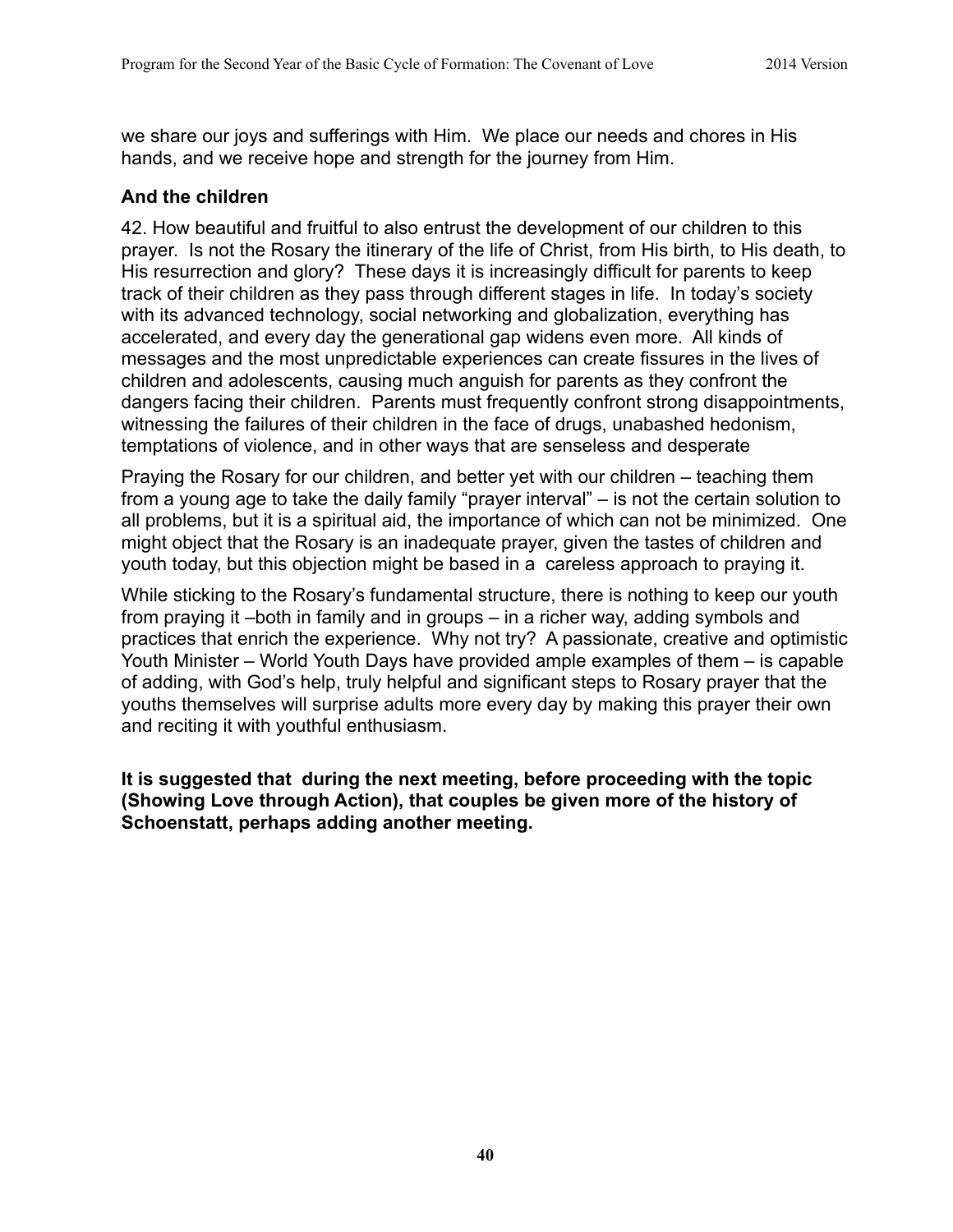# **Ninth Meeting: The "Proof" of Love Showing Love through Action**

**Objective:** Examine loving deeds or gestures as a way to grow in love.

# **1. Opening Prayer**

**2. Review past commitment and brief discussion** about previously assigned reading.

## **3. Content (summarize)**

In this meeting we will address the third aspect in the growth of spousal love and of Mary: namely to **show love through deeds**, with small sacrifices that express and testify to our commitment.

A primary experience of love is the discovery that **when we truly love someone, that love brings us outside of ourselves.** It is a kind of ecstasy that takes us out of our inner self, driving us from within to show our love by the gift of self, even to the point of forgetting our own interests and desires. We focus on the **you,** on what pleases or is needed by the other. **Love tends to intrinsically prove itself through gift.** 

It could not be otherwise, as we were made in the image of God and the Holy Trinity, which is the mystery of infinite giving between the Father, Son and Holy Spirit. This intra-Trinitarian love gushes to us in creation, and found its ultimate expression in the sending of the Word of God to the world: **"**God so loved the world that He gave His only begotten Son…" (John 3: 16).

In God's image, we are made to love. However, **it is difficult for us to set our little selves aside,** it is hard for us to give of ourselves, and we often fail to perceive the desires and needs of others, because we are too often full of ourselves.

Original sin and other sins have burdened our hearts with an inclination toward our selfish and miserly self.

With that in mind, **to make way for love, a conscious self denial must be born in us, a necessary freeing from that which binds us** in our own little castles. Fr. Kentenich stated; "Modern man is way too comfortable to truly love… he does not undertake the chore of captivating, and merely wishes to receive.... he only seeks to enjoy, enjoy and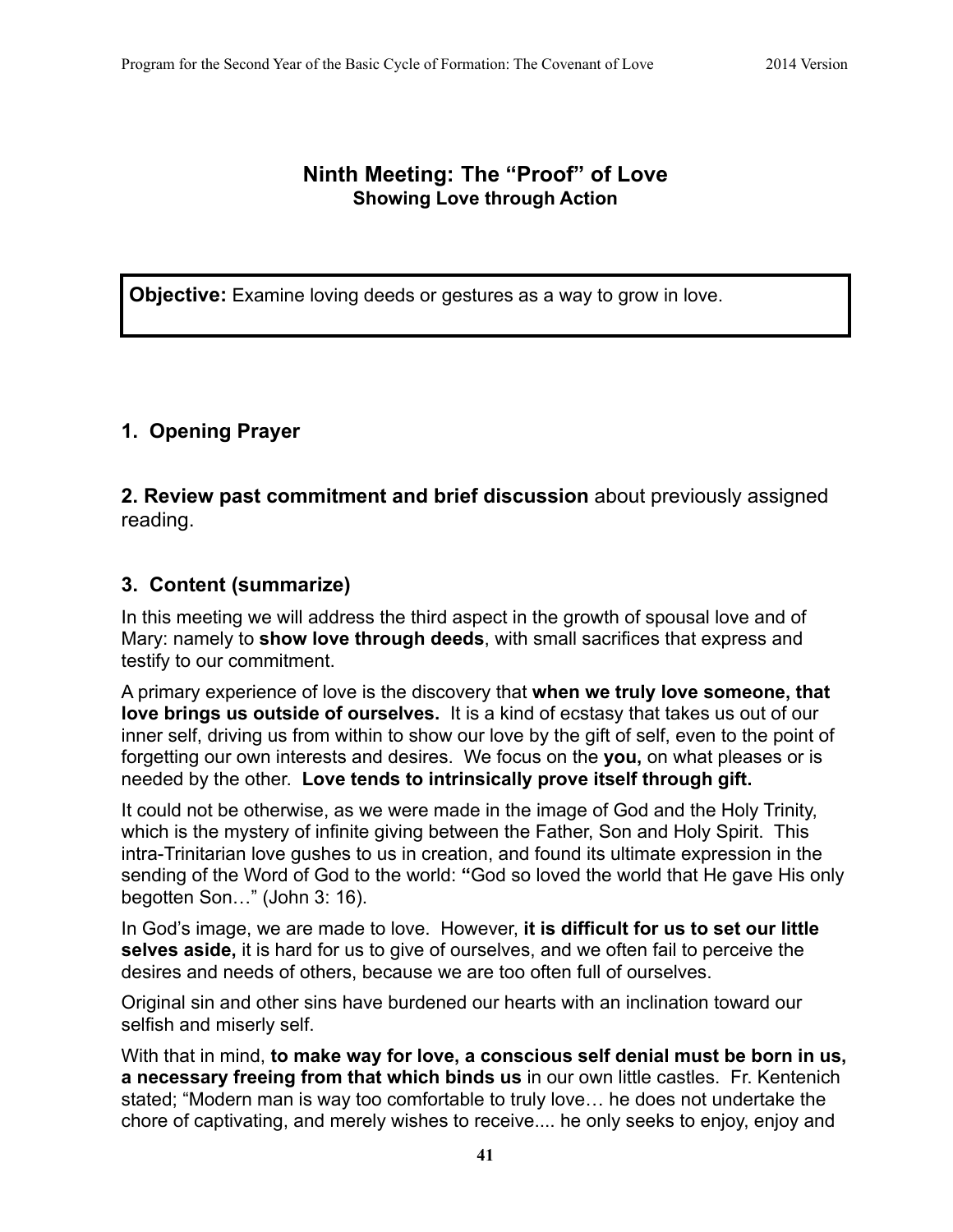enjoy." We also are children of our times. It is hard for us to love even though we want others to love us. It is hard for us to practice the basic denial required for love to flower in our souls."

**Our married life presents countless opportunities to verify these truths.** If we look back at the times of infatuation and betrothal, we can remember how love for the other moved us to renounce many things; we can recall how we were capable of any sacrifice to be with the person we love; we would undertake any quest to satisfy their desires. Later, during married life, as years passed, we separated our sacrifices and self-denial from that love. They became increasingly heavy crosses, at times impossible to stomach. At the same time, our nature, damaged by original and personal sin, and weighed down by egoism and individualism, "distracts" us from love and from our surrender to the **you**, our spouse**.** If we are no longer attentive to what our spouse desires, to what pleases them, to their unspoken needs and wants. **If we have abandoned that solicitous love that assumes placing the self second, then love will necessarily diminish,** the relationship will cool to the point of extinguishing.

On the other hand, **if we understand how to place the other first,** if we truly desire their happiness above all else, **then love will grow**, it will renew daily. Putting the other first requires a disposition to denial: of our tastes, of our comfort, of our paradigm. We may be willing to perform "great sacrifices" for our spouse, but the issue is the "small sacrifices." These are decisive.

We should not merely think of sacrifices and denial: we should simply concentrate on small proofs of our love: anniversary gifts, unexpected surprises, words of gratitude for what the other has done, etc. These small things renew our love, bring a new dimension to our lives, and bring our hearts closer. Every day is a day to start loving.

# **4. Group Discussion**

Each member should answer the following questions in writing:

- · How would I show my love to my spouse during our period of initial infatuation?
- How do I show it today? What have I maintained? What have I stopped doing?

The large group then shares about the topic.

# **5. Commitment for the Next Meeting:**

If we reflect on all that our spouse does for us and for the family during each day, our love and gratitude for the other will grow. Write a detailed list of everything that the spouse does in a day.

After writing the list, reflect on how we value each thing, and how we show our gratitude. Finally, examine what we can do better in this regard.

Each couple should discuss and share their lists and reflections.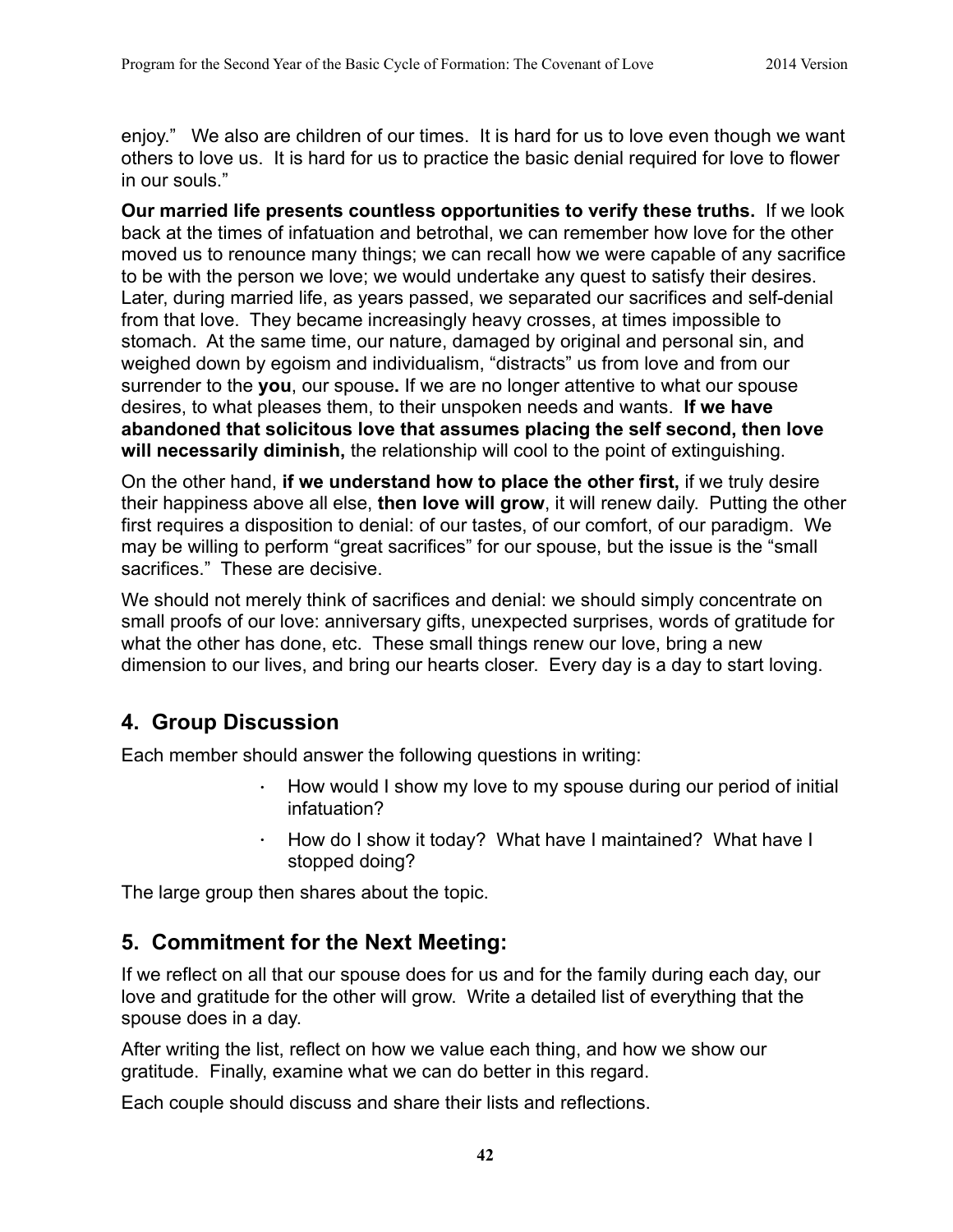# **6. Reading for the Next Meeting:**

*The Covenant of Love in Daily Life; Introduction to Schoenstatt,* by the Schoenstatt Sisters of Mary, pp 30-37.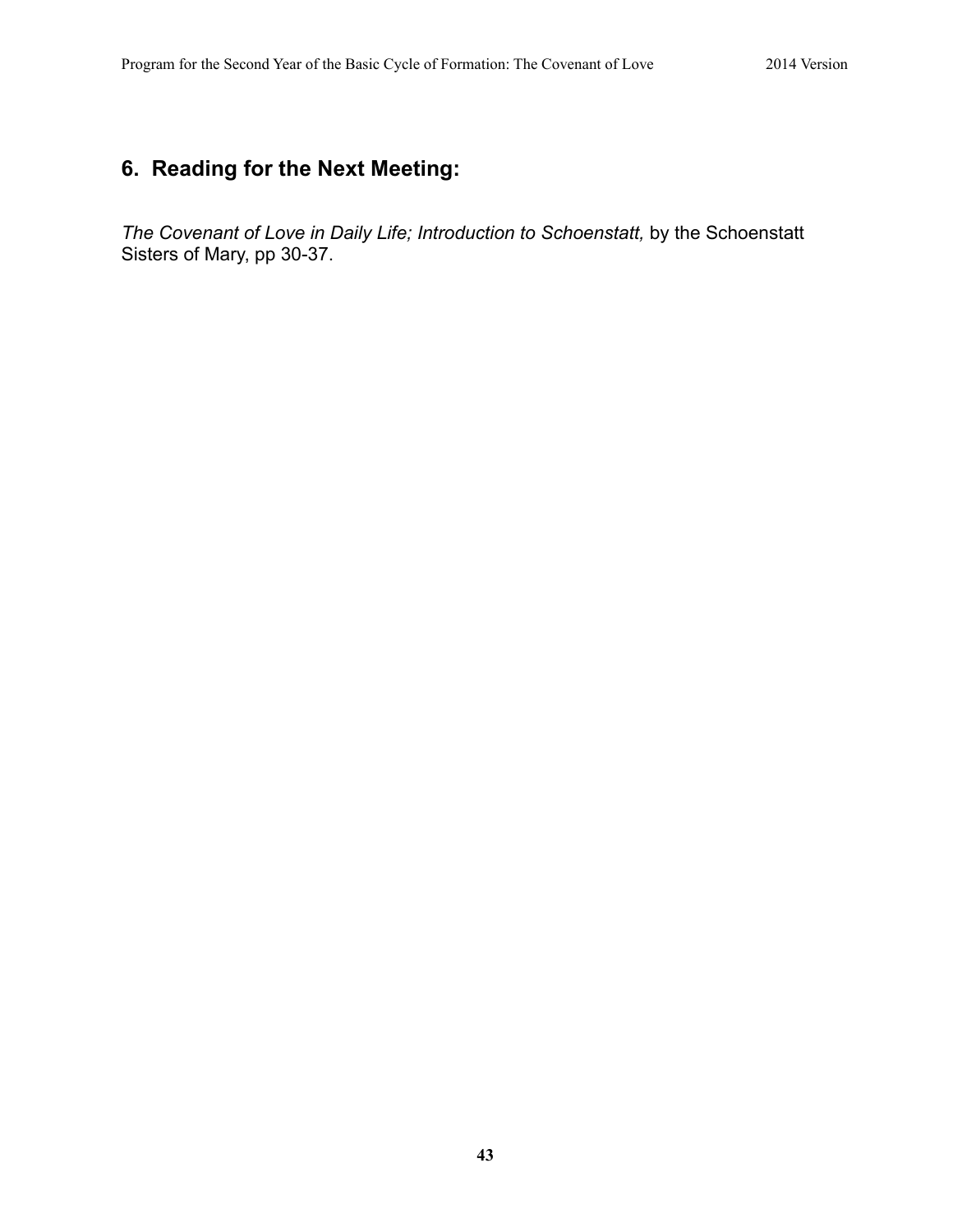# **Meeting 10**: Our concrete love for Mary

**Objective:** Find an original way to **show** and nourish, **by deeds,** our love for Mary.

## **1. Opening Prayer**

**2. Review past commitment and brief discussion** about previously assigned reading.

Moderators may ask willing couples to share their experience of the past commitment.

## **3. Group Activity**

Prior to presenting the introduction, the moderator invites the group to participate in an activity that will require magazines, religious images, scissors, glue, and poster board.

Divide the group in two. Each group will make a collage illustrating (1) how love is shown through deeds in the natural world; and (2) how it is shown in the supernatural world. Spend 15 minutes on the collages, then share them with the large group.

Following the activity, present the meeting content.

## **4. Content (summarize)**

Living the Covenant of Love with Mary enables a profound transformation in our interior self, because love will move us to make small gifts to Mary, and because it will bring us to a serious attitude of self denial and sacrifice.

We speak of "small" gifts to Mary, showing "small" proofs of our love, because at the beginning of this journey we are not asked to constantly give the maximum expression of love. Besides, behind each of these small examples of love is hidden a great secret: those who love recognize the importance of small details. Those who do not love are not aware of this. Recall how our Lord, in His Gospel, praised the servant who know how to be faithful in little things**: "**Well done, good and trustworthy servant; you have shown you are trustworthy in small things; I will trust you with greater; come and join in your master's happiness." (Mt 25: 23). Elsewhere, He adds: "Anyone who is trustworthy in little things is trustworthy in great; anyone who is dishonest in little things is dishonest in great ones." (Lk 16: 10)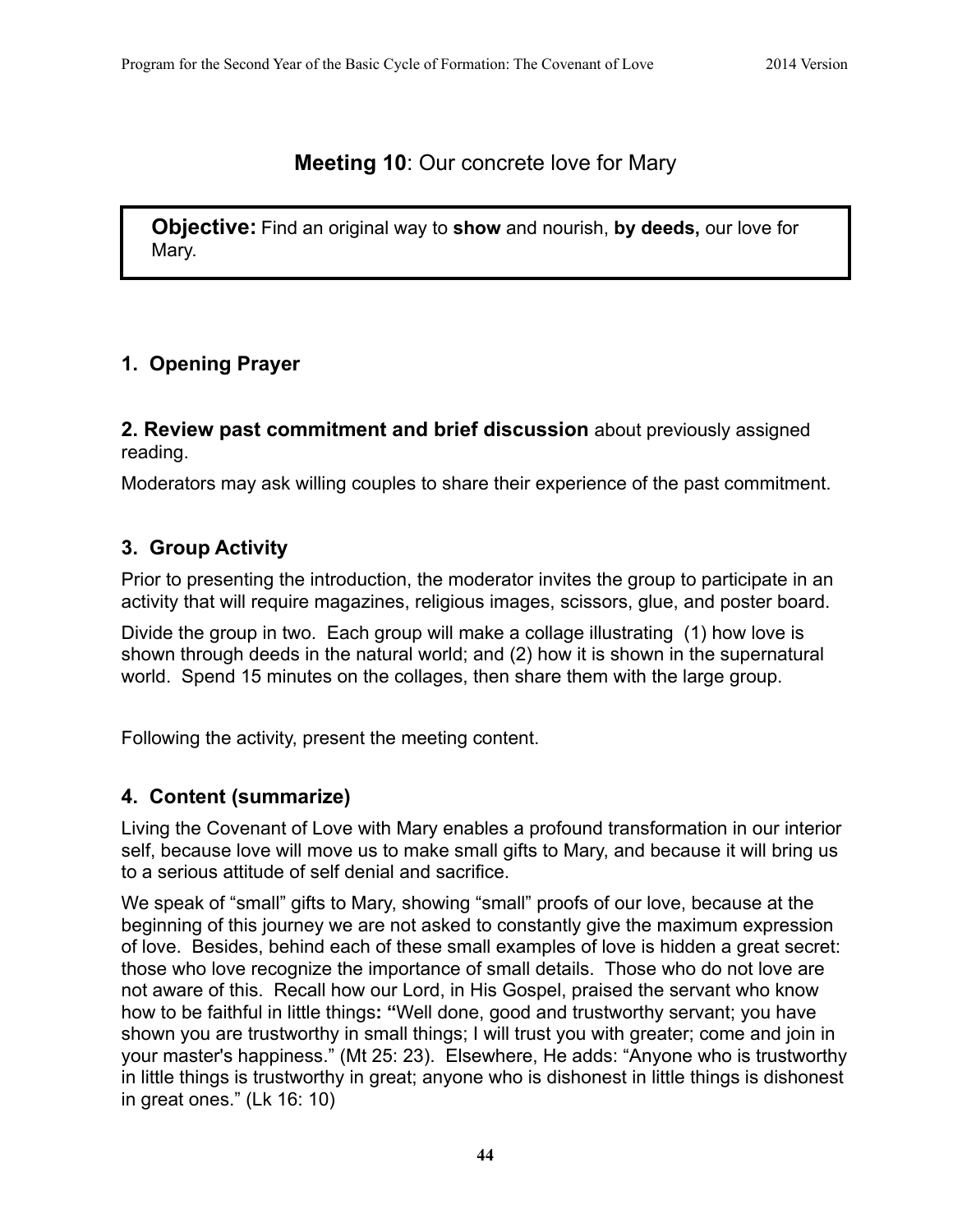Nor does Mary primarily ask great and mighty deeds from us. What she desires is our heart, and this is shown, at times, in the small and seemingly insignificant. These small self-denials and tokens of love will strengthen our capacity for love until, at the right moment, our love for her indeed asks for greater denial and heroic deeds.

If we wish to achieve a strong and ardent love for the Blessed Mother, we must learn to demonstrate our love through small things, and, at the same time, we must learn to walk the path of self-denial and sacrifice. We would do well to purposefully make sacrifices according to what spiritually ails us, rather than make choices that unnecessarily shackle our own unique nature. This leads us to surrender our comforts, denying ourselves choices/activities that may hinder us from setting aside time for prayer and rejecting those things that enslave us. We then gain wings to grow in love and closeness with God and Mary and in surrender to our brother.

As a matter of fact, it is this "surrender to our brothers" that best proves our love for Mary, as well as for God, whom we can see through faith. These brothers of ours, who are in the image of Mary, are children of Mary, who loves them maternally. We can, therefore, show our love for her through an apostolic surrender to her children, serving them and caring about them in her name, as if we were doing it for her.

Herein lies the meaning of the Lord's words: "In truth I tell you, in so far as you did this to one of the least of these brothers of mine, you did it to me," (Mt 25: 40) and of Saint John: "Anyone who says 'I love God' and hates his brother, is a liar, since whoever does not love the brother whom he can see cannot love God whom he has not seen." (1 Jn 4: 20).

The goal of our "self-denials" and "proofs" of love is to free us to love the Lord and Mary, to love them truly through our brothers, and to become better instruments through our care and selfless giving or surrender to them. This is how Mary lives in us, and also relives in us her own journey over the mountain to her cousin Elizabeth's home, or her concern at the wedding feast in Cana about the lack of wine. Mary's rush to help in all cases of human need is her apostolic testimony that we should emulate. This becomes for us an imperative: to bring many to the Shrine to seal a Covenant of Love with her.

As we shed our self-centeredness and learn to love, we make a home for Mary in our hearts. She will come to reside in our home, she will stay with us, and she will light our lives with the light of Christ, which will then shine from within us.

# **5. Post-meeting Homework**

All group members will choose a person from their family, the group, or their workplace to demonstrate their love of Mary, through that person.

Pose the following questions:

Who should I choose? What specific actions should I use?

What Marian attitude do I wish to adopt while I do this?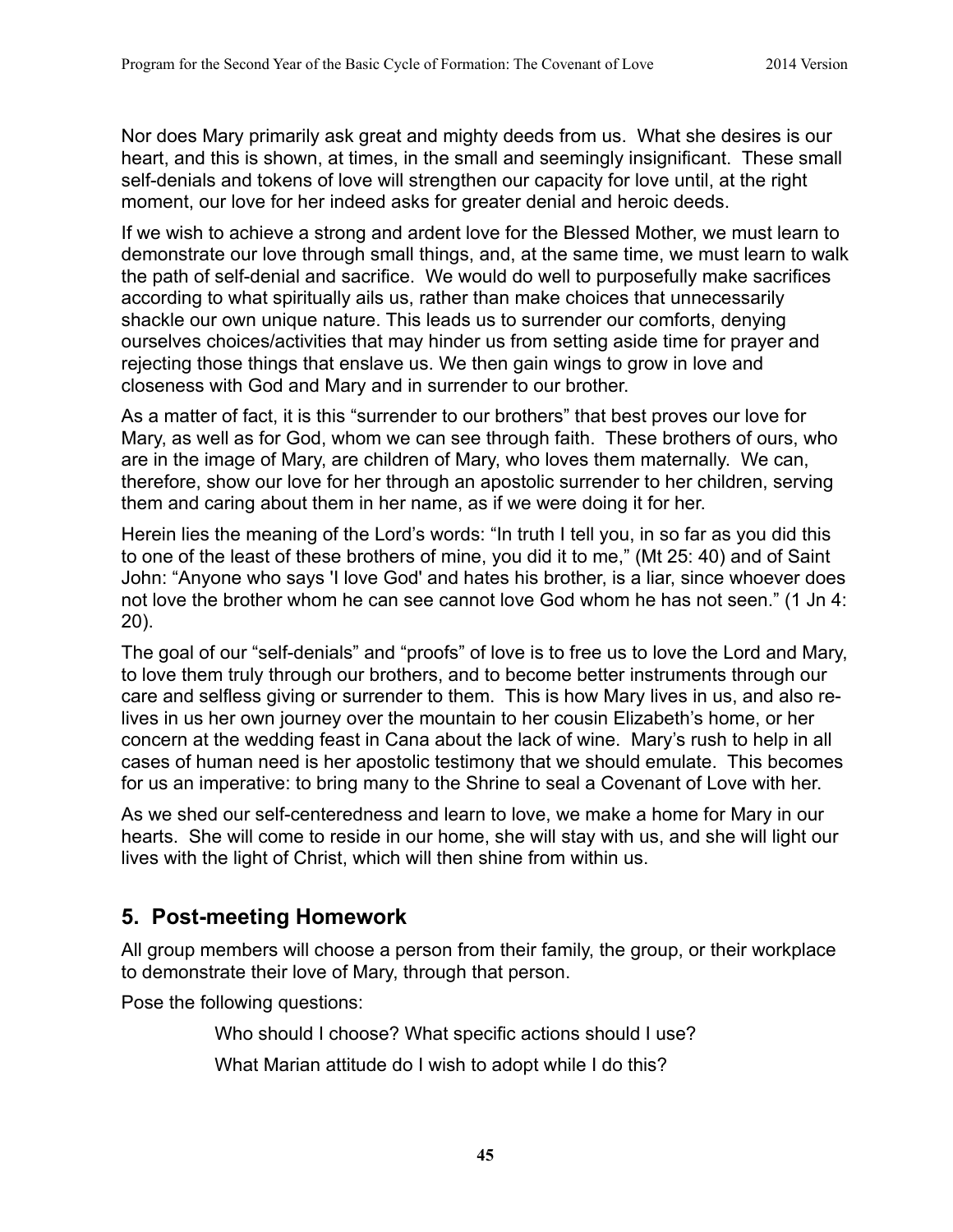#### **SUGGESTION:**

This is an opportune time to suggest that each couple find a pleasing image of the Mother Thrice Admirable, and install this in their home accompanied by the group, using an appropriate liturgy. This is not the creation of a home shrine; rather, it is about creating a holy way of incorporating the Image of Grace into our homes.

# **6. Reading for the Next Meeting:**

Read *The Covenant of Love in Daily Life; Introduction to Schoenstatt,* by the Schoenstatt Sisters of Mary, pp 1-29.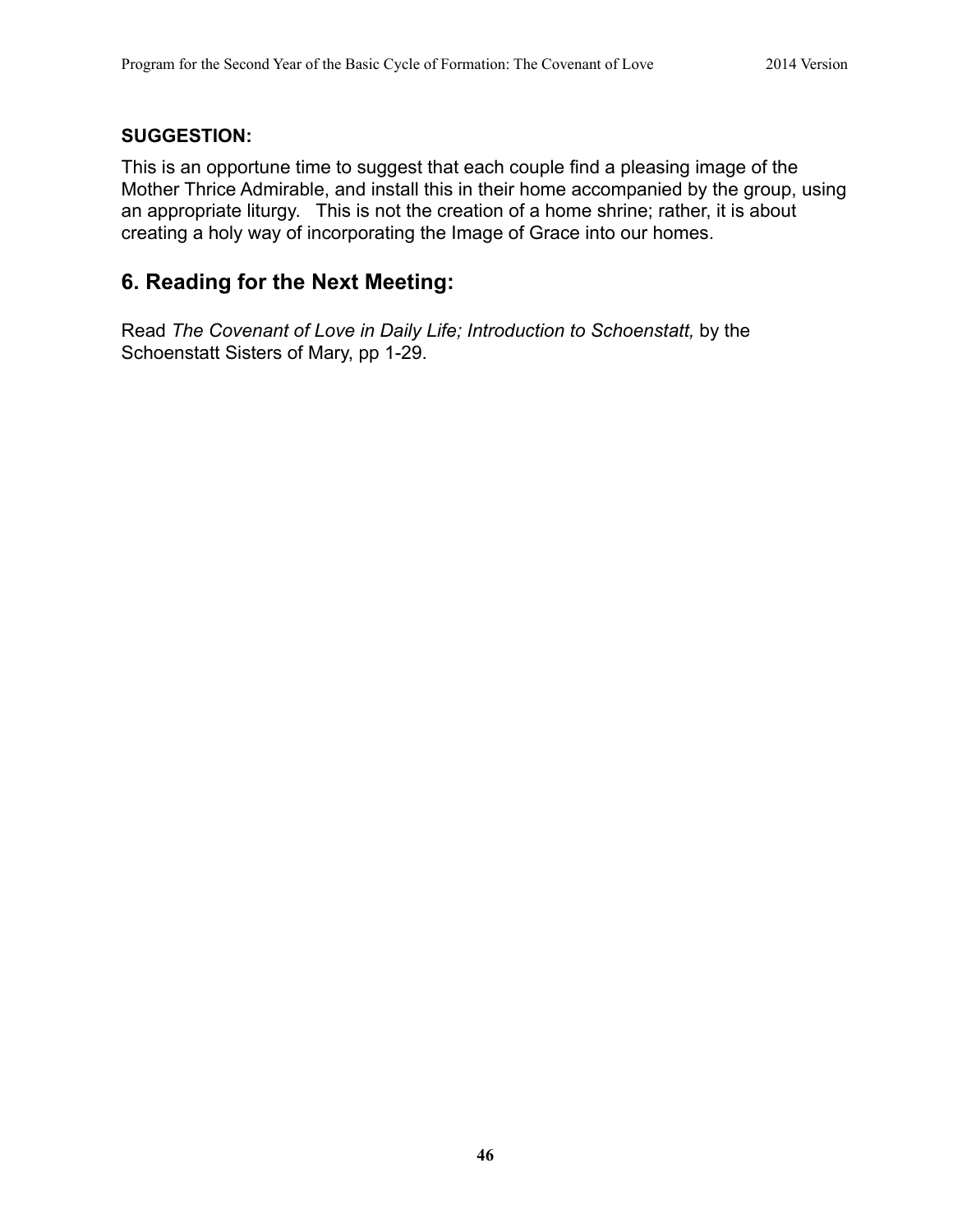# **Eleventh Meeting:** The Capital of Grace

**Objective:** Know the origin and development of the Capital of Grace in the history of Schoenstatt.

# **1. Opening Prayer**

#### **2. Review past commitment and brief discussion** about previously assigned reading.

Begin this discussion with questions about the placement of the Mother Thrice Admirable images in our homes, and what we experienced.

## **3. Activity**

Ask each person to write a short and simple explanation, based on the reading, about what they understood about contributions to the Capital of Grace.

Write for a couple of minutes, then collect and read to the group, without discussion.

#### **4. Content:** (summarize)

The purpose of this meeting is to delve deeper into the previous topic: proving love by deed, by small sacrifices. Schoenstatt places great importance on this dimension of love. Its origin and spiritual touchstone, the Shrine, is essentially bound to what Fr. Kentenich called "contributions to the Capital of Grace". We will concentrate on this point.

#### **"I have no other hands but yours."**

In the Church of Saint Ludger, in the German city of Munster, which was devastated by various bombings during the war, there is a crucifix on which the arms of Christ have been burned. The following phrase is inscribed into the wood: "I have no other hands but yours." It was in front of this Christ that the converted Jew, Edith Stein, who died in Auschwitz, decided to join the Carmelite order.

**This same phrase is echoed by the Blessed Mother from our Shrine: "I have no other hands but yours to bring my Son's Kingdom to life among you."**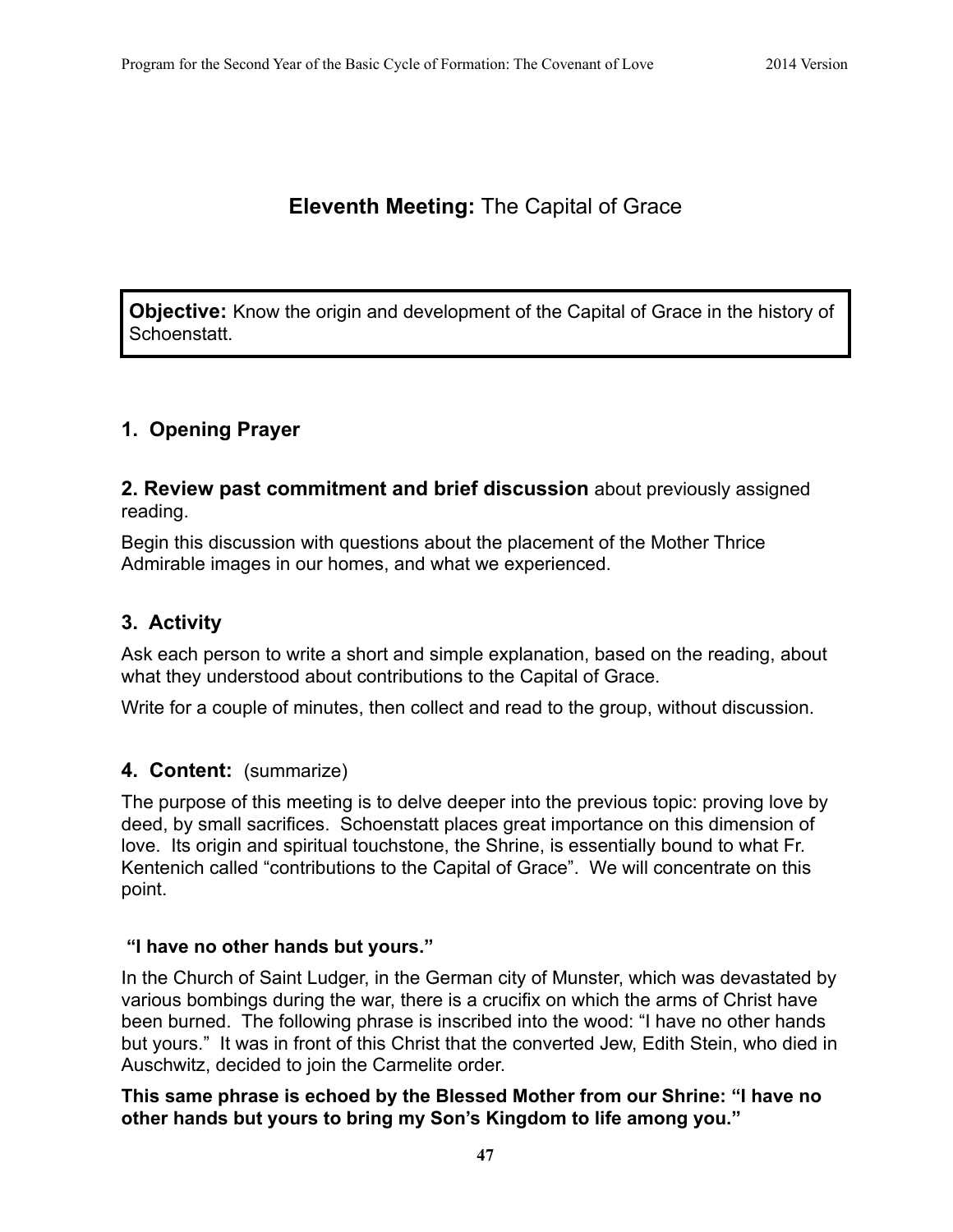#### **Schoenstatt takes our Lord and Mary's need of our cooperation very seriously.**

Therefore, when we make a pilgrimage to the Schoenstatt Shrine, we encounter something unique: "the field of black crosses." Next to the original Shrine are located the tombs of Schoenstatt members who died during the first and second World Wars, who heroically offered their lives to Mary for the growth of her cause. Other Shrines will have at least one cross, or a monument in memory of Joseph Engling, the first of these martyrs of Schoenstatt. At Bellavista, next to the Shrine, Mario Hiriart is buried. He wished to completely consecrate himself to be, in Mary's hands, a "living Chalice," offering his work and life to bring Christ to mankind.

Josef Engling, Mario Hiriart and many others are a testimony to the same fact: Schoenstatt thrives on what we call "contributions to the Capital of Grace." It has been this way from the beginning. Schoenstatt's Covenant of Love with Mary contains a unique model that Fr. Kentenich captured in the expression: "Nothing without you, nothing without us." This "nothing without you" precisely states our participation in the Covenant.

**Schoenstatt did not simply spring from Mary's initiative: man's cooperation is essentially intertwined in its origin.** This is how Schoenstatt differs from other pilgrimage sites, because in the absence of Marian apparitions or miracles, our own participation, along with God's, is highlighted.

Our founder carefully observed the signs of the times, actively searched for God's will, and invited the youth that surrounded him to dare with him: "We could not," according the the First Founding Document, "leave our successors a more precious inheritance than inducing our Sovereign Lady to erect her throne here, to share her treasures and perform special miracles of grace."

#### **The way of "inducing" Mary was clear: we would prove with deeds that we truly love her.**

Father stated, "It seems to me that our Lady, in these times, in the ancient Chapel of Saint Michael, speaks these words to us through the mouth of the Archangel: 'I love those who love me. Prove to me first, with deeds, that you truly love me and that you are serious about your commitment. Through faithful compliance of your duty, and by an intense prayer life, earn many merits, and place them at my disposal. I will then gladly establish myself in your midst, and shall distribute abundant gifts and graces. Then from here I shall attract youthful hearts toward me, and I will educate them to be useful instruments in my hand.'"

Fr. Kentenich therefore called upon the Family to be Mary's collaborating hands at her Shrines to further the Marian reign of God the Father on earth.

**This law of "nothing without us" not only guided the birth of Schoenstatt, but also its development.** "Every kingdom is preserved by the same forces that brought them about." (Salustio, a Roman historian) Therefore, Fr. Kentenich, referring to the Capital of Grace in the Second Founding Document – at the 25th anniversary of the foundation of Schoenstatt – could clearly state, "The existence of our family is owed to the contributions to the Capital of Grace of our Mother Thrice Admirable. This is why we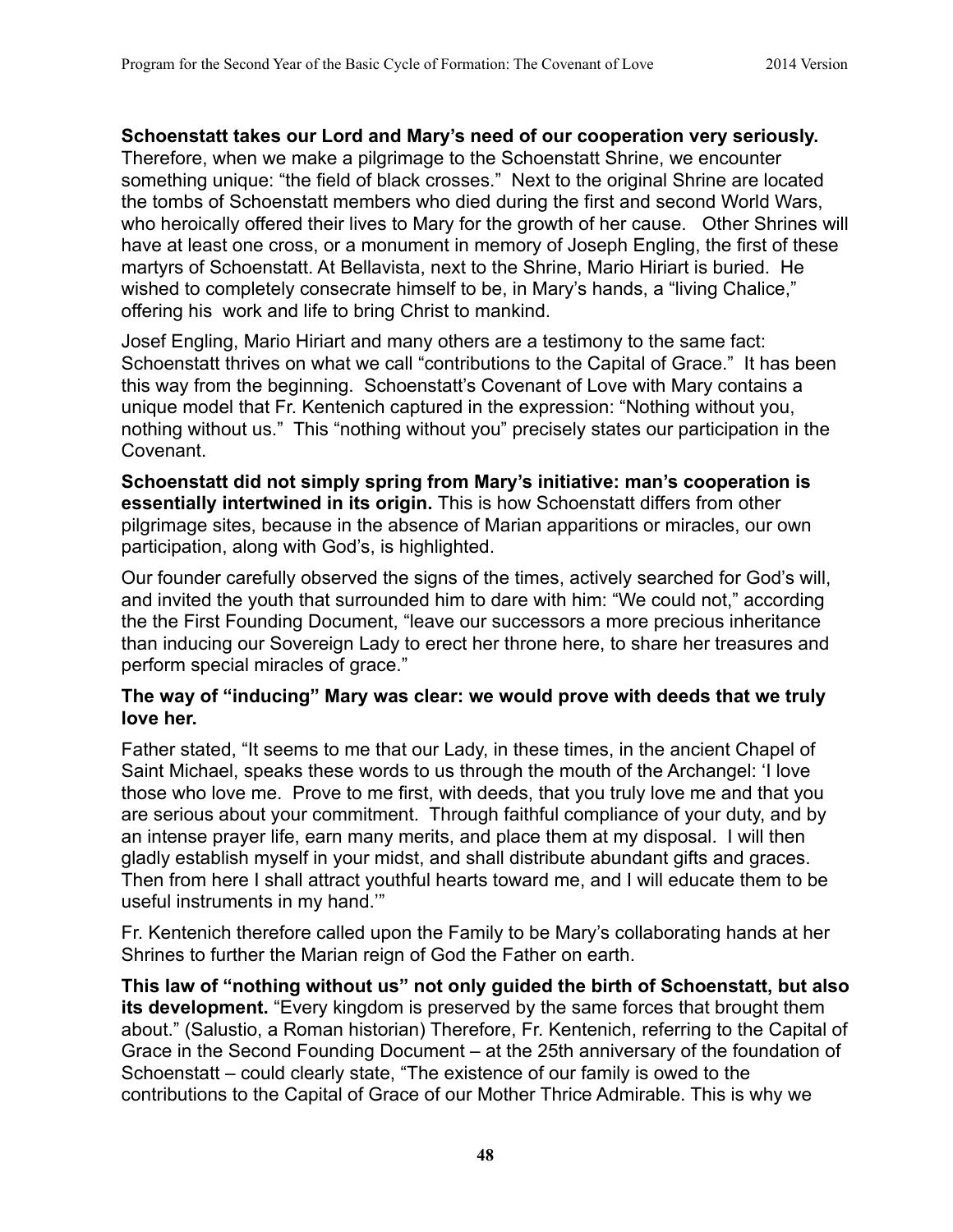should immutably maintain them for all time; it is from contributions to the Capital of Grace that the Family rises or falls." (Documents of Schoenstatt, P. 115, Nº 96).

**What, then, is the Capital of Grace?** We can now offer a general answer: **it is our participation in the Covenant, our collaboration with Mary.** Precisely, the Capital of Grace consists of placing the intentions of our prayers, our good deeds and our sacrifices in Mary's hands, in order for her to establish herself in the Shrine and from there attract and instruct many apostles of the Lord, builders of a new society.

**It is the giving of all that we do to effectively live as Christians.** 

**The Capital of Grace, then, is not only handing over my sorrows and painful efforts,** but also giving all that is mine, including my joys, and the treasure and talents that God and the Blessed Mother have placed in my hands.

The Capital of Grace is indeed the efforts and concrete gifts that are given, but must become **"everything that I am and have."** We must eventually come to give Mary all of our actions and attitudes. All that we are or have, all that we do, everything is given to Mary at the Shrine, placed there at her disposal. The Capital of Grace does not consist of "hoarding treasures for myself," in order to win a place in the heavenly host. Rather, it is to generously, humbly, and nobly place them in her hands. We therefore pray:

My Queen, my Mother, I give myself entirely to you, and to show my devotion to you, I consecrate to you this day, my eyes, my ears, my mouth, my heart, my entire self without reserve. As I am your own, my good Mother, guard and defend me as your property and your possession. Amen.

#### Schoenstatt Covenant Prayer

The life of our Shrines, their fruitfulness, as stipulated on our day of foundation, depends decisively on our contributions to the Capital of Grace.

We present these loving gifts to Mary with finality. They are not offered primarily for "my salvation," so that "my ways work out," but so that **the Blessed Mother would feel moved to act from our Shrine,** to attract hearts from there, and to grant them the graces of abiding in God the Father, transformation in Christ, and apostolic fruitfulness.

This is about her acting as a mother who embraces, as a teacher who transforms us, and as a queen who sends apostles to be the heart of the Church and soul of the world.

Therefore, the Capital of Grace is our contribution to the secret of Schoenstatt's life force.

Every covenant requires not only the commitment of one, but also of the other. **Love inspires a response of love.** The Blessed Mother's care for me deserves my collaboration. She calls me, she approaches me, she gives me her love, she wishes to take charge of my formation, to transform me into the image of her Son, and to make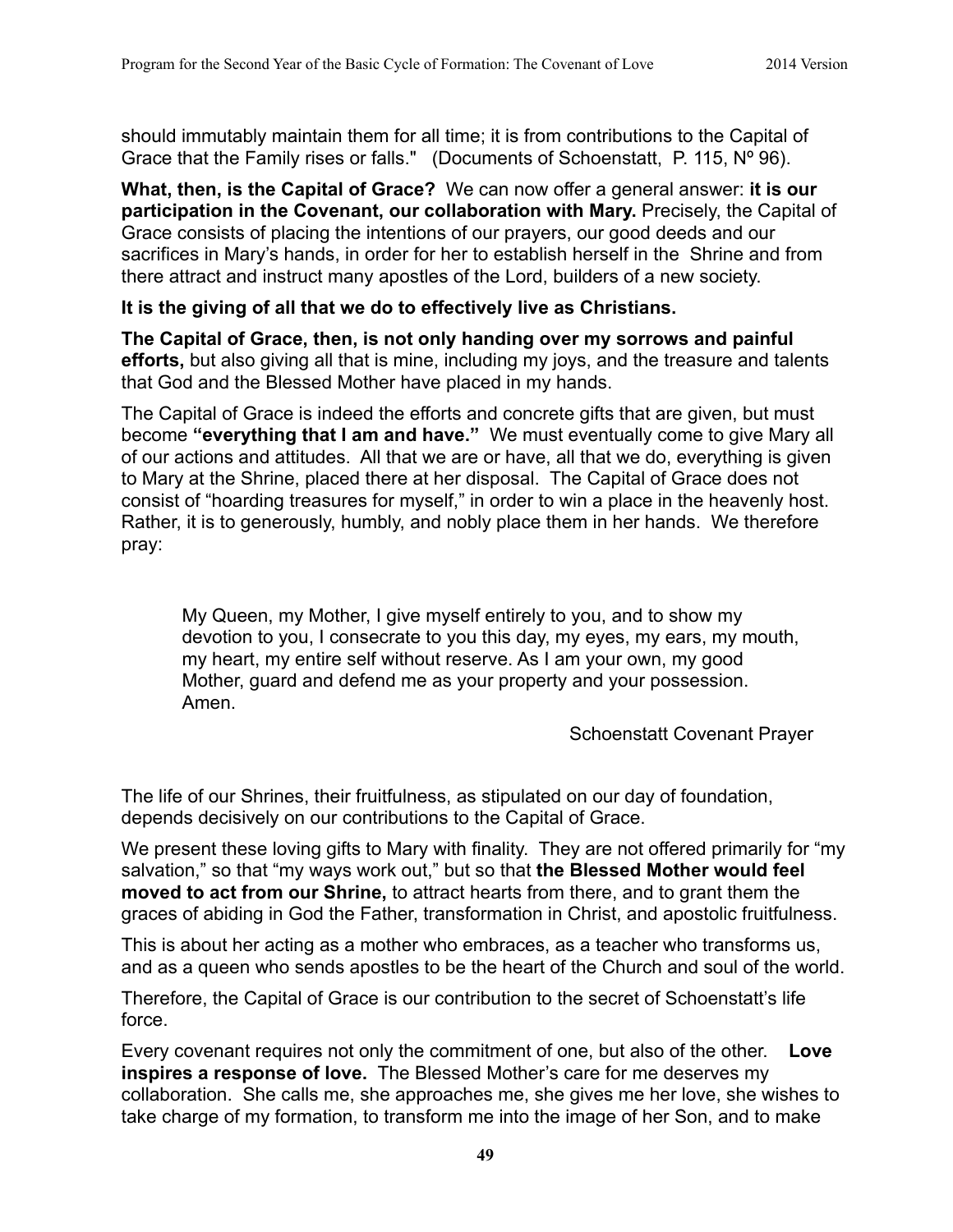me a participant in the building of the Kingdom. Could I possibly, then, remain inert and immobile, failing to contribute what I have? Every child would respond by giving the best of himself.

If she has focused on me to give me her love, the maximum love humanly possible, how would she not accept my love, weak and sporadic as it may be?

The Capital of Grace is our loving response to her love, our part of the Covenant of Love. By the Capital of Grace we affirm: Mary, nothing without you, but also nothing without us!

During the Second World War our Founding Father invited us to grow our love for Mary, offering abundant contributions to the Capital of Grace as a concrete form of apostolic sanctity. He said "The time is coming in which contributions to the Capital of Grace of our Mother Thrice Admirable may become not only the most important and efficacious Marian apostolate, but perhaps the only ones that we can make. To understand this, we must recall that these contributions are no more and no less than an authentic, serious, and efficacious struggle for our own sanctity in service of the Marian apostolate." (Doc. Schoenstatt, Nº 97. Second Founding Document)

This is always **God's teaching: an invitation to be His collaborators in the building of the Kingdom on earth.** He desires our participation for our own good, for the good of our brothers, and for the good of the world.

# **5. Group Discussion**

Base the discussion on the following questions:

According to what we have previously discussed, what concrete things do we think are included in the Capital of Grace?

What can we offer the Blessed Mother, throughout our day, other than prayer?

**The moderator should summarize and clear any doubts at the end.** 

# **6. Commitment for the Next Meeting**

It is suggested that each couple select a topic for self-education, and offer it up as a contribution to the Capital of Grace in somebody's name (such as a child, relative, friend, etc.)

# 7. **Reading for the Next Meeting:**

Read *The Covenant of Love in Daily Life; Introduction to Schoenstatt 5, by the* Schoenstatt Sisters of Mary, pp 61-71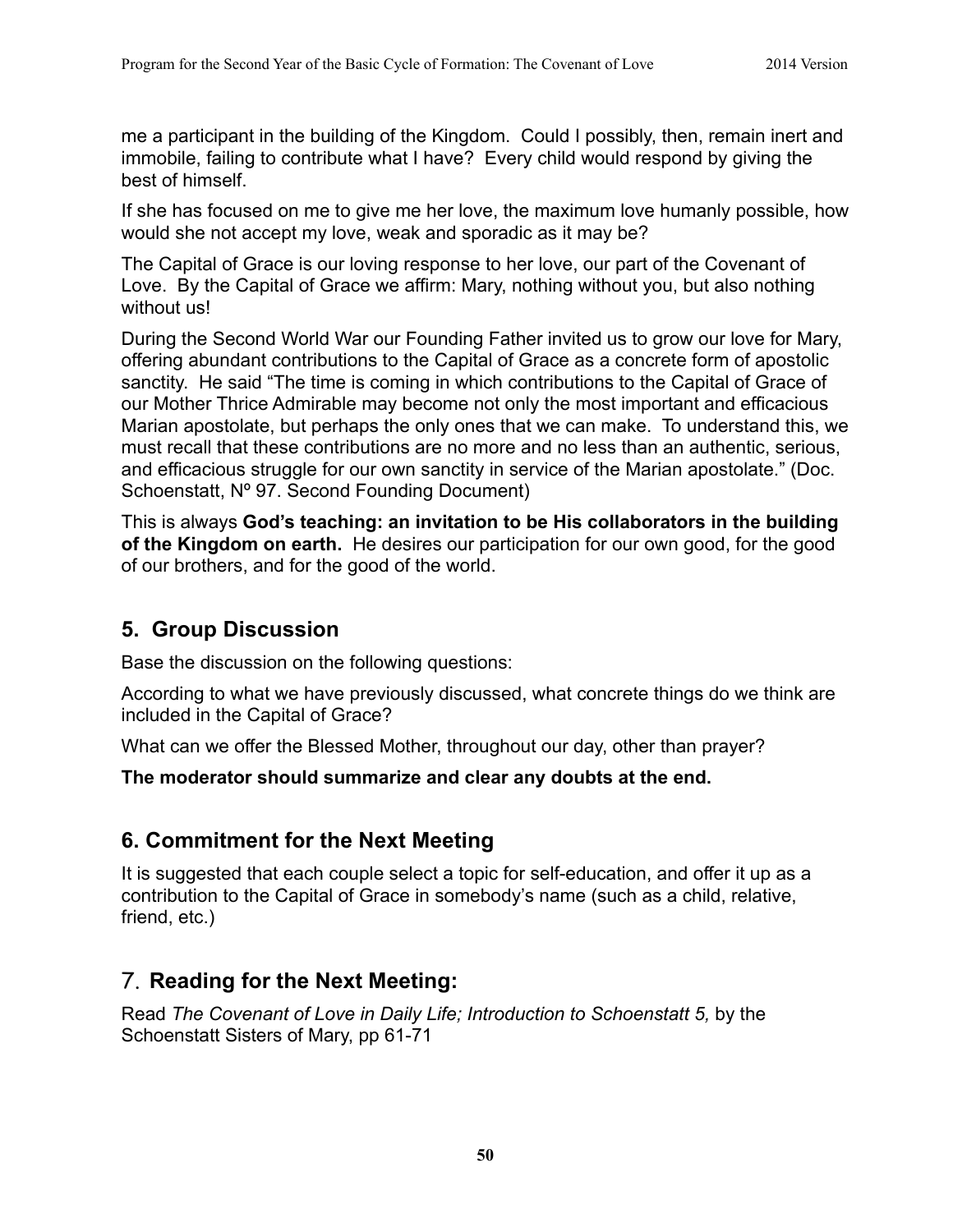**Closing Prayer**: It is suggested to pray Prayer for Offering Morning Prayer from "Heavenwards," page 24, focusing on the sense of the Capital of Grace.

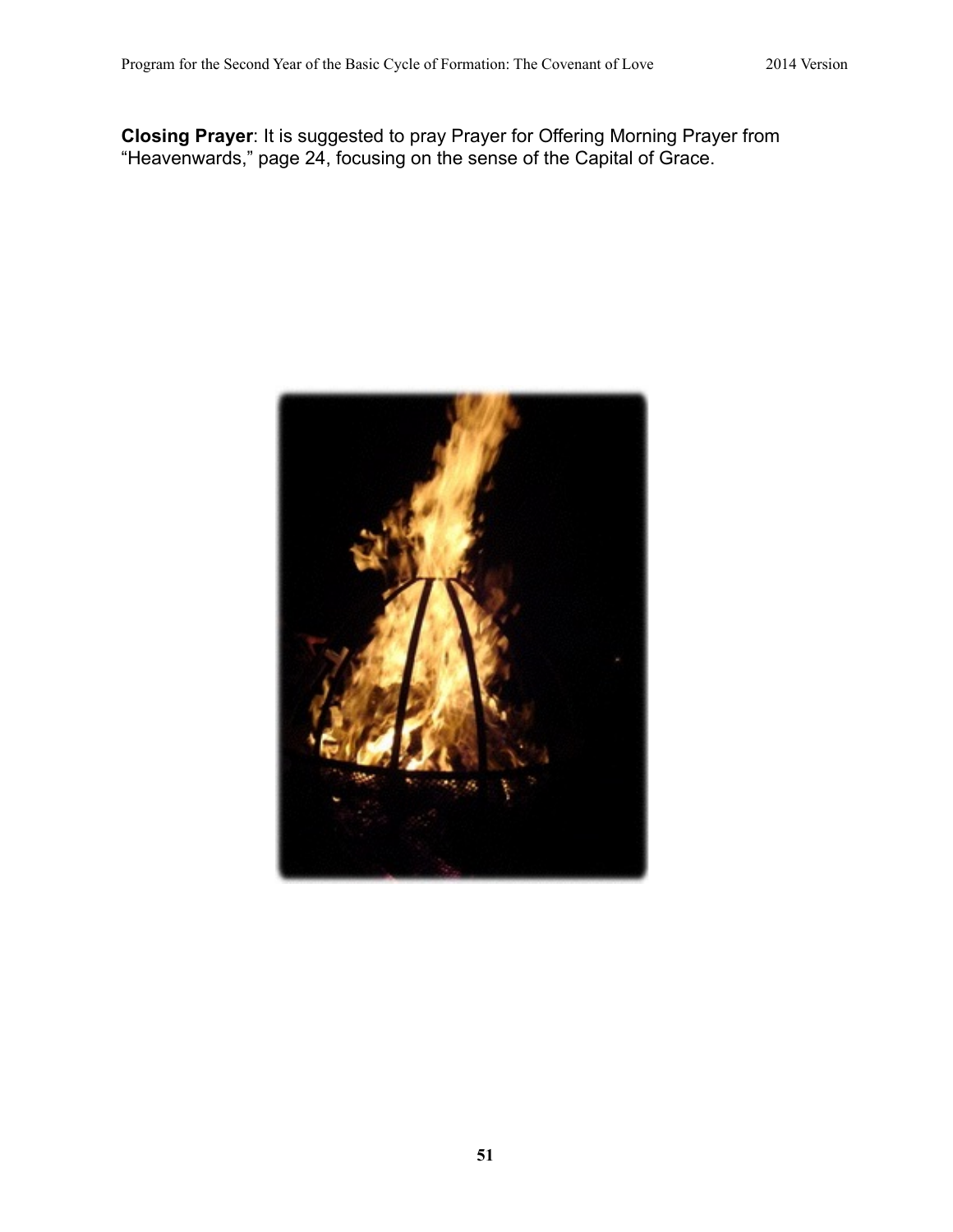# **Meeting 12**: Our Covenant, the journey to our goal

**Objective:** Reach a deeper understanding that marriage is a Covenant of Love, and, as such, is a journey and is sanctified by the Divine **Covenant of Love.**

# **1. Opening Prayer**

**2. Review past commitment and brief discussion** about previously assigned reading.

**Note:** The introduction based on the content follows. You might ask a qualified couple to present it, or perhaps a priest (even if he is not from Schoenstatt).

## **3. Content: (summarize)**

As we've prepared for our Covenant, we have, at the same time, deepened our marital love, and consequently, our love for Mary. We do this understanding that attachments made in the natural world are expressions, paths, and mirror of the attachments of the divine world. Both types of attachments, according to Fr. Kentenich, are related and mutually conditional. If we love God, that God brings us to love our brothers, because in them we love God. From a psychological point of view, brotherly love – loving all we see – demonstrates the authenticity of our love for God, Who we do not see with our senses.

Such considerations have inspired our preparation for our Covenant of Love with Mary. The covenant that we live in the world of natural attachments helps us to live in profound covenant with Mary, and through her with the Lord and Holy Trinity. To grow in love – as covenant - presupposes knowledge of the **you**, communication, and proof of love through deeds, through small sacrifices.

While remaining in this perspective, **it is time to take a step further. Specifically, we now go deeper into the meaning of covenant.** We will now start from the divine order, from the revelation given through the Word of God, the Bible.

**The word "covenant" expresses the fundamental plan found throughout the history of salvation.** The Covenant of Love with Mary at the Shrine is inspired by the Covenant of Love that God undertakes with humanity, as stated in Sacred Scripture. Since this is not an invented or different covenant, it has the same traits and follows the same rules of the covenant of God with humanity throughout the history of salvation. How might these traits be characterized so that they would be always apparent, so that they can be understood? The traits could be, perhaps, condensed into three: first,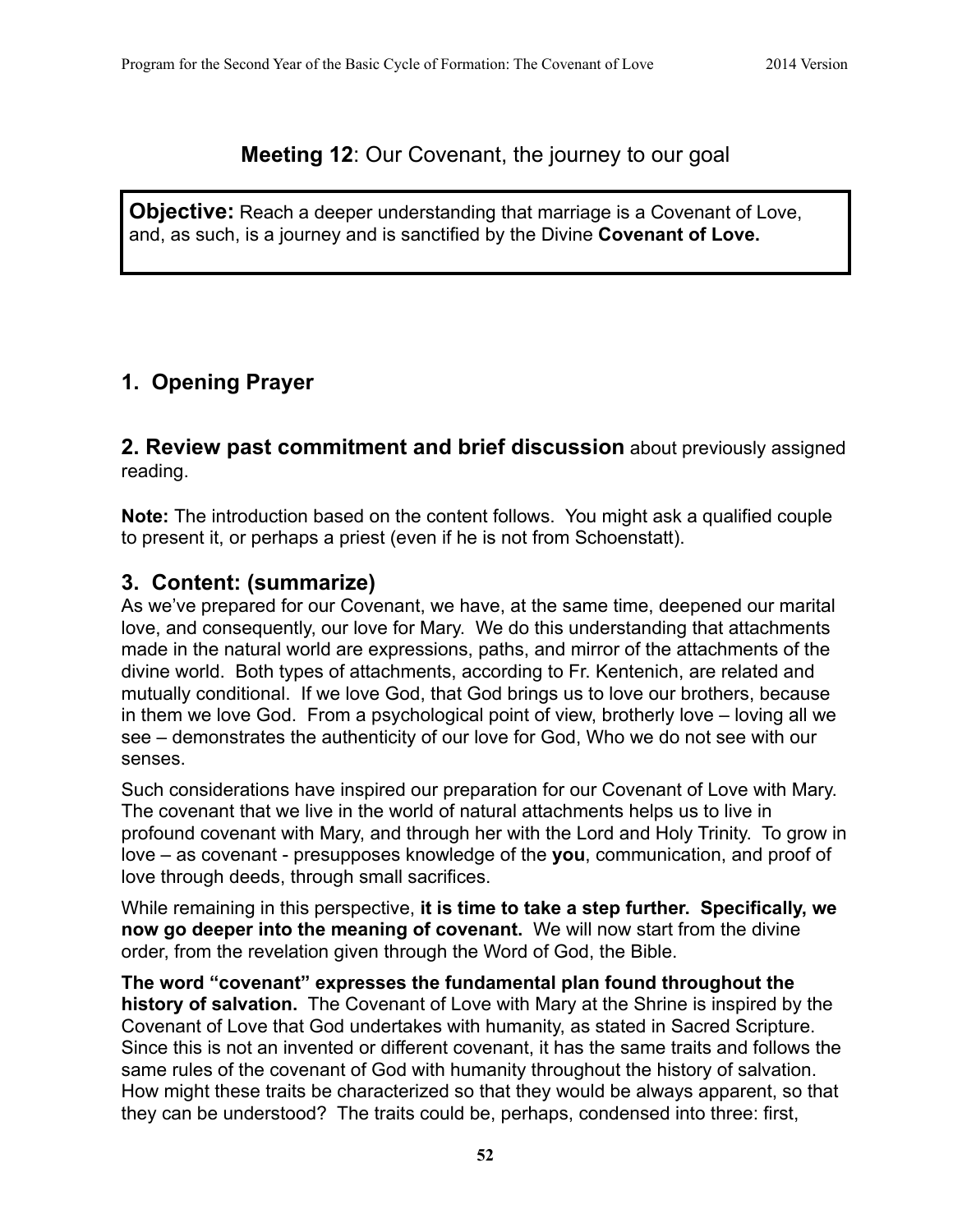**God's covenant with humanity is a freely given initiative of God's; in the second place, it is always a mutual commitment; and in the third place, it carries the seal of irrevocable fidelity.** We now examine the meaning of each of these points.

In the first place, God's Covenant of Love, throughout the history of salvation, the Covenant of Love, **is a freely given initiative of God's**. In other words, God always acts first. When we say that He acts first, we mean it chronologically. He takes the initiative, He is the one who begins the dialogue. God takes the initiative without regard for any previous merit on our part. God indeed freely takes the initiative because **perhaps the only criteria that He uses to choose is the lowliness of the ones He calls; perhaps the only condition He requires** to call us, to flow into us, to take the initiative, **is the lowliness of the other, that the other recognizes his need yet remains content with his lowliness.** 

If we examine, for example, the **covenant of God with Abraham,** it is God who freely bursts into the life of an ordinary person with no apparent special qualities, no special title: he is a desert nomad, who would have been focused on his lands, his idols. God bursts freely and suddenly into the life of Moses, into the life of the people of Israel, and, erasing any doubts, tells them, **"**Yahweh set his heart on you and chose you not because you were the most numerous of all peoples -- for indeed you were the smallest of all- but because he loved you and meant to keep the oath which he swore to your ancestors: that was why Yahweh brought you out with his mighty hand and redeemed you from the place of slave-labour, from the power of Pharaoh king of Egypt**."** (Dt 7: 7-8).

The same could be said of the **Covenant of God with Mary:** "he has looked upon the lowliness of his servant," (Lk 1: 48) says Mary in her Magnificat. This is constantly clear: God takes the initiative. **"**God loved us first**,"** said St. John (1 Jn 4: 10). God calls us freely, focusing, perhaps, only on the lowliness of the ones that He calls. This sets the tone of the Covenant of Love, and all that follows. **The Covenant of Love is not, therefore, a contract based on justice,** a contract where one postures in front of the other, saying, "I will give so that you can give, and I will give to the same degree that you give to me." A Covenant of Love does not require impeccable behavior; rather, it allows for mistakes, human frailty, and the possibility of human failure. The Covenant of Love is about the generosity of a God who calls us, who call us first, who call us simply "because," because He wants to, because He is rich in mercy.

We must remember this when we analyze the second characteristic of the covenant, which is **mutual commitment.** Truly, God demands a lot when He enters into covenant. Examining the stories of Abraham, of Moses, of the people of Israel, and of Mary – prototypes of the Covenant of Love between God and humanity – **what God demands above all is obedient faith.** He desires an obedient faith and confidence such that man allows himself to be taken wherever God wishes to take him; obedience so great as to abandon one's own land, one's own gods, one's own idols, one's own family, as Abraham, Moses and Mary all had to abandon their own plans for life. This means abandoning everything for the sake of obedience: a servant or slave's attitude, as Mary would profess.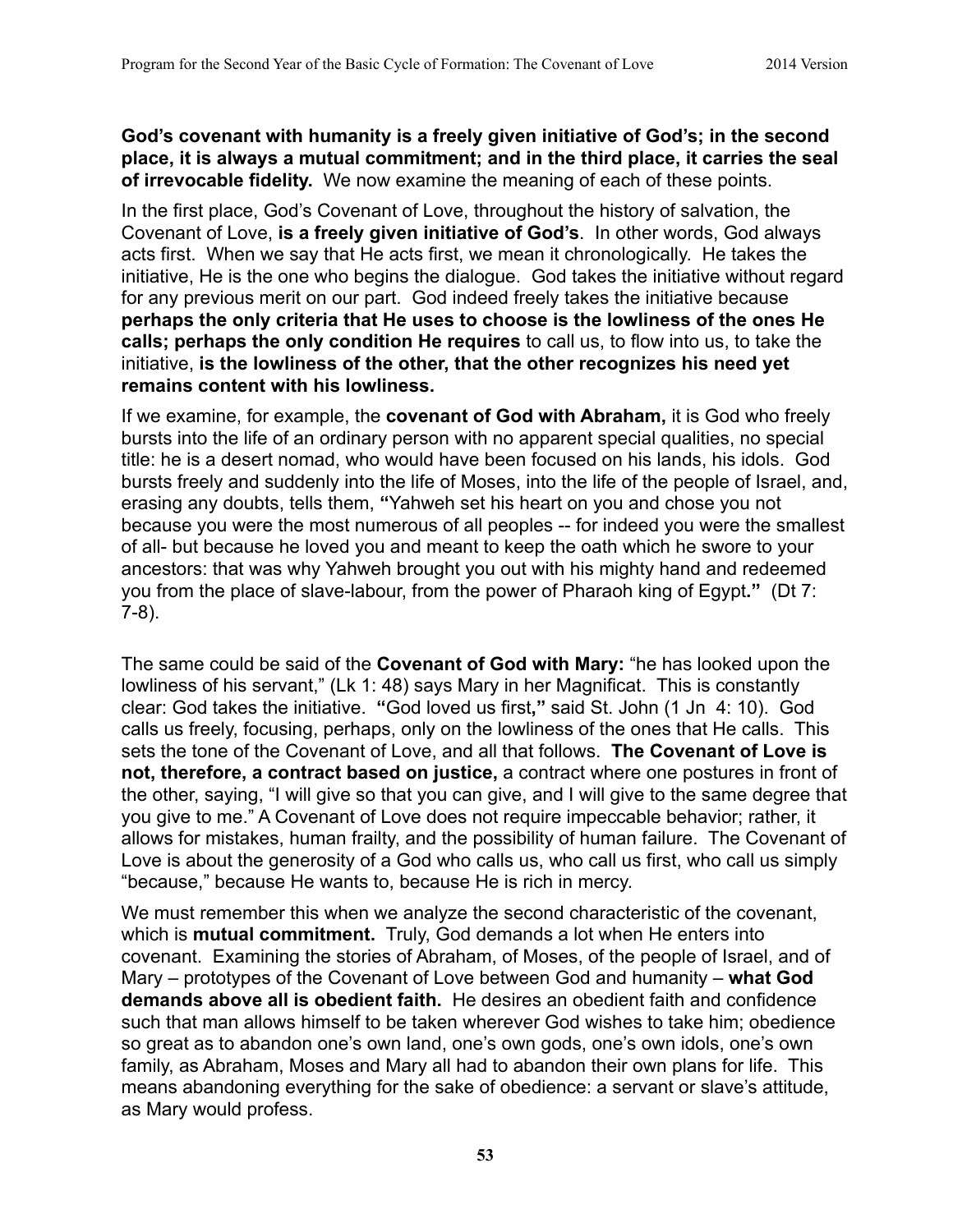**The obedience of faith essentially renders us "permeable," or "malleable."** Man allows himself to be taken, to be led, to be used as an instrument in the most unpredictable ways, on paths he never imagined he would take, as in the case of Abraham, Moses, and Mary.

**Obedience in Faith: "Do unto me according to your word."** For those called to covenant by God, obedience in faith **always leads** to holocaust (a burnt offering)**.** In other words, all is consumed in the fires of love- a holocaust (offering) of love. So it was with Abraham, who was specifically asked for the sacrifice in burnt offering of his son Isaac. So it was also with Moses, who would have to bear the burdens of the anger of Israel, and to be the guide of a stiff-necked people. And so it was also with Mary who, at first symbolically in the temple, and then in reality at the cross, would have to offer her Son.

**Those called by God to covenant are always called to obedience in faith and to a holocaust of love.** However, perfection, impeccable behavior, and strict justice without tolerance for regression to who we once were are **not** what is expected, but rather an alignment with our God who freely chooses us and asks only, as our part, our lowliness, and a contrite and humble heart. As described by the psalmist in Psalm 51: "My sacrifice, O God, is a contrite spirit; a contrite, humbled heart you will not scorn." God seeks a heart that honestly does its best, that trusts in God's grace, and that answers God's call, on His terms and in His time. In other words, a humble soul that submits his hands to God's work. "If Yahweh does not build the house, in vain do its builders toil**"** (Psalm 127:1). God desires a lowly soul who places everything in the hands of the God Who is Lord of all time, who bestows His grace and His Spirit to those He loves.

**As compensation, God offers** to all that He calls to covenant - of whom He demands obedience of faith, a holocaust of love and a lowly soul - **his companionship**. Again, we recall Abraham, Moses, Israel and Mary: God gives them His companionship, His promise of perpetual help, and his faithfulness. "I will be with you," "I am El Shaddai," "I am omnipotent faithfulness," He said to Abraham. He also told Moses, "I am Who Am, and I will always be with you. I will never leave your side." And He told Mary, "Hail, full of grace, the Lord is with you."

**God promises His constant closeness, His affectionate and vigilant presence. He also promises, however,** something that perhaps means more to the Eastern perspective: **astonishing fruitfulness.** God himself compares His promised fruitfulness to Abraham with the grains of sand of the sea and with the stars of the sky. He promises an astonishing fruitfulness completely out of proportion of any human effort. He promised it also to Moses: the fruitfulness of delivering Israel from slavery in Egypt, of leading them through the desert, and of giving to them the land of milk and honey. He also promised it, above all, to Mary: "Look! You are to conceive in your womb and bear a son, and you must name him Jesus. He will be great and will be called Son of the Most High." (Lk 1: 31-32). Indeed, this is a fruitfulness that relies not on flesh or blood, but rather on the Spirit of God, a fruitfulness absolutely disproportionate to that which human effort could possibly achieve.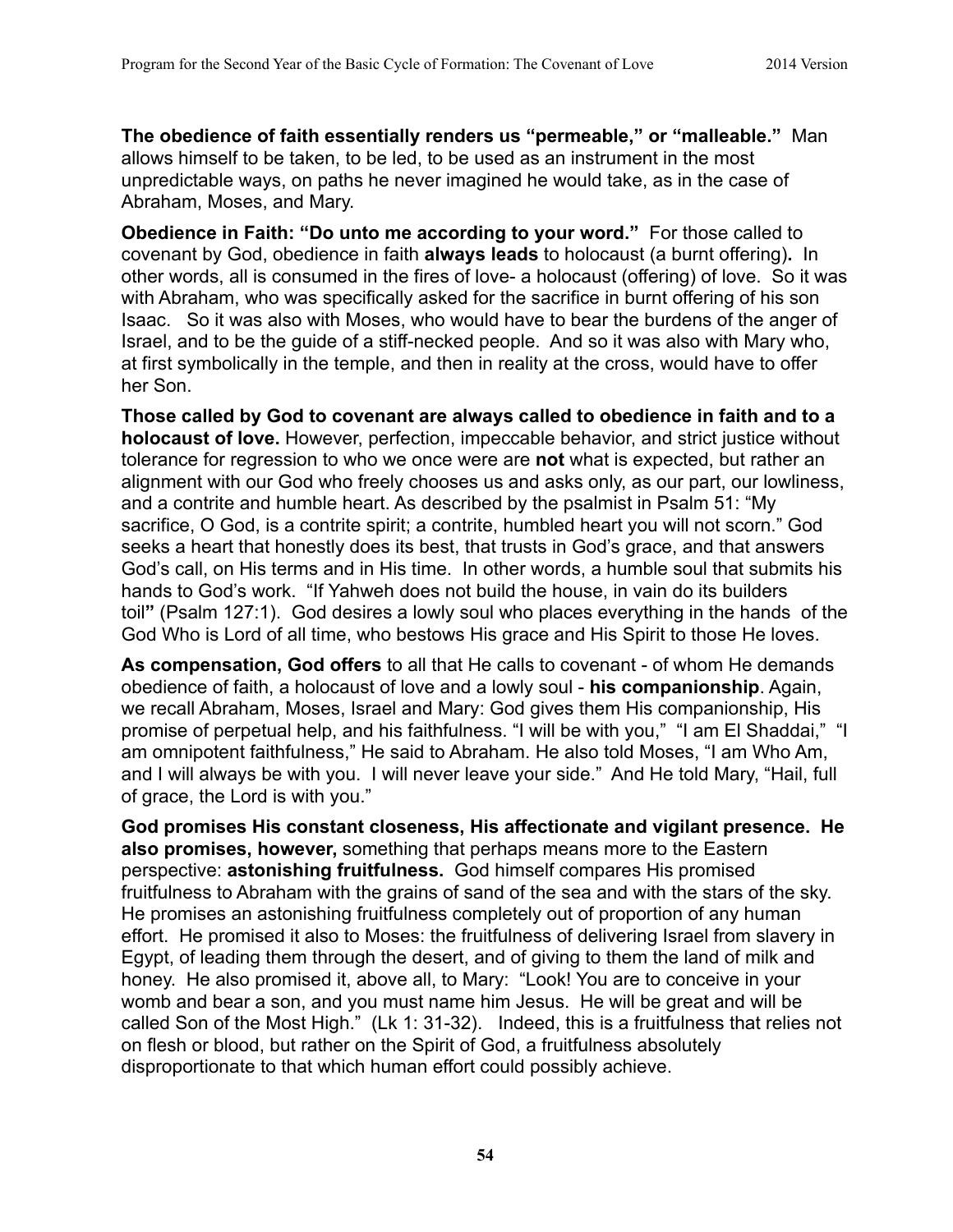**Covenant is characterized by a third seal,** distinguishing it from any other human attachment: **the seal of faithfulness**. "God's gifts,"– stated St. Paul, reflecting on the mystery of the treason of Judas or Jewish infidelity, "are irrevocable" (Rom, 11: 29). Humankind's infidelity does not cause God to withhold His gifts. When God calls, He calls forever. His gifts remain forever available – it is up to us whether we accept them or not. It is our choice to make ourselves available to His graces. However, on His part, the covenant remains always open.

God never withdraws his faithfulness, nor is He shocked or disillusioned when mankind turns its back on him. However, **for our part, God invites us to be equally faithful.**  God invites us to take part in the most noble exercise of love. He invites us into what Fr. Kentenich called "the pure, unblemished, and tested conservation of the first love: in other words, to give ourselves at once with finality, irrevocably to that which is most noble, the most precious endeavor of the human heart: to love for once and for all." The Lord spoke of this in the Book of Revelation: "Be faithful, even in death, and I will give you the crown of life for your prize" (Rev 2: 10).

These, then, seem to be the characteristics of God's Covenant with mankind throughout the history of salvation. **This historical covenant is the prototype and model of the Covenant of Love with Mary at the Shrine. The covenant that we adopt with the Blessed Mother at the Shrine is meant to be a concrete new edition, both historical and original, of the great covenant of God with his people.** The covenant between God and us is meant to be able to break free of the realm of our intellect, to no longer be a story about love from Scripture, but to become a daily reality in the life of every child of God.

# **5. Group Discussion**

- ! Moderator testimonies about their own covenants
- ! Video clips of Fr. Gerold Langsch Covenant of Love, Spiritual Striving
- ! http://www.youtube.com/watch?v=usWyqSEwz0&feature=share&list=PL98D2C7FDCA65037E

# **6. Commitment for the Next Meeting**

Each person should reflect on how he or she has felt God's call in his or her life, even up to these moments of preparation for sealing the Covenant in Schoenstatt. What people and events have represented a call from God?

Couples should then share their reflections, and prepare to share them in the next meeting with the group.

# **7. Reading for the Next Meeting:**

Read one of the following texts:

- *Schoenstatt Covenant of Love; Introduction to Schoenstatt 4,* by the Schoenstatt Sisters of Mary, pp 43-62.
- *Message and Mission of Schoenstatt*, by Edith Raidt, pp 120-25.
- *Exchange of Hearts*, by Fr Jonathan Niehaus, Chapters 1-2.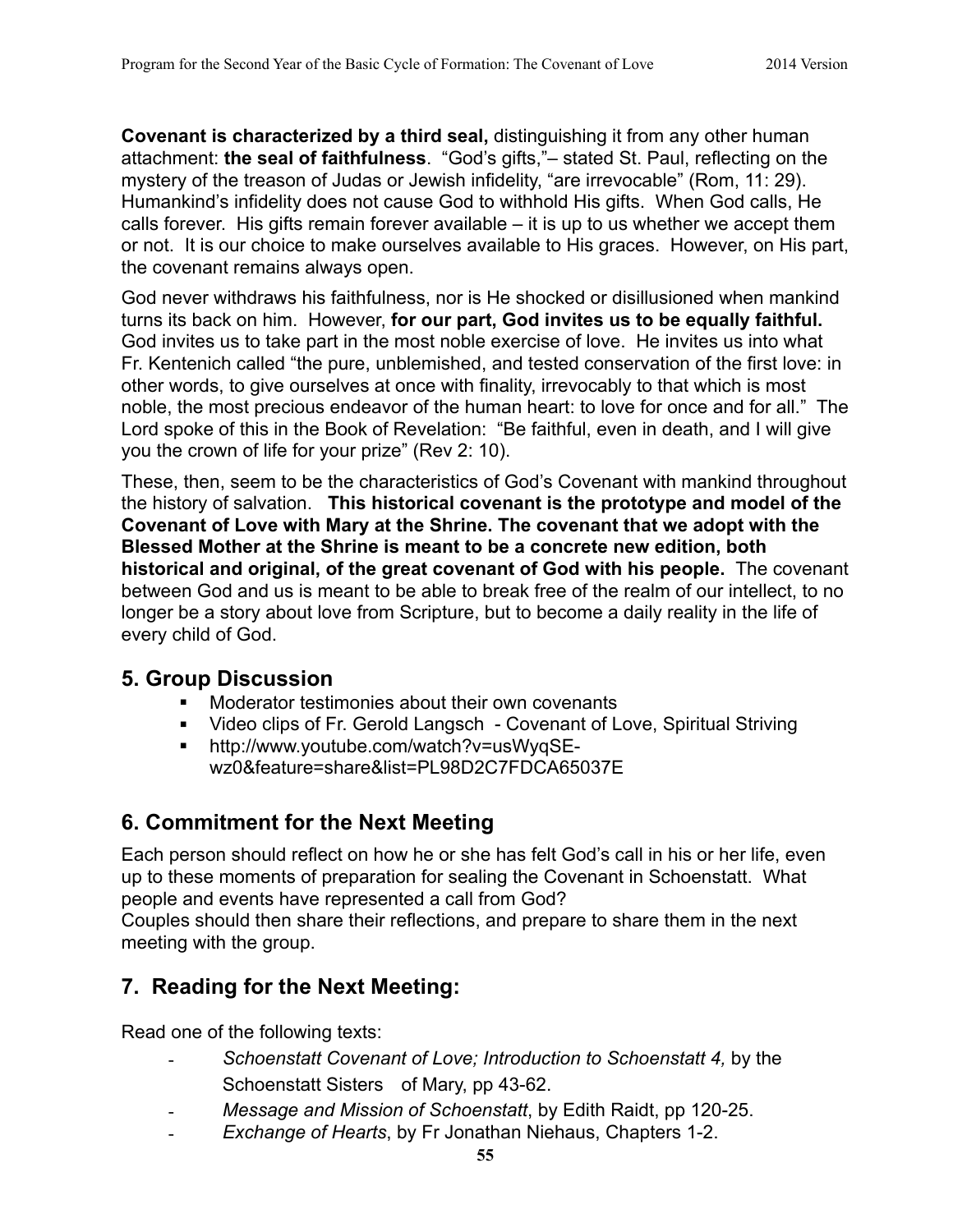**Meeting 13**: The Covenant of Love, a living exchange that gives life

**Objective:** To go deeper in the Covenant of Love with Mary as **an exchange of hearts, of treasure, and of interests with her.**

## **1. Opening Prayer**

**2. Review the purpose, and a brief discussion about the assigned Reading from the previous meeting.**

#### **3. Content: (summarize)**

Our covenant with Mary is a Covenant of Love. When we are united with someone by love, we form, with that person, a narrow communion of hearts, treasures and interests. One is no longer an isolated person, but, through the **attachment of love,** a certain spiritual identification has been created: **the "I" and the "you" becomes "us."** 

**Love forces us to transcend ourselves, and impels us to surrender and to give to the you, creating a communion of love.** Those who love live **as one**, **in** the other, **with** the other, and **for** the other.

These same laws that govern all noble love, both in the human and divine orders, are implicit in the Covenant of Love with Mary.



**Through the Covenant of Love, we give Mary our hearts, and she gives us her heart.** When we say that we give her our hearts, we mean that we give her what is most deeply our own, our most intimate being. We are telling her that our deepest longings, our destitution and our triumphs, our yearning to be loved and to love, all belong to her.

By our covenant we joyfully confess that we belong to Mary. "I am completely yours," "totus tuus". That awareness

remains with us forever once we seal the Covenant of Love. She gives us joy of living and inner peace; she fills our emptiness and heals the feeling of loneliness that overpowers us when we do not feel that we are someone's, and for someone.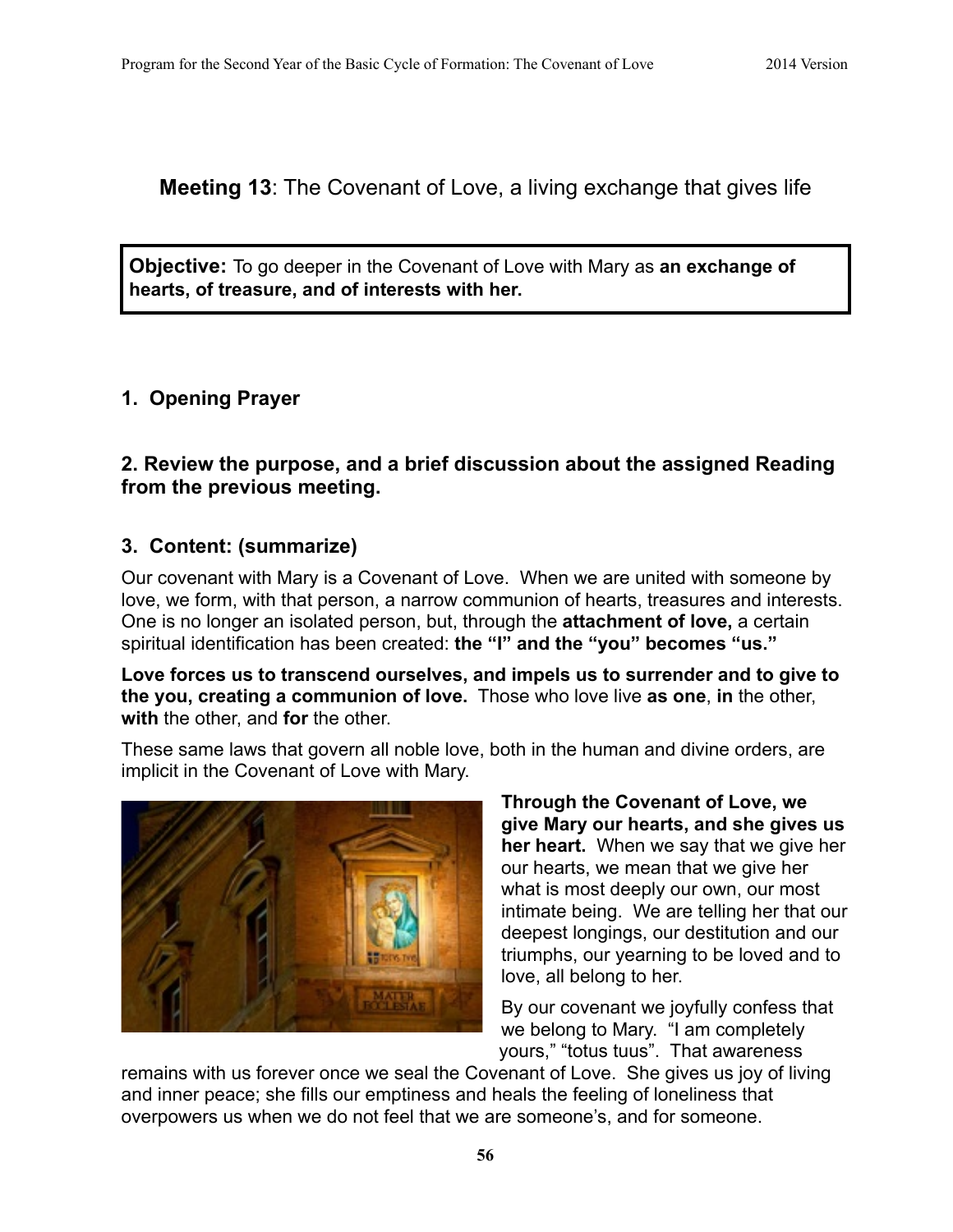Mary also gives us her heart, with all the warmth and maternal tenderness that characterize her. She holds us in her heart, because we are her favorite little children for whom she suffered labor pains at the cross of the Lord. She very much desires our filial affection, but also wants to hear and know our sorrows and limitations.

What else does a mother demand? What could she, the "Queen of Mercy" and "Refuge of Sinners" want from us?

Abiding in the Heart of Mary exalts and ennobles us. If we love Mary with all of our hearts, with all of our souls, then we can somehow become more like her in our narrow and selfish hearts. These hearts, however fearful and imperfect, open up, are purified and ennobled in her heart: "Your heart is the doorway to heaven."

Besides fusing our hearts to the heart of Mary, by the Covenant of Love **we share our treasures with her.** Everything that is ours now belongs to her. She also gives us all that is hers.

**What treasures do I have?** Many: **personal and material treasures.** I have physical and intellectual aptitudes, the capacity to decide and undertake; I have a body, my senses, my sight, my ears, and my limbs, hands and feet. We could thus list all of the things that God has given us. By the covenant, through the hands of Mary, I return them to God. I tell her, "all that is mine is yours," there is nothing that is mine that is not at your disposal; I consecrate my whole being to you. True love does not withhold anything for the self.

Beyond my personal treasures, I also have material treasures. By the covenant, I also give these to Mary: my clothing, my house, my family, my books, my work tools. Everything that I own is hers, and is consecrated to her. **She also gives us her treasures, which are infinitely greater than ours:** her own son, her power, her wisdom, her mercy, and her grace: the Church, her Shrine, her Schoenstatt family. All that she has she shares with me.

Doesn't the covenant enrich us immeasurably? She does not give us material treasures and all that man desires. Rather, she gives us true treasures of heaven, "where neither moth nor woodworm destroys them and thieves cannot break in and steal." (Mt 6:20) However, she also takes care that we do not lack the material treasures necessary to carry out the work that the Lord has assigned us.

Finally, the Covenant of Love **also is a perfect exchange of interests.** Because of love, the interests and longings of the person we love become our own interests. Because of love, we begin to care about the love of the other, of the things and the people that are important in the other's life. True love always produces an interest in what moves and gives joy to the other, awakening in us a desire to make it our own. We become motivated by that in which we had no previous interest, or which had not attracted us before.

What are the desires of my heart? What moves me and gives meaning to my life? What are my aspirations and goals?

Mary makes them all her own. She teaches us to distinguish between false desires that appeal to our disordered instincts and those that are for our true good. She shares with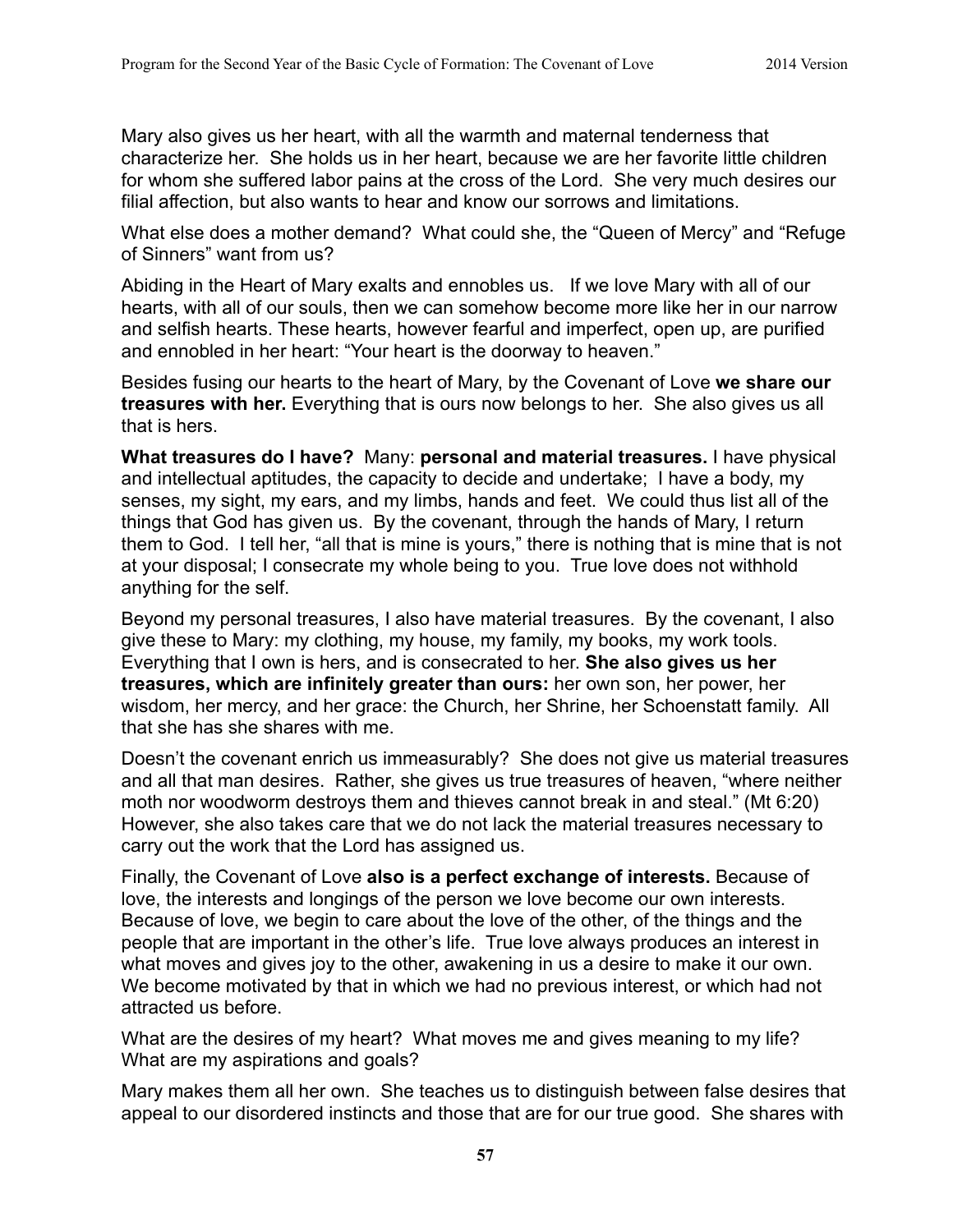us our preoccupation with self-fulfillment, with happiness, with doing something worthwhile with our lives. Since she is our Queen, the "Omnipotent Supplicant," she helps us to reach our goals without failing on the road.

For our part, **we also adopt her interests: the building of her Son's kingdom here on earth,** the justification and redemption of mankind, and the unity and vitality of the Church. We collaborate with her maternal care for mankind, the Church, and all of her desires.

**Through the covenant, our horizons and our hearts are broadened.** We rise above our paltry world and open ourselves up to a universal perspective. We do this with the peace and confidence that there is someone who watches over us and who assures that we lack nothing. "Our Mother cares for us perfectly" is the motto that inspires our covenant with Mary. "Nothing without you, nothing without us."

# **4. Group Discussion**

Divide the group into three small groups, with couples in different groups.

The first group reflects on the meaning of an exchange of hearts with Mary.

When I give her my heart, what am I giving? What, given the reality of my life, do I ask of her?

When I receive the heart of Mary, what is the treasure I receive?

The second group reflects on the exchange of treasures.

What treasures do I give?

What treasures do I receive from her?

The third group reflects on the Exchange of interests.

What are my interests?

What are Mary's interests?

Allow 30 minutes for small group discussion. After this, one person from each small group will tell the larger group about the most important points of their discussion, allowing for large group comments.

# **5. Homework for the Next Meeting:**

Prepare a short, personal prayer to Mary in which we express our longing to truly give her our hearts, our treasures, and our interests.

Read *Exchange of Hearts*, by Fr Jonathan Niehaus, Chapters 3-4.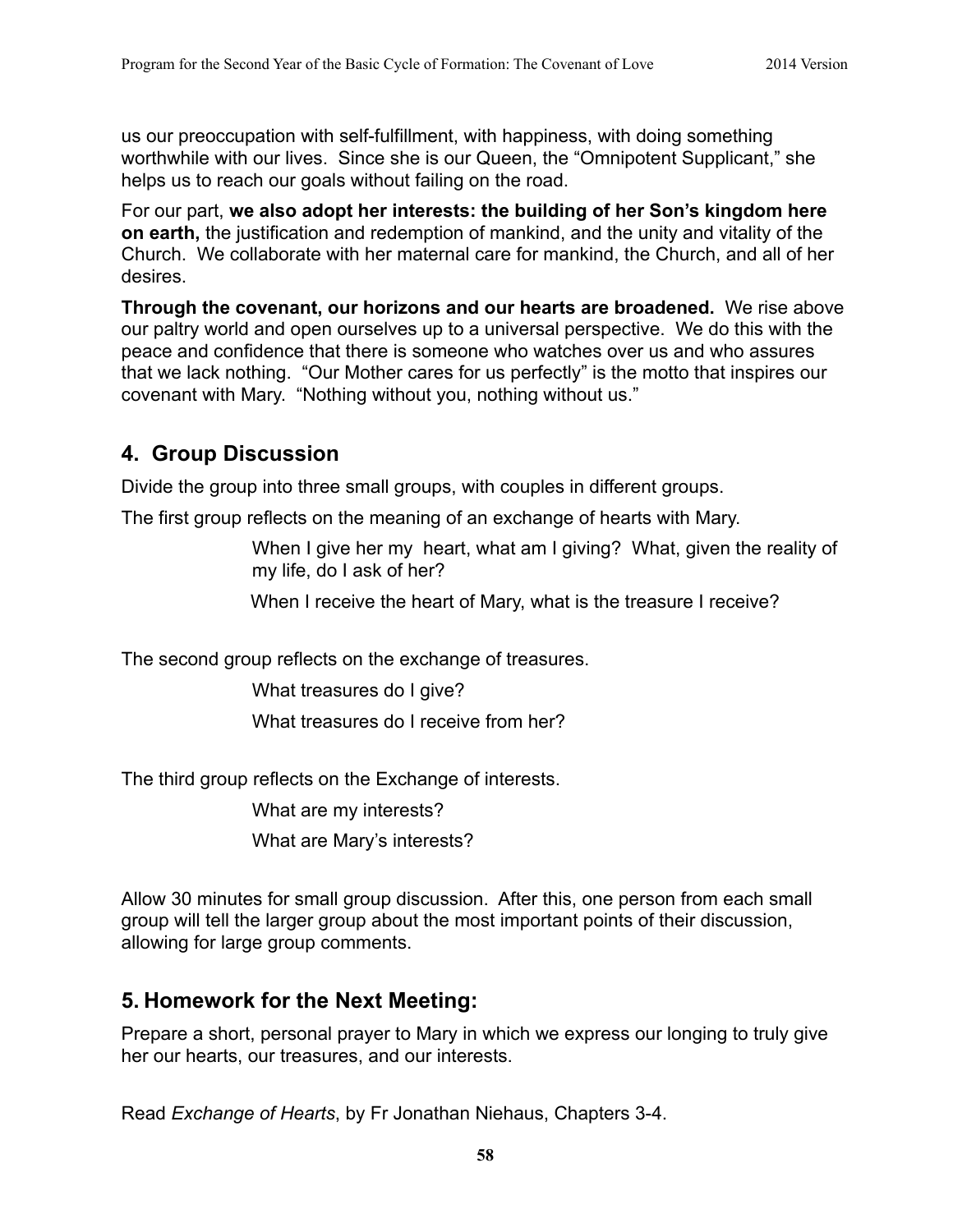# **Attachments**

#### **Attachment A**

## **(for use after the 4th meeting)**

#### **Mary in the New Testament**

#### **1. The Annunciation to Mary (Lk 1: 26-38)**

"In the sixth month the angel Gabriel was sent by God to a town in Galilee called Nazareth, to a virgin betrothed to a man named Joseph, of the House of David; and the virgin's name was Mary. He went in and said to her, 'Rejoice, you who enjoy God's favor! The Lord is with you.' She was deeply disturbed by these words and asked herself what this greeting could mean, but the angel said to her, 'Mary, do not be afraid; you have won God's favor. Behold! You are to conceive in your womb and bear a son, and you must name him Jesus. He will be great and will be called Son of the Most High. The Lord God will give him the throne of his ancestor David; he will rule over the House of Jacob for ever and his reign will have no end.' Mary said to the angel, 'But how can this come about, since I have no knowledge of man?' The angel answered, 'The Holy Spirit will come upon you, and the power of the Most High will cover you with its shadow. And so the child will be holy and will be called Son

of God. And I tell you this too: your cousin Elizabeth also, in her old age, has conceived a son, and she whom people called barren is now in her sixth month, for nothing is impossible to God.' Mary said, 'You see before you the Lord's servant, let it happen to me as you have said.' And the angel left her."

- Mary quietly reflects on her personal encounter with God.
- She is God's chosen one, and is thus full of grace.
- She listens, asks, and believes.
- Her power is love, her freely given surrender, and her confidence in God the Father. As His daughter, she submits unconditionally to His will.
- She becomes the mother of Our Lord.

#### **2. Mary's Visitation to her cousin Elizabeth (Lk 1: 39-45)**

"Mary set out at that time and went as quickly as she could into the hill country to a town in Judah. She went into Zechariah's house and greeted Elizabeth. Now it happened that as soon as Elizabeth heard Mary's greeting, the child leapt in her womb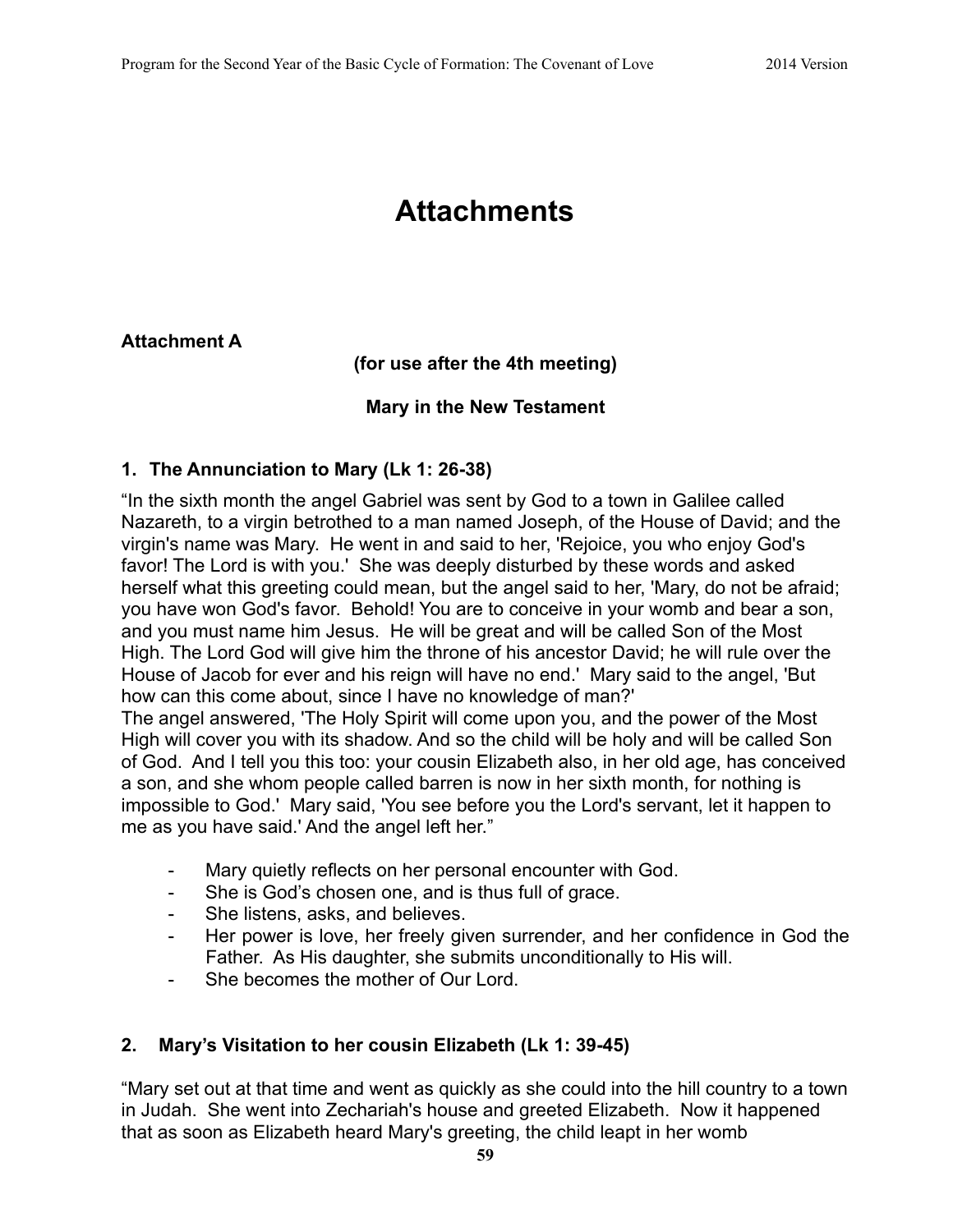and Elizabeth was filled with the Holy Spirit. She gave a loud cry and said, 'Of all women you are the most blessed, and blessed is the fruit of your womb. Why should I be honored with a visit from the mother of my Lord? Look, the moment your greeting reached my ears, the child in my womb leapt for joy. Yes, blessed is she who believed that the promise made her by the Lord would be fulfilled.**'"** 

- Mary is "blessed among women." God uplifts all women in her. She is the guarantee of female greatness.
- Mary leaves "as quickly as she could" to help.
- The "Lord's servant" becomes servant of her peers.
- She opens herself to sharing with others their joys and sorrows.
- Her selfless service, given simply and naturally, becomes the fount of divine life: she bears the Christ to her peers.

#### **3. Mary sings the Magnificat (Lk 1: 46-56)**

"And Mary said: My soul proclaims the greatness of the Lord and my spirit rejoices in God my Saviour; because he has looked upon the lowliness of his servant. Yes, from now onwards all generations will call me blessed, for the Almighty has done great things for me. Holy is his name, and his faithful love extends age after age to those who fear him. He has used the power of his arm, he has routed the arrogant of heart. He has pulled down princes from their thrones and raised high the lowly. He has filled the starving with good things, sent the rich away empty. He has come to the help of Israel his servant, mindful of his faithful love -according to the promise he made to our ancestors - of his mercy to Abraham and to his descendants for ever. Mary stayed with her some three months and then went home."

- Mary empties herself, putting all of her trust in the Father's mercy.
- She recognizes that God has chosen her, in his infinite love, because of her simplicity.
- Mary knows herself as, and feels like God's own, and therefore her heart sings out in joy.
- She knows herself as the child of the Father's merciful love because of her simplicity and poverty, and thus her song proclaims the new Gospel of Christ, the Gospel of the Good News.

#### **4. Mary at the Birth of Jesus in Bethlehem (Lk 2: 1-20)**

"Now it happened that at this time Caesar Augustus issued a decree that a census should be made of the whole inhabited world.

This census -- the first -- took place while Quirinius was governor of Syria, and everyone went to be registered, each to his own town.

So Joseph set out from the town of Nazareth in Galilee for Judaea, to David's town called Bethlehem, since he was of David's House and line, in order to be registered together with Mary, his betrothed, who was with child.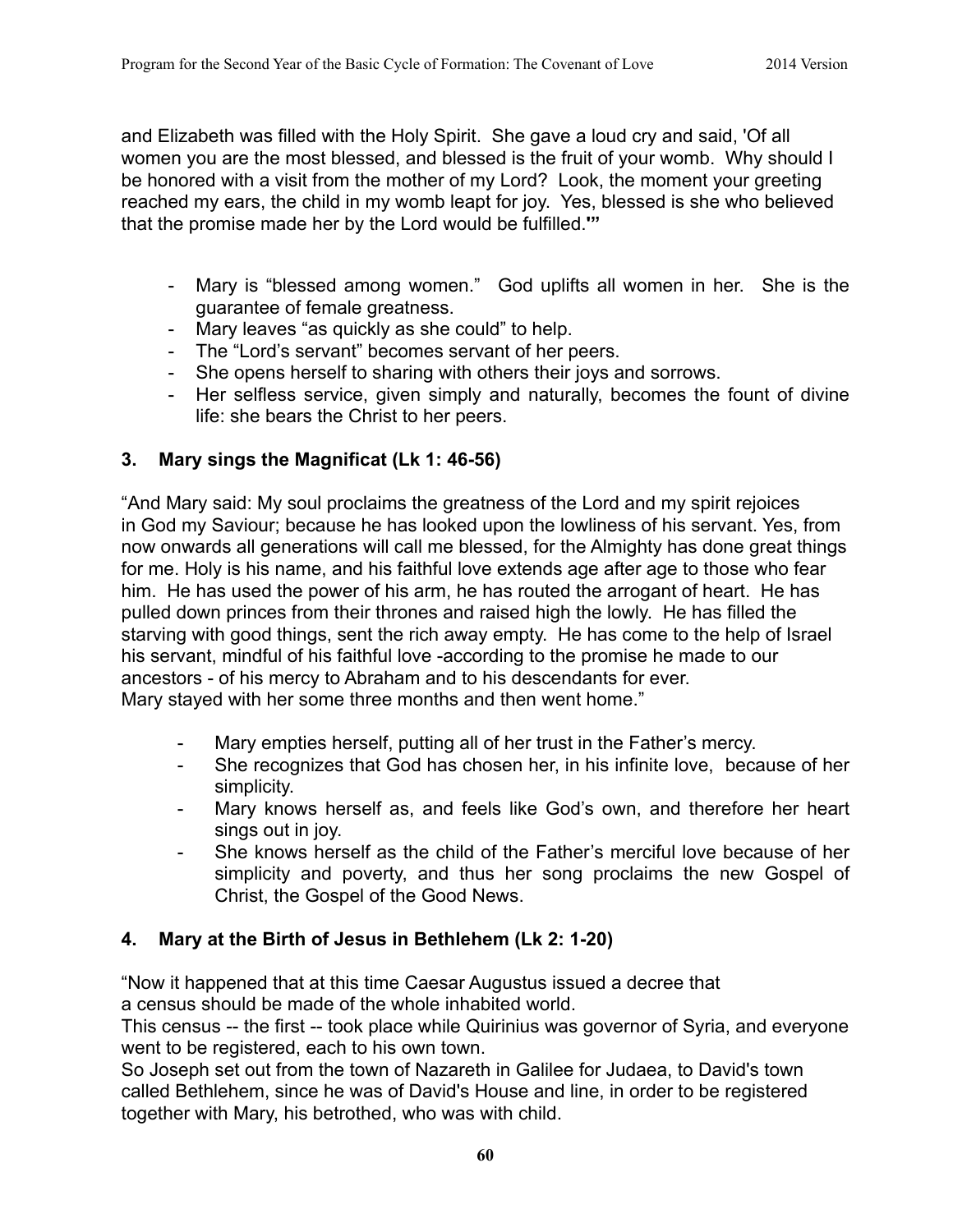Now it happened that, while they were there, the time came for her to have her child, and she gave birth to a son, her first-born. She wrapped him in swaddling clothes and laid him in a manger because there was no room for them in the living-space.

In the countryside close by there were shepherds out in the fields keeping guard over their sheep during the watches of the night. An angel of the Lord stood over them and the glory of the Lord shone round them. They were terrified, but the angel said, 'Do not be afraid. Behold, I bring you news of great joy, a joy to be shared by the whole people. Today in the town of David a Saviour has been born to you; he is Christ the Lord. And here is a sign for you: you will find a baby wrapped in swaddling clothes and lying in a manger.'

And all at once with the angel there was a great throng of the hosts of heaven, praising God with the words: Glory to God in the highest heaven, and on earth peace for those he favors.

Now it happened that when the angels had gone from them into heaven, the shepherds said to one another, 'Let us go to Bethlehem and see this event which the Lord has made known to us.' So they hurried away and found Mary and Joseph, and the baby lying in the manger. When they saw the child they repeated what they had been told about him, and everyone who heard it was astonished at what the shepherds said to them.

As for Mary, she treasured all these things and pondered them in her heart. And the shepherds went back glorifying and praising God for all they had heard and seen, just as they had been told."

- Mother Mary: total identification with her Son; two people and one life.
- She lives and experiences lowliness: giving birth in a stable after the unsuccessful search for lodgings.
- Mother Mary beholds the Child God in silence, contemplation, and adoration.
- Mary is witness to the faith of the shepherds and the Magi; she is the one who shows Him to them.

#### **5. Mary in Nazareth (Lk 2: 39-40; 51-52)**

"When they had done everything the Law of the Lord required, they went back to Galilee, to their own town of Nazareth.

And as the child grew to maturity, he was filled with wisdom; and God's favor was with him.

He went down with them then and came to Nazareth and lived under their authority. His mother stored up all these things in her heart.

And Jesus increased in wisdom, in stature, and in favor with God and with people."

- Life proceeds in family normalcy. Joseph is the male head of the household. Mary is mother and wife, and Jesus is the son who grew up, increasing in wisdom, with the grace of God with Him.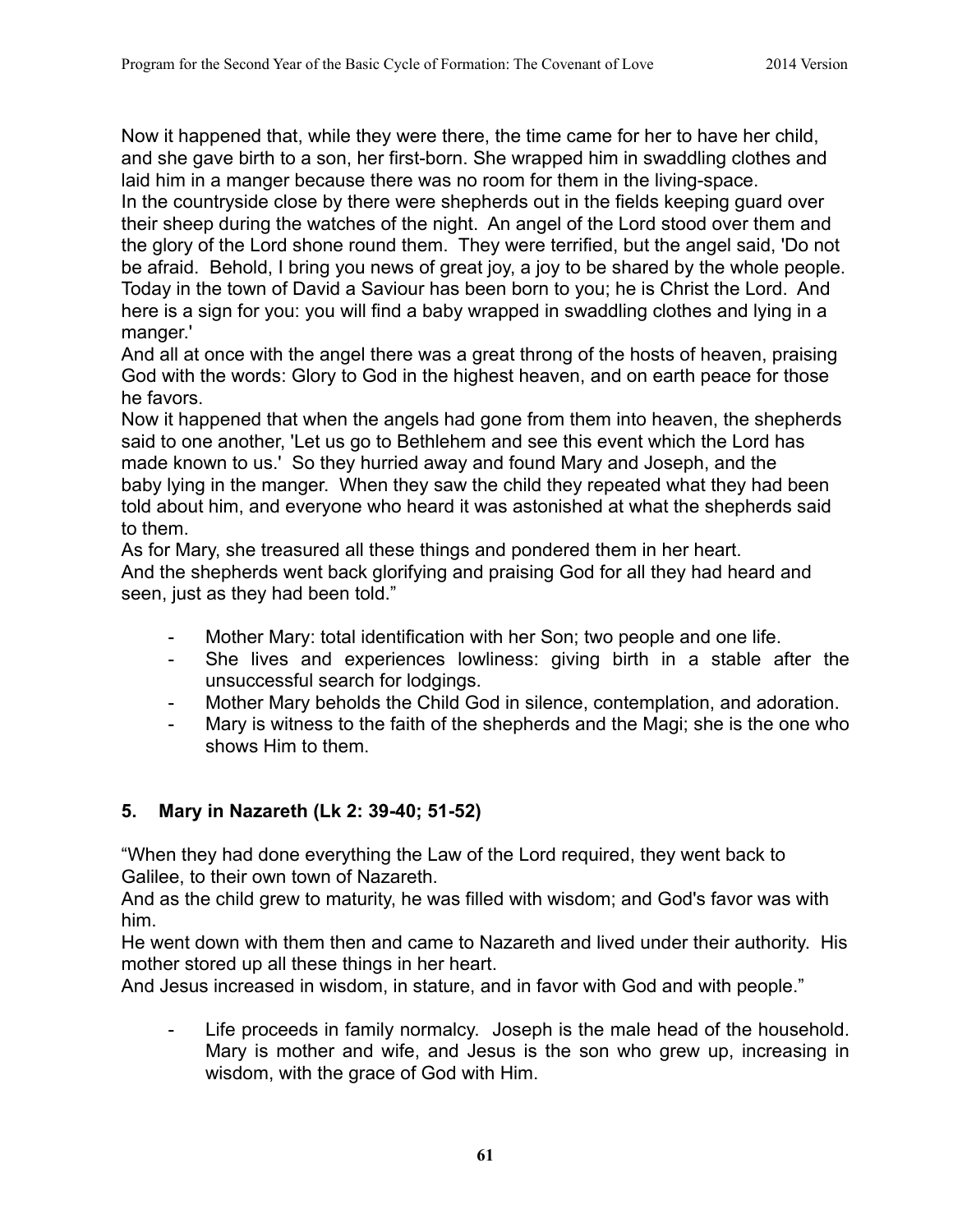- A perfect community of love exists. Each member is there for the other, with the other, and in the other. The three of them, each with their own character and reality, merge into one love: the will of God.
- Mary begets the Christ, cares for Him and educates Him. Christ begets Mary in the Gospel, cares for her, and teaches her in the Word.
- Christ is the son of Mary, and Mary is a disciple of Christ. Christ becomes man through Mary, and Mary becomes a child of God through and with Christ.
- Mary is the Virgin of the inner self, who relishes with her heart, and understands the manifestation of the love of the God of Covenant.

# **6. Losing, then Finding the Child in the Temple (Lk 2: 41-50)**

"Every year his parents used to go to Jerusalem for the feast of the Passover. When he was twelve years old, they went up for the feast as usual.

When the days of the feast were over and they set off home, the boy Jesus stayed behind in Jerusalem without his parents knowing it.

They assumed he was somewhere in the party, and it was only after a day's journey that they went to look for him among their relations and acquaintances.

When they failed to find him, they went back to Jerusalem looking for him everywhere. It happened that, three days later, they found him in the Temple, sitting among the teachers, listening to them, and asking them questions; and all those who heard him were astounded at his intelligence and his replies.

They were overcome when they saw him, and his mother said to him, 'My child, why have you done this to us? See how worried your father and I have been, looking for you.'

He replied, 'Why were you looking for me? Did you not know that I must be in my Father's house?'

But they did not understand what he meant."

- Jesus remains behind and Mary and Joseph seek him with parental anxiety.
- A fast and tender attachment exists between the three.
- Jesus gives them a puzzling answer that they do not understand.
- Mary held these things in her heart.

# **7. The Wedding Feast in Cana: "Do whatever He tells you."(Jn 2: l-12)**

"On the third day there was a wedding at Cana in Galilee. The mother of Jesus was there, and Jesus and his disciples had also been invited.

And they ran out of wine, since the wine provided for the feast had all been used, and the mother of Jesus said to him, 'They have no wine.'

Jesus said, 'Woman, what do you want from me? My hour has not come yet.'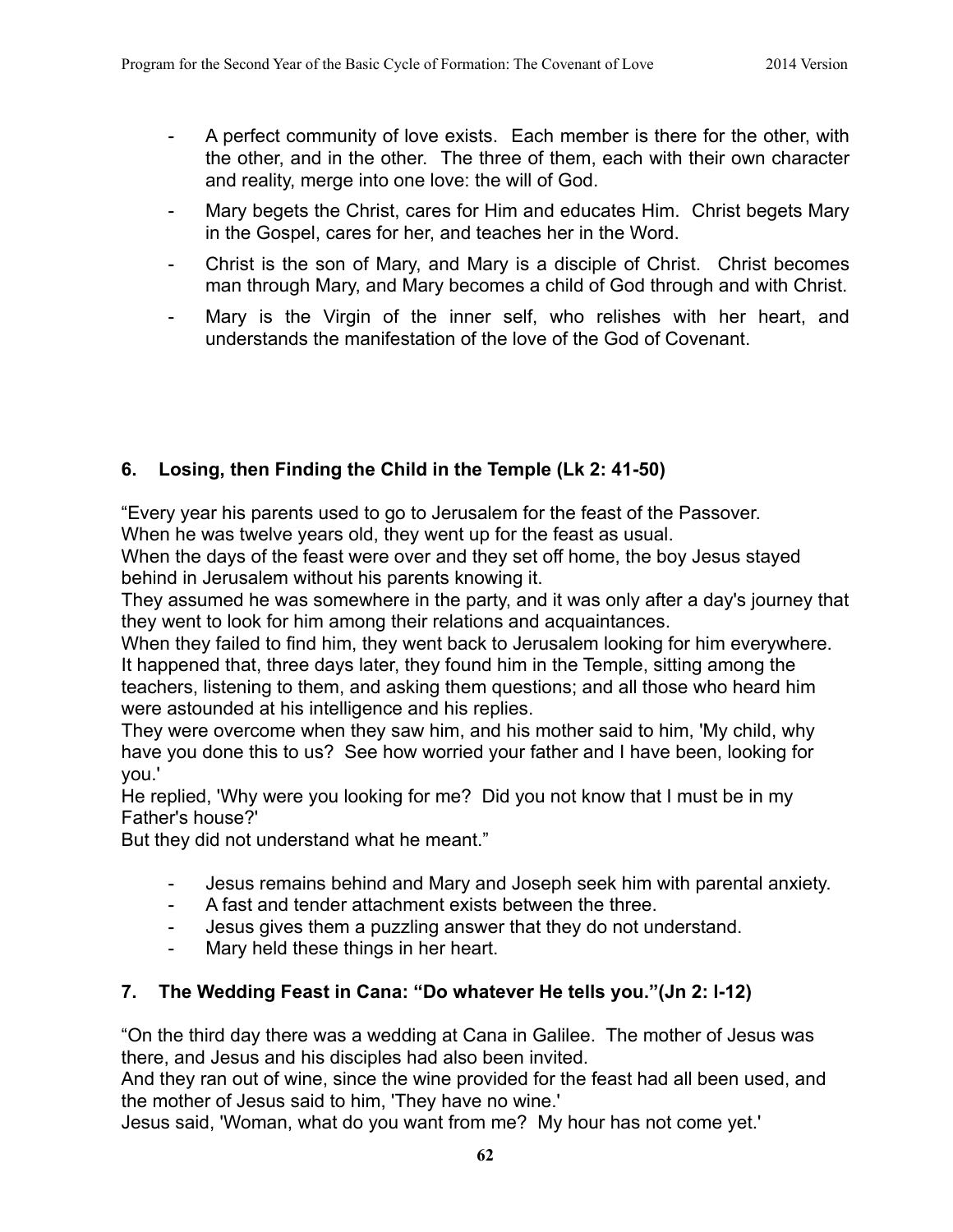His mother said to the servants, 'Do whatever he tells you.'

There were six stone water jars standing there, meant for the ablutions that are customary among the Jews: each could hold twenty or thirty gallons. Jesus said to the servants, 'Fill the jars with water,' and they filled them to the brim. Then he said to them, 'Draw some out now and take it to the master of the feast.'

They did this; the master tasted the water, and it had turned into wine. Having no idea where it came from -- though the servants who had drawn the water knew -- the master of the feast called the bridegroom and said, 'Everyone serves good wine first and the worse wine when the guests are well wined; but you have kept the best wine till now.' This was the first of Jesus' signs: it was at Cana in Galilee. He revealed his glory, and his disciples believed in him.

After this he went down to Capernaum with his mother and his brothers and his disciples, but they stayed there only a few days."

- Mary keenly perceives the needs of others.
- She has solidarity with her peers, involving herself in their needs.
- Her love is active and effective: she addresses Jesus, telling Him about a need and asking Him for a solution.
- She believes in her Son's power, and is confident of His response: "Do whatever he tells you."
- Her intercession and influence is rooted in morality.
- Mary's desires, life and mission are manifest: to bring us to identify with Christ.

#### **8. At the Cross of Jesus: (Jn 19: 25-27)**

"Near the cross of Jesus stood his mother and his mother's sister, Mary the wife of Clopas, and Mary of Magdala.

Seeing his mother and the disciple whom he loved standing near her, Jesus said to his mother, 'Woman, behold your son.' Then to the disciple he said, 'Behold your mother.' And from that hour the disciple took her into his home."

- She is her Son's companion in the redemption of the world.
- With the Lord, she is spiritually nailed to the Cross, offering herself to the Father along with her Son.
- Mary is the "offering" Virgin, who had given herself completely at the Annunciation. At the cross she gives herself again.
- This is the time of authentic love. She offers the sacrifice of Jesus to the Father.
- Mary remains next to the cross, her mother's heart profoundly hurt, yet she remains erect and strong in the surrender.
- She is the first follower of Christ: she takes the burden of the cross upon herself and carries it with love.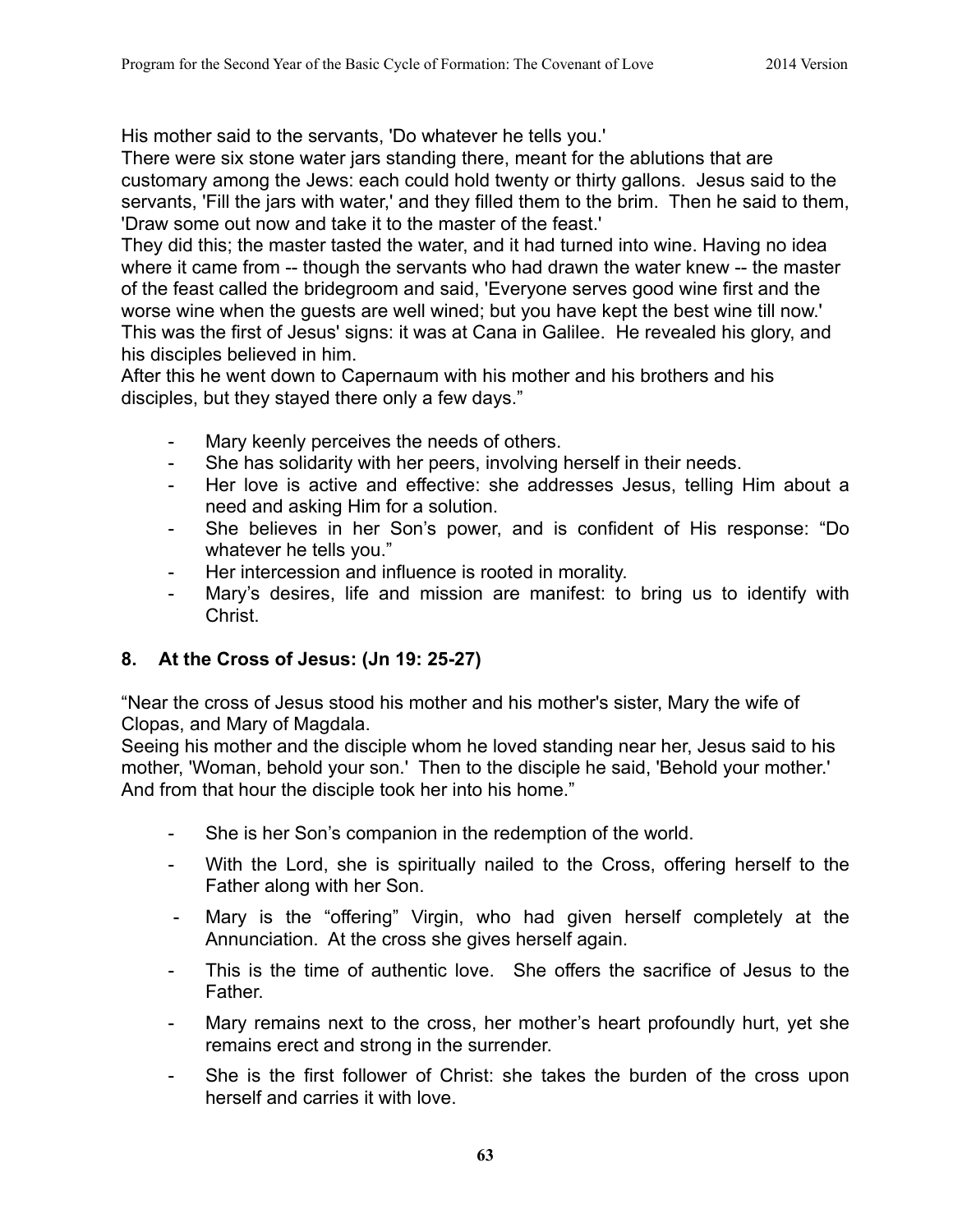Her pain becomes fruitful love, as her mother's heart opens itself up to new children. Adopting John, she adopts the Church.

## **9. At the Cenacle: in the power of the Holy Spirit (Acts 1: 12-14)**

"So from the Mount of Olives, as it is called, they went back to Jerusalem, a short distance away, no more than a Sabbath walk; and when they reached the city they went to the upper room where they were staying; there were Peter and John, James and Andrew, Philip and Thomas, Bartholomew and Matthew, James son of Alphaeus and Simon the Zealot, and Jude son of James.

With one heart all these joined constantly in prayer, together with some women, including Mary the mother of Jesus, and with his brothers."

- Mary is an active presence and the prime fount of prayer and hope in the community.
- Mary is in the midst of the newborn Church. She is present as Jesus' mother, loving Him in these men that He had chosen.
- She loves the first ecclesial community in their concrete reality: she knows their weaknesses and fears.
- Her presence at the Cenacle is an active solidarity with her Son's community.
- She is the one who most forcefully and hopefully pleads for the coming of the Holy Spirit, because her own life had been marked by the intervention of the Spirit.
- In the power of the Spirit, she spreads the Word, and becomes the Mother of the Church, Queen of the Apostles.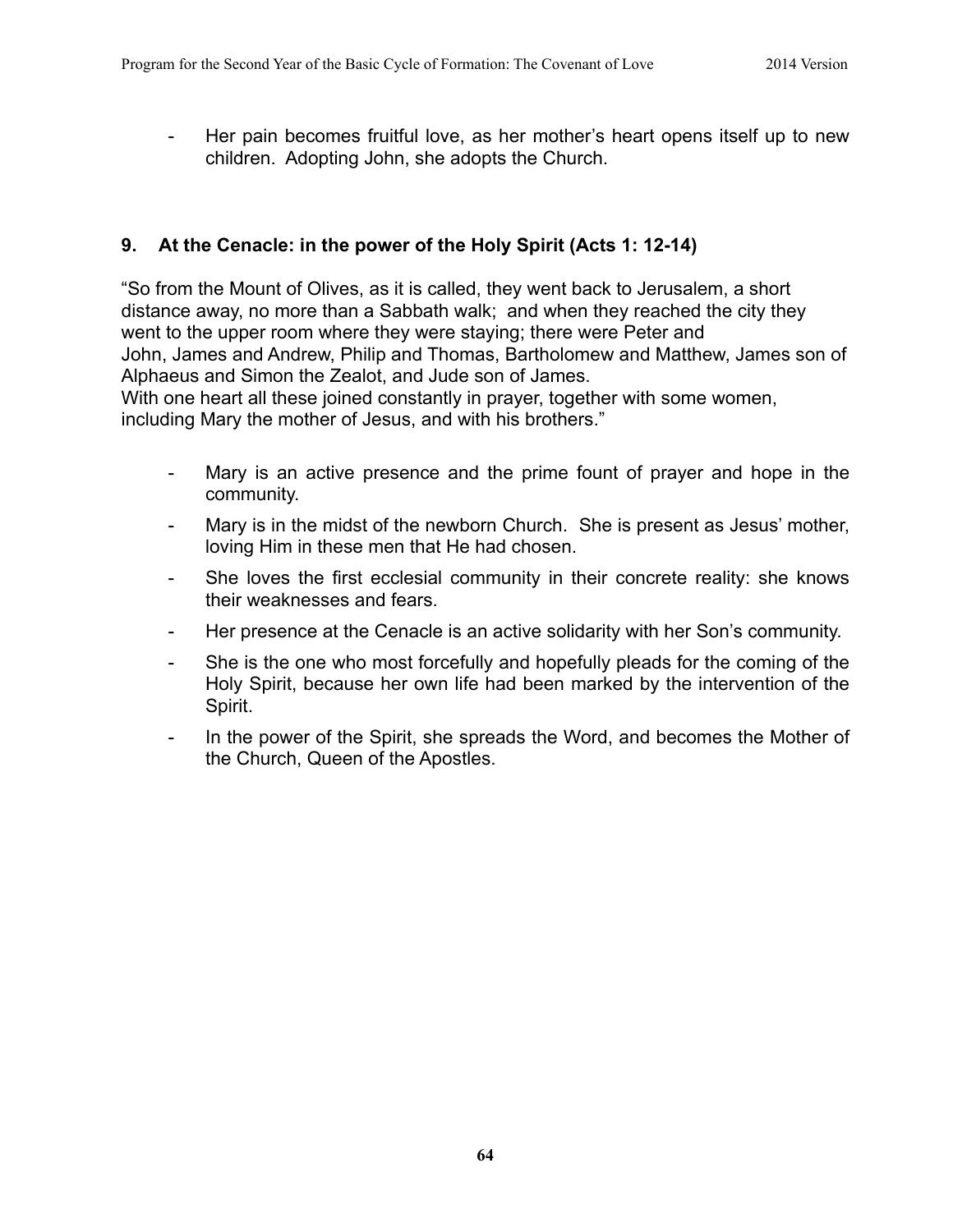## **ATTACHMENT B**

#### **(for use after the 6th meeting)**

#### **Interpersonal Communication**

If we wish to achieve perfect communion, we must learn to teach ourselves to communicate, as in fraternal exchanges. A mature person knows how to listen and engage in a dialogue. Words are the instruments of interpersonal communication. This topic is dedicated to analyzing this important chapter in our education about love: attachments are born and grow through communication, and are cut short when communication ends.

Our society is a paradoxical one. While we are closer to each other than ever, our spiritual distances can seem to be a chasm. Due to our technological advances, communication media have developed almost to perfection, yet today, perhaps like never before, a lack of communication reigns.

The new world that we wish to forge is a world of full spiritual closeness between people – that closeness that conquers physical separation and distance. By this we mean a realm of interpersonal communication, which at times does not even require words, where a look or gesture is enough to understand what the other desires or thinks. It is the world that understands mutual belonging.

Our groups and communities must become a school where we learn to truly and truthfully communicate, and to open ourselves up in order to communicate our words, and to happily receive the enriching words of our brother. We do not wish to master the monologue, to be those people who hoard their own words; nor do we desire to be "tombs," or experts in sepulchral silence. No, we desire authentic, enriching communication. That is our ideal.

In order to accomplish this, we must foster the following attitudes:

- $\cdot$  Knowing how to listen,
- Knowing how to respect,
- Detaching ourselves from antipathy, animosity
- Avoiding pointless discussions,
- · Understanding how to adapt.

#### **KNOWING HOW TO LISTEN**

This comes first; one who is not willing to listen will never establish communication. If a person intends to always talk about what he is interested in, about what happened to him, about what was said to him, then communication will not flow. How many times has someone just started telling a story when another interrupts with the following:

"How interesting. Once something similar happened to me, blah, blah, blah." While the other was speaking, this person did not listen and thought only of himself.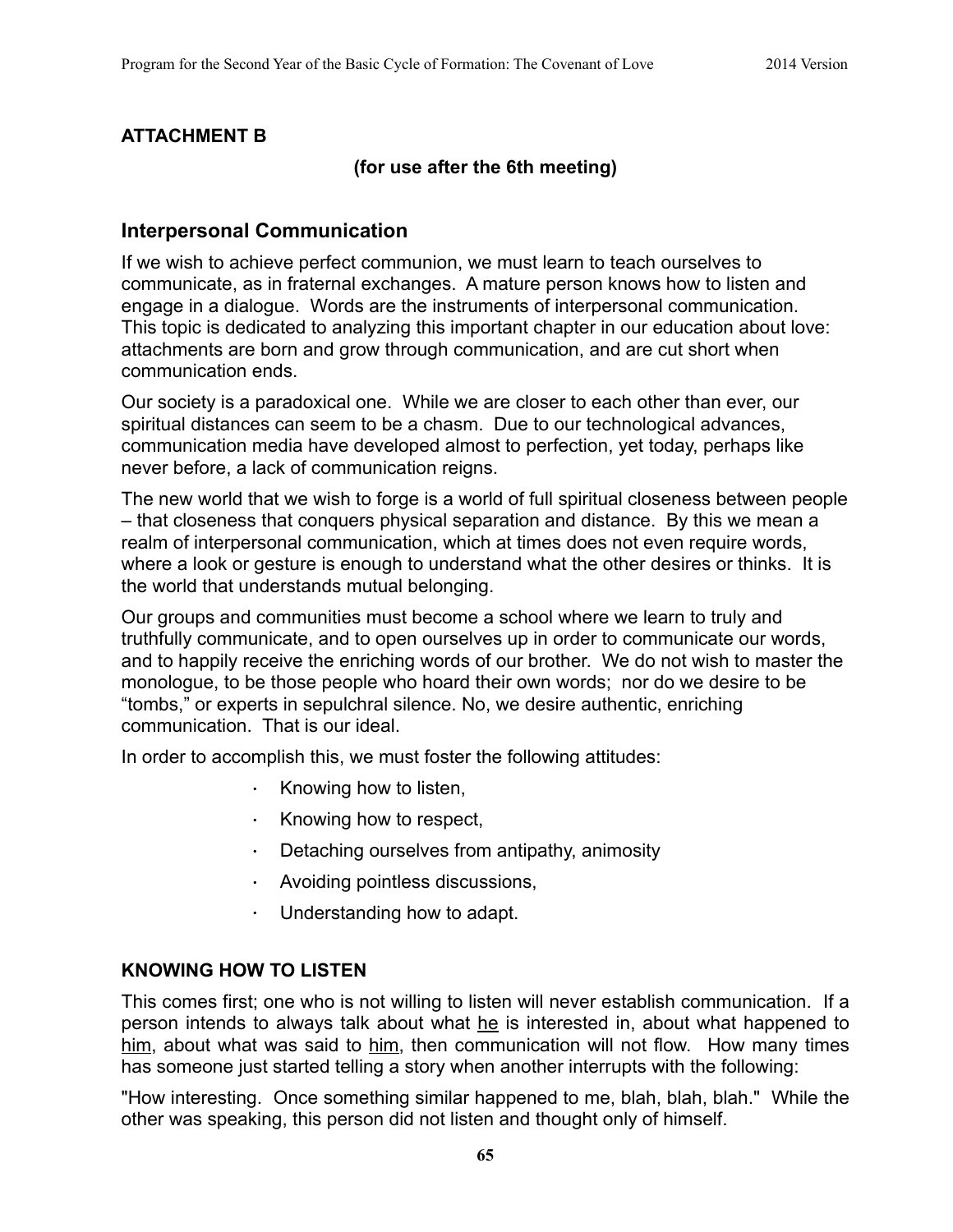If, in conversation, we speak of ourselves, it should not be to put ourselves in a starring role, or to eclipse, discourage, or diminish the other. Rather, it should be a sincere discussion about self as a gift in repayment for the gift received from the other.

Listening requires patience. Only those who empty themselves know how to listen, because in them the "me" is not too noisy.

#### **KNOWING HOW TO RESPECT**

The success of any dialogue depends on the amount of respect contained therein. It depends on a respect that is willing to accept the other just as he is, with his opinions, points of view and objections; a respect that is delicate and careful not to hurt the other with categorical or ironic statements, or with disqualifying observations.

The Apostle Saint James calls this to our attention in a practical way. He stated:

"Someone who does not trip up in speech has reached perfection and is able to keep the whole body on a tight rein. Once we put a bit in the horse's mouth, to make it do what we want, we have the whole animal under our control Or think of ships: no matter how big they are, even if a gale is driving them, they are directed by a tiny rudder wherever the whim of the helmsman decides. So the tongue is only a tiny part of the body, but its boasts are great. Think how small a flame can set fire to a huge forest The tongue is a flame too. Among all the parts of the body, the tongue is a whole wicked world: it infects the whole body; catching fire itself from hell, it sets fire to the whole wheel of creation. Wild animals and birds, reptiles and fish of every kind can all be tamed, and have been tamed, by humans; but nobody can tame the tongue -- it is a pest that will not keep still, full of deadly poison. We use it to bless the Lord and Father, but we also use it to curse people who are made in God's image: the blessing and curse come out of the same mouth. My brothers, this must be wrong- does any water supply give a flow of fresh water and salt water out of the same pipe? Can a fig tree yield olives, my brothers, or a vine yield figs? No more can sea water yield fresh water." (James 3: 2-12)

Saint Paul also addresses the subject, saying:

"No foul word should ever cross your lips; let your words be for the improvement of others, as occasion offers, and do good to your listeners. Do not grieve the Holy Spirit of God who has marked you with his seal, ready for the day when we shall be set free. Any bitterness or bad temper or anger or shouting or abuse must be far removed from you -- as must every kind of malice." (Eph 4: 29 - 31)

He repeats this in the Epistle to the Colossians:

"But now you also must give up all these things: human anger, hot temper, malice, abusive language and dirty talk; and do not lie to each other. You have stripped off your old behavior with your old self, and you have put on a new self which will progress towards true knowledge the more it is renewed in the image of its Creator; and in that image there is no room for distinction between Greek and Jew, between the circumcised and uncircumcised, or between barbarian and Scythian, slave and free. There is only Christ: he is everything and he is in everything. As the chosen of God, then, the holy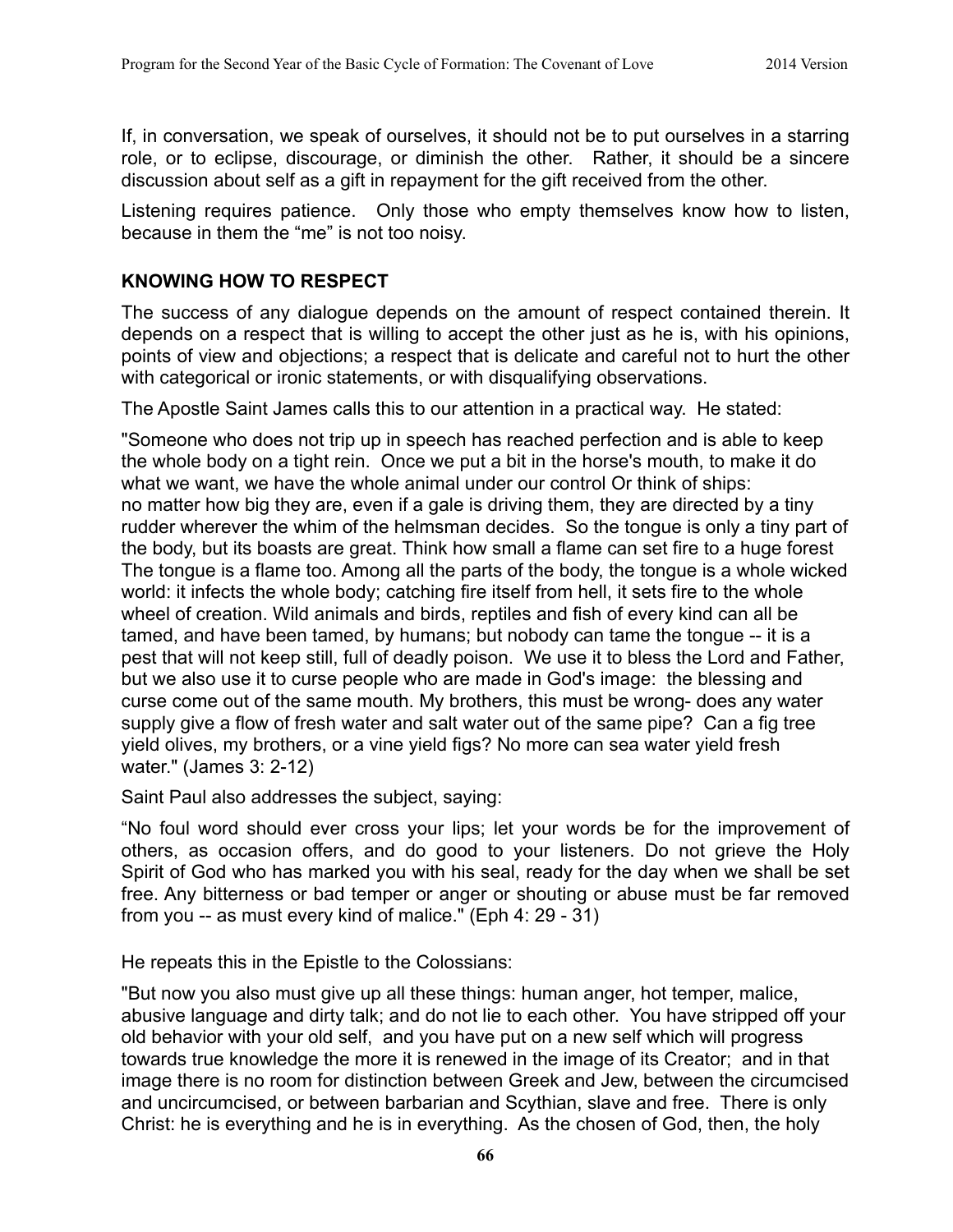people whom he loves, you are to be clothed in heartfelt compassion, in generosity and humility, gentleness and patience. Bear with one another; forgive each other if one of you has a complaint against another. The Lord has forgiven you; now you must do the same. Over all these clothes, put on love, the perfect bond. And may the peace of Christ reign in your hearts, because it is for this that you were called together in one body. Always be thankful. Let the Word of Christ, in all its richness, find a home with you. Teach each other, and advise each other, in all wisdom. With gratitude in your hearts sing psalms and hymns and inspired songs to God." (Col 3: 8-16).

Respect requires a careful attempt to understand the "why" contained in the other's reason. If he has a different point of view or opinion from the other, he will not try to convince with violence or intransigence, or attempt to silence or defeat the "adversary."

Therefore he avoids "red light" phrases such as: "Your arguments are entirely wrong, you have no idea what you're talking about," "that has nothing to do with it, "you're out of your mind," or "that's how a child thinks," etc. There are many ways to belittle the other. We may, at times, "win" a discussion, but most often we do not convince the other with our arguments. To the contrary, our combative attitude produces an instinctive reaction that closes the other to any truth we wish to convey, and puts them on the defensive. The other has been hurt, which closes the channel of communication. Whenever one errs by combative discussion, one must learn to recognize one's error, and ask forgiveness in order to re-connect in dialogue.

Knowing how to respect in a discussion also means that we do not pretend to know everything about the other, and to not measure intimacy by the number of private things that are spoken. Everyone has a right to their secrets. After all, there are many things that are only discussed with a Spiritual Director and God. It is not a good thing to reveal intimacies to everyone with the goal of entering into a "personal relationship" with them. Nor is it good to succumb to that morbid curiosity that seeks to dig out what the other has deep within. One must respect, know when to remain silent and wait, to allow full liberty to the other. It is also necessary to receive what is said in confidence by making one's self worthy of it, and not do what so many others do: to repeat what they've heard to others.

A final point about dialog that touches aspects of both listening and respect is our tendency to feel we can mind-read our spouse/friend. We can make huge leaps to erroneous conclusions about the true thoughts and feelings of the other during intense dialog by placing too much confidence in our ability to quickly and accurately perceive the other's views, thoughts, emotions, and especially motivations from only a few words or an expression. Such a tendency leads to discord, shutting down communication and shuttering of true feelings. Growth in capacity for mindful, compassionate dialog can allow mind-reads to be identified, tested for accuracy, and discarded so that peaceful discussion can continue.

#### **DETACHING OURSELVES FROM ANTIPATHY**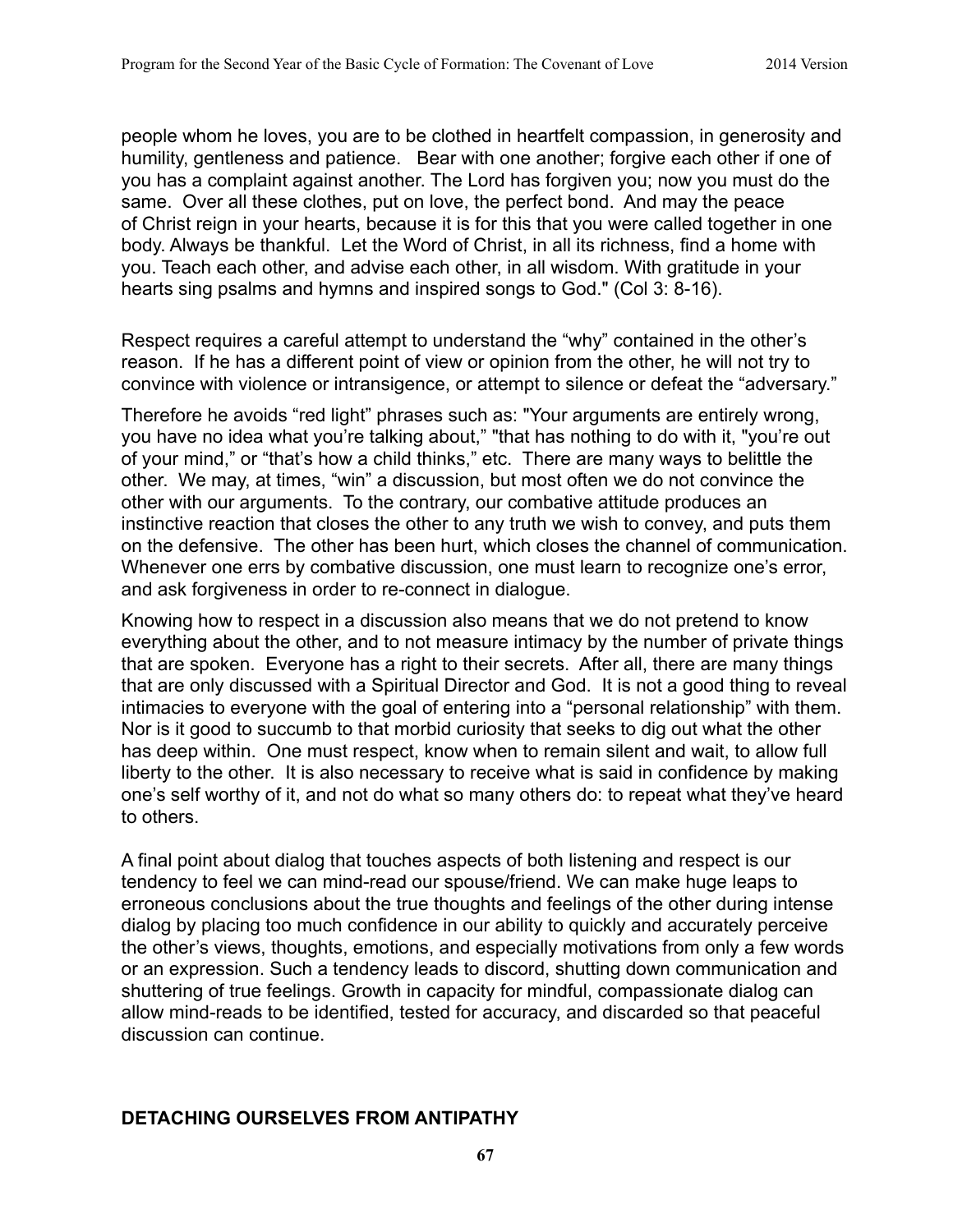A conversation is not merely about exchanging "objective" truths. Truths are always perceived from a subjective point of view, and depend on the context of a person's life experience. It is at times extremely difficult to arrive at an "objective truth." It is doubly difficult, because the subconscious greatly affects the opinions and points of view of people. This goes for what is said as well as for what is heard. Many times we hear what we want to hear, and not what the other has said. Our inclinations and personal prejudices cause us to hear only part of what has been stated, or even to hear something totally different from what the other has said. There is a saying that "desire is the father of thought." We understand and hear what we wish to understand and hear, but not the truth of the matter.

In order to communicate and discuss we must learn to "objectify" ourselves. We must detach from our prejudices. If the other "rubs me the wrong way," I will be predisposed to find something wrong with everything that he says; I will spontaneously reject him from the outset, even in meaningless things.

A conversation is not merely about brandishing arguments – there are people behind those arguments, people with different sensibilities who have perhaps been hurt in the past. That wound, which may appear to have healed, still exists in the subconscious. Perhaps I might superimpose the image of someone I do not like on the one I'm speaking with because of some subconscious connection. We always make psychological projections in our relationships.

To communicate, therefore, is is essential to have a deep self-knowledge. We must critically examine the root of our "instinctive" reactions, and examine our prejudices and antipathies that would render our communication unfruitful.

#### **AVOID POINTLESS DISCUSSIONS**

There are times when we waste precious time discussing unimportant things: should we meet at 5 or 5:30, should we sing this hymn or that one, should we take a trip to the beach or to the mountains? These are all relative things. The world will not end if we choose one over another. There are so many cases where all that is needed is to express one's opinion and to let the responsible person make a decision. One must learn to distinguish between the accidental and the truly essential. One must know how to surrender in matters of taste. We should, therefore, not try to "get our own way" in everything. We must expand our tolerance and be magnanimous.

#### **VALUING AND ACKNOWLEDGING THE TRUTH OF THE OTHER**

This is closely related to all that we've spoken of, particularly respect.

We wish to emphasize the following: for communication to be fruitful, it is necessary to go beyond words. We must try to understand the other, to grasp their intention. To accept the words of someone who speaks with me implies accepting him. Therefore, an honest and true dialogue must be positively predisposed to the other person. If the other person is, for some reason or another, not someone I find to be likable, I must learn to find a way into their person until I find him to be likable, because he is my brother, a child of Mary, someone that the Lord has placed in my path.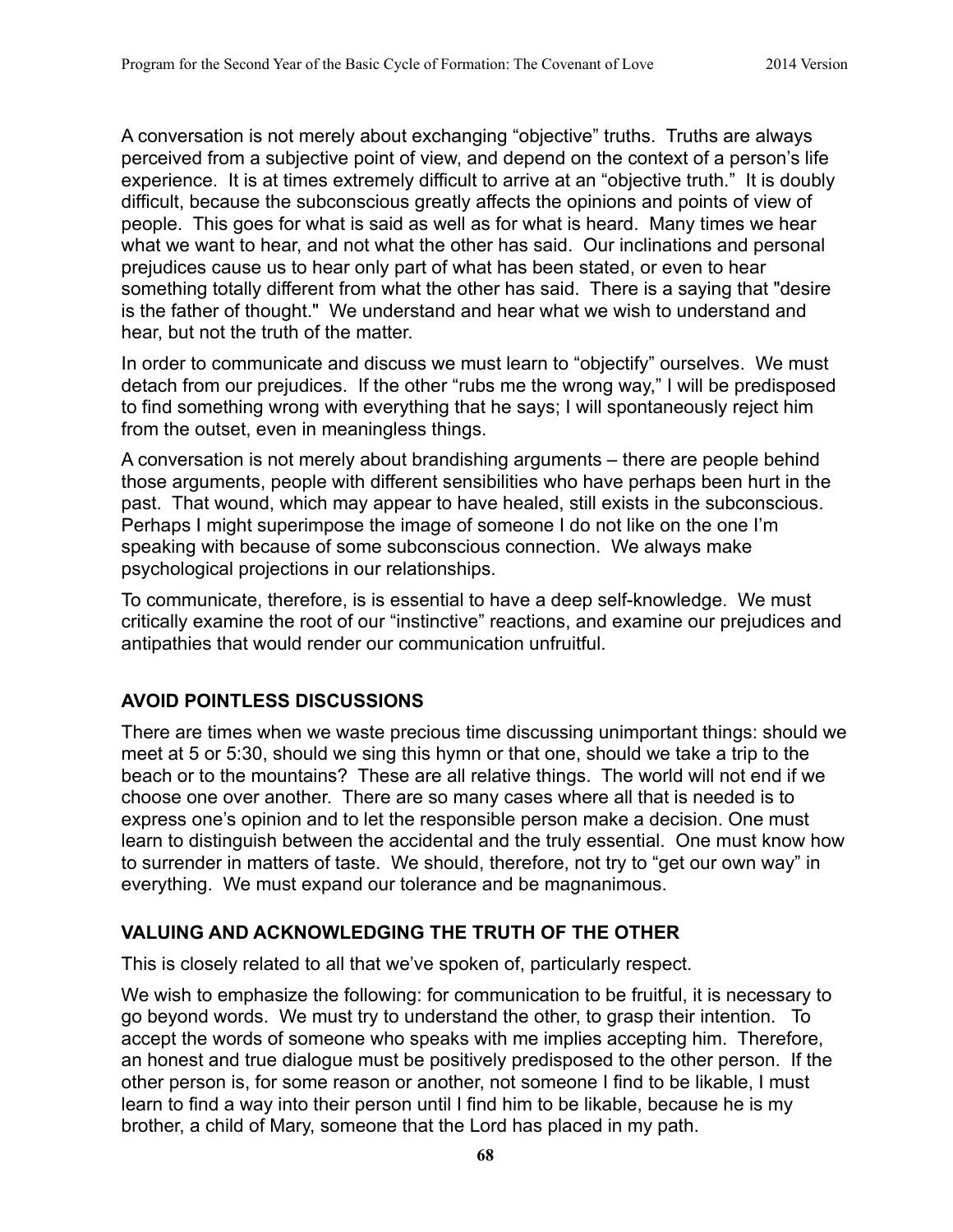In order to communicate fruitfully, as stated above, requires the emptying of the self, and the opening of the self to the **you.** We must receive him and accept him as a person. This leads us to the desire to discover their truth and find enrichment in it. This new truth will complement me, bring new perspectives to me, and help me to clarify my own world view. I will also learn to communicate my own truth according to the viewpoint of the other – in other words, I will adapt to his perspective and his receptivity.

Our personal conversations and exchanges will become, in this way, vehicles of a deep encounter, of true communion. We shall then be able to live the Lord's promise: "For where two or three meet in my name, I am there among them." (Matthew 18:20). He is not in our midst when we distance ourselves from Him with wounding words, with intransigence, with our silence or chattering; He remains in our midst when we open ourselves to others respectfully, when our words carry a truly fraternal love.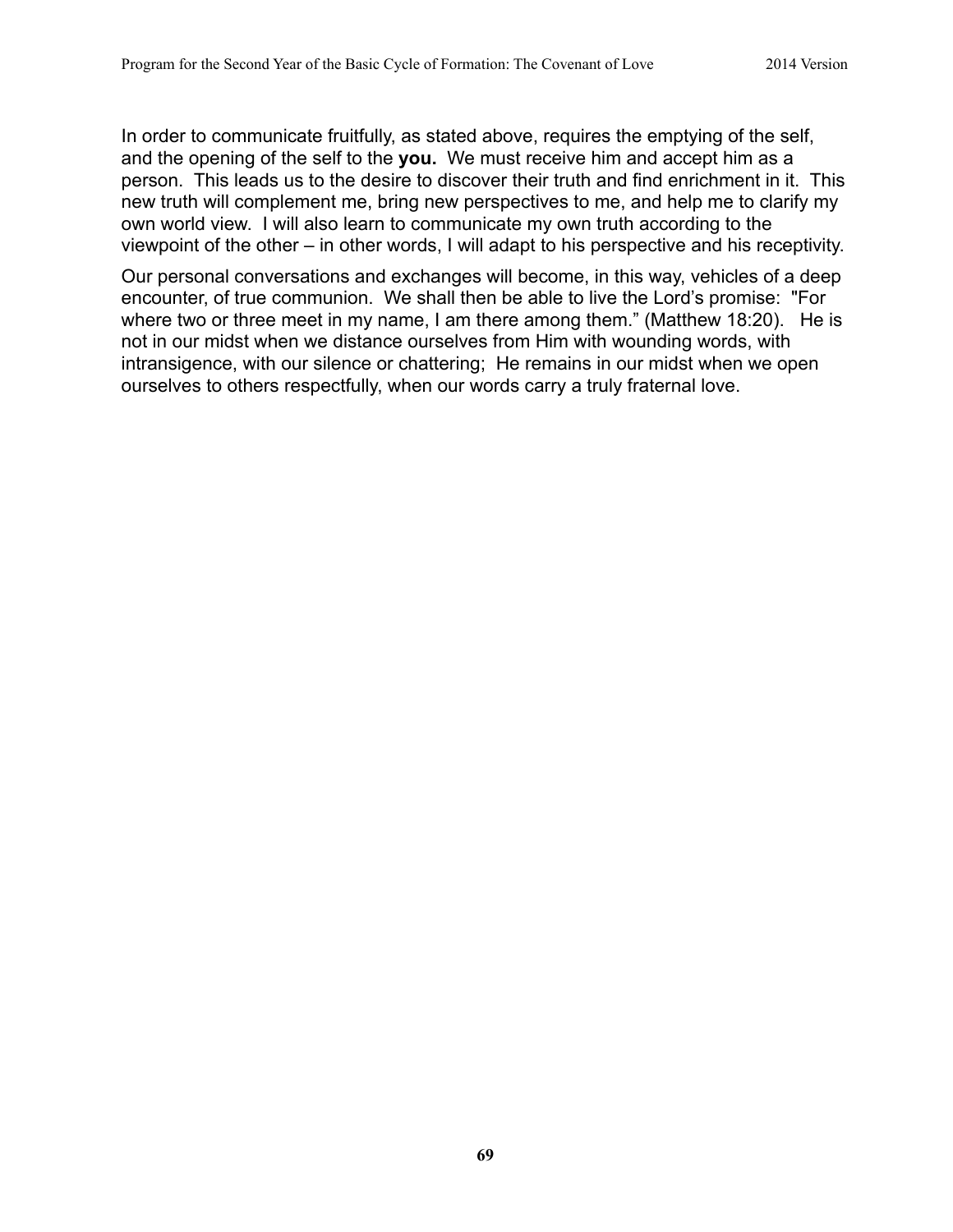# **ATTACHMENT C**

#### **Biblical Texts about Covenant**

#### **(for use in meeting 12)**

## **The "Great Mystery" Hidden for Centuries**

The Epistle to the Ephesians speaks of the **"great mystery"** that manifests itself in marriage, the mystery of Christ and the Church. Saint Paul, in his epistles, speaks of this mystery that had remained hidden for centuries, but has now been revealed:

"Through his blood, we gain our freedom, the forgiveness of our sins. Such is the richness of the grace, which he has showered on us in all wisdom and insight. He has let us know the mystery of his purpose, according to his good pleasure which he determined beforehand in Christ, for him to act upon when the times had run their course: that he would bring everything together under Christ, as head, everything in the heavens and everything on earth." (Eph 1: 7-10)

The mystery of Christ had been hidden, but has been revealed to humanity:

"I, who am less than the least of all God's holy people, have been entrusted with this special grace, of proclaiming to the gentiles the unfathomable treasure of Christ and of throwing light on the inner workings of the mystery kept hidden through all the ages in God, the Creator of everything." (Eph 3: 8-9)

# **Covenant in the Old Testament**

The mystery of Christ is rooted in the great mystery revealed by God in the Old Testament. God, Yahweh, is a God of love, rich in mercy, who draws mankind to Himself, and he does this first through his people Israel. He is moved by the plight of his enslaved people, and decides to save them. He brings them out of Egypt, and seals with them a Covenant of Love, by which this people becomes **His** people, His own, and He becomes **their** God.

After the Covenant is sealed in the Sinai by Moses, God progressively reveals his plan of love. However, the people of Israel are unfaithful to the Covenant. God then appears as a jealous God, as a bridegroom whose bride has been unfaithful. Through the prophets, God speaks to the "virgin of Israel," accusing her of abandoning her bridegroom to follow the Baals, or idols. However, through the same prophets He promises a new Covenant:

"To court, take your mother to court! For she is no longer my wife nor am I her husband. She must either remove her whoring ways from her face and her adulteries from between her breasts, or I shall strip her and expose her naked as the day she was born;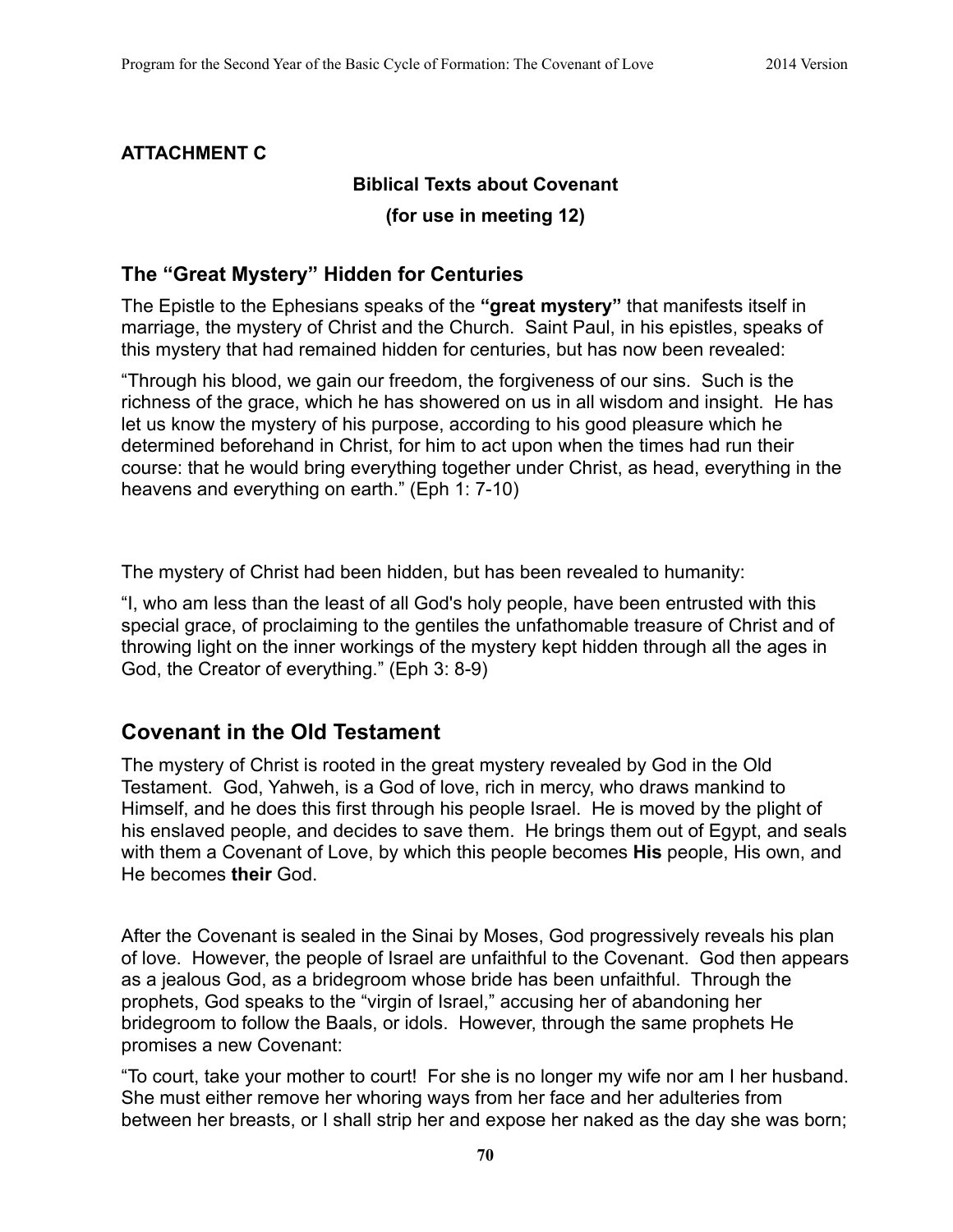I shall make her as bare as the desert, I shall make her as dry as arid country, and let her die of thirst. And I shall feel no pity for her children since they are the children of her whorings. Yes, their mother has played the whore, she who conceived them has disgraced herself by saying, 'I shall chase after my lovers; they will assure me my keep, my wool, my flax, my oil and my drinks.' This is why I shall block her way with thorns, and wall her in to stop her in her tracks; then if she chases her lovers she will not catch them, if she looks for them she will not find them, and then she will say, 'I shall go back to my first husband, I was better off then than I am now;' she had never realized before that I was the one who was giving her the grain, new wine and oil, giving her more and more silver and gold which they have spent on Baal! This is why I shall take back my grain when it is due and my new wine, when the season for it comes. I shall withdraw my wool and my flax, which were to cover her naked body, and then display her infamy before her lovers' eyes- no one will take her from me then! I shall put an end to all her merrymaking, her festivals, her New Moons and her Sabbaths and all her solemn feasts. I shall make her vines and fig trees derelict of which she used to say, 'These are the pay my lovers gave me.' I shall turn them into a jungle: wild animals will feed on them. I mean to make her pay for the feast-days on which she burnt incense to the Baals, when she tricked herself out in her earrings and necklaces to chase after her lovers, and forget me! -declares Yahweh. But look, I am going to seduce her and lead her into the desert and speak to her heart. There I shall give her back her vineyards, and make the Vale of Achor a gateway of hope. There she will respond as when she was young, as on the day when she came up from Egypt. When that day comes- declares Yahweh- you will call me, 'My husband', no more will you call me, 'My Baal'. I shall banish the names of the Baals from her lips and their name will be mentioned no more. When that day comes I shall make a treaty for them with the wild animals, with the birds of heaven and the creeping things of the earth; I shall break the bow and the sword and warfare, and banish them from the country, and I will let them sleep secure. I shall betroth you to myself forever, I shall betroth you in uprightness and justice, and faithful love and tenderness. Yes, I shall betroth you to myself in loyalty and in the knowledge of Yahweh. When that day comes, I shall respond -declares Yahweh- I shall respond to the heavens and they will respond to the earth and the earth will respond to the grain, the new wine and oil, and they will respond to Jezreel. I shall sow her in the country to be mine, I shall take pity on Lo-Ruhamah, I shall tell Lo-Ammi, 'You are my people,' and he will say, 'You are my God.'" (Hosea 2: 4-25.)

Such is the drama of the history of Israel: a God who seeks to unite in covenant with His people, who seals a covenant with this people, who, like a bridegroom, unites in love with his bride who, spurning His love, is unfaithful. In this drama, however, the magnitude of the bridegroom's love is manifested in His mercy and compassion as He promises to seal a new covenant with His people:

"Do not fear, you will not be put to shame again, do not worry, you will not be disgraced again; for you will forget the shame of your youth and no longer remember the dishonor of your widowhood. For your Creator is your husband, Yahweh Sabaoth is his name, the Holy One of Israel is your redeemer, he is called God of the whole world.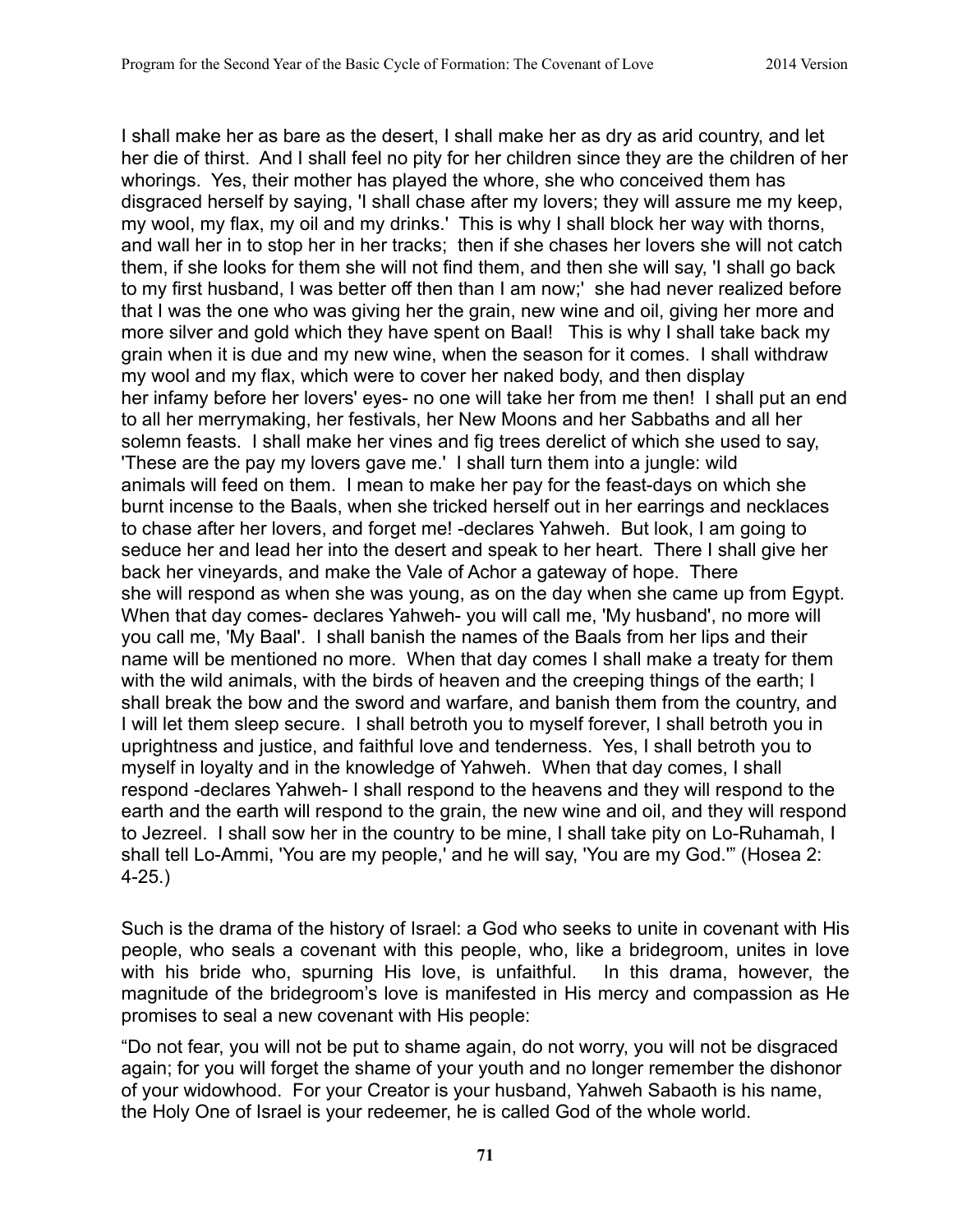Yes, Yahweh has called you back like a forsaken, grief-stricken wife, like the repudiated wife of his youth, says your God. I did forsake you for a brief moment, but in great compassion I shall take you back. In a flood of anger, for a moment I hid my face from you. But in everlasting love I have taken pity on you, says Yahweh, your redeemer.'" (Is 54: 4-8)

Yahweh will remember the covenant sealed with His people in the Sinai, and will establish with them an "eternal covenant."

" 'I shall renew my covenant with you; and you will know that I am Yahweh, and so remember and feel ashamed and in your confusion be reduced to silence, when I forgive you for everything you have done,' declares the Lord Yahweh." (Ez 16: 59-63)

# **The New Covenant**

The history of covenant is a spousal history, and in the New Testament God reveals the fullness of the New Covenant by which He, in a previously unimaginable way, will unite with His people in an eternal covenant. This is the great mystery hidden throughout the centuries, but revealed by God in the fullness of time:

"When the completion of the time came, God sent his Son, born of a woman, born a subject of the Law, to redeem the subjects of the Law, so that we could receive adoption as sons." (Gal 4 4-5) (See also: Eph 1: 10-11; Heb 9: 26)

This hidden mystery revealed in the fullness of time is the mystery of the Word Made Flesh in the womb of Mary, betrothed to humanity for all time. Christ, the Word Made Flesh, is the Bridegroom Who, by His blood, rescues mankind and seals the New Covenant. Christ the Bridegoom seals the New Covenant with His blood, and founds the new people of Israel: the Church, called to be light to the nations and the beginning of God's Kingdom on earth.

## **Matrimony in the Light of the "Great Mystery" Revealed by God**

The Epistle to the Ephesians will relate marriage, as we will see later, to this "great mystery." However, before citing this passage, we read a text from the Catechism of the Catholic Church, which summarizes this mysterious reality:

> **796** The unity of Christ and the Church, head and members of one Body, also implies the distinction of the two within a personal relationship. This aspect is often expressed by the image of bridegroom and bride. The theme of Christ as Bridegroom of the Church was prepared for by the prophets and announced by John the Baptist.The Lord referred to himself as the "bridegroom." The Apostle speaks of the whole Church and of each of the faithful, members of his Body, as a bride "betrothed" to Christ the Lord so as to become but one spirit with him (see 1 Cor 6: 15-17; 1Cor 11: 2). The Church is the spotless bride of the spotless Lamb (see Rev 22: 17; Eph 1: 4; 5: 27), "Christ loved the Church and gave himself up for her, that he might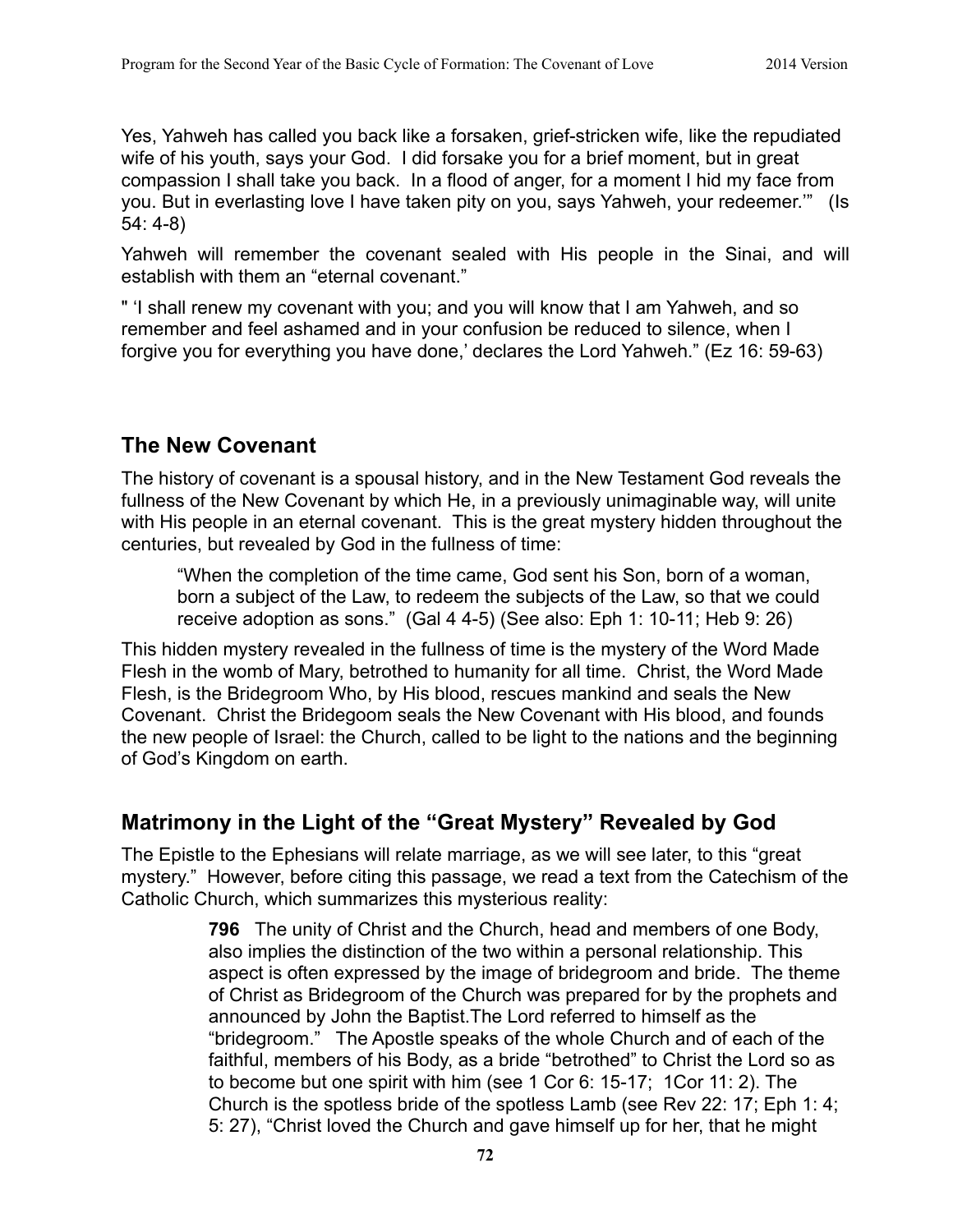sanctify her."(Eph 5: 26), He has joined her with himself in an everlasting covenant and never stops caring for her as for his own body:(see Eph 5: 29)

It is important to familiarize ourselves with this vision and Biblical perspective. The Covenant of God with His people has been revealed to us in the Old Testament especially in the spousal meaning. Unfortunately, we have not read the prophets often enough, and their terminology tends to be foreign to us. This may even more true when we deal with the New Testament. We may not be familiar with the image of Christ as the Bridegroom with the Church as His bride. Christ, the Incarnate Word, is the Bridegroom, the new Adam, from whose side the Bride emerges, the new Eve. He is the Bridegroom who invites us the wedding, as announced in the Book of Revelation:

"Let us be glad and joyful and give glory to God, because this is the time for the marriage of the Lamb." (Rev 19: 7)

In full cooperation with His plan, Mary, the Mother of God, therefore becomes no less than the Ark of the New Covenant.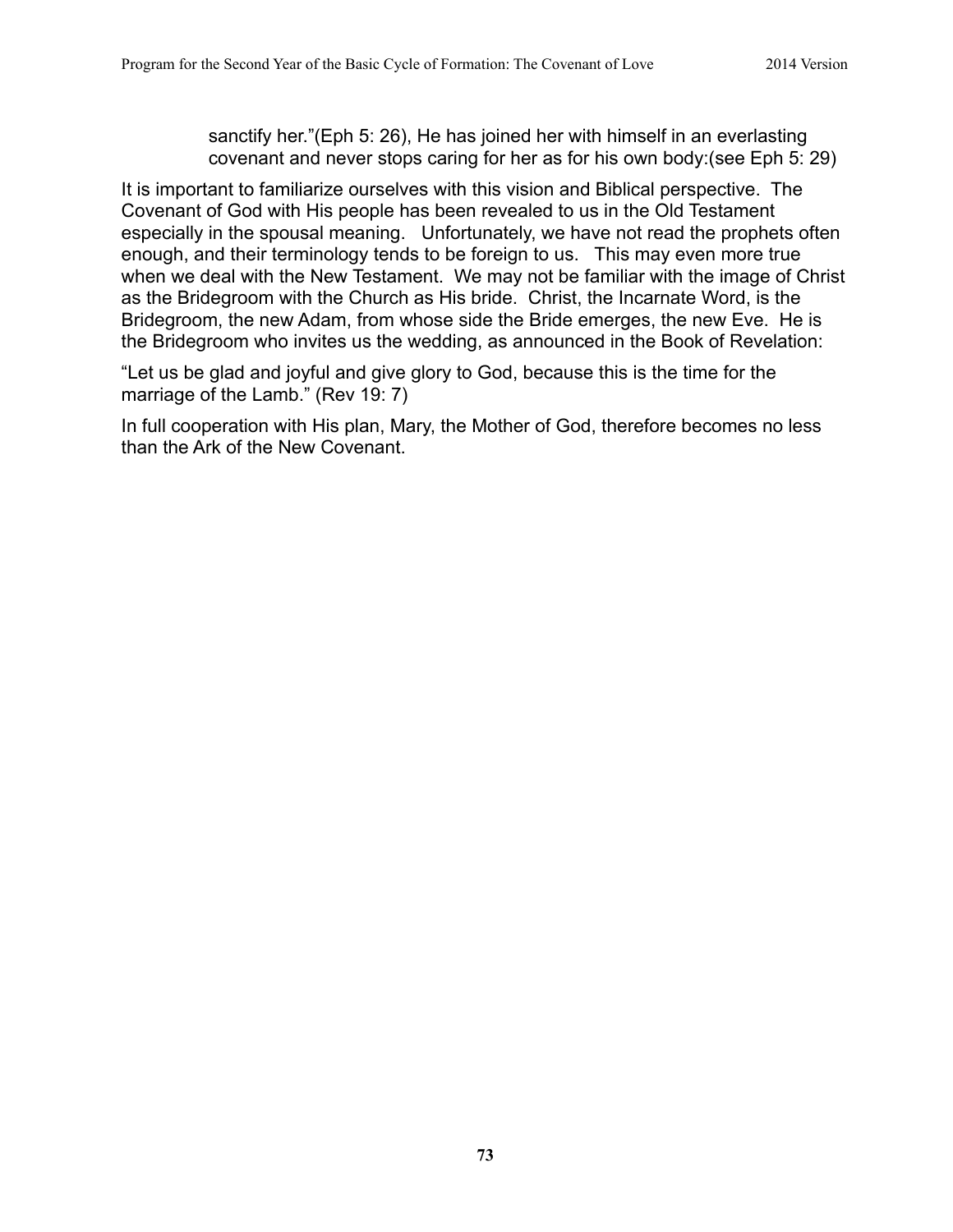# **Attachment D**

# **Opening Prayer Guidelines For Each Meeting**

#### **Dear couples of the Family Branch:**

During recent years we have sought to place a special emphasis on the prayer that we hold at the beginning of our group meetings. In the first place, we must give thanks, because the great majority of our groups has undertaken the practice of opening or closing meetings with a long and personal prayer. Our groups, besides being formation groups characterized by apostolic zeal and marked with the fraternal seal, are at the same time **prayer groups.** The opening prayer held at the beginning of our meetings are an essential part of the meetings.

Relying on the experience of these recent years, we wish to communicate some observations and concerns that might help to make our opening prayer more personal and fruitful. We also add, in case you do not have it, the prayer guide.

#### **I. Some Observations:**

- 1. Do not forget to **create an adequate environment** (light, images, etc.).
- 2. Carry out prayer so that **it is not interrupted**. For example, begin the meeting with fellowship and food (sandwich, coffee, etc.). That way, the meeting begins at 8:30 and the prayer at 9:00. A group consciousness of the necessity of prayer is paramount, so that everyone arrives before the opening prayer.
- 3. **The prayer should be directed to the Lord or to the Mother Thrice Admirable; this makes it more personal and intimate.** (we are conversing with them). Therefore, we avoid saying things like "now we'll sing," "so and so will read the Gospel," or "whomever has a petition may present it now," etc. It is more intimate, and creates a more prayerful environment to say, "Lord, we wish to praise you by singing," "Lord, open our hearts to your Word," or "Lord (or dear Mother Thrice Admirable), receive our petitions and thanks," etc.
- 4. It is quite easy to move from listening to the Word to personal reflection on the Scripture. **After a few minutes of silent reflection, each group member can express, in a simple and short way, what Word, phrase, or image, touched their heart.** The idea is to arrive at a reception of, and abiding in, the Word, more than a reflection upon It. A full meditation or breaking open of the Word can be held at another time.
- 5. It is not always necessary to select the Gospel for the coming Sunday. It is perfectly acceptable to choose **a text that seems most adequate** according to the wishes and circumstances of the group.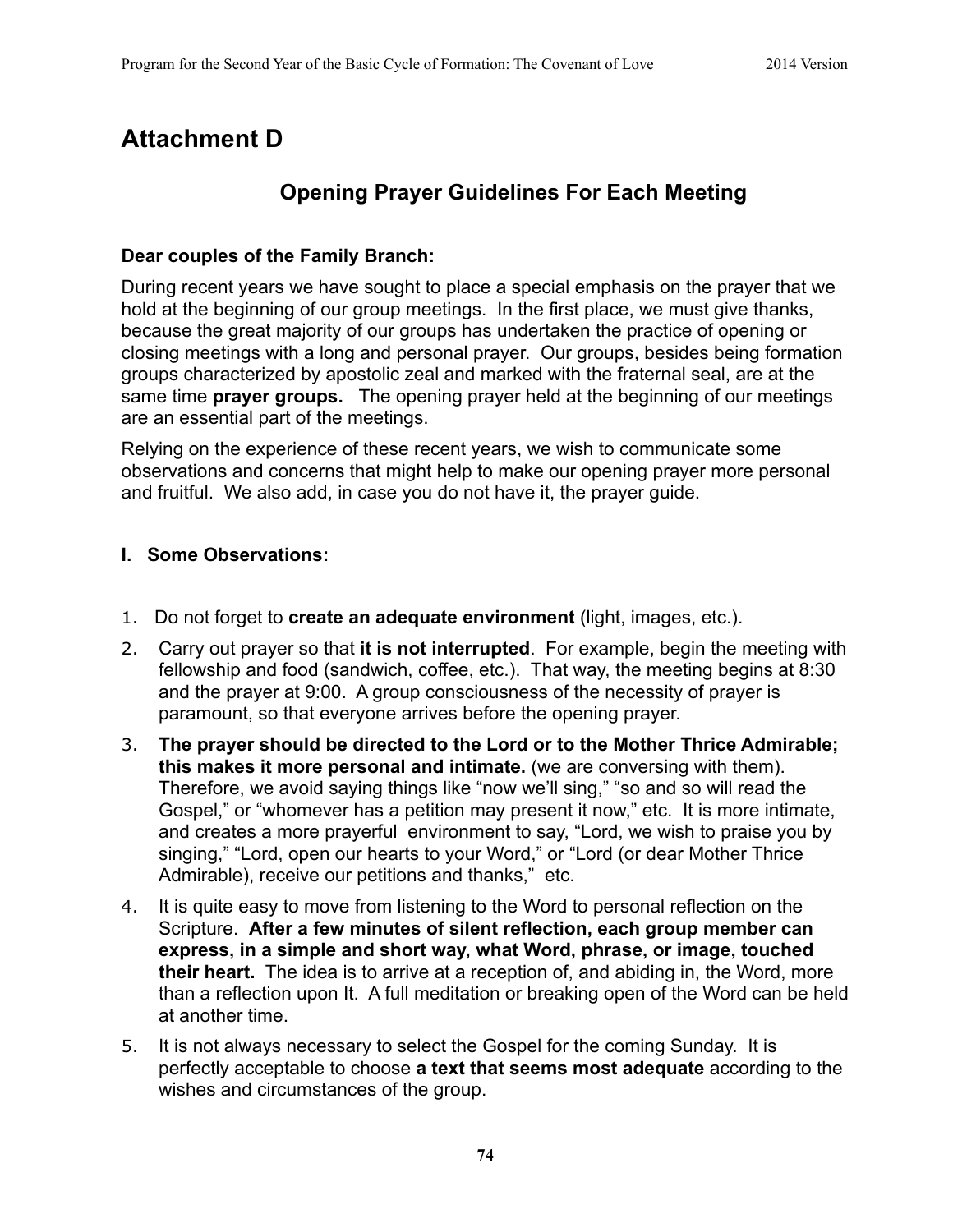6. Avoid saying, after each petition, "We pray to the Lord," or "thanks be to God." Our prayer becomes richer when, after three people have presented their petitions or thanksgiving, **an antiphon is sung, repeated twice.**

As you can see, the idea is to accentuate the personal character of prayer. We wish to create a moment of real communion with the Lord and with the Mother Thrice Admirable, in a calm environment of intimacy and depth. Such is the goal of these latter observations.

## **II. Guide For Group Prayer:**

We feel that our group prayer should **last 20 minutes or more**. The meeting should begin with spirituality, with a time of calm communion with our Lord and with Mary.

This guide is offered to bring this spirituality about. This is not a "type of prayer," but rather a thread, or a **channel**, to a peaceful and personal prayer, not merely "rote" or "formal." The group may certainly adopt their own prayerful rites that flow from their own lives that personalize the prayer even further.

**The host family should prepare the environment prior to the start of the meeting,**  so that prayer is carried out more effortlessly: they should assure that there is an image of the Mother Thrice Admirable, a Unity Cross, a lit candle, and flowers. Indirect light is preferred to create a more intimate and cozy setting.

**Prayer is carried out with all members seated.** Previously, **a prayer leader has been designated** to lead the prayer. This is the person who invites members into the prayer, and who guides the group through the steps of the prayer. Since antiphons will be blended into the prayer (this will be explained later), it is recommended to sing them previously to rehearse them. **The prayer leader will prepare copies of the hymns, antiphons, and Gospel Reading that will be sung and read.**

#### 1. **Open with a hymn (perhaps to the Holy Spirit).**

#### 2. **Prayer**

The prayer leader prays an opening prayer. This should be a simple prayer. Generally, throughout the prayer session, we should try to speak in a personal and spontaneous manner, avoiding the use of florid and overly formal language. If our language is imperfect… it doesn't matter. Our Lord asks us to be as children before our Father when we pray. What follows is **merely an example** of a possible opening prayer (done freely, simply, and spontaneously):

Dear Mother Thrice Admirable, we gather together next to you and your Son, Jesus, to begin our prayer. Pray for us to the Holy Spirit, that He show us to pray with simplicity and depth. We bring to you everything we are and everything we have, our desires of the day, our children, our marriages. We wish to abide in you and in our Lord, to renew our faith and our love. Mary,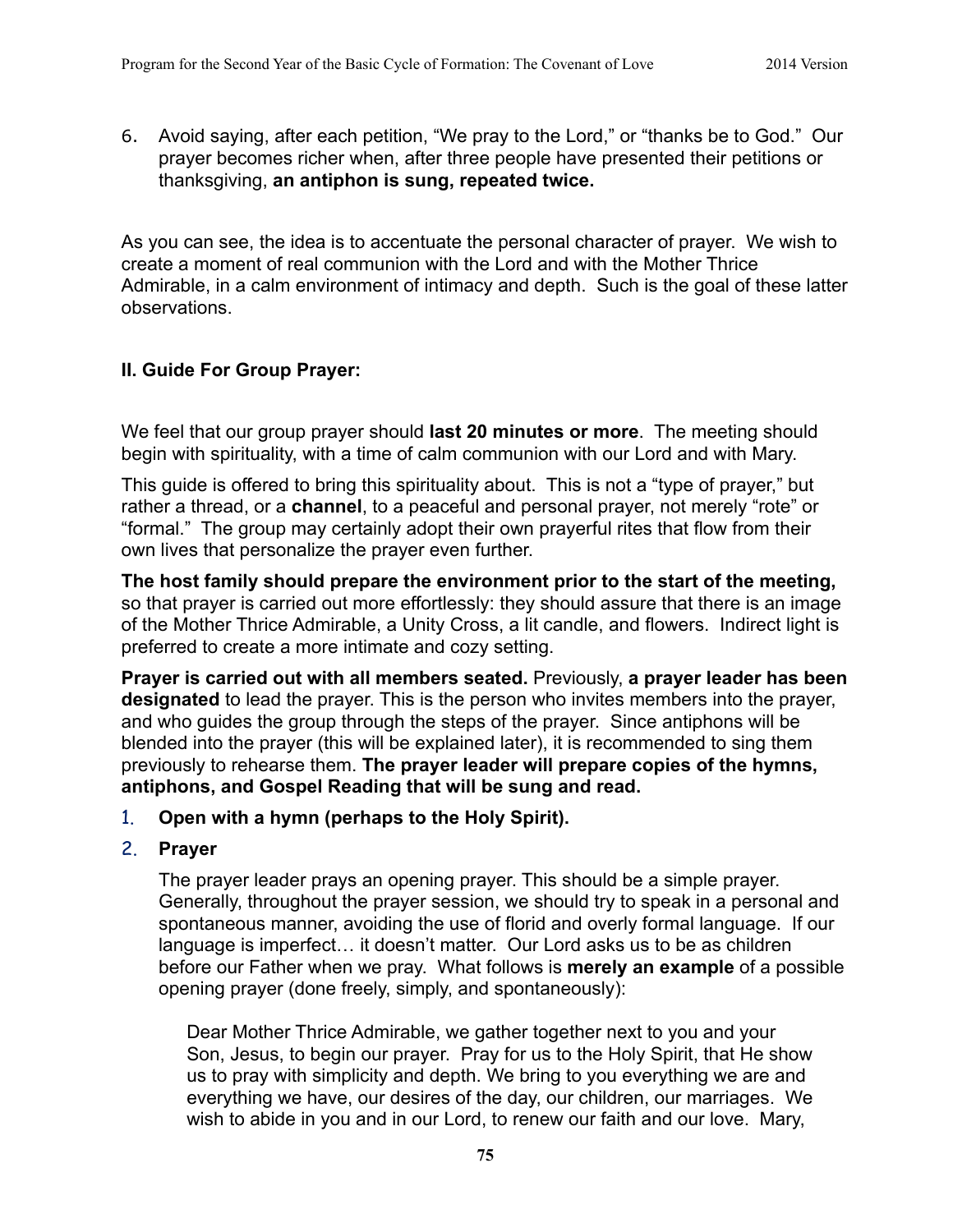be with us and show us how to speak with you and with your Son, Jesus. Amen.

- 3. **Read, slowly, a Gospel passage,** preferably for the following Sunday. (another passage, pertaining to the group's circumstances or needs could certainly be used). Before Reading, ask each member to listen for **a word, phrase, or image** that grabs their attention, and touches their heart. The passage should be read **twice,** slowly, so as to better listen for God's Word.
- 4. **Remain in silence for at least two minutes to allow each member to reflect on what they have heard.**
- 5. **Each member then shares the Word, phrase, or image that came to them, and briefly adds what they think the Lord is saying to them in the Scripture.**

It is important to clarify, especially when first doing this as a group, that **this is not about initiating a group reflection** on the Scripture, nor to explore the difficulties of the passage. This is done at other times. The importance of this type of prayer is to discover how the Lord speaks to each of us in a personal way through a word, phrase, or image. It is important to keep this in mind; otherwise, we could lose the prayerful atmosphere that we seek. Scripture studies and meditation can be done at other times. Next, the prayer leader calls for a hymn.

6. **Hymn** 

A hymn is sung to the Lord or to Mary. If the group has no members who can play an instrument or lead the song, there is no need to worry. Simply sing a song known to all.

#### **7. Next spontaneous prayers of thanksgiving, petition, or praise are offered, according to the desires of group members. The antiphon is sung twice after each third person has prayed.**

**8.** This is a **personal prayer**, from the heart, in which intentions should not be general or broad, that do not touch the personal situation of the people praying. To create a certain rhythm, antiphons are sung after every third person has prayed. Possible examples are "The Lord is my Shepherd, I shall not want," "Lord, send down your Spirit, and renew the face of the Earth," or other similar ones, well known to all. Before the prayer, the prayer leader asks the group **not to repeat the usual group prayer responses** such as "Lord, hear our prayer, etc., explaining that the antiphon will be sung instead after every third prayer. Either the leader, or someone from the group, will introduce the antiphon. After all prayers are presented, the prayer leader will guide the group to read the selected group prayer or psalm.

## 9. **The group prays a Psalm or a prayer from Heavenwards.**

It is recommended that each measure of verses be read alternately by the men and women of the group. The prayer leader should provide copies at the beginning of the meeting.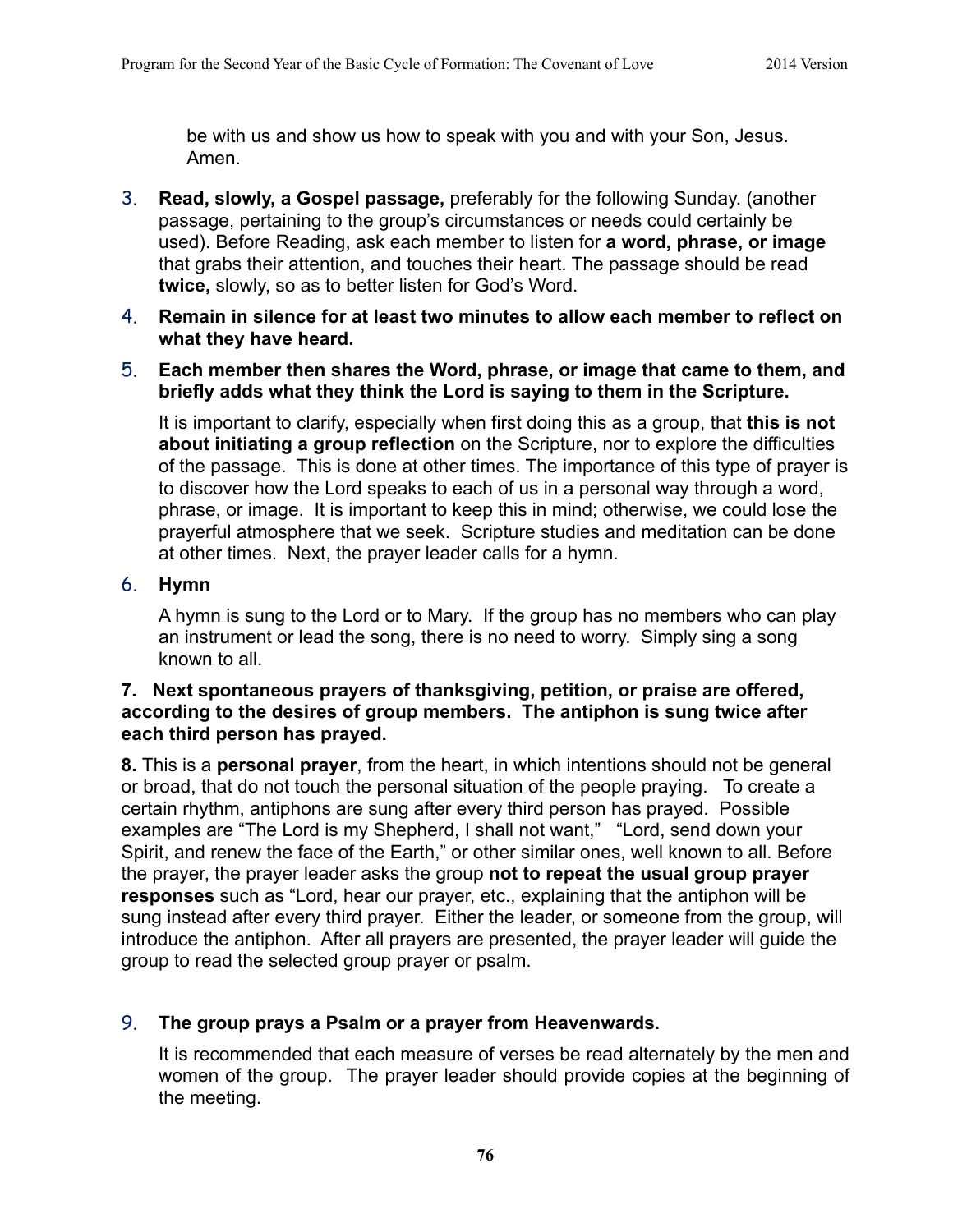10. In conclusion, the Consecration Prayer My Queen, my Mother, is prayed as a group, and a hymn is sung.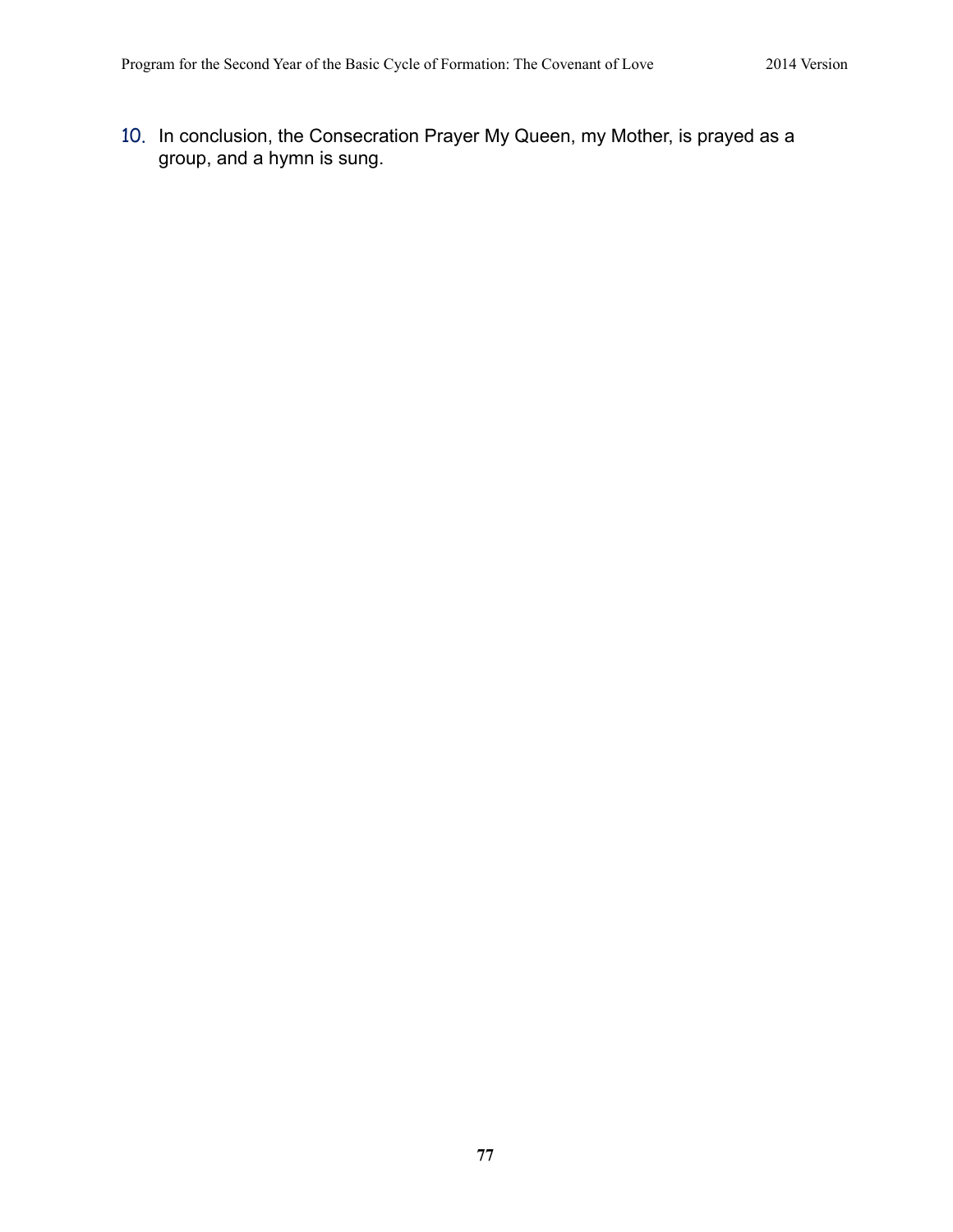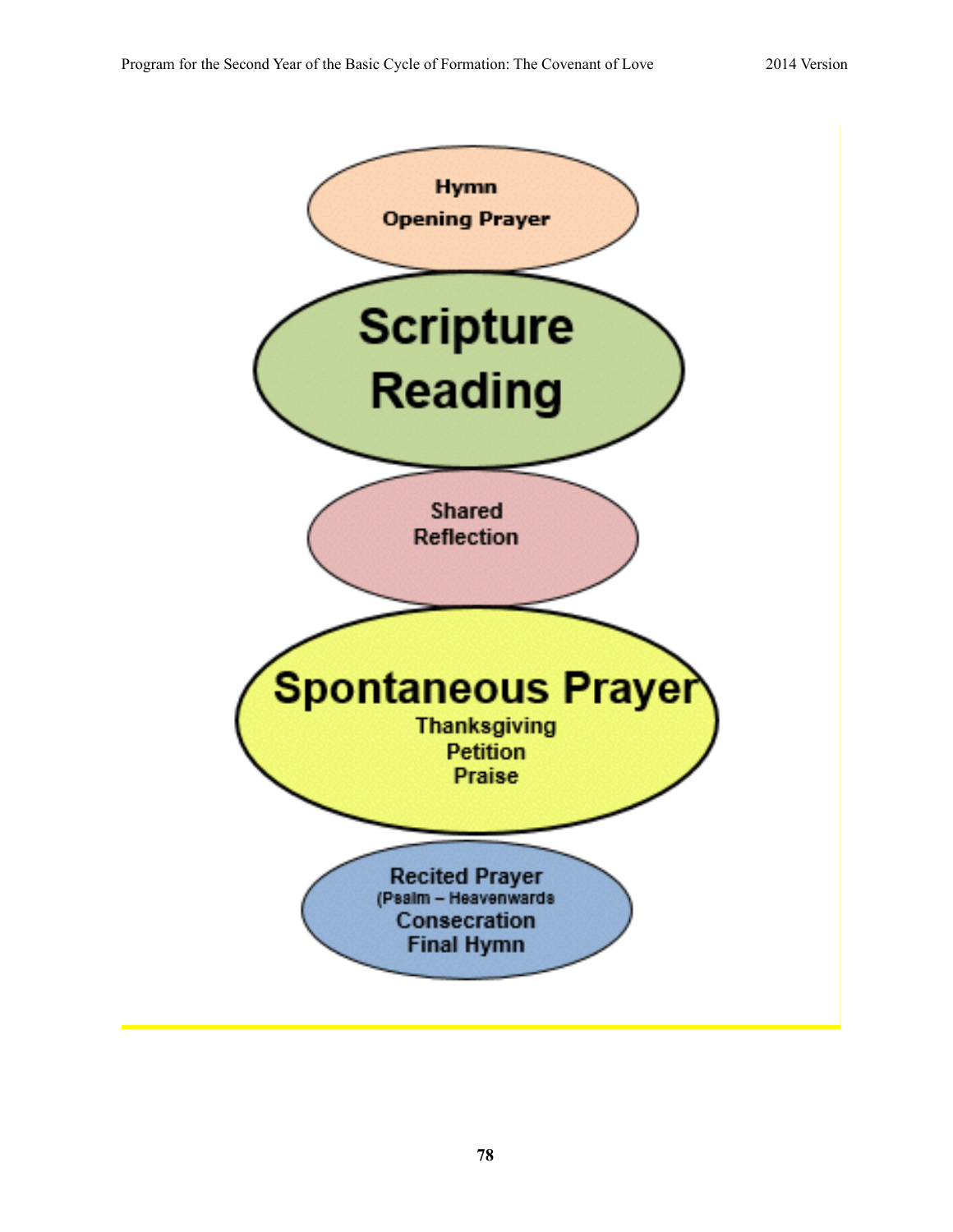# **APPENDIX 1**

# **Text Selection A**

# **Citations about Spousal Covenant in Church Documents**

## **1. From Sacred Scripture:**

**Genesis 1: 26-28: "**God said, 'Let us make man in our own image, in the likeness of ourselves, and let them be masters of the fish of the sea, the birds of heaven, the cattle, all the wild animals and all the creatures that creep along the ground.'

God created man in the image of himself, in the image of God created he them. Male and female he created them.

God blessed them, saying to them, 'Be fruitful, multiply, fill the earth and subdue it. Be masters of the fish of the sea, the birds of heaven and all the living creatures that move on earth.'"

**Ephesians 5: 28-31:** "So also husbands should love their wives as their own bodies. He who loves his wife loves himself. For no one hates his own flesh but rather nourishes and cherishes it, even as Christ does the church, because we are members of his body.w "For this reason a man shall leave his father and his mother and be joined to his wife, and the two shall become one flesh."

**Matthew 19: 6:** "They are no longer two, therefore, but one flesh. So then, what God has united, human beings must not divide."

## **2. The Second Vatican Council defines the mystery of the Marital Covenant:**

"Established by the Creator, and subject to its own laws, the intimate conjugal community of life and love is founded on the **marital covenant;** in other words, on personal and irrevocable consent. From this human act, by which spouses give themselves and receive each other mutually, is born, in society, an institution that is confirmed by divine law." **(Gaudium et Spes)** 

The Council here presents the nucleus of what a marriage is: an intimate conjugal community of life and love, which, by mutual consent, is the giving of one to the other and is irrevocable, establishing a Covenant of Love.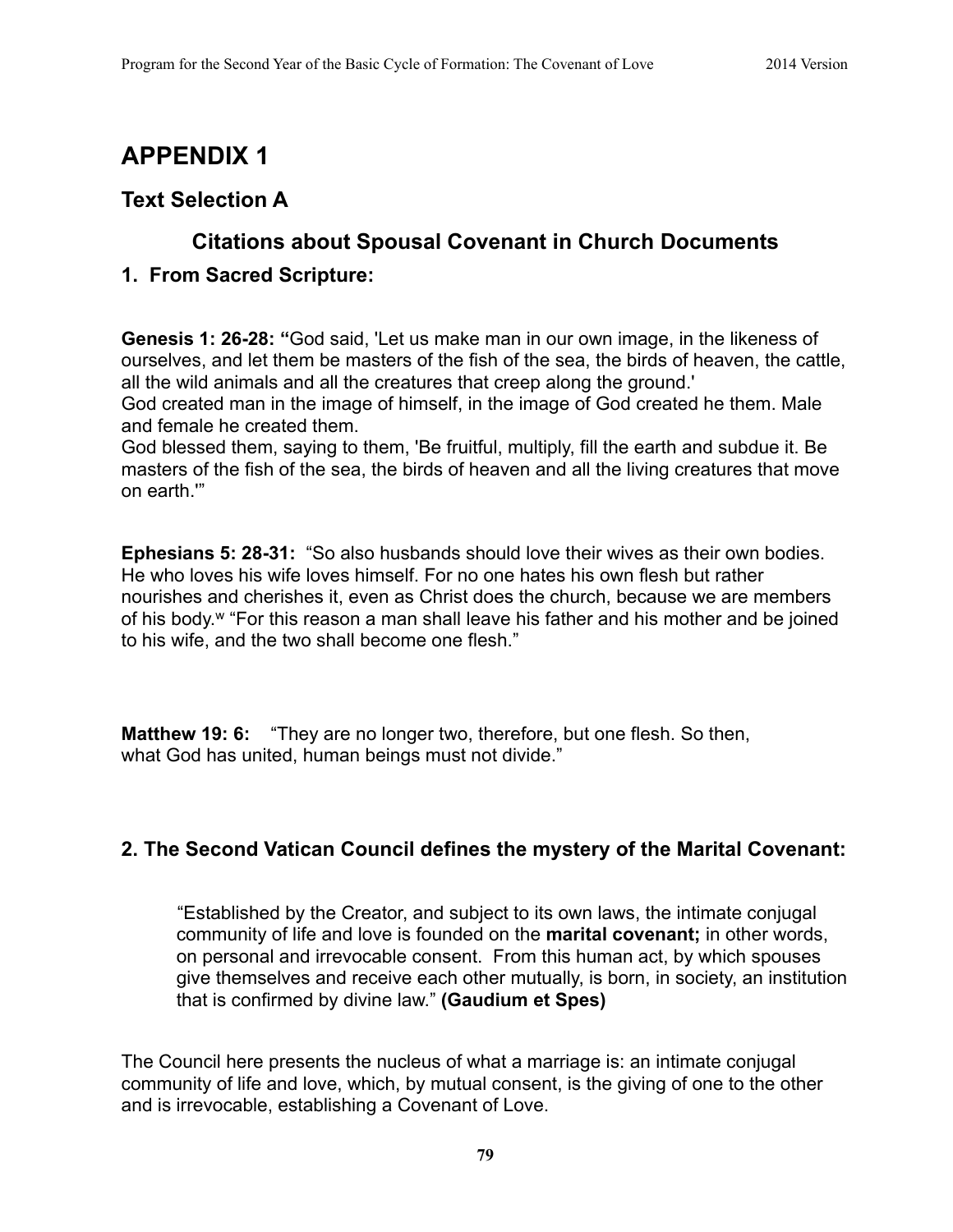"They are no longer two, therefore, but one flesh. So then, what God has united, human beings must not divide." (Mt 19: 6) With the intimate union of their persons and activities that uphold each other, couples become conscious of their unity, and they make it increasingly so… As our God of old established unity with his people by means of a Covenant of Love and Faithfulness, so now the Savior of Mankind and Bridegroom of the Church unites with Christian spouses by means of the Sacrament of Matrimony." (GS V: 48).

## **3. The Code of Canon Law refers to the Sacrament of Matrimony:**

"The matrimonial covenant, by which the man and women constitute a consortium for all life, ordained by its natural inclination to the good of the spouses and the generation and raising of children, has been elevated by Christ the Lord to the dignity of Sacrament among the baptized.

Matrimonial consent is the act of the will by which man and woman give themselves and mutually accept each other in an irrevocable covenant to constitute marriage."

(CICA IV Santi: 1055-1057)

Marriage is hereby not referred to as a contract, but as a covenant. This Word places marriage in the context of the Biblical Covenant, referring to the Salvation Covenant that Yahweh establishes with his people Israel, that Jesus Christ seals with his blood.

## **4. John Paul II's Encyclical** *Familiaris Consortio* **states:**

#### **Jesus Christ, Bridegroom of the Church, and the Sacrament of Matrimony.**

13. The communion between God and mankind finds its definitive fulfillment in Christ Jesus, the Bridegroom Who Loves, and who gives Himself as Savior of humanity, uniting it to himself as His Body.

He reveals the original truth of matrimony, the truth of the "principle" (27), and, freeing men from the hardness of their hearts, he enables them to fully live it.

This revelation achieves its definitive fullness in the gift of love that the Word of God bestows on humanity by assuming a human nature, and in the sacrifice that Jesus Christ makes of Himself on the cross for His bride. This sacrifice entirely unveils (28) the marriage of the baptized that becomes the true symbol of the new and eternal Covenant, validated by the blood of Christ. The Spirit that the Lord pours into us renews our hearts, and enables the man and woman to love each other as Christ loved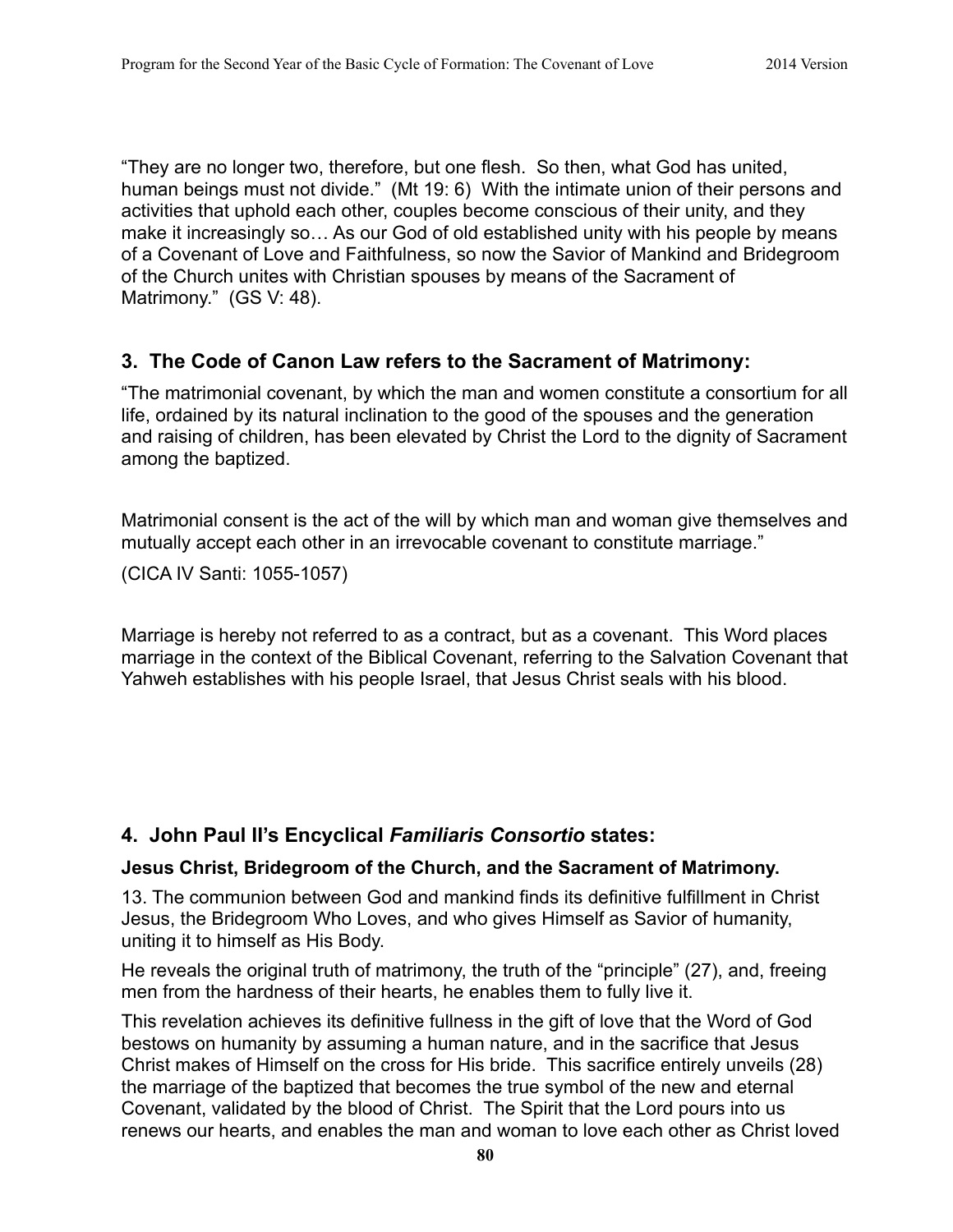us. In this way, conjugal love achieves the fullness for which it was inwardly ordained: conjugal charity, which is the proper and specific mode of participation for the married couple, in which they are called to live the same charity that Christ gave on the cross.

In a deservedly famous essay, Tertulian has appropriately expressed the grandeur and beauty of the conjugal life in Christ: "How can I ever express the happiness of the marriage that is joined together by the Church strengthened by an offering, sealed by a blessing, announced by angels and ratified by the Father? ...How wonderful the bond between two believers with a single hope, a single desire, a single observance, a single service! They are both brethren and both fellow-servants; there is no separation between them in spirit or flesh; in fact they are truly two in one flesh and where the flesh is one, one is the spirit." (29)

The Church, faithfully receiving and reflecting upon the Word of God, has solemnly taught and teaches that the matrimony of the baptized is one of the seven sacraments of the New Covenant. (30)

In effect, through baptism, the man and woman are infused into the New and Eternal Covenant, into the spousal Covenant of Christ with the Church. And due to this indestructible infusion, the intimate communion of life and conjugal love, founded by the Creator,(31) is elevated and assumed in the spousal charity of Christ, sustained and enriched by His redeeming power.

By virtue of the sacramentality of their marriage, couples remain attached one to the other in the most profoundly indissoluble way. Their reciprocal belonging is a real representation, through the sacramental sign, of the same relationship of Christ with the Church.

Spouses are therefore the permanent reminder for the Church of what happened on the cross; they are, for each other and for their children, witness to salvation, of which the sacrament makes them participants. By this event of salvation, matrimony, as every Sacrament, is memorial, actualization and prophecy; "as memorial, the sacrament confers the grace and duty of recalling the great Works of God, and to give testimony about them to their children; as actualization it confers the grace and duty of adopting as their immediate endeavor for each other and for their children, the demands of a forgiving and redeeming love; as prophecy it confers the grace and duty of living and giving testimony to the hope of our future encounter with Christ." (32)

## **5. The Catechism of the Catholic Church states the following:**

**1642** Christ dwells with them, gives them the strength to take up their crosses and so follow him, to rise again after they have fallen, to forgive one another, to bear one another's burdens, to "be subject to one another out of reverence for Christ," 150 and to love one another with supernatural, tender, and fruitful love. In the joys of their love and family life he gives them here on earth a foretaste of the wedding feast of the Lamb.

**1641** "By reason of their state in life and of their order, [Christian spouses] have their own special gifts in the People of God."<sup>147</sup> This grace proper to the sacrament of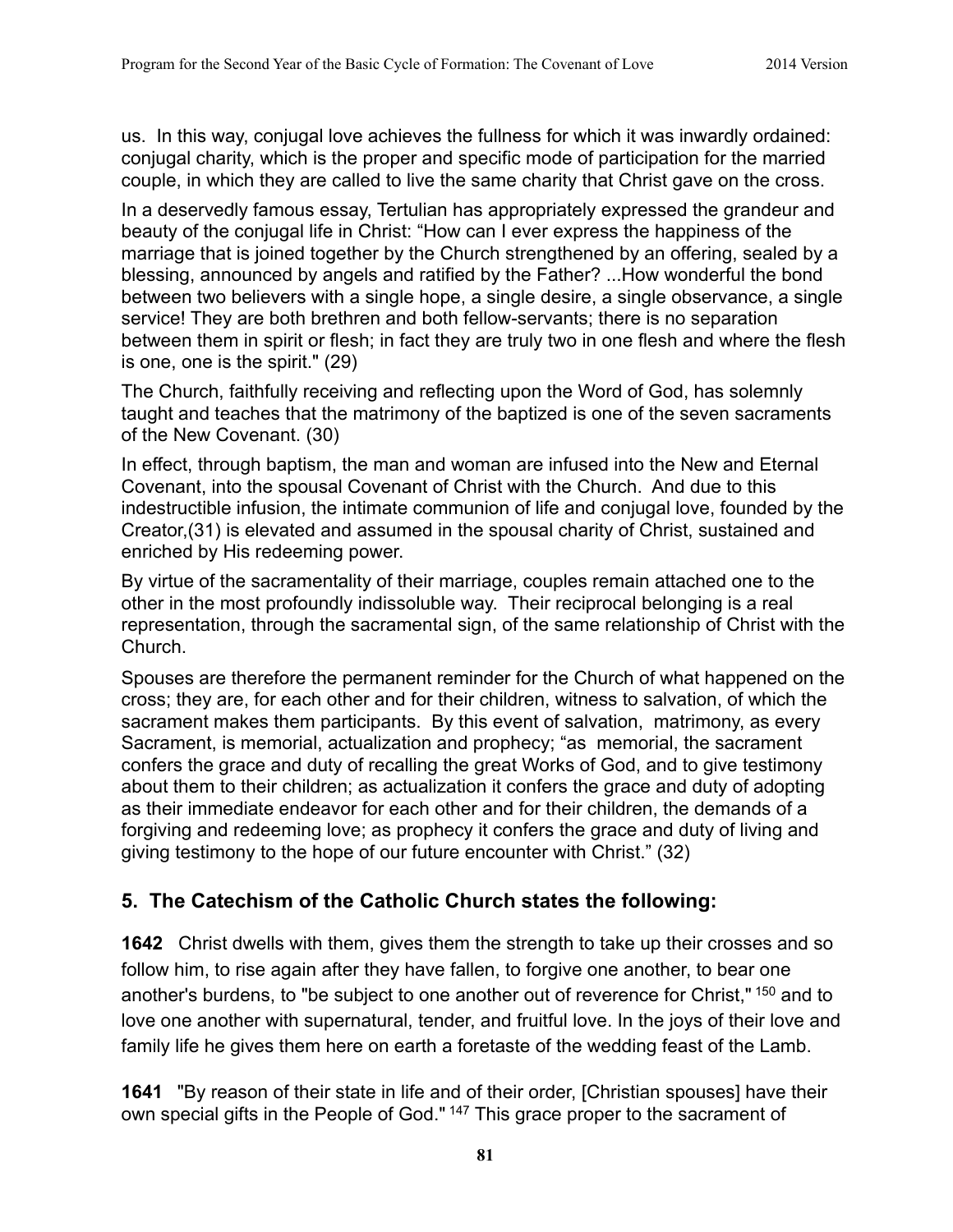Matrimony is intended to perfect the couple's love and to strengthen their indissoluble unity. By this grace they "help one another to attain holiness in their married life and in welcoming and educating their children." 148

**1647** The deepest reason is found in the fidelity of God to his covenant, in that of Christ to his Church. Through the sacrament of Matrimony the spouses are enabled to represent this fidelity and witness to it. Through the sacrament, the indissolubility of marriage receives a new and deeper meaning.

**1648** It can This makes it all the more important to proclaim the Good News that God loves us with a definitive and irrevocable love, that married couples share in this love, that it supports and sustains them, and that by their own faithfulness they can be witnesses to God's faithful love. Spouses who with God's grace give this witness, often in very difficult conditions, deserve the gratitude and support of the ecclesial community.

# **Text B**

# **Fr. Kentenich's Words Regarding Spousal Covenant**

 Matrimony is the deepest and most enduring life community possible. Above all else, it is a community of love.

Christ's love for His Church is the model of matrimonial love. What is the Pauline conception of conjugal love? For St. Paul, it is evident that conjugal love is the foundation of the marital attachment. Therefore, he tells us that husbands should love their wives as Christ loves His Church.

Christ's love for His Church should be the norm for spouses. What is Christ's love for his Church like? The Lord gave his life, his blood for the Church, His wife. Therefore, you and I must do the same for ours. I should not arrive home merely to rest for a bit, enjoy my wife, and then go to entertain myself with my favorite pastimes. I must give my life for my spouse, meaning that I must give her my time, show interest in her problems and worries. It is clear that St. Paul's thinks of conjugal love as existing on a higher plain.

What does St. Paul think about women? As a wife, how must I love my husband? I must serve him as the Church serves Christ, cultivating communion between spouses. Wives must offer a servile and self-denying love to their husbands.

Conjugal love is a form of loving your neighbor. If we wish to know, in depth, how spouses should love each other according to the Pauline model, we must dig deeper into the apostle's idea. The Lord tells us that the greatest commandment is to love God and one another. Precisely put, the love for one another springs from the love of God. We must love our wife, love her with our heart, and be willing to sacrifice for her. That love emanates from God's love. We must therefore feed the love of God in ourselves, continuously. My love for my wife will grow to the degree that my love for God grows. If I stop feeding my love for God,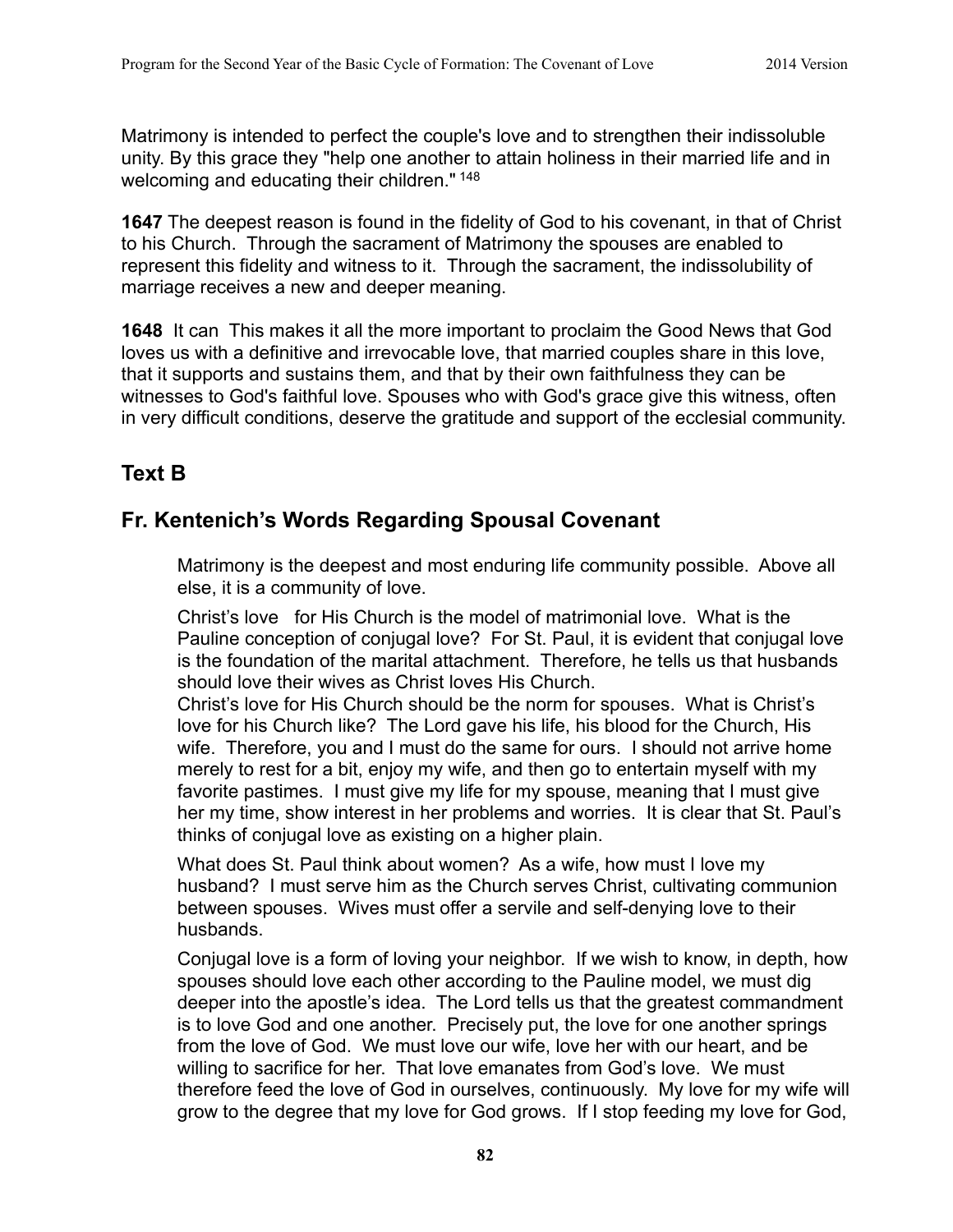the day will come when my relationship with my spouse becomes cold and distant.

On Monday Evenings. Fr. Kentenich, Vol. 20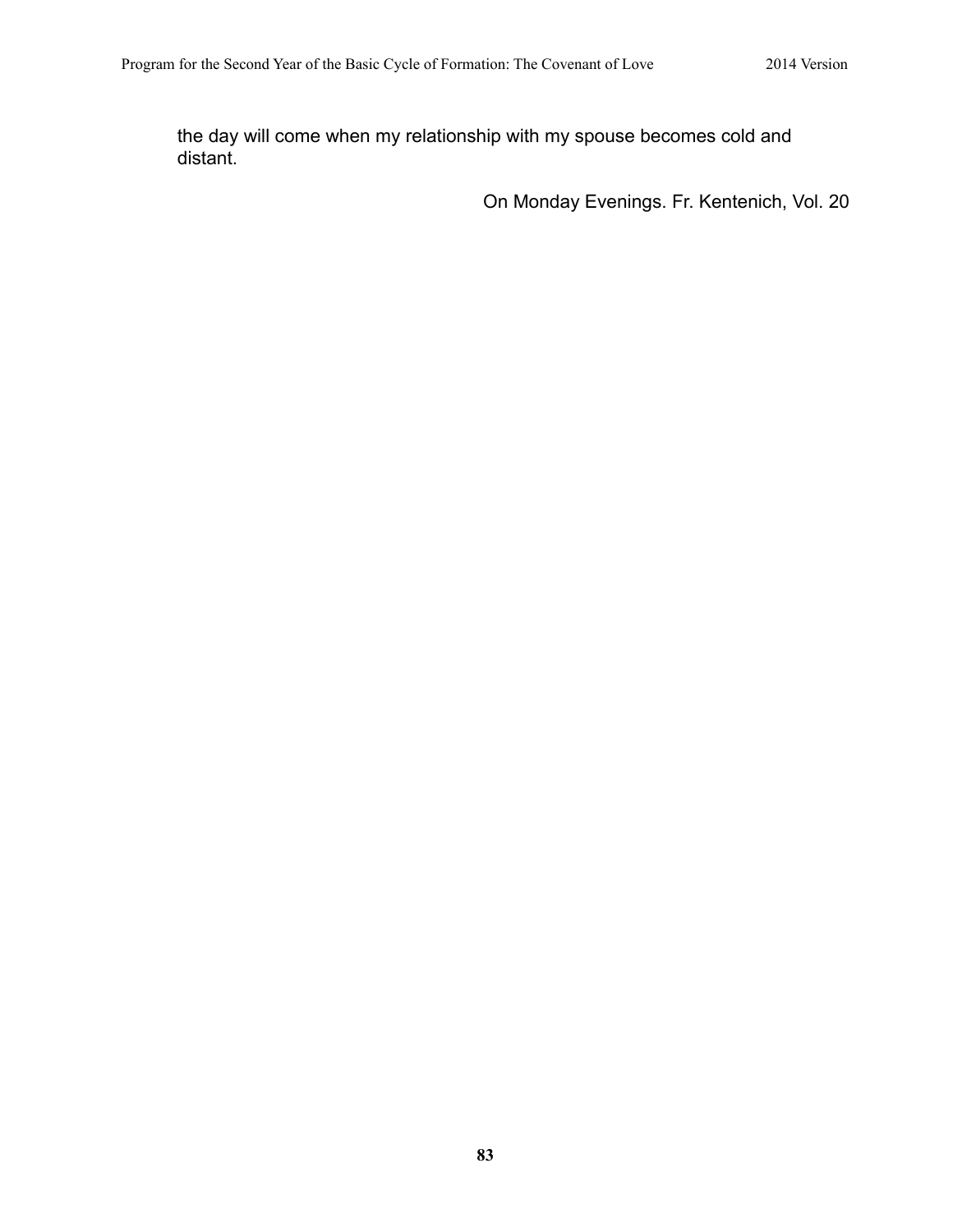# **APPENDIX 2**

## **Excerpts from Fr. Kentenich regarding our relationship with God as spouses.**

#### **ABIDING: In God the Father, in Christ, in Mary, in the supernatural world**

The following excerpts of Fr. Kentenich seek to aid us in our reflections on the the degree of warmth, closeness and deep-rootedness that we may find in God's heart, our definitive home.

"Do you know that warm and familiar place that eternal love has prepared: where hearts beat in intimacy and are overcome with joyful sacrifice; where abiding **one in another, they burn and flow towards the heart of God;** where fountains of love impetuously well up to sate the thirst for love that ails the world? (Heavenwards, p. 196).

"People of our times lack security in life. These days everything is mixed up and confused like leaves in a storm. In the middle of a situation of such characteristics, man feels desolate. Yes, how great are the dangers of his life in every scope of life!…**Well then, the Lord tells us that the paternal care of the Father of Heaven is so ineffable that His children feel sheltered and secure in all of life's circumstances** … Our fundamental attitude must be, therefore, to infinitely trust in God the Father. We are people endowed with reason, and we therefore must be **occupied** by things, but not be **preoccupied**  with them. We must not be overcome by anxiety. It is worth saying, we must not allow our legs to tremble, thinking day and night, 'What will we do… what will we do... what will we do?' We have no place for anxiety!"

"How lovely it is to be authentic Catholics, to believe that the God of Heaven loves me madly!"

"It is a mistake to think that the love for Mary would separate me from Christ. When I say Christ, I say Father; when I say Mary, I say Christ. Love for Mary does not impede the cultivation of love for Christ." May the new man emerge. "Modern man lacks the simple, supernatural and believing vision – that simple and practical faith in Divine Providence which dares to leap to the supernatural world in all of life's circumstances. Man lacks the **master key** that unlocks any problems, not in a scientific sense, but in the **practical domain** of his life journey. May the new man emerge.

"In my life do I truly consider myself a child of God the Father?... Throughout all the situations of our lives, He desires to **take us into His heart.** What must I then do? …for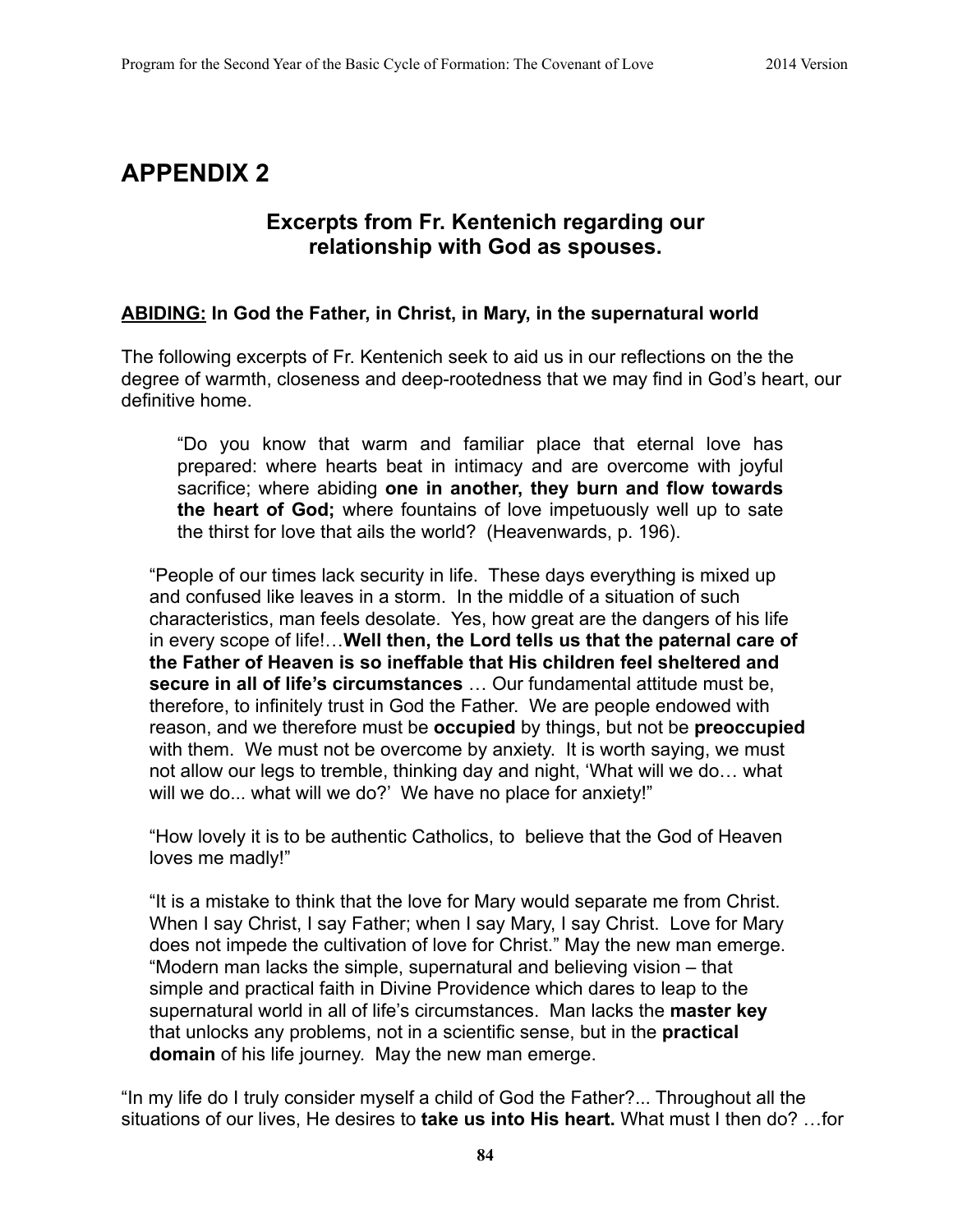my part, I must **return to Him.**.. Well then, to where do we return? When I face difficulties, were must I ultimately go? I could resort to other people, true, but in the end they all **should lead me to God the Father.**

What does it mean to go heavenwards? To offer Him our hearts anew, to experience complete dependency on Him…"

"Concluding this conference, I believe that I must remind you of what we, children of Schoenstatt, expect in a special way of our Shrine: not only that the Blessed Mother unite us more deeply to Christ, but that she also, **in** Christ, lead us to the Father. At the hour of His crucifixion, the Lord told St. John: 'Behold your mother.' In reality, this was equivalent to saying 'this is your mother, who has the responsibility of your finally finding **a home in the heart of the Father."** (On Monday Evenings)

…"In Heavenwards (Fr. K.'s prayer book) are found very simple verses. In these verses we tell God the Father: Is it the eagle, who on his vigorous wings/ takes towards the sun/ his weak chicks? Do you understand what I am trying to say? Who is it who snatches our hearts to himself? It is God the Father, who has created our hearts for Himself.

We now ask the great question: What is the importance in our Family of love, the love of God, filial love for the Father and for the Blessed Mary, love for the Eternal, love for our neighbor? I need only remind you of the foundation of our Family, the life-giving force of our family and the aim of our family is the serious living of our Covenant of Love in all its aspects." (On Monday Evenings, p14)

**ABIDE** as spouses, one in the other, with the other, and for the other…

So much uprooting can exist in marriage! So many dangers may exist in the family to our inner self, to our moral and religious life! We have already suffered so many disappointments in relationship with others! Please make an examination of conscience and recall the crises and concrete difficulties of your family and marriage…… What is the remedy that St. John proposes? That whoever has a lively faith in Christ and his teachings will overcome all difficulties. I repeat, a burning faith life will help us to overcome all." (On Monday Evenings, Fr.K.)

"**Marital love awakens the instinctive longing to make the other happy**. Normally, this motivation is characteristic of marital love. I wish to make my spouse happy, above all others. That he or she be happy, through me. **I want to make him or her happy."** 

"When one is always next to the other, and experience the failings of each other, it is difficult to maintain respect for each other. What a sacrifice and art it is for spouses to keep quiet about the spouse's failings in front of others!

Whenever I must assert my rights, do I do it agitatedly or with respect? When the time comes to call the other's attention to certain faults, how do we do it? By yelling? Or by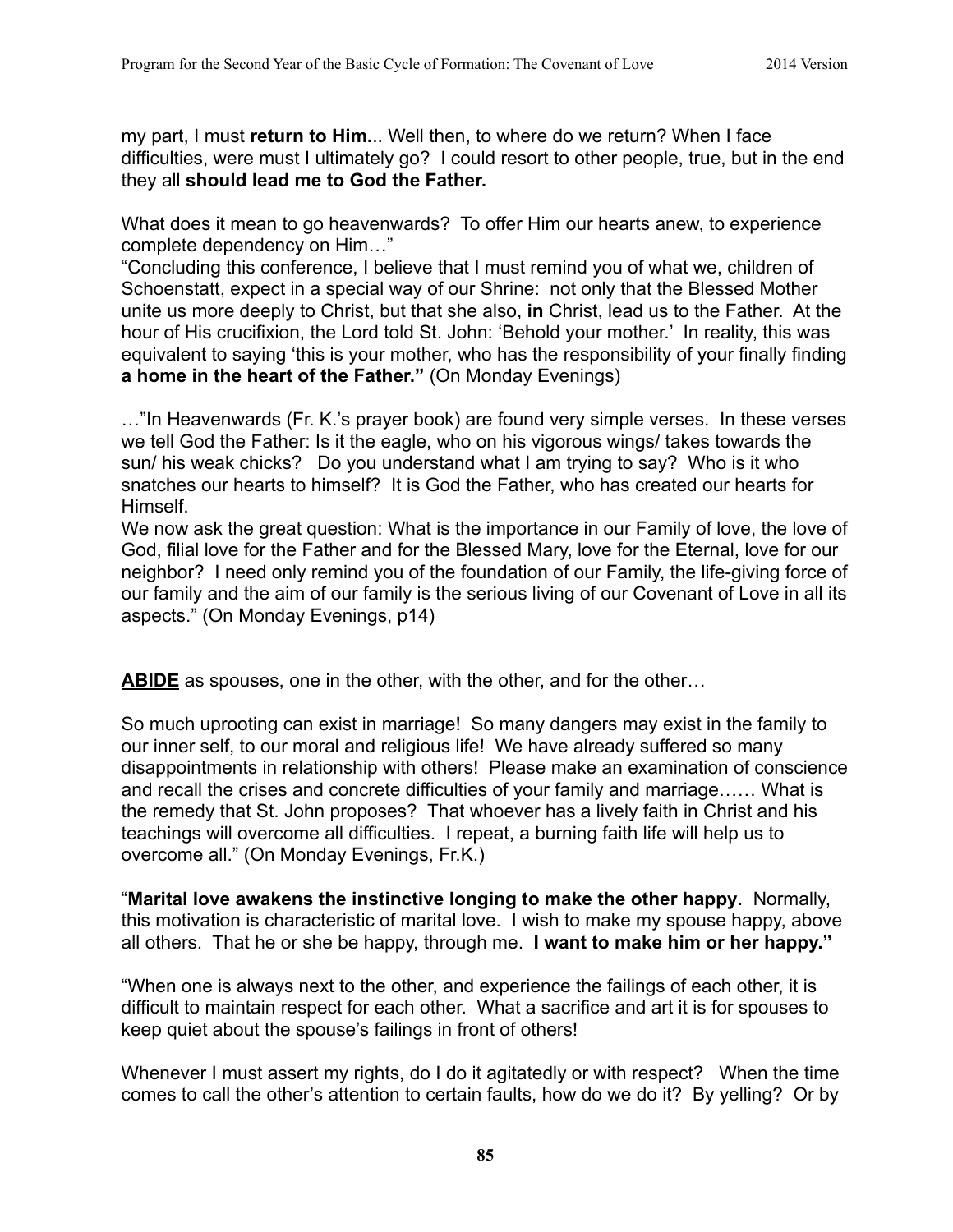trying to tactfully and respectfully understand the other's weakness, striving to overcome them patiently? I believe we understand each other…" (On Monday Evenings, Fr..K.)

"We must also do something, something forceful. And what is it? We must instruct ourselves, and bring the offering of self-instruction to the Blessed Mother. She will then say: 'Well done, I will now assume the responsibility. I shall now grab the bull by the horns, and will take on the task of having something good come of you, that you may become a small saint, a small mother, a small or great parent of a holy family…' As a husband, I should tell Mary: 'Mater, take my wife in your hands. You must help her to learn, because of her inner riches. She could be a saint, but there are many things to polish first. I cannot do it alone, you must do it. I make a Covenant with you: I shall also strenuously work on myself, but you must then teach my wife.'…The Blessed Mother says: "Here I am. I wish to polish your husband and make of him a small saint." (The Family at the Service of Life, Fr.K. p.200)

"The heart of man is being attacked by the same ailment of atrophy… it is simply a knot of desires. Wherever there is heartache, personal desire has not matured. **Heartaches are not deep, permanent or warm, and they change quickly**. Therefore, reason and will cannot clarify or regulate, in a healthier way, the movements of desire, and, on the other hand, desire does not manage to grasp neither reason nor will. The heart cannot ascend to God."

"I must love my neighbor as myself. As a husband **I must love my wife as if I myself was in her place. And so also the wife must love her husband as she loves herself**… How am I to love my neighbor as I will love my wife, or how the wife loves the husband? l I must see the light of Christ in him. Therefore, I will love the Christ in him. Please do not forget that we, as Christians, are in a way 'other Christs.' Hence, we must love Christ in our neighbor."

**SHELTERING:** our children; others; friends; parents, colleagues, etc. Wherever the father, mother, siblings are, that is where the home is**. The Catholic religion is a religion of home**. "It must be lived and practiced first in the natural plain. It is not enough to know that as Christians we are brothers. We must strive to create a new generation of fathers and mothers, ideal wives and mothers, ideal fathers for the renewal of the family.

The lack of home of today's man stems from the scarcity of **home life.** The **lack of home is the core of the problems of today's culture; the creation of home life is the great task that we must undertake in all it's ramifications**. Finding a home by abiding directly in God does not solve the problem. **We must prepare a home for mankind in an earthly place.** This is how the supernatural experience of home will heal, and hearts will be captivated. **That which does not reach the heart is never secure.** It would not offer sufficient shelter and stability. Is it not clear in what direction we should pedagogically head? We are interested in two things: **the creation of the natural home and the supernatural home…** 

"The Christ in me must be given the opportunity to love the Christ in others."